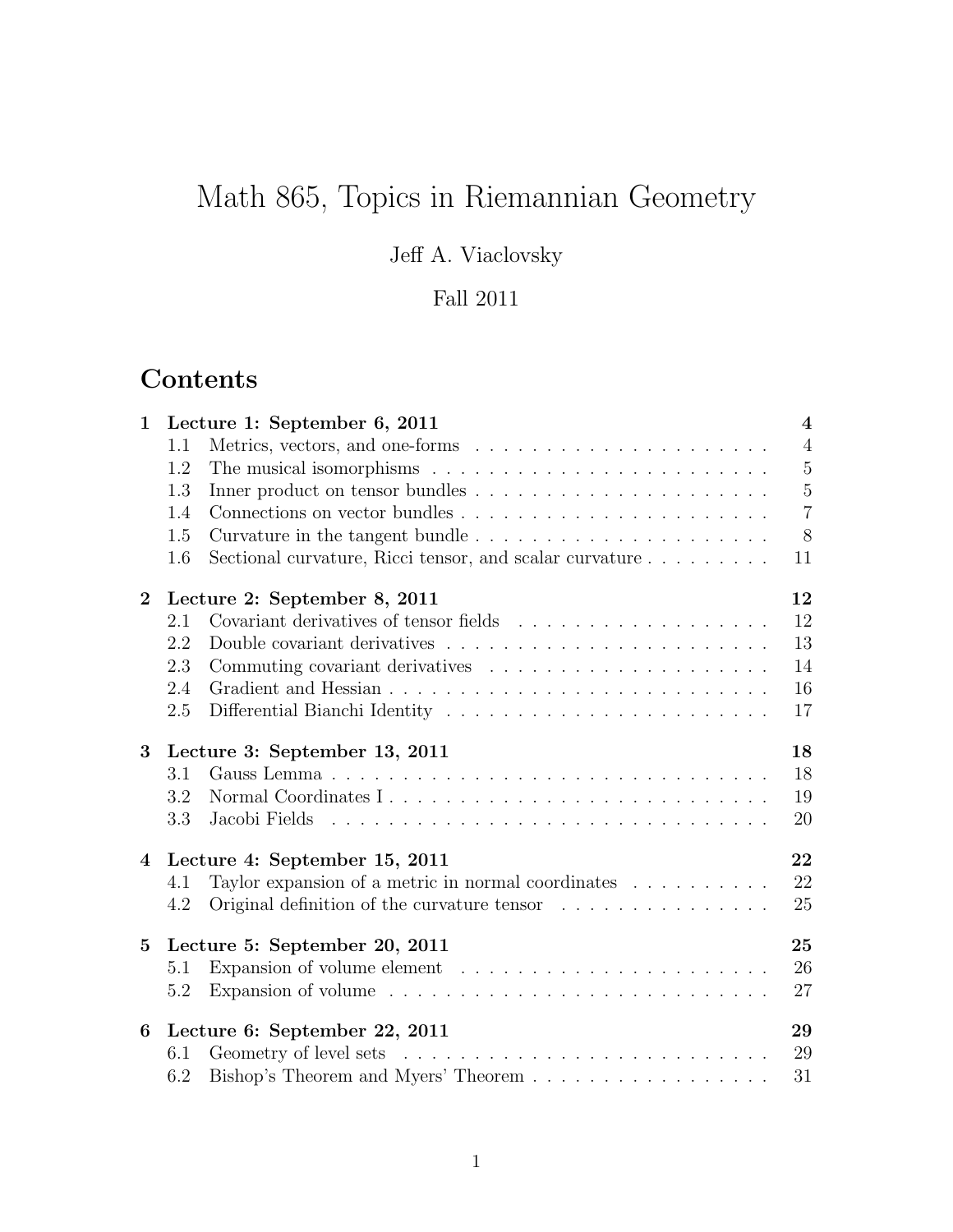| 7 | Lecture 7: September 27, 2011<br>Algebraic study of the curvature tensor $\dots \dots \dots \dots \dots \dots$<br>7.1                                         | 33<br>33                   |
|---|---------------------------------------------------------------------------------------------------------------------------------------------------------------|----------------------------|
| 8 | Lecture 8: September 29<br>Orthogonal decomposition of the curvature tensor $\dots \dots \dots$<br>8.1<br>8.2<br>8.3                                          | 37<br>37<br>39<br>40       |
| 9 | Lecture 9: October 4<br>9.1<br>9.2<br>9.3                                                                                                                     | 42<br>42<br>43<br>44       |
|   | 10 Lecture 10: October 6<br>10.1 Curvature in dimension $4, \ldots, \ldots, \ldots, \ldots, \ldots, \ldots, \ldots, \ldots$                                   | 46<br>46                   |
|   | 11 Lecture 11: October 11                                                                                                                                     | 51<br>53                   |
|   | 12 Lecture 12<br>12.2 Some identities in dimension 4                                                                                                          | 56<br>56<br>61             |
|   | 13 Lecture 13<br>13.1 Another identity in dimension four<br>13.2 Curvature operator on symmetric tensors<br>13.3 Differential Bianchi Identity in dimension 3 | 62<br>62<br>63<br>64       |
|   | 14 Lecture 14                                                                                                                                                 | 65<br>65<br>66<br>68       |
|   | 15 Lecture 15                                                                                                                                                 | 68<br>68<br>70<br>70<br>72 |
|   | 16 Lecture 16<br>16.2 Complex manifolds and the Nijenhuis tensor                                                                                              | 72<br>72<br>75             |
|   | 17 Lecture 17                                                                                                                                                 | 77<br>79                   |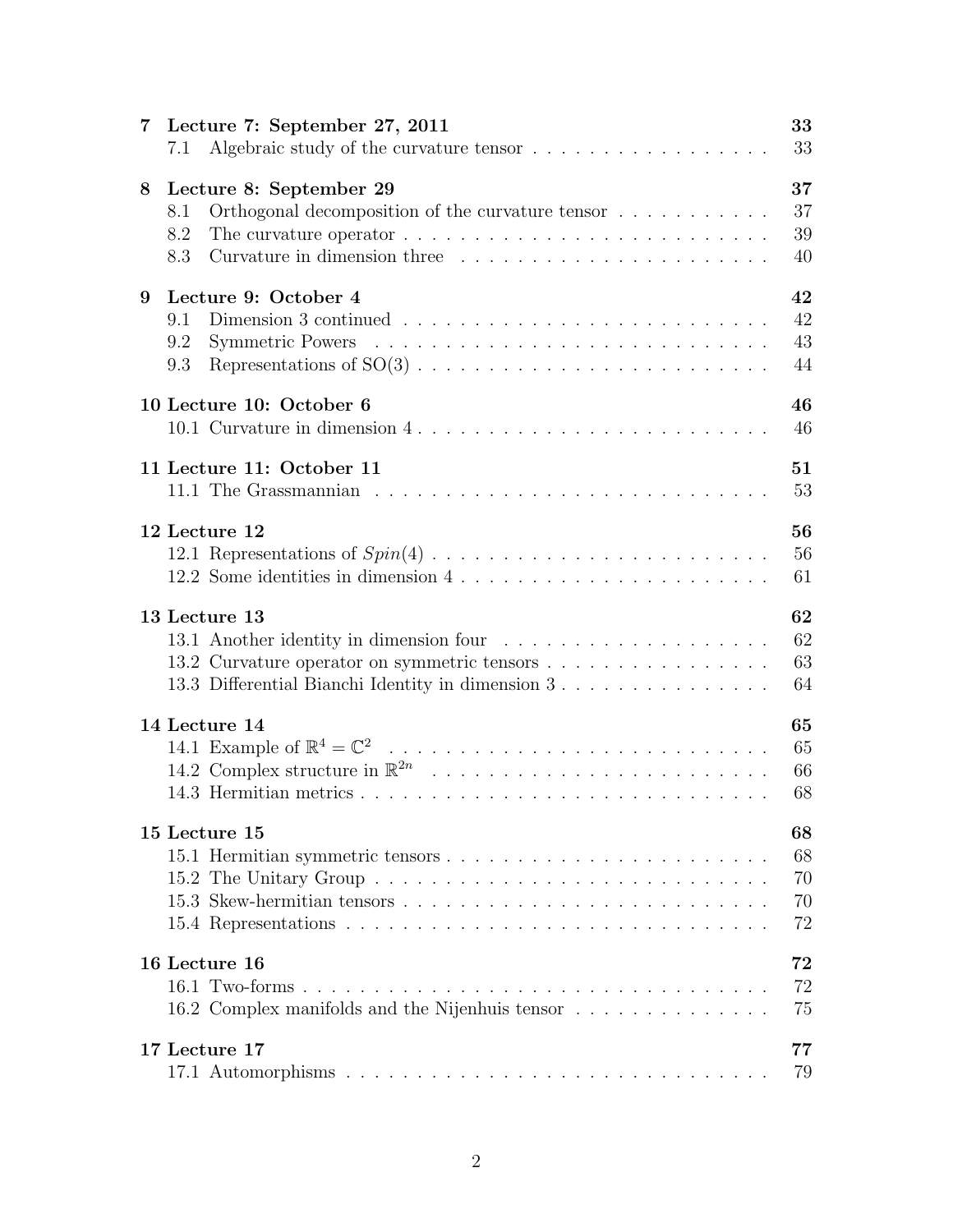| 18 Lecture 18                                                                                  | 81                              |
|------------------------------------------------------------------------------------------------|---------------------------------|
| 18.1 The $\overline{\partial}$ operator on holomorphic vector bundles                          | 82                              |
| 19 Lecture 19                                                                                  | 84                              |
|                                                                                                | 87                              |
| 20 Lecture 20                                                                                  | 88                              |
|                                                                                                | 88                              |
| 21 Lecture 21                                                                                  | 93                              |
|                                                                                                | 93                              |
| 22 Lecture 22                                                                                  | 95                              |
|                                                                                                | 95                              |
|                                                                                                | 99                              |
| 23 Lecture 23<br>23.1 Uniformization I                                                         | 101<br>101<br>102<br>104<br>105 |
| 24 Lecture 24                                                                                  | 106                             |
|                                                                                                | 106                             |
|                                                                                                | 107                             |
|                                                                                                | 108                             |
|                                                                                                | 110                             |
|                                                                                                | 112                             |
| 25 Lecture 25                                                                                  | 112                             |
| 25.1 Integration and adjoints $\ldots \ldots \ldots \ldots \ldots \ldots \ldots \ldots \ldots$ | 112                             |
| 26 Lecture 26                                                                                  | 118                             |
|                                                                                                | 118                             |
| 27 Lecture 27                                                                                  | 121                             |
| 27.1 Manifolds with positive curvature operator                                                | 121                             |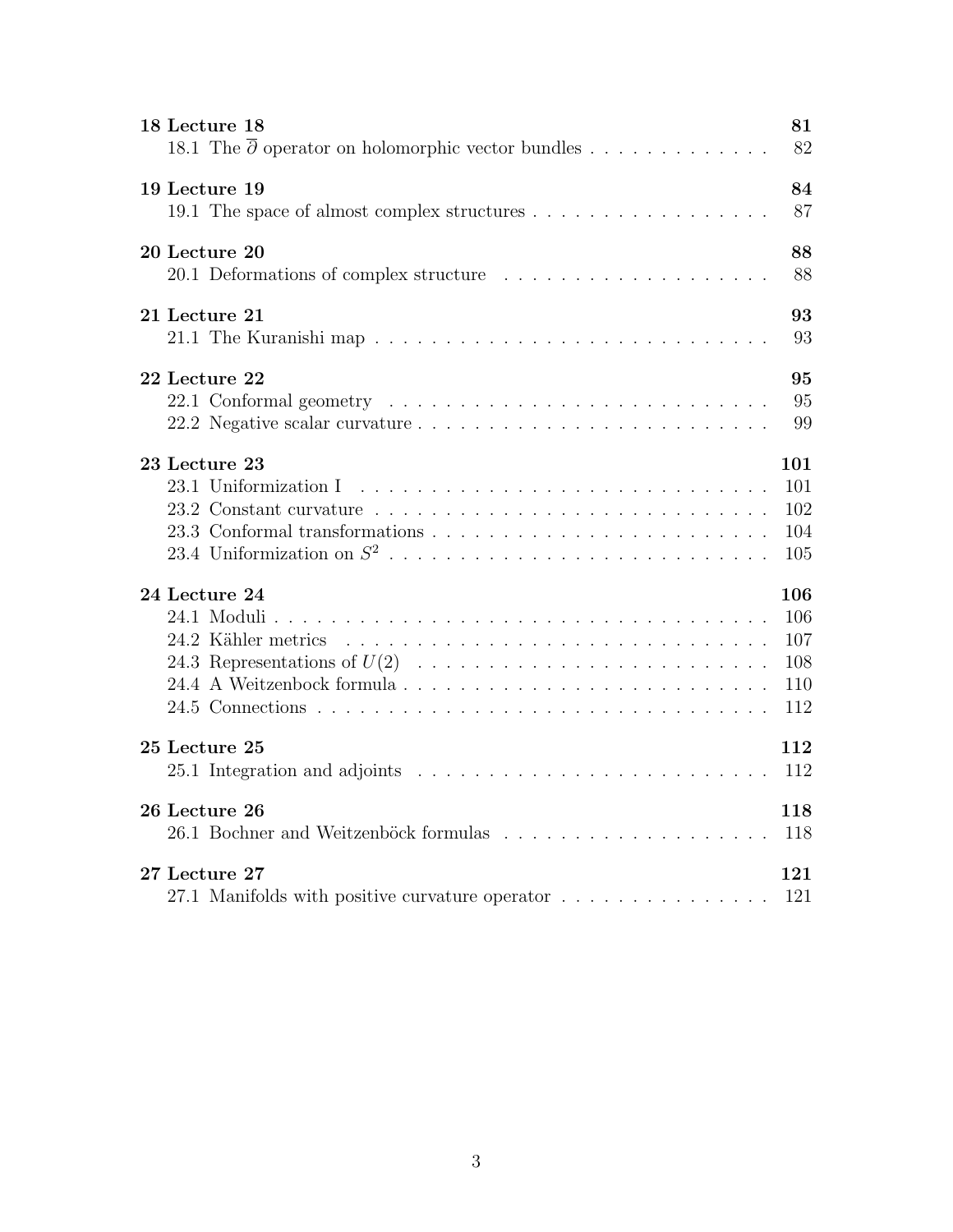### Introduction

We will cover the following topics:

- First few lectures will be a quick review of tensor calculus and Riemannian geometry: metrics, connections, curvature tensor, Bianchi identities, commuting covariant derivatives, etc.
- Decomposition of curvature tensor into irreducible summands.
- Bochner-Weitzenbock formulas: various curvature conditions yield topological restrictions on a manifold.
- Review of elliptic theory in Holder and Sobolev spaces. Theory of elliptic operators on Riemannian manifolds with basic Fredholm Theory, with applications to Hodge Theory.
- On non-compact manifolds we will consider Fredholm operators on weighted spaces, such as weighted Sobolev and Holder spaces. This has applications to the study of asymptotically locally Euclidean spaces (ALE) spaces, such as the Eguchi-Hanson metric.

Some basic references are [Bes87], [CLN06], [Lee97], [Pet06], [Poo81].

### 1 Lecture 1: September 6, 2011

#### 1.1 Metrics, vectors, and one-forms

Let  $(M, g)$  be a Riemannian manifold, with metric  $g \in \Gamma(S^2(T^*M))$ . In coordinates,

$$
g = \sum_{i,j=1}^{n} g_{ij}(x) dx^{i} \otimes dx^{j}, \ g_{ij} = g_{ij}, \qquad (1.1)
$$

and  $g_{ij} \gg 0$  is a positive definite matrix. The symmetry condition is of course invariantly

$$
g(X,Y) = g(Y,X). \tag{1.2}
$$

A vector field is a section of the tangent bundle,  $X \in \Gamma(TM)$ . In coordinates,

$$
X = X^i \partial_i, \quad X^i \in C^\infty(M), \tag{1.3}
$$

where

$$
\partial_i = \frac{\partial}{\partial x^i},\tag{1.4}
$$

is the coordinate partial. We will use the Einstein summation convention: repeated upper and lower indices will automatically be summed unless otherwise noted.

A 1-form is a section of the cotangent bundle,  $X \in \Gamma(T^*M)$ . In coordinates,

$$
\omega = \omega_i dx^i, \quad \omega_i \in C^{\infty}(M). \tag{1.5}
$$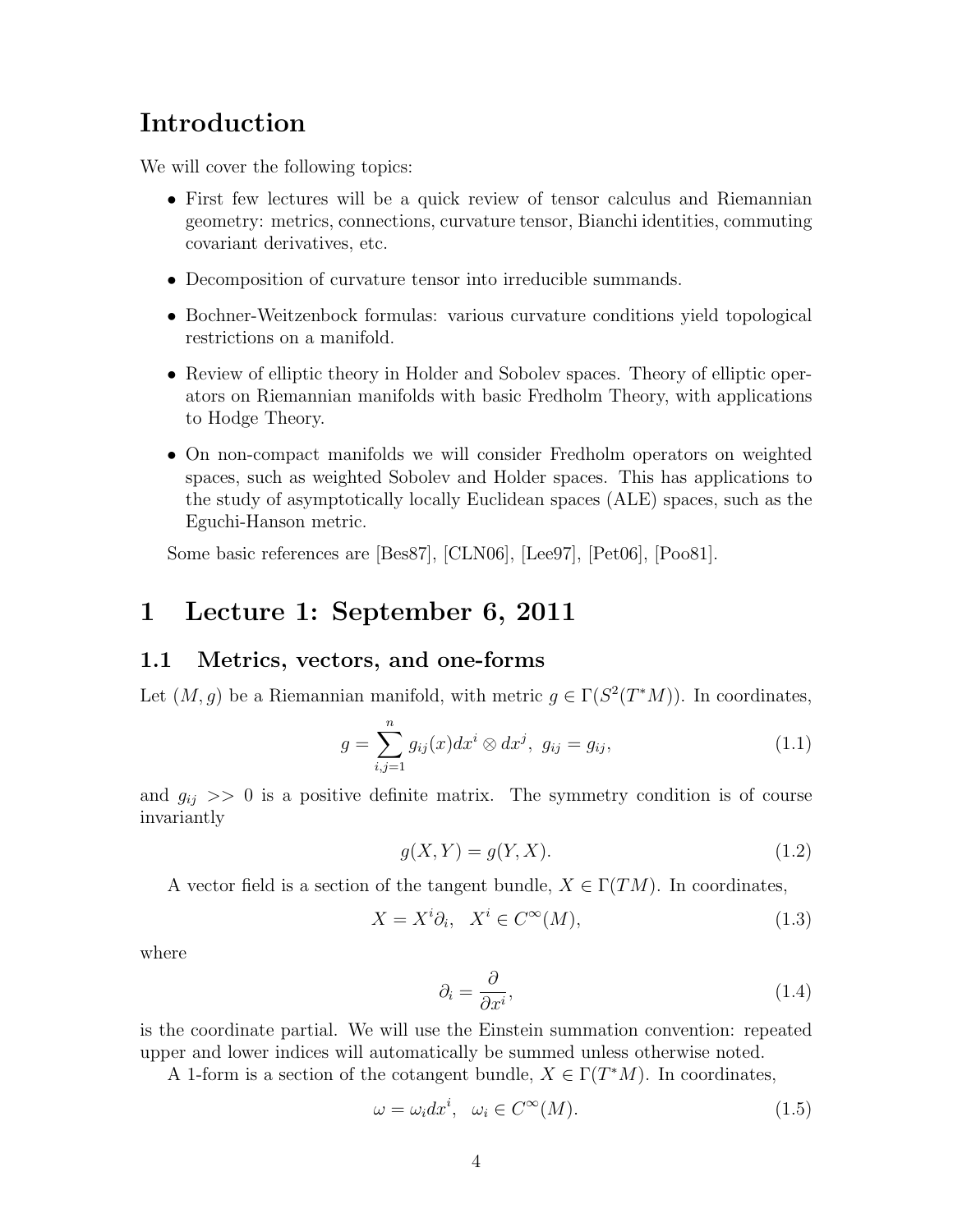**Remark 1.1.** Note that components of vector fields have upper indices, while components of 1-forms have lower indices. However, a collection of vector fields will be indexed by lower indices,  $\{Y_1, \ldots, Y_p\}$ , and a collection of 1-forms will be indexed by upper indices  $\{dx^1, \ldots, dx^n\}$ . This is one reason why we write the coordinates with upper indices.

### 1.2 The musical isomorphisms

The metric gives an isomorphism between  $TM$  and  $T^*M$ ,

$$
\flat: TM \to T^*M \tag{1.6}
$$

defined by

$$
\flat(X)(Y) = g(X, Y). \tag{1.7}
$$

The inverse map is denoted by  $\sharp : T^*M \to TM$ . The cotangent bundle is endowed with the metric

$$
\langle \omega_1, \omega_2 \rangle = g(\sharp \omega_1, \sharp \omega_2). \tag{1.8}
$$

Note that if g has components  $g_{ij}$ , then  $\langle \cdot, \cdot \rangle$  has components  $g^{ij}$ , the inverse matrix of  $g_{ij}$ .

If  $X \in \Gamma(TM)$ , then

$$
\flat(X) = X_i dx^i,\tag{1.9}
$$

where

$$
X_i = g_{ij} X^j,\tag{1.10}
$$

so the flat operator "lowers" an index. If  $\omega \in \Gamma(T^*M)$ , then

$$
\sharp(\omega) = \omega^i \partial_i,\tag{1.11}
$$

where

$$
\omega^i = g^{ij}\omega_j,\tag{1.12}
$$

thus the sharp operator "raises" an index.

### 1.3 Inner product on tensor bundles

The metric induces a metric on  $\Lambda^k(T^*M)$ . We give 3 definitions, all of which are equivalent: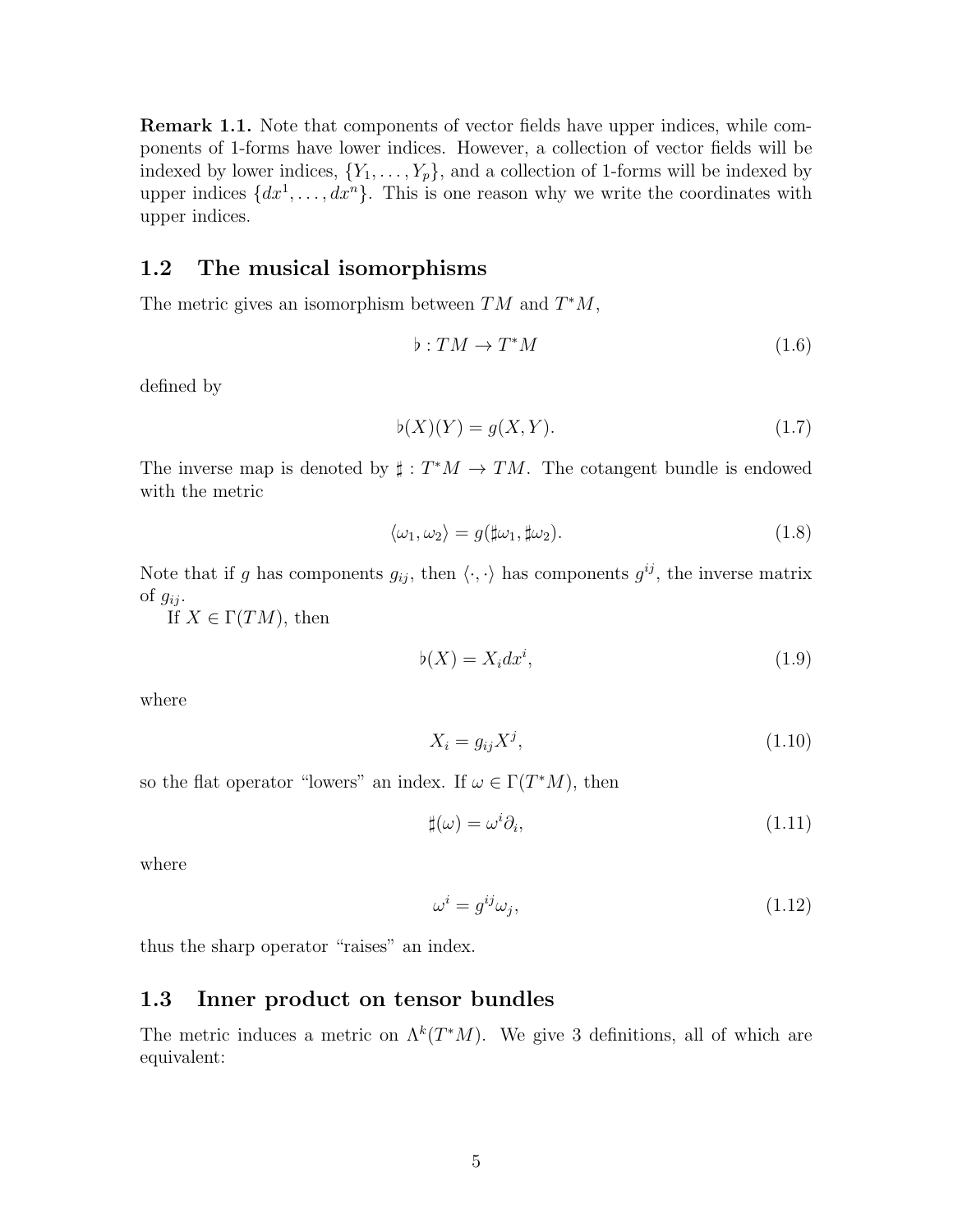• Definition 1: If

$$
\omega_1 = \alpha_1 \wedge \cdots \wedge \alpha_k \n\omega_2 = \beta_1 \wedge \cdots \wedge \beta_k,
$$
\n(1.13)

then

$$
\langle \omega_1, \omega_2 \rangle = \det(\langle \alpha_i, \beta_j \rangle), \tag{1.14}
$$

and extend linearly. This is well-defined.

• Definition 2: If  $\{e_i\}$  is an ONB of  $T_pM$ , let  $\{e^i\}$  denote the dual basis, defined by  $e^{i}(e_j) = \delta_j^{i}$ . Then declare that

$$
e^{i_1} \wedge \dots \wedge e^{i_k}, \quad 1 \le i_1 < i_2 < \dots < i_k \le n,\tag{1.15}
$$

is an ONB of  $\Lambda^k(T_p^*M)$ .

• Definition 3: If  $\omega \in \Lambda^k(T^*M)$ , then in coordinates

$$
\omega = \sum_{i_1 < \dots < i_k = 1}^n \omega_{i_1 \dots i_k} dx^{i_1} \wedge \dots \wedge dx^{i_k}.
$$
\n(1.16)

By skew-symmetry, extend the  $\omega_{i_1...i_k}$  to be defined for all indices. Then

$$
\|\omega\|_{\Lambda^k}^2 = \langle \omega, \omega \rangle = \frac{1}{k!} \sum_{i_1, \dots, i_k=1}^n \omega^{i_1 \dots i_k} \omega_{i_1 \dots i_k},
$$
\n(1.17)

where

$$
\omega^{i_1...i_k} = g^{i_1 l_i} g^{i_2 l_2} \dots g^{i_k l_k} \omega_{l_1...l_k}.
$$
\n(1.18)

**Remark 1.2.** One has to choose an identification of  $\Lambda(T^*M)$  with  $\Lambda(TM)^*$ , in order to view forms as multilinear alternating maps on the tangent space. We choose the identification as in [War83, page 59]: if  $\omega = e^1 \wedge \cdots \wedge e^p \in \Lambda^p(T^*M)$ , and  $e = e_1 \wedge \cdots \wedge e_p \in \Lambda^p(TM)$ , then

$$
\omega(e) = \det[e^i(e_j)].\tag{1.19}
$$

This makes the wedge product defined as follows. If  $\alpha \in \Omega^p$ , and  $\beta \in \Omega^q$ , then

$$
\alpha \wedge \beta(X_1, \dots, X_{p+q}) = \frac{1}{p! \, q!} \sum_{\sigma} \alpha(X_{\sigma(1)}, \dots, X_{\sigma(p)}) \cdot \beta(X_{\sigma(p+1)}, \dots, X_{\sigma(p+q)}), \tag{1.20}
$$

and the sum is over all permutations of length  $p + q$ .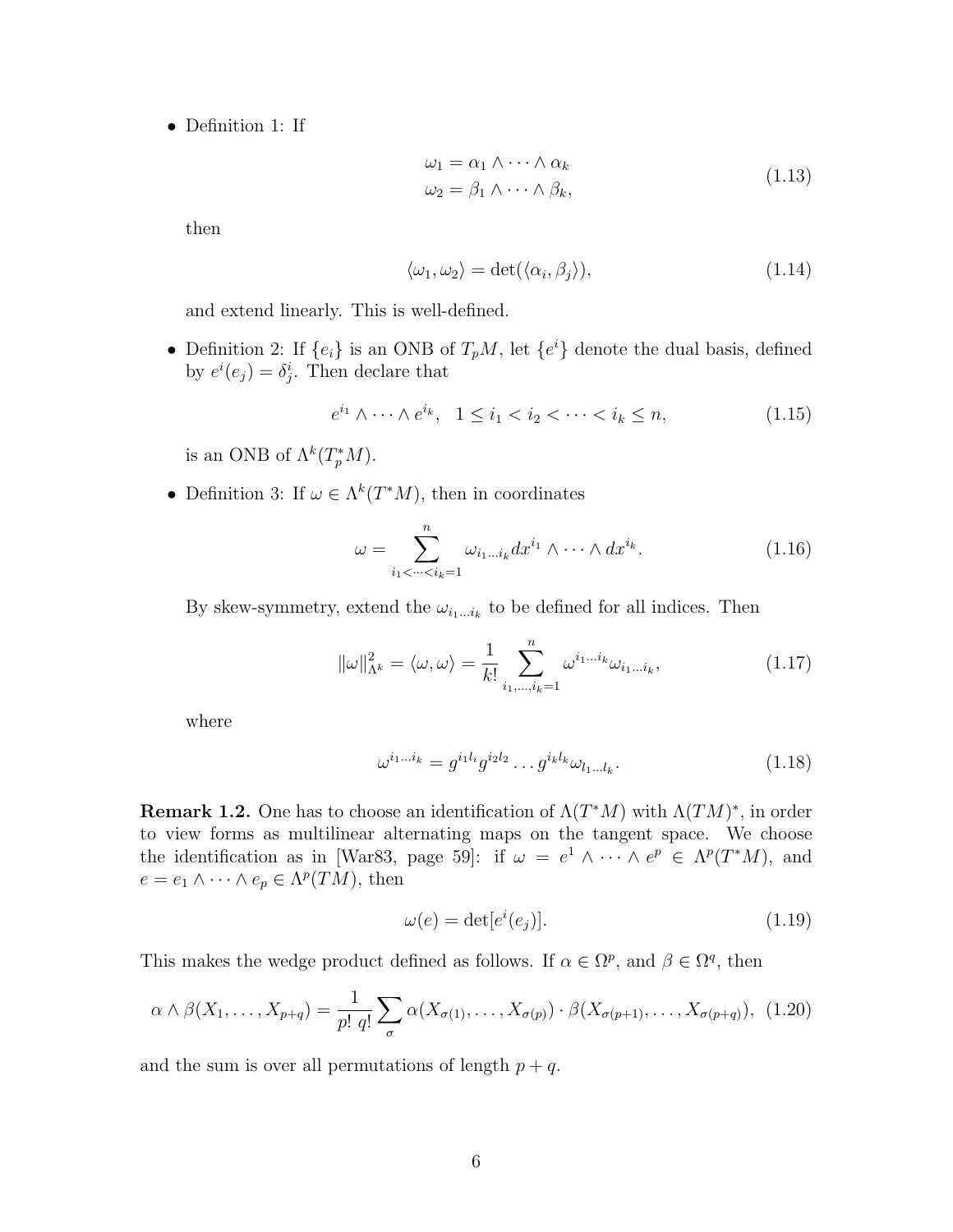To define an inner product on the full tensor bundle, we let

$$
\Omega \in \Gamma\Big((TM)^{\otimes p} \otimes (T^*M)^{\otimes q}\Big). \tag{1.21}
$$

We call such  $\Omega$  a  $(p, q)$ -tensor field. As above, we can define a metric by declaring that

$$
e_{i_1} \otimes \cdots \otimes e_{i_p} \otimes e^{j_1} \otimes \cdots \otimes e^{j_q} \tag{1.22}
$$

to be an ONB. If in coordinates,

$$
\Omega = \Omega^{i_1 \dots i_p}_{j_1 \dots j_q} \partial_{i_1} \otimes \dots \otimes \partial_{i_p} \otimes dx^{j_1} \otimes \dots \otimes dx^{j_q}, \qquad (1.23)
$$

then

$$
\|\Omega\|^2 = \langle \omega, \omega \rangle = \Omega_{i_1 \dots i_p}^{j_1 \dots j_q} \Omega_{j_1 \dots j_q}^{i_1 \dots i_p},\tag{1.24}
$$

where the term  $\Omega_{i_1...i_p}^{j_1...j_q}$  is obtained by raising all of the lower indices and lowering all of the upper indices of  $\Omega_{i_1...i_p}^{j_1...j_q}$ , using the metric. By polarization, the inner product is given by

$$
\langle \Omega_1, \Omega_2 \rangle = \frac{1}{2} ( \| \Omega_1 + \Omega_2 \|^2 - \| \Omega_1 \|^2 - \| \Omega_2 \|^2 ). \tag{1.25}
$$

Remark 1.3. We are using (1.19) to identify forms and alternating tensors. For example, as an element of  $\Lambda^2(T^*M)$ ,  $e^1 \wedge e^2$  has norm 1 if  $e^1, e^2$  are orthonormal in  $T^*M$ . But under our identification with tensors,  $e^1 \wedge e^2$  is identified with  $e^1 \otimes$ in  $I/M$ . But under our identification with tensors,  $e^2 \wedge e^-$  is identified with  $e^2 \otimes e^1$ , which has norm  $\sqrt{2}$  with respect to the tensor inner product. Thus our identification in  $(1.19)$  is *not* an isometry, but is a constant multiple of an isometry.

We remark that one may reduce a  $(p, q)$ -tensor field into a  $(p - 1, q - 1)$ -tensor field for  $p \geq 1$  and  $q \geq 1$ . This is called a *contraction*, but one must specify which indices are contracted. For example, the contraction of  $\Omega$  in the first contrvariant index and first covariant index is written invariantly as

$$
Tr_{(1,1)}\Omega, \tag{1.26}
$$

and in coordinates is given by

$$
\delta_{i_1}^{j_1} \Omega_{j_1 \dots j_q}^{i_1 \dots i_p} = \Omega_{l j_2 \dots j_q}^{l i_2 \dots i_p}.
$$
\n(1.27)

#### 1.4 Connections on vector bundles

A connection is a mapping  $\Gamma(TM) \times \Gamma(E) \rightarrow \Gamma(E)$ , with the properties

- $\nabla_X s \in \Gamma(E)$ ,
- $\nabla_{f_1X_1+f_2X_2}s = f_1\nabla_{X_1}s + f_2\nabla_{X_2}s,$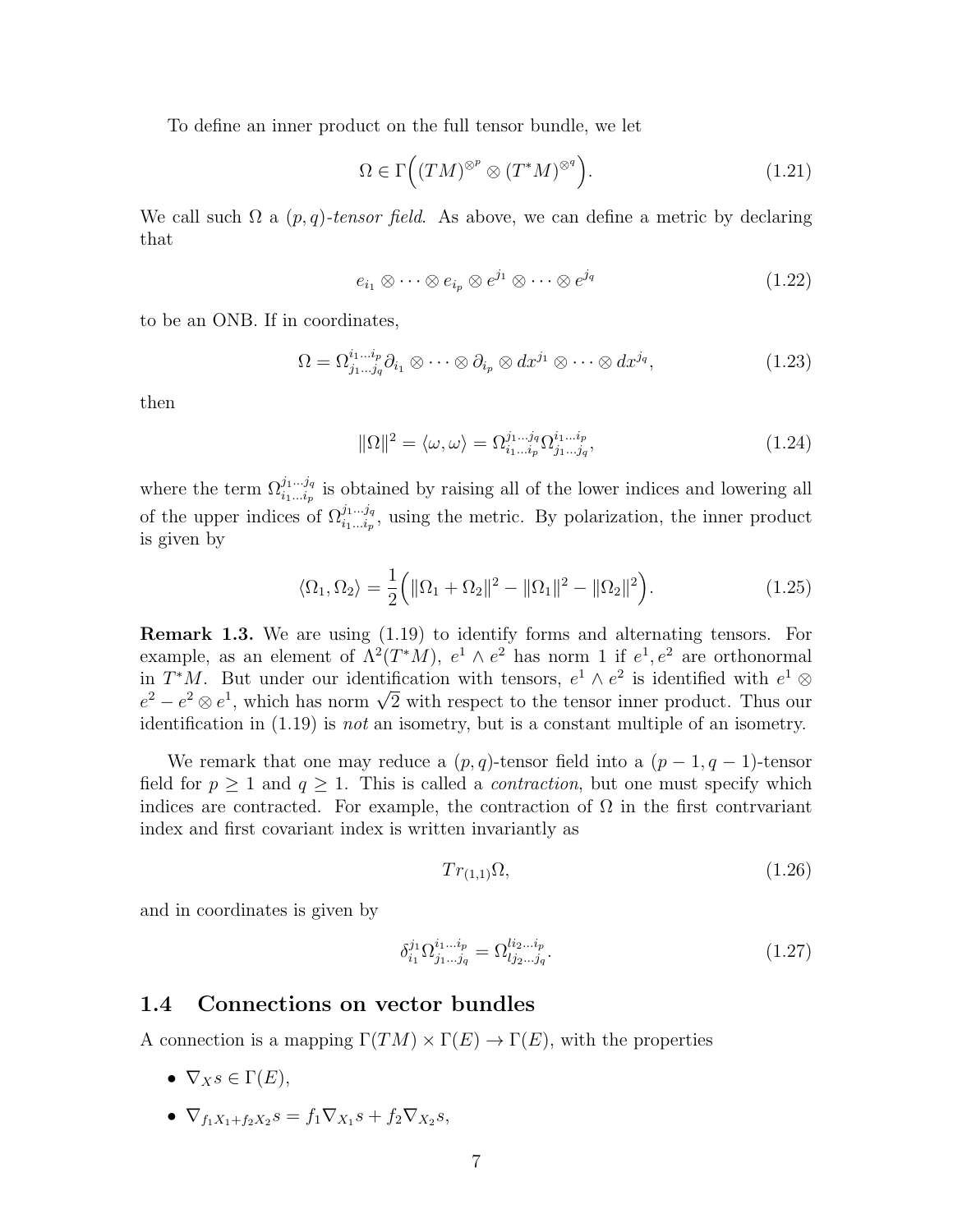•  $\nabla_X(fs) = (Xf)s + f\nabla_Xs$ .

In coordinates, letting  $s_i, i = 1 \dots p$ , be a local basis of sections of E,

$$
\nabla_{\partial_i} s_j = \Gamma_{ij}^k s_k. \tag{1.28}
$$

If E carries an inner product, then  $\nabla$  is *compatible* if

$$
X\langle s_1, s_2\rangle = \langle \nabla_X s_1, s_2\rangle + \langle s_1, \nabla_X s_2\rangle.
$$
 (1.29)

For a connection in  $TM$ ,  $\nabla$  is called *symmetric* if

$$
\nabla_X Y - \nabla_Y X = [X, Y], \quad \forall X, Y \in \Gamma(TM). \tag{1.30}
$$

Theorem 1.1. (Fundamental Theorem of Riemannian Geometry) There exists a unique symmetric, compatible connection in TM.

Invariantly, the connection is defined by

$$
\langle \nabla_X Y, Z \rangle = \frac{1}{2} \Big( X \langle Y, Z \rangle + Y \langle Z, X \rangle - Z \langle X, Y \rangle - \langle Y, [X, Z] \rangle - \langle Z, [Y, X] \rangle + \langle X, [Z, Y] \rangle \Big).
$$
(1.31)

Letting  $X = \partial_i, Y = \partial_j, Z = \partial_k$ , we obtain

$$
\Gamma_{ij}^{l} g_{lk} = \langle \Gamma_{ij}^{l} \partial_l, \partial_k \rangle = \langle \nabla_{\partial_i} \partial_j, \partial_k \rangle \n= \frac{1}{2} \Big( \partial_i g_{jk} + \partial_j g_{ik} - \partial_k g_{ij} \Big),
$$
\n(1.32)

which yields the formula

$$
\Gamma_{ij}^k = \frac{1}{2} g^{kl} \left( \partial_i g_{jl} + \partial_j g_{il} - \partial_l g_{ij} \right)
$$
\n(1.33)

for the Riemannian Christoffel symbols.

### 1.5 Curvature in the tangent bundle

The curvature tensor is defined by

$$
R(X,Y)Z = \nabla_X \nabla_Y Z - \nabla_Y \nabla_X Z - \nabla_{[X,Y]} Z,\tag{1.34}
$$

for vector fields  $X, Y$ , and  $Z$ . We define

$$
Rm(X, Y, Z, W) \equiv -\langle \mathcal{R}(X, Y)Z, W \rangle.
$$
\n(1.35)

The algebraic symmetries are:

$$
R(X,Y)Z = -R(Y,X)Z\tag{1.36}
$$

$$
0 = R(X, Y)Z + R(Y, Z)X + R(Z, X)Y
$$
\n(1.37)

$$
Rm(X, Y, Z, W) = -Rm(X, Y, W, Z)
$$
\n
$$
(1.38)
$$

$$
Rm(X, Y, W, Z) = Rm(W, Z, X, Y). \tag{1.39}
$$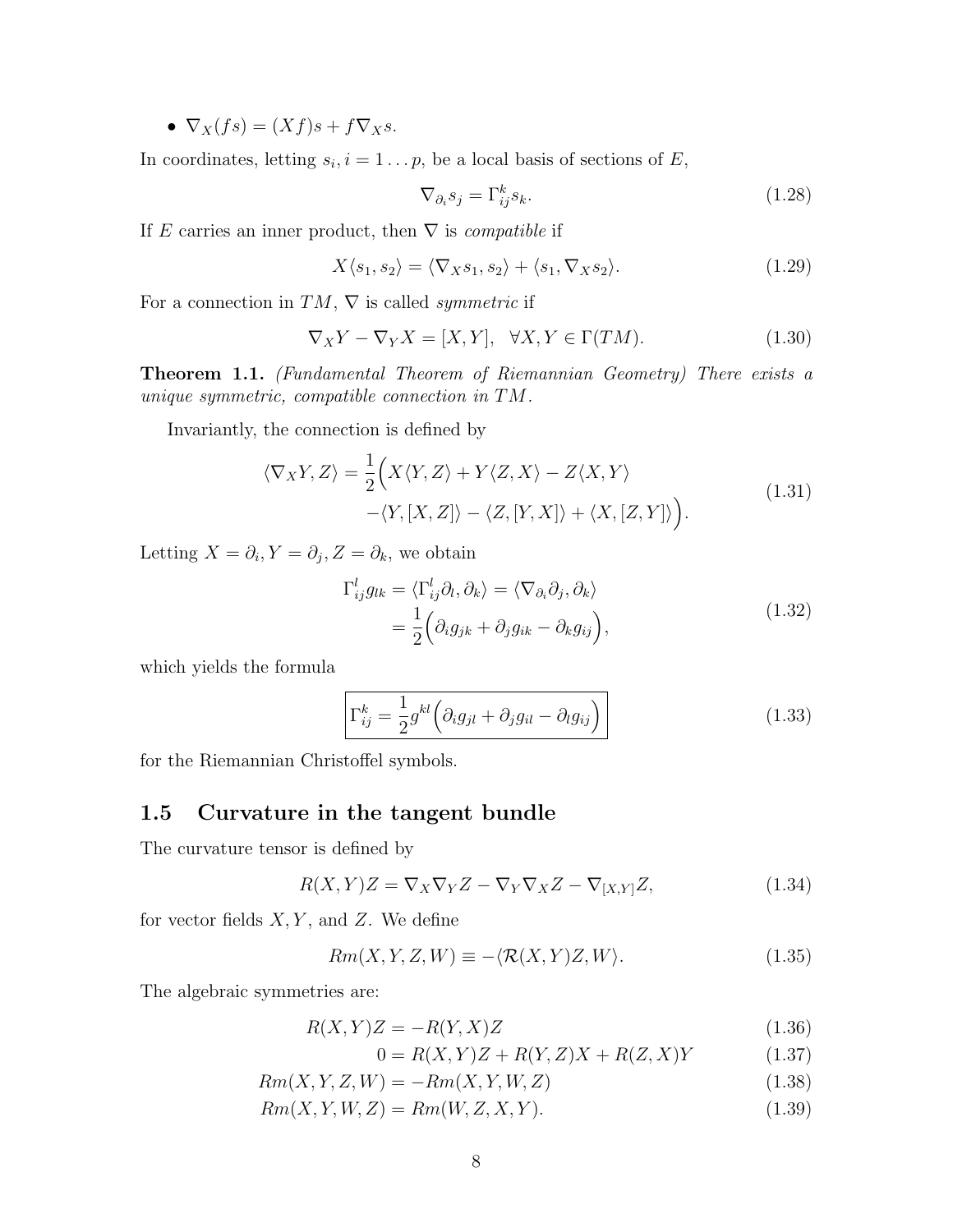In a coordinate system we define quantities  $R_{ijk}^{\ \ l}$  by

$$
R(\partial_i, \partial_j)\partial_k = R_{ijk}^{\ \ l}\partial_l,\tag{1.40}
$$

or equivalently,

$$
\mathcal{R} = R_{ijk}{}^{l} dx^{i} \otimes dx^{j} \otimes dx^{k} \otimes \partial_{l}.
$$
 (1.41)

Define quantities  $R_{ijkl}$  by

$$
R_{ijkl} = Rm(\partial_i, \partial_j, \partial_k, \partial_l), \qquad (1.42)
$$

or equivalently,

$$
Rm = R_{ijkl}dx^i \otimes dx^j \otimes dx^k \otimes dx^l. \tag{1.43}
$$

Then

$$
R_{ijkl} = -\langle \mathcal{R}(\partial_i, \partial_j) \partial_k, \partial_l \rangle = -\langle R_{ijk}{}^m \partial_m, \partial_l \rangle = -R_{ijk}{}^m g_{ml}.
$$
 (1.44)

Equivalently,

$$
R_{ijlk} = R_{ijk}{}^m g_{ml},\tag{1.45}
$$

that is, we lower the upper index to the third position.

Remark 1.4. Some authors choose to lower this index to a different position. One has to be very careful with this, or you might end up proving that  $S<sup>n</sup>$  has negative curvature!

In coordinates, the algebraic symmetries of the curvature tensor are

$$
R_{ijk}^{\ \ l} = -R_{jik}^{\ \ l} \tag{1.46}
$$

$$
0 = R_{ijk}^{\ \ l} + R_{jki}^{\ \ l} + R_{kij}^{\ \ l} \tag{1.47}
$$

$$
R_{ijkl} = -R_{ijlk} \tag{1.48}
$$

$$
R_{ijkl} = R_{klij}.\tag{1.49}
$$

Of course, we can write the first 2 symmetries as a  $(0, 4)$  tensor,

$$
R_{ijkl} = -R_{jikl} \tag{1.50}
$$

$$
0 = R_{ijkl} + R_{jkil} + R_{kijl}.
$$
\n(1.51)

Note that using (1.49), the algebraic Bianchi identity (1.51) may be written as

$$
0 = R_{ijkl} + R_{iklj} + R_{iljk}.
$$
\n(1.52)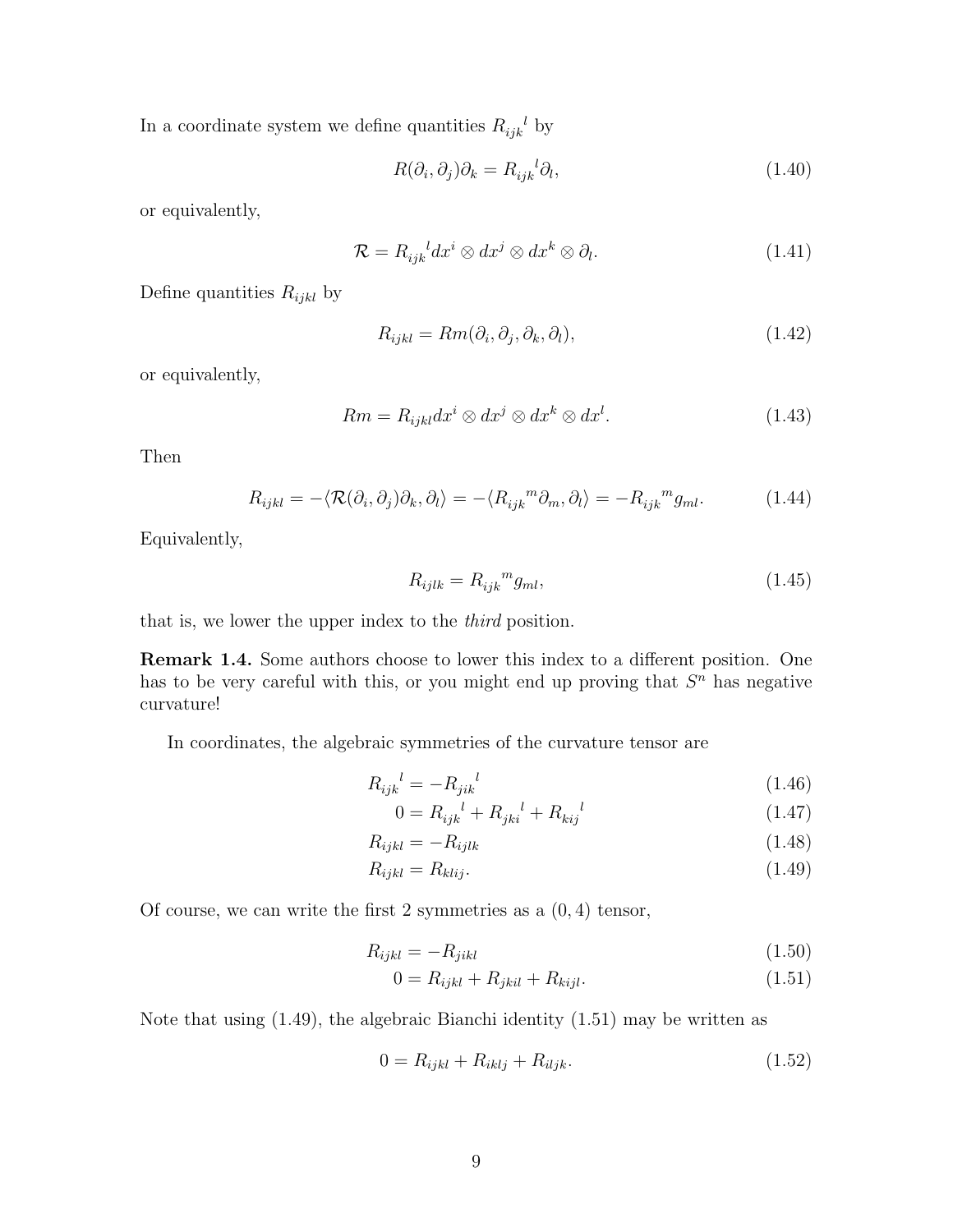We next compute the curvature tensor in coordinates.

$$
\mathcal{R}(\partial_i, \partial_j)\partial_k = R_{ijk}{}^l \partial_l \n= \nabla_{\partial_i} \nabla_{\partial_j} \partial_k - \nabla_{\partial_j} \nabla_{\partial_i} \partial_k \n= \nabla_{\partial_i} (\Gamma^l_{jk} \partial_l) - \nabla_{\partial_j} (\Gamma^l_{ik} \partial_l) \n= \partial_i (\Gamma^l_{jk}) \partial_l + \Gamma^l_{jk} \Gamma^m_{il} \partial_m - \partial_j (\Gamma^l_{ik}) \partial_l - \Gamma^l_{ik} \Gamma^m_{jl} \partial_m \n= \left( \partial_i (\Gamma^l_{jk}) + \Gamma^m_{jk} \Gamma^l_{im} - \partial_j (\Gamma^l_{ik}) - \Gamma^m_{ik} \Gamma^l_{jm} \right) \partial_l,
$$
\n(1.53)

which is the formula

$$
\boxed{R_{ijk}^{l} = \partial_i(\Gamma_{jk}^l) - \partial_j(\Gamma_{ik}^l) + \Gamma_{im}^l \Gamma_{jk}^m - \Gamma_{jm}^l \Gamma_{ik}^m}
$$
 (1.54)

Fix a point  $p$ . Exponential coordinates around  $p$  form a normal coordinate system at p. That is  $g_{ij}(p) = \delta_{ij}$ , and  $\partial_k g_{ij}(p) = 0$ , which is equivalent to  $\Gamma^k_{ij}(p) = 0$ . The Christoffel symbols are

$$
\Gamma_{jk}^{l} = \frac{1}{2} g^{lm} \left( \partial_k g_{jm} + \partial_j g_{km} - \partial_m g_{jk} \right).
$$
 (1.55)

In normal coordinates at the point  $p$ ,

$$
\partial_i \Gamma^l_{jk} = \frac{1}{2} \delta^{lm} \left( \partial_i \partial_k g_{jm} + \partial_i \partial_j g_{km} - \partial_i \partial_m g_{jk} \right).
$$
 (1.56)

We then have at  $p$ 

$$
R_{ijk}^{\quad l} = \frac{1}{2} \delta^{lm} \left( \partial_i \partial_k g_{jm} - \partial_i \partial_m g_{jk} - \partial_j \partial_k g_{im} + \partial_j \partial_m g_{ik} \right). \tag{1.57}
$$

Lowering an index, we have at  $p$ 

$$
R_{ijkl} = -\frac{1}{2} \left( \partial_i \partial_k g_{jl} - \partial_i \partial_l g_{jk} - \partial_j \partial_k g_{il} + \partial_j \partial_l g_{ik} \right)
$$
  
= 
$$
-\frac{1}{2} \left( \partial^2 \otimes g \right).
$$
 (1.58)

The  $\otimes$  symbol is the Kulkarni-Nomizu product, which takes 2 symmetric  $(0, 2)$  tensors and gives a (0, 4) tensor with the same algebraic symmetries of the curvature tensor, and is defined by

$$
A \otimes B(X, Y, Z, W) = A(X, Z)B(Y, W) - A(Y, Z)B(X, W) - A(X, W)B(Y, Z) + A(Y, W)B(X, Z).
$$

To remember: the first term is  $A(X, Z)B(Y, W)$ , skew symmetrize in X and Y to get the second term. Then skew-symmetrize both of these in Z and W.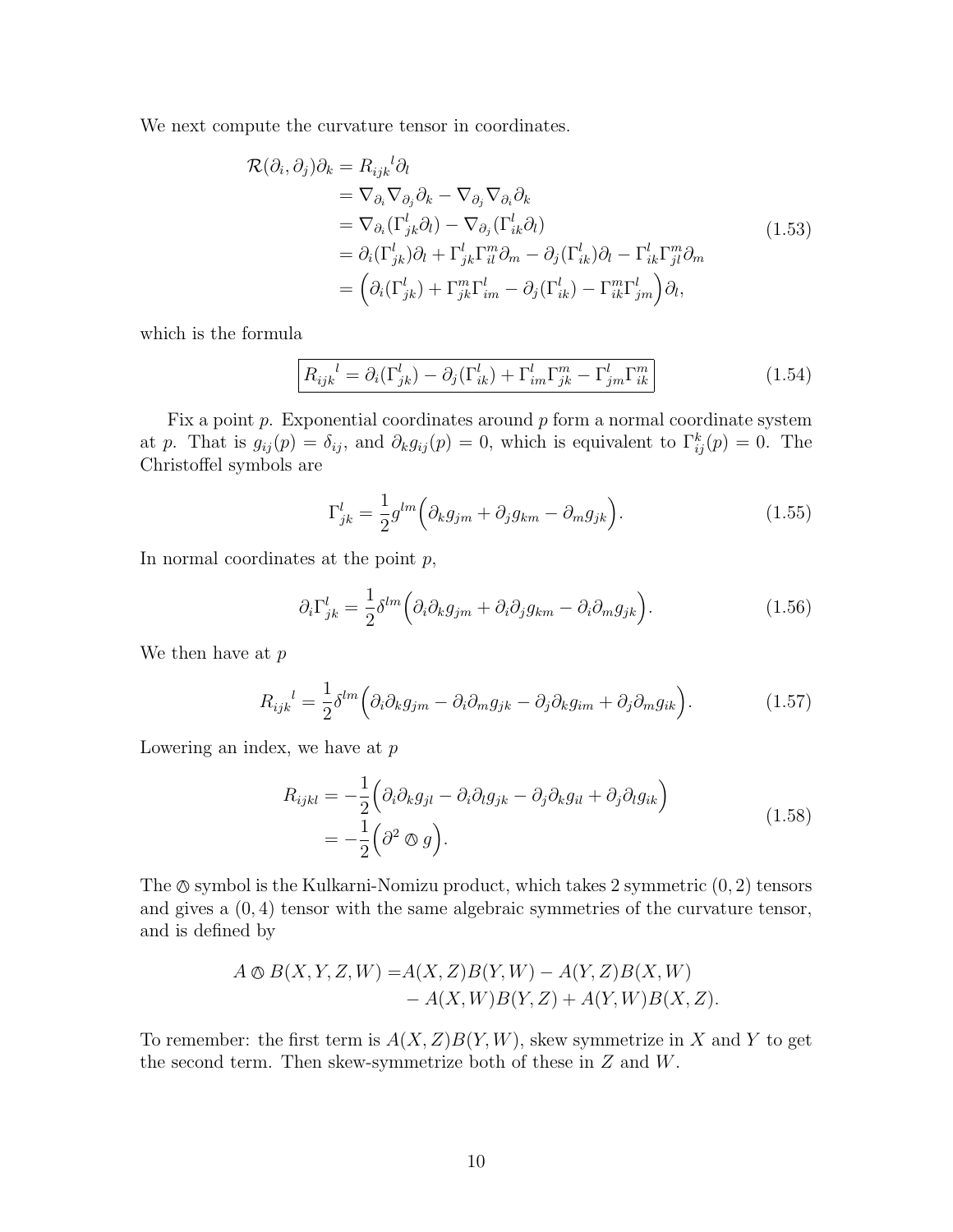### 1.6 Sectional curvature, Ricci tensor, and scalar curvature

Let  $\Pi \subset T_pM$  be a 2-plane, and let  $X_p, Y_p \in T_pM$  span  $\Pi$ . Then

$$
K(\Pi) = \frac{Rm(X, Y, X, Y)}{g(X, X)g(Y, Y) - g(X, Y)^2} = \frac{g(R(X, Y)Y, X)}{g(X, X)g(Y, Y) - g(X, Y)^2},
$$
(1.59)

is independent of the particular chosen basis for  $\Pi$ , and is called the sectional curvature of the 2-plane Π. The sectional curvatures in fact determine the full curvature tensor:

**Proposition 1.1.** Let  $Rm$  and  $Rm'$  be two  $(0, 4)$ -curvature tensors which satisfy  $K(\Pi) = K'(\Pi)$  for all 2-planes  $\Pi$ , then  $Rm = Rm'$ .

From this proposition, if  $K(\Pi) = k_0$  is constant for all 2-planes  $\Pi$ , then we must have

$$
Rm(X, Y, Z, W) = k_0igg(X, Z)g(Y, W) - g(Y, Z)g(X, W)\big),
$$
\n(1.60)

That is

$$
Rm = \frac{k_0}{2}g \otimes g. \tag{1.61}
$$

In coordinates, this is

$$
R_{ijkl} = k_0 (g_{ik}g_{jl} - g_{jk}g_{il}).
$$
\n(1.62)

We define the *Ricci tensor* as the  $(0, 2)$ -tensor

$$
Ric(X,Y) = tr(U \to \mathcal{R}(U,X)Y).
$$
\n(1.63)

We clearly have

$$
Ric(X, Y) = R(Y, X),\tag{1.64}
$$

so  $Ric \in \Gamma(S^2(T^*M))$ . We let  $R_{ij}$  denote the components of the Ricci tensor,

$$
Ric = R_{ij}dx^{i} \otimes dx^{i}, \qquad (1.65)
$$

where  $R_{ij} = R_{ji}$ . From the definition,

$$
R_{ij} = R_{lij}^{\ \ l} = g^{lm} R_{limj}.
$$
\n(1.66)

Notice for a space of constant curvature, we have

$$
R_{jl} = g^{ik} R_{ijkl} = k_0 g^{ik} (g_{ik} g_{jl} - g_{jk} g_{il}) = (n-1) k_0 g_{jl}, \qquad (1.67)
$$

or invariantly

$$
Ric = (n-1)k_0g.\t\t(1.68)
$$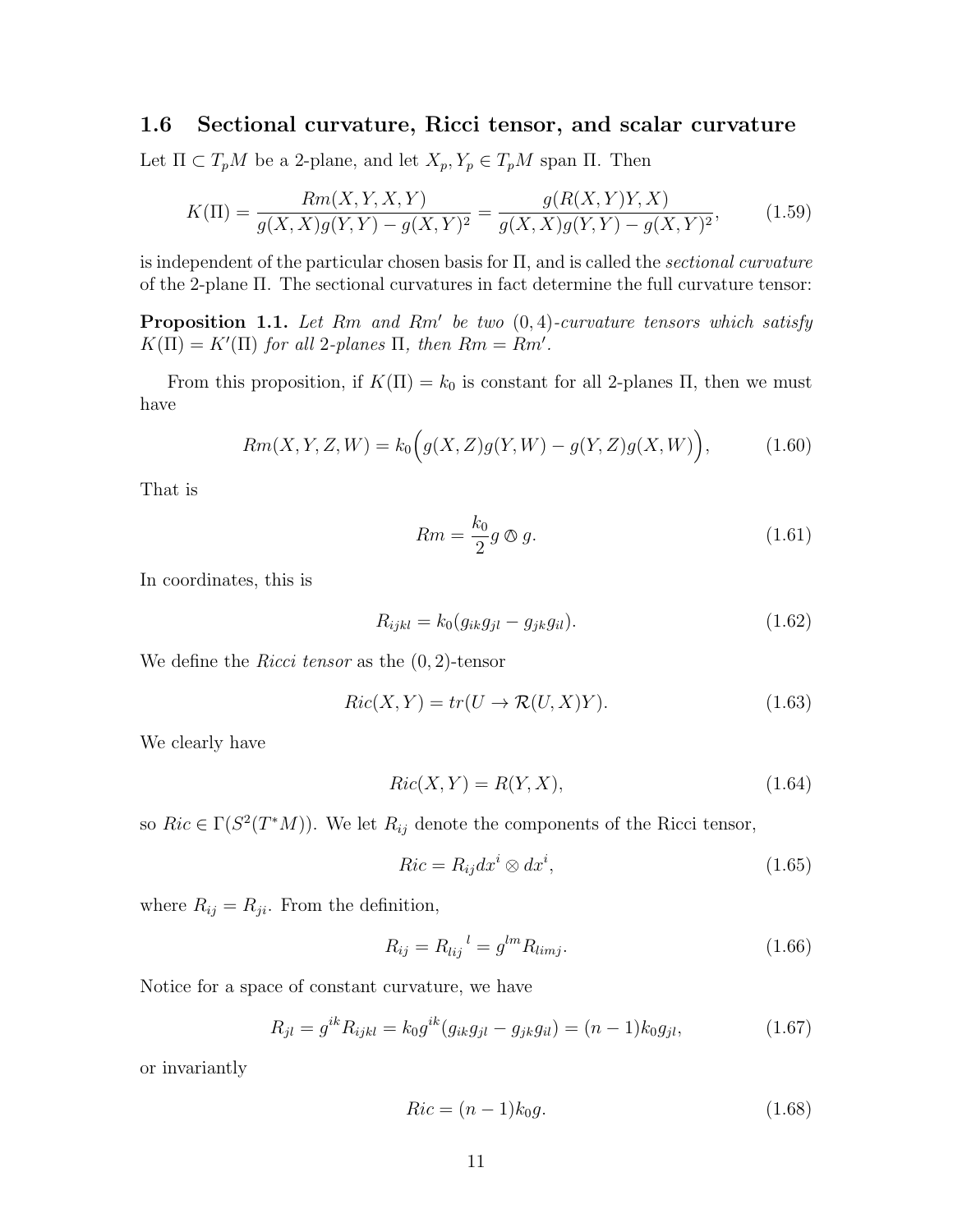The *Ricci endomorphism* is defined by

$$
Rc(X) \equiv \sharp \Big(Ric(X, \cdot)\Big). \tag{1.69}
$$

The scalar curvature is defined as the trace of the Ricci endomorphism

$$
R \equiv tr(X \to Re(X)). \tag{1.70}
$$

In coordinates,

$$
R = g^{pq} R_{pq} = g^{pq} g^{lm} R_{lpmq}.
$$
\n
$$
(1.71)
$$

Note for a space of constant curvature  $k_0$ ,

$$
R = n(n-1)k_0.
$$
\n(1.72)

### 2 Lecture 2: September 8, 2011

### 2.1 Covariant derivatives of tensor fields

Let E and E' be vector bundles over M, with covariant derivative operators  $\nabla$ , and  $\nabla'$ , respectively. The covariant derivative operators in  $E \otimes E'$  and  $Hom(E, E')$  are

$$
\nabla_X(s \otimes s') = (\nabla_X s) \otimes s' + s \otimes (\nabla'_X s') \tag{2.1}
$$

$$
(\nabla_X L)(s) = \nabla'_X (L(s)) - L(\nabla_X s), \qquad (2.2)
$$

for  $s \in \Gamma(E)$ ,  $s' \in \Gamma(E')$ , and  $L \in \Gamma(Hom(E, E'))$ . Note also that the covariant derivative operator in  $\Lambda(E)$  is given by

$$
\nabla_X(s_1 \wedge \cdots \wedge s_r) = \sum_{i=1}^r s_1 \wedge \cdots \wedge (\nabla_X s_i) \wedge \cdots \wedge s_r,
$$
 (2.3)

for  $s_i \in \Gamma(E)$ .

These rules imply that if T is an  $(r, s)$  tensor, then the covariant derivative  $\nabla T$ is an  $(r, s + 1)$  tensor given by

$$
\nabla T(X, Y_1, \dots, Y_s) = \nabla_X(T(Y_1, \dots, Y_s)) - \sum_{i=1}^s T(Y_1, \dots, \nabla_X Y_i, \dots, Y_s).
$$
 (2.4)

We next consider the above definitions in components for  $(r, s)$ -tensors. For the case of a vector field  $X \in \Gamma(TM)$ ,  $\nabla X$  is a  $(1,1)$  tensor field. By the definition of a connection, we have

$$
\nabla_m X = \nabla_m (X^j \partial_j) = (\partial_m X^j) \partial_j + X^j \Gamma^l_{mj} \partial_l = (\nabla_m X^i + X^l \Gamma^i_{ml}) \partial_i.
$$
 (2.5)

In other words,

$$
\nabla X = \nabla_m X^i (dx^m \otimes \partial_i), \qquad (2.6)
$$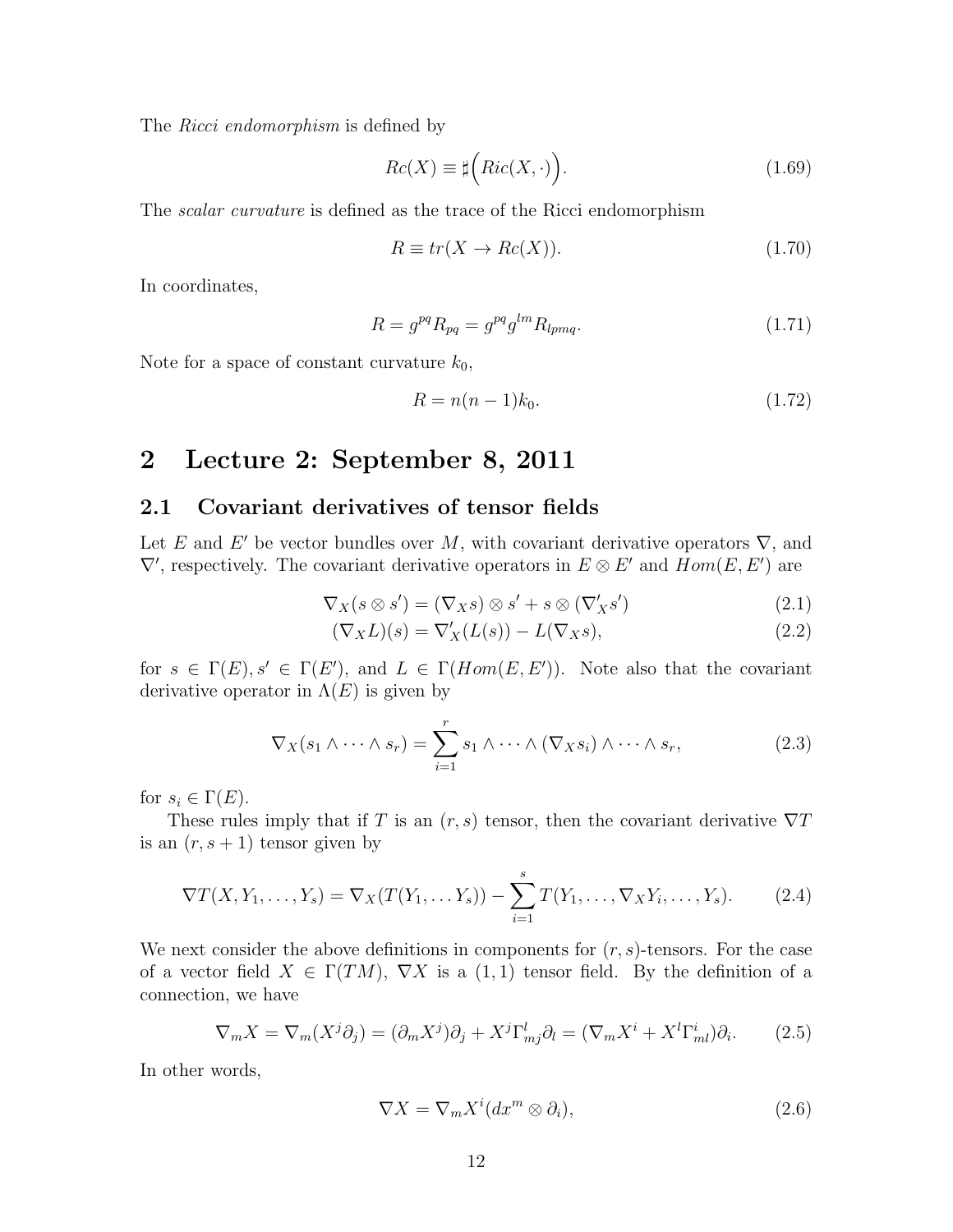where

$$
\nabla_m X^i = \partial_m X^i + X^l \Gamma^i_{ml}.
$$
\n(2.7)

However, for a 1-form  $\omega$ , (2.2) implies that

$$
\nabla \omega = (\nabla_m \omega_i) dx^m \otimes dx^i,
$$
\n(2.8)

with

$$
\nabla_m \omega_i = \partial_m \omega_i - \omega_l \Gamma^l_{im}.
$$
\n(2.9)

The definition (2.1) then implies that for a general  $(r, s)$ -tensor field S,

$$
\nabla_{m} S_{j_{1}...j_{s}}^{i_{1}...i_{r}} \equiv \partial_{m} S_{j_{1}...j_{s}}^{i_{1}...i_{r}} + S_{j_{1}...j_{s}}^{l_{2}...i_{r}} \Gamma_{ml}^{i_{1}} + \cdots + S_{j_{1}...j_{s}}^{i_{1}...i_{r-1}} l \Gamma_{ml}^{i_{r}} - S_{j_{1}...j_{s}}^{i_{1}...i_{r}} \Gamma_{mj_{1}}^{l} - \cdots - S_{j_{1}...j_{s-1}}^{i_{1}...i_{r}} l \Gamma_{mj_{s}}^{l}.
$$
\n(2.10)

Remark 2.1. Some authors instead write covariant derivatives with a semi-colon

$$
\nabla_m S^{i_1 \dots i_r}_{j_1 \dots j_s} = S^{i_1 \dots i_r}_{j_1 \dots j_s; m}.
$$
\n(2.11)

However, the  $\nabla$  notation fits nicer with our conventions, since the *first* index is the direction of covariant differentiation.

Notice the following calculation,

$$
(\nabla g)(X,Y,Z) = Xg(Y,Z) - g(\nabla_X Y,Z) - g(Y,\nabla_X Z) = 0,\tag{2.12}
$$

so the metric is parallel. Next, let  $I: TM \to TM$  denote the identity map, which is naturally a  $(1, 1)$  tensor. We have

$$
(\nabla I)(X,Y) = \nabla_X(I(Y)) - I(\nabla_X Y) = \nabla_X Y - \nabla_X Y = 0,
$$
\n(2.13)

so the identity map is also parallel.

Also note that covariant differentiation commutes with contraction,

$$
\nabla_m \left( \delta_{i_1}^{j_1} X_{j_1 j_2 \dots}^{i_1 i_2 \dots} \right) = \delta_{i_1}^{j_1} \nabla_m X_{j_1 j_2 \dots}^{i_1 i_2 \dots} \tag{2.14}
$$

#### 2.2 Double covariant derivatives

For an  $(r, s)$  tensor field T, we will write the double covariant derivative as

$$
\nabla^2 T = \nabla \nabla T,\tag{2.15}
$$

which is an  $(r, s + 2)$  tensor.

**Proposition 2.1.** If T is an  $(r, s)$ -tensor field, then the double covariant derivative satisfies

$$
\nabla^2 T(X, Y, Z_1, \dots, Z_s) = \nabla_X (\nabla_Y T)(Z_1, \dots, Z_s) - (\nabla_{\nabla_X Y} T)(Z_1, \dots, Z_s). \tag{2.16}
$$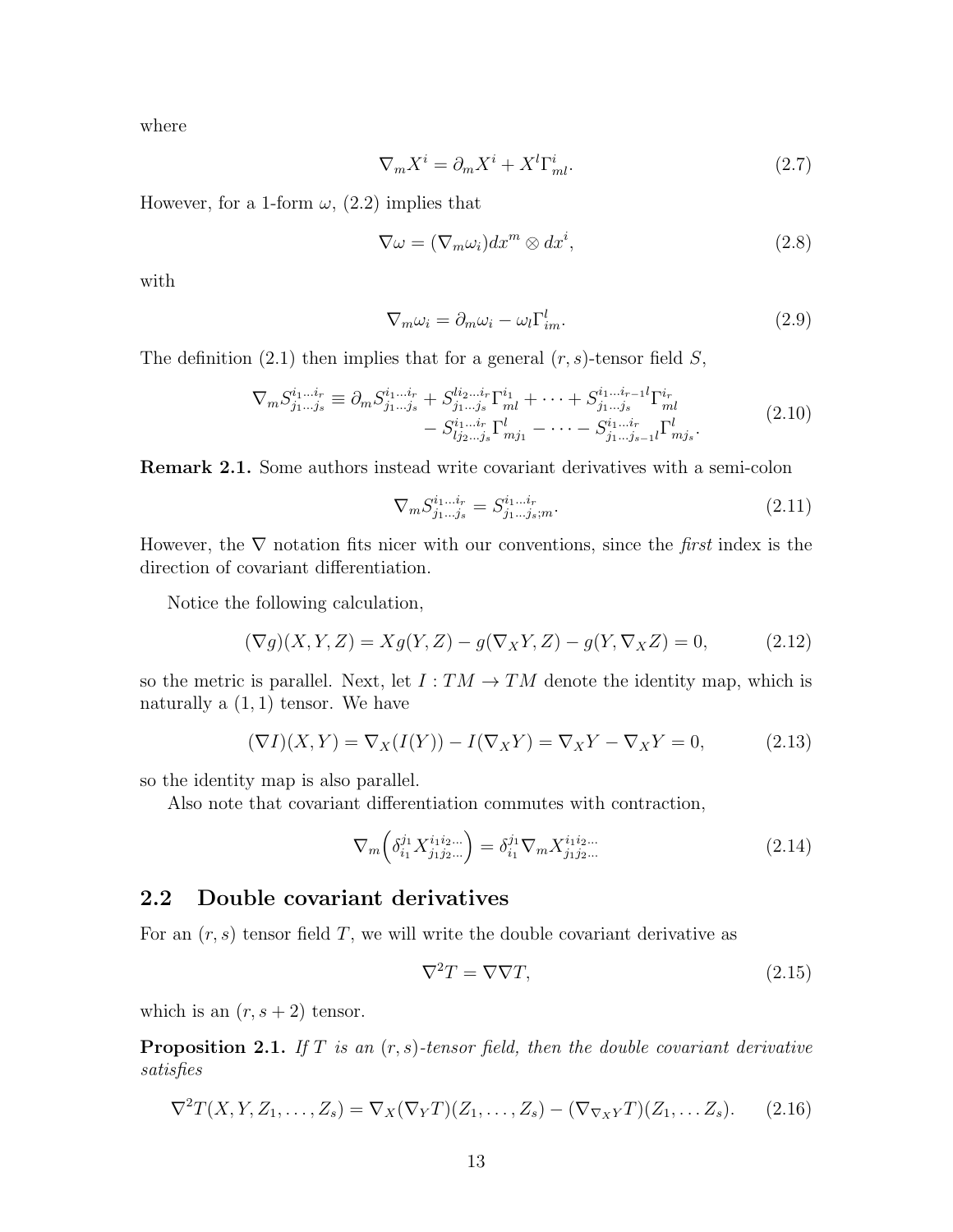Proof. We compute

$$
\nabla^2 T(X, Y, Z_1, \dots, Z_s) = \nabla(\nabla T)(X, Y, Z_1, \dots, Z_s)
$$
  
\n
$$
= \nabla_X(\nabla T(Y, Z_1, \dots, Z_s)) - \nabla T(\nabla_X Y, Z_1, \dots, Z_s)
$$
  
\n
$$
- \sum_{i=i}^s \nabla T(Y, \dots, \nabla_X Z_i, \dots Z_s).
$$
\n(2.17)

The right hand side of (2.16) is

$$
\nabla_X(\nabla_Y T)(Z_1, \dots, Z_s) - (\nabla_{\nabla_X Y} T)(Z_1, \dots, Z_s)
$$
\n
$$
= \nabla_X(\nabla_Y T(Z_1, \dots, Z_s)) - \sum_{i=1}^s (\nabla_Y T)(Z_1, \dots, \nabla_X Z_i, \dots, Z_s)
$$
\n
$$
- \nabla_{\nabla_X Y}(T(Z_1, \dots, Z_s)) + \sum_{i=1}^s T(Z_1, \dots, \nabla_{\nabla_X Y} Z_i, \dots, Z_s).
$$
\n(2.18)

The first term on the RHS of (2.18) is the same as first term on the RHS of (2.17). The second term on the RHS of (2.18) is the same as third term on the RHS of (2.17) Finally, the last two terms on the RHS of (2.18) are the same as the second term on the RHS of (2.17).  $\Box$ 

Remark 2.2. When we write

$$
\nabla_i \nabla_j T_{i_1 \dots i_s}^{j_1 \dots j_r} \tag{2.19}
$$

we mean the components of the double covariant derivative of T as a  $(r, s+2)$  tensor. This does NOT mean to take one covariant derivative  $\nabla T$ , plug in  $\partial_j$  to get an  $(r, s)$ tensor, and then take a covariant derivative in the  $\partial_i$  direction; this would yield only the first term on the right hand side of (2.16).

### 2.3 Commuting covariant derivatives

Let  $X, Y, Z \in \Gamma(TM)$ , and compute using Proposition 2.1

$$
\nabla^2 Z(X,Y) - \nabla^2 Z(Y,X) = \nabla_X (\nabla_Y Z) - \nabla_{\nabla_X Y} Z - \nabla_Y (\nabla_X Z) - \nabla_{\nabla_Y X} Z
$$
  
\n
$$
= \nabla_X (\nabla_Y Z) - \nabla_Y (\nabla_X Z) - \nabla_{\nabla_X Y - \nabla_Y X} Z
$$
  
\n
$$
= \nabla_X (\nabla_Y Z) - \nabla_Y (\nabla_X Z) - \nabla_{[X,Y]} Z
$$
  
\n
$$
= \mathcal{R}(X,Y)Z,
$$
\n(2.20)

which is just the definition of the curvature tensor. In coordinates,

$$
\nabla_i \nabla_j Z^k = \nabla_j \nabla_i Z^k + R_{ijm}^{\ \ k} Z^m.
$$
\n(2.21)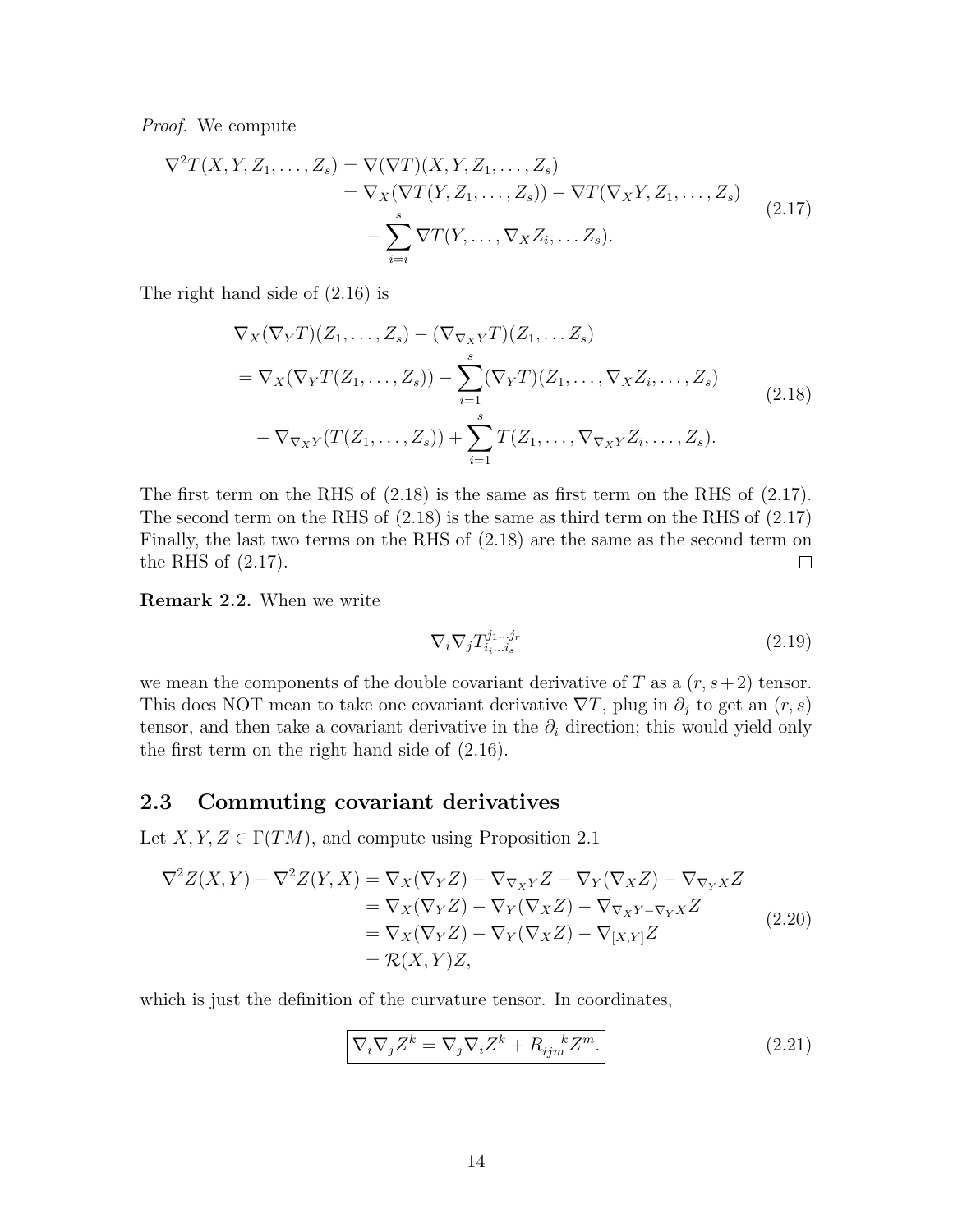We extend this to  $(p, 0)$ -tensor fields:

$$
\nabla^2 (Z_1 \otimes \cdots \otimes Z_p)(X, Y) - \nabla^2 (Z_1 \otimes \cdots \otimes Z_p)(Y, X)
$$
  
\n
$$
= \nabla_X (\nabla_Y (Z_1 \otimes \cdots \otimes Z_p)) - \nabla_{\nabla_X Y} (Z_1 \otimes \cdots \otimes Z_p)
$$
  
\n
$$
- \nabla_Y (\nabla_X (Z_1 \otimes \cdots \otimes Z_p)) - \nabla_{\nabla_Y X} (Z_1 \otimes \cdots \otimes Z_p)
$$
  
\n
$$
= \nabla_X \Big( \sum_{i=1}^p Z_1 \otimes \cdots \nabla_Y Z_i \otimes \cdots \otimes Z_p \Big) - \sum_{i=1}^p Z_1 \otimes \cdots \nabla_{\nabla_X Y} Z_i \otimes \cdots \otimes Z_p
$$
  
\n
$$
- \nabla_Y \Big( \sum_{i=1}^p Z_1 \otimes \cdots \nabla_X Z_i \otimes \cdots \otimes Z_p \Big) + \sum_{i=1}^p Z_1 \otimes \cdots \nabla_{\nabla_Y X} Z_i \otimes \cdots \otimes Z_p
$$
  
\n
$$
= \sum_{j=1}^p \sum_{i=1, i \neq j}^p Z_1 \otimes \nabla_X Z_j \otimes \cdots \nabla_Y Z_i \otimes \cdots \otimes Z_p
$$
  
\n
$$
- \sum_{j=1}^p \sum_{i=1, i \neq j}^p Z_1 \otimes \nabla_Y Z_j \otimes \cdots \nabla_X Z_i \otimes \cdots \otimes Z_p
$$
  
\n
$$
+ \sum_{i=1}^p Z_1 \otimes \cdots \otimes (\nabla_X \nabla_Y - \nabla_Y \nabla_X - \nabla_{[X,Y]}) Z_i \otimes \cdots \otimes Z_p
$$
  
\n
$$
= \sum_{i=1}^p Z_1 \otimes \cdots \otimes \mathcal{R}(X, Y) Z_i \otimes \cdots \otimes Z_p.
$$
  
\n(2.22)

In coordinates, this is

$$
\nabla_i \nabla_j Z^{i_1 \dots i_p} = \nabla_j \nabla_i Z^{i_1 \dots i_p} + \sum_{k=1}^p R_{ijm}^{i_k} Z^{i_1 \dots i_{k-1} m i_{k+1} \dots i_p}.
$$
\n(2.23)

**Proposition 2.2.** For a 1-form  $\omega$ , we have

$$
\nabla^2 \omega(X, Y, Z) - \nabla^2 \omega(Y, X, Z) = \omega(\mathcal{R}(Y, X)Z). \tag{2.24}
$$

Proof. Using Proposition 2.1, we compute

$$
\nabla^2 \omega(X, Y, Z) - \nabla^2 \omega(Y, X, Z)
$$
  
\n
$$
= \nabla_X(\nabla_Y \omega)(Z) - (\nabla_{\nabla_X Y} \omega)(Z) - \nabla_Y(\nabla_X \omega)(Z) - (\nabla_{\nabla_Y X} \omega)(Z)
$$
  
\n
$$
= X(\nabla_Y \omega(Z)) - \nabla_Y \omega(\nabla_X Z) - \nabla_X Y(\omega(Z)) + \omega(\nabla_{\nabla_X Y} Z)
$$
  
\n
$$
- Y(\nabla_X \omega(Z)) + \nabla_X \omega(\nabla_Y Z) + \nabla_Y X(\omega(Z)) - \omega(\nabla_{\nabla_Y X} Z)
$$
  
\n
$$
= X(\nabla_Y \omega(Z)) - Y(\omega(\nabla_X Z)) + \omega(\nabla_Y \nabla_X Z) - \nabla_X Y(\omega(Z)) + \omega(\nabla_{\nabla_X Y} Z)
$$
  
\n
$$
- Y(\nabla_X \omega(Z)) + X(\omega(\nabla_Y Z)) - \omega(\nabla_X \nabla_Y Z) + \nabla_Y X(\omega(Z)) - \omega(\nabla_{\nabla_Y X} Z)
$$
  
\n
$$
= \omega \left( \nabla_Y \nabla_X Z - \nabla_X \nabla_Y Z + \nabla_{[X, Y]} Z \right) + X(\nabla_Y \omega(Z)) - Y(\omega(\nabla_X Z)) - \nabla_X Y(\omega(Z))
$$
  
\n
$$
- Y(\nabla_X \omega(Z)) + X(\omega(\nabla_Y Z)) + \nabla_Y X(\omega(Z)).
$$
\n(2.25)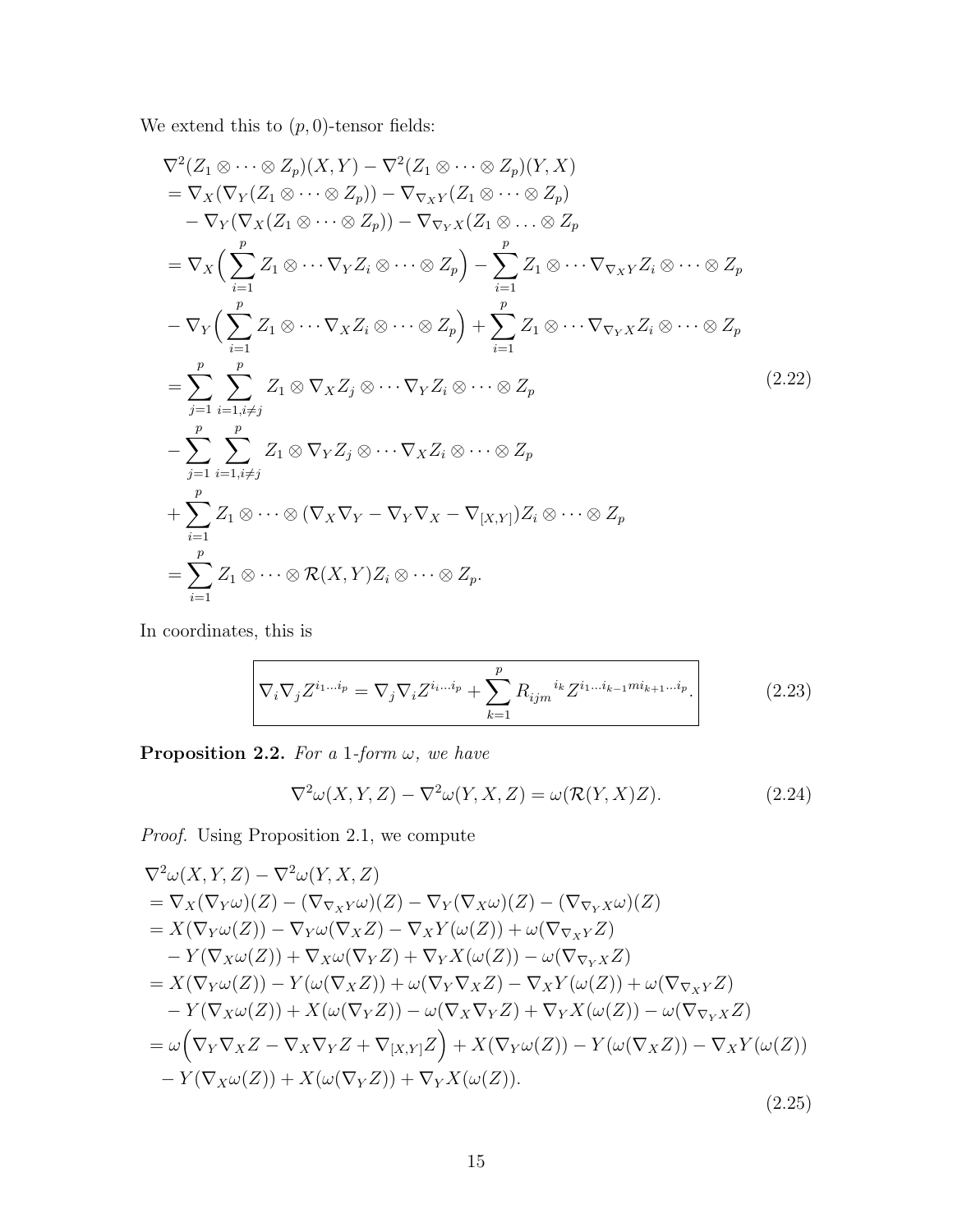The last six terms are

$$
X(\nabla_Y \omega(Z)) - Y(\omega(\nabla_X Z)) - \nabla_X Y(\omega(Z))
$$
  
\n
$$
- Y(\nabla_X \omega(Z)) + X(\omega(\nabla_Y Z)) + \nabla_Y X(\omega(Z))
$$
  
\n
$$
= X(Y(\omega(Z)) - \omega(\nabla_Y Z)) - Y(\omega(\nabla_X Z)) - [X, Y](\omega(Z))
$$
  
\n
$$
- Y(X(\omega(Z)) - \omega(\nabla_X Z)) + X(\omega(\nabla_Y Z))
$$
  
\n
$$
= 0.
$$
\n(2.26)

Remark 2.3. It would have been a bit easier to assume we were in normal coordinates, and assume terms with  $\nabla_X Y$  vanished, but we did the above for illustration.

In coordinates, this formula becomes

$$
\boxed{\nabla_i \nabla_j \omega_k = \nabla_j \nabla_i \omega_k - R_{ijk}^{\ \ p} \omega_p.}
$$
\n(2.27)

 $\Box$ 

As above, we can extend this to  $(0, s)$  tensors using the tensor product, in an almost identical calculation to the  $(r, 0)$  tensor case. Finally, putting everything together, the analogous formula in coordinates for a general  $(r, s)$ -tensor T is

$$
\nabla_i \nabla_j T_{j_1 \dots j_s}^{i_1 \dots i_r} = \nabla_j \nabla_i T_{j_1 \dots j_s}^{i_1 \dots i_r} + \sum_{k=1}^r R_{ijm}^{i_k} T_{j_1 \dots j_s}^{i_1 \dots i_{k-1} m i_{k+1} \dots i_r} - \sum_{k=1}^s R_{ijj_k}^{m} T_{j_1 \dots j_{k-1} m j_{k+1} \dots j_s}^{i_1 \dots i_r} \tag{2.28}
$$

### 2.4 Gradient and Hessian

As an example of the above, we consider the Hessian of a function. For  $f \in C^1(M, \mathbb{R})$ , the gradient is defined as

$$
\nabla f = \sharp(df),\tag{2.29}
$$

which is a vector field. This is standard notation, although in our notation above,  $\nabla f = df$ , where this  $\nabla$  denotes the covariant derivative. The Hessian is the  $(0, 2)$ tensor defined by the double covariant derivative of a function, which by Proposition 2.1 is given by

$$
\nabla^2 f(X, Y) = \nabla df(X, Y) = X(df(Y)) - df(\nabla_X Y) = X(Yf) - (\nabla_X Y)f. \tag{2.30}
$$

In components, this formula is

$$
\nabla^2 f(\partial_i, \partial_j) = \nabla_i \nabla_j f = \partial_i \partial_j f - \Gamma^k_{ij} (\partial_k f). \tag{2.31}
$$

The symmetry of the Hessian

$$
\nabla^2 f(X, Y) = \nabla^2 f(Y, X),\tag{2.32}
$$

then follows easily from the symmetry of the Riemannian connection. No curvature terms appear!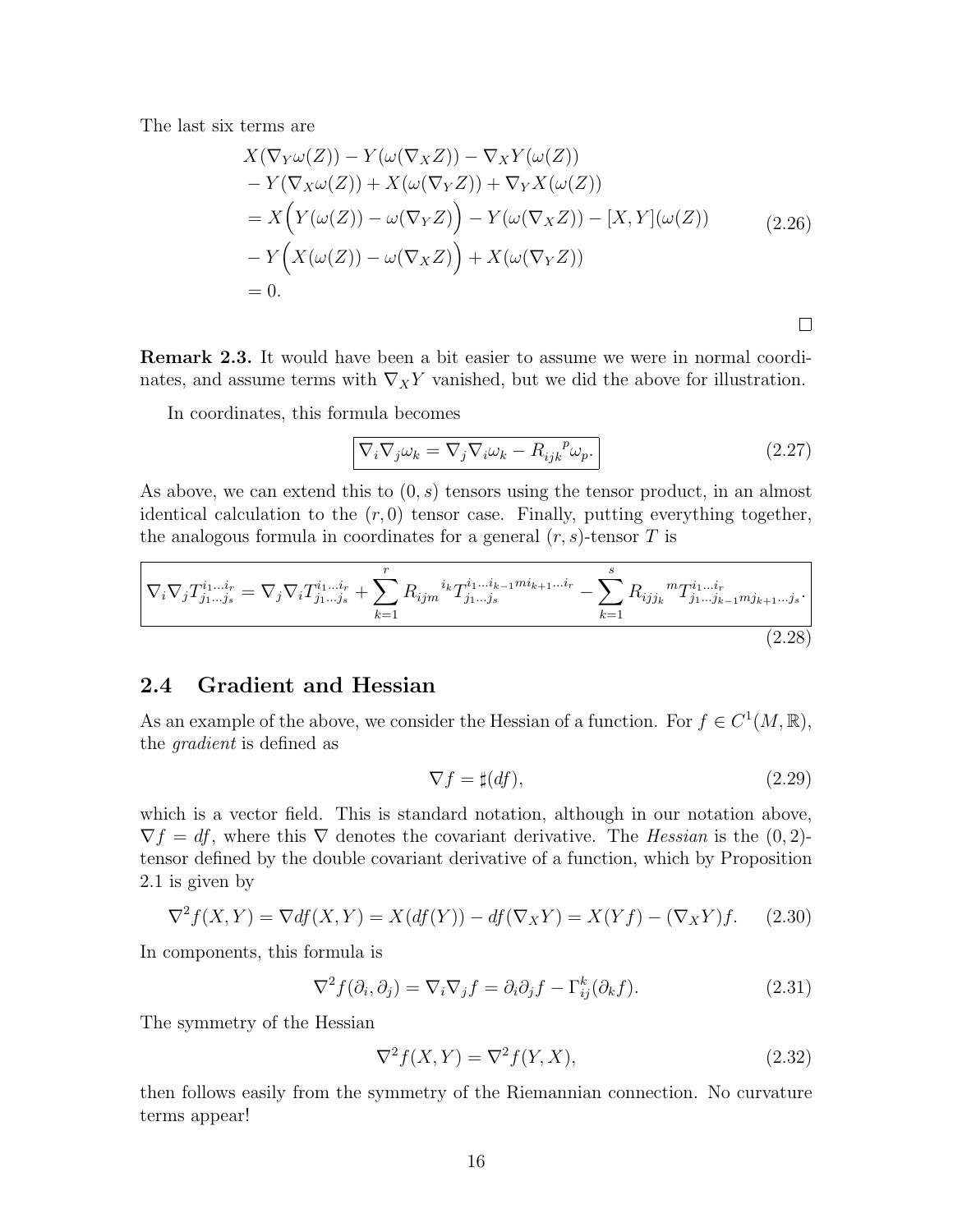### 2.5 Differential Bianchi Identity

The differential Bianchi identity is

$$
\nabla Rm(X, Y, Z, V, W) + \nabla Rm(Y, Z, X, V, W) + \nabla Rm(Z, X, Y, V, W) = 0. \tag{2.33}
$$

This can be easily verified using the definition of the covariant derivative of a  $(0, 4)$ tensor field which was given in the last lecture, and using normal coordinates to simplify the computation. In coordinates, this is equivalent to

$$
\nabla_i R_{jklm} + \nabla_j R_{kilm} + \nabla_k R_{ijlm} = 0.
$$
\n(2.34)

Let us raise an index,

$$
\nabla_i R_{jkm}^{\ \ l} + \nabla_j R_{kim}^{\ \ l} + \nabla_k R_{ijm}^{\ \ l} = 0.
$$
 (2.35)

Contract on the indices  $i$  and  $l$ ,

$$
0 = \nabla_l R_{jkm}^{\ \ l} + \nabla_j R_{klm}^{\ \ l} + \nabla_k R_{ljm}^{\ \ l} = \nabla_l R_{jkm}^{\ \ l} - \nabla_j R_{km} + \nabla_k R_{jm}.\tag{2.36}
$$

This yields the Bianchi identity

$$
\nabla_l R_{jkm}^{\ \ l} = \nabla_j R_{km} - \nabla_k R_{jm}.\n\tag{2.37}
$$

In invariant notation, this is sometimes written as

$$
\delta \mathcal{R} = d^{\nabla} Ric,\tag{2.38}
$$

where  $d^{\nabla}: S^2(T^*M) \to \Lambda^2(T^*M) \otimes T^*M$ , is defined by

$$
d^{\nabla}h(X,Y,Z) = \nabla h(X,Y,Z) - \nabla h(Y,Z,X),\tag{2.39}
$$

and  $\delta$  is the *divergence operator*.

Next, trace  $(2.37)$  on the indices k and m,

$$
g^{km}\nabla_l R_{jkm}^{\quad l} = g^{km}\nabla_j R_{km} - g^{km}\nabla_k R_{jm}.\tag{2.40}
$$

Since the metric is parallel, we can move the  $g^{km}$  terms inside,

$$
\nabla_l g^{km} R_{jkm}^{\quad l} = \nabla_j g^{km} R_{km} - \nabla_k g^{km} R_{jm}.\tag{2.41}
$$

The left hand side is

$$
\nabla_{l} g^{km} R_{jkm}^{l} = \nabla_{l} g^{km} g^{lp} R_{jkpm}
$$
\n
$$
= \nabla_{l} g^{lp} g^{km} R_{jkpm}
$$
\n
$$
= \nabla_{l} g^{lp} R_{jp} = \nabla_{l} R_{j}^{l}.
$$
\n(2.42)

So we have the Bianchi identity

$$
2\nabla_l R_j^l = \nabla_j R. \tag{2.43}
$$

Invariantly, this can be written

$$
\delta Rc = \frac{1}{2}dR.\tag{2.44}
$$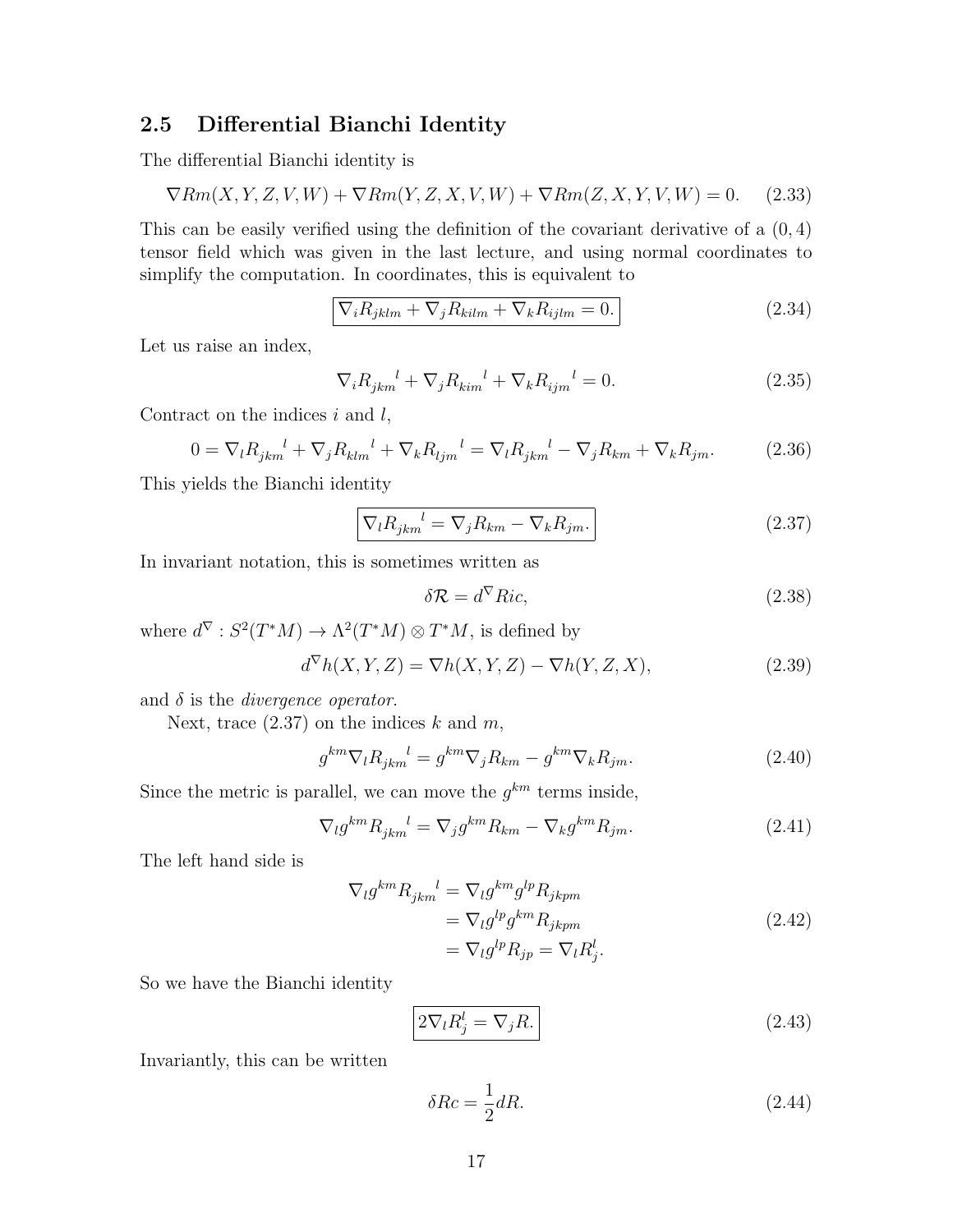**Corollary 2.1.** Let  $(M, g)$  be a connected Riemannian manifold. If  $n > 2$ , and there exists a function  $f \in C^{\infty}(M)$  satisfying  $Ric = fg$ , then  $Ric = (n-1)k_0g$ , where  $k_0$ is a constant.

*Proof.* Taking a trace, we find that  $R = nf$ . Using (2.43), we have

$$
2\nabla_l R_j^l = 2\nabla_l \left(\frac{R}{n} \delta_j^l\right) = \frac{2}{n} \nabla_l R = \nabla_l R. \tag{2.45}
$$

Since  $n > 2$ , we must have  $dR = 0$ , which implies that R, and therefore f, is constant.  $\Box$ 

### 3 Lecture 3: September 13, 2011

#### 3.1 Gauss Lemma

We begin with a preliminary lemma.

**Lemma 3.1.** The radial geodesics from a point  $p$  are orthogonal to distance spheres around p.

*Proof.* Let  $v(s)$  be a curve in  $T_pM$  with  $||v(s)|| = r_0$ , and define  $f(r, s) = \exp(rv(s))$ . We compute

$$
\frac{\partial}{\partial r}\left\{g\left(\frac{\partial f}{\partial r},\frac{\partial f}{\partial s}\right)\right\} = g\left(\frac{D}{\partial r}\frac{\partial f}{\partial r},\frac{\partial f}{\partial s}\right) + g\left(\frac{\partial f}{\partial r},\frac{D}{\partial r}\frac{\partial f}{\partial s}\right) \tag{3.1}
$$

$$
= 0 + g\left(\frac{\partial f}{\partial r}, \frac{D}{\partial r}\frac{\partial f}{\partial s}\right)
$$
 (since radial curves are geodesics) (3.2)

$$
= g\left(\frac{\partial f}{\partial r}, \frac{D}{\partial s}\frac{\partial f}{\partial r}\right)
$$
 (symmetry of the connection) (3.3)

$$
= \frac{1}{2} \frac{\partial}{\partial s} \left\{ g \left( \frac{\partial f}{\partial r}, \frac{\partial f}{\partial r} \right) \right\}
$$
 (compatibility of the connection). (3.4)

Notice that  $\partial f/\partial r$  at the point  $(r, s)$  is the tangent vector to the geodesic  $\gamma(r)$  from p, with initial tangent vector  $v(s)$ . Since the norm of a tangent vector to a geodesic is constant in  $r$ , we have that

$$
g\left(\frac{\partial f}{\partial r}, \frac{\partial f}{\partial r}\right) = r_0,\tag{3.5}
$$

and is therefore independent of s. Consequently, the function

$$
g\left(\frac{\partial f}{\partial r}, \frac{\partial f}{\partial s}\right) \tag{3.6}
$$

must be constant in r. But since  $f(0, s) = p$ , we have

$$
\left. \frac{\partial f}{\partial s} \right|_{r=0} = 0,\tag{3.7}
$$

 $\Box$ 

which finishes the proof.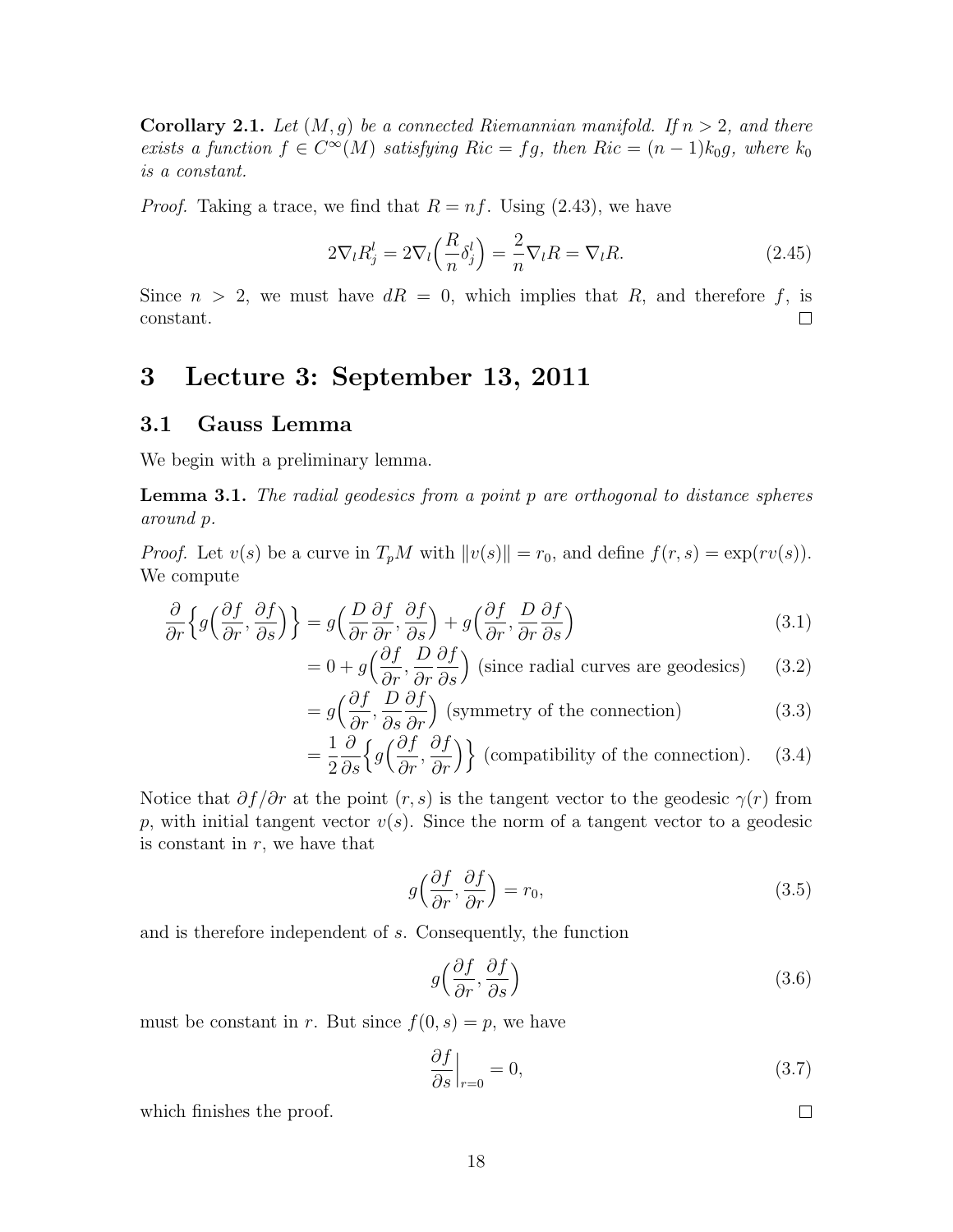#### 3.2 Normal Coordinates I

We define Euclidean normal coordinates to be the coordinate system given by the exponential map, together with a Euclidean coordinate system  $\{x^i\}$  on  $T_pM$ . We define radial normal coordinates to be

$$
\Phi: \mathbb{R}^+ \times S^{n-1} \to M,\tag{3.8}
$$

given by

$$
(r,\xi) \mapsto \exp(r\xi). \tag{3.9}
$$

**Proposition 3.1.** In Euclidean normal coordinates,

$$
g = g_{Euc} + O(|x|^2), \ \text{as } x \to 0,
$$
\n(3.10)

where  $g_{Euc}$  is the standard Euclidean metric. In radial normal coordinates, we have

$$
\Phi^* g = dr^2 + g_{n-1},\tag{3.11}
$$

where  $g_{n-1}$  is a metric on  $S^{n-1}$  depending upon r, and satisfying

$$
g_{n-1} = r^2 g_{S^{n-1}} + O(r^2), \text{ as } r \to 0,
$$
\n(3.12)

where  $g_{S^{n-1}}$  is the standard metric on the unit sphere.

*Proof.* For the first statement, we know that  $\exp_*(0) = Id$ , so the constant term in the Taylor expansion of g is given by  $g_{Euc}$ . Next, we recall that the geodesic equation is

$$
\ddot{\gamma}^i + \Gamma^i_{jk} \dot{\gamma}^j \dot{\gamma}^k = 0. \tag{3.13}
$$

Since the radial directions are geodesics, we can let  $\gamma = rv$ , where v is any vector. Evaluating the geodesic equation at the origin, we have

$$
\Gamma^i_{jk}(0)v^jv^k = 0,\tag{3.14}
$$

for arbitrary v, so  $\Gamma^i_{jk}(0) = 0$  (using symmetry). It is then easy to see from the definition of the Christoffel symbols that all first derivatives of the metric then vanish at p.

In normal coordinates, the lines through the origin are geodesics, and therefore have parallel tangent vector field. This implies that the radial component of the metric is  $dr^2$ . Then (3.11) follows from the Gauss Lemma. Finally, we see that  $g_{Euc} = dr^2 + r^2 g_{S^{n-1}}$ , so the second expansion follows from the first.

**Remark 3.1.** Notice that the term  $r^2 g_{S^{n-1}}$  is indeed  $O(1)$  as  $r \to 0$ . Write  $h = g_{S^{n-1}}$ , and then fixing some coordinate system on  $S^{n-1}$ , we compute

$$
|r^2h|^2 = r^4g^{ip}g^{jq}h_{ij}h_{pq} = h^{ip}h^{jq}h_{ij}h_{pq} = (n-1).
$$
 (3.15)

If that is not convincing, then consider the case of  $n = 2$ . Let  $x = r \cos(\theta)$  and  $y = r \sin(\theta)$ . Then  $r^2 = x^2 + y^2$ , and  $\theta = \arctan y/x$ . It is then easy to compute that

$$
dx^2 + dy^2 = dr^2 + r^2 d\theta^2.
$$
 (3.16)

Note that, in a computation analogous to the above, that  $|d\theta| = r^{-1}$ . That is,  $d\theta$  is not of unit norm, but rather  $r d\theta$  is.

 $\Box$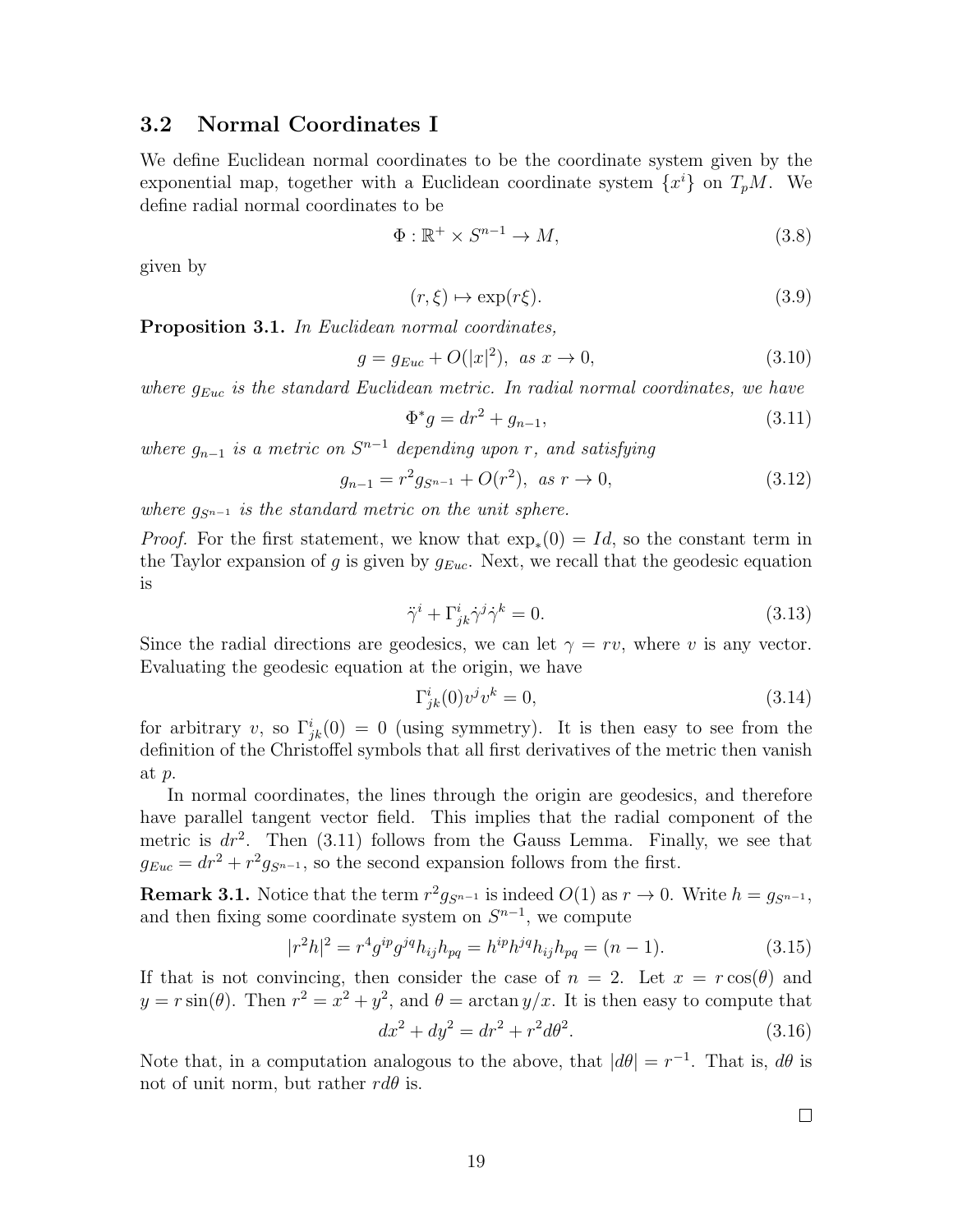#### 3.3 Jacobi Fields

Let  $\gamma(t)$  be a geodesic, and let  $\gamma(s,t)$  be a 1-parameter variation of  $\gamma(t)$  through geodesics. Then we have

$$
\frac{D^2}{dt^2} \left( \frac{\partial}{\partial s} \gamma(s, t) \right) = \frac{D}{\partial t} \frac{D}{\partial t} \frac{\partial}{\partial s} \gamma(s, t) \tag{3.17}
$$

$$
= \frac{D}{\partial t} \frac{D}{\partial s} \frac{\partial}{\partial t} \gamma(s, t) \quad \text{(symmetry of the connection)} \tag{3.18}
$$

$$
= \frac{D}{\partial s} \frac{D}{\partial t} \frac{\partial}{\partial t} \gamma(s, t) + R \Big( \frac{\partial}{\partial t} \gamma, \frac{\partial}{\partial s} \gamma \Big) \frac{\partial}{\partial t} \gamma(s, t) \tag{3.19}
$$

$$
=R\left(\frac{\partial}{\partial t}\gamma,\frac{\partial}{\partial s}\gamma\right)\frac{\partial}{\partial t}\gamma(s,t),\tag{3.20}
$$

where the last line follows since  $\gamma(s_0, t)$  is a geodesic for fixed  $s_0$ . Letting

$$
J = \frac{\partial}{\partial s} \gamma, \quad \dot{\gamma} = \frac{\partial}{\partial t} \gamma,
$$
\n(3.21)

we have that J satisfies the Jacobi equation:

$$
\frac{D^2}{dt^2}J + R(J,\dot{\gamma})\dot{\gamma} = 0.
$$
\n(3.22)

This is a second order ODE, and the space of solutions is therefore of dimension  $2n$ . Obviously,  $(at + b)\dot{\gamma}$  is a Jacobi field for any constants a and b.

**Proposition 3.2.** Let  $(M, g)$  have constant curvature  $k_0$ , and  $\gamma$  be a unit speed geodesic. Then the Jacobi Fields along  $\gamma$  which vanish at  $t = 0$  and which are orthogonal to  $\dot{\gamma}$  are given by  $f(t)E$  where E is a parallel normal field, and f is given by

$$
f = \begin{cases} Ct & k_0 = 0\\ C \sin(\sqrt{k_0} \cdot t) & k_0 > 0\\ C \sinh(\sqrt{-k_0} \cdot t) & k_0 < 0 \end{cases}
$$
 (3.23)

*Proof.* Let E be a parallel normal vector field along  $\gamma$ , and consider  $f(t)E$ . Since g has constant curvature  $k_0$ , from  $(1.60)$  above, we have

$$
R(E, \dot{\gamma})\dot{\gamma} = -k_0(\langle E, \dot{\gamma}\rangle \dot{\gamma} - \langle \dot{\gamma}, \dot{\gamma}\rangle E) = k_0 E, \qquad (3.24)
$$

since by assumption E is orthogonal to  $\dot{\gamma}$ , and  $\gamma$  is a unit speed geodesic. Plugging this into the Jacobi equation,

$$
(\ddot{f} + k_0 f)E = 0,\t(3.25)
$$

 $\Box$ 

which has the stated solutions.

20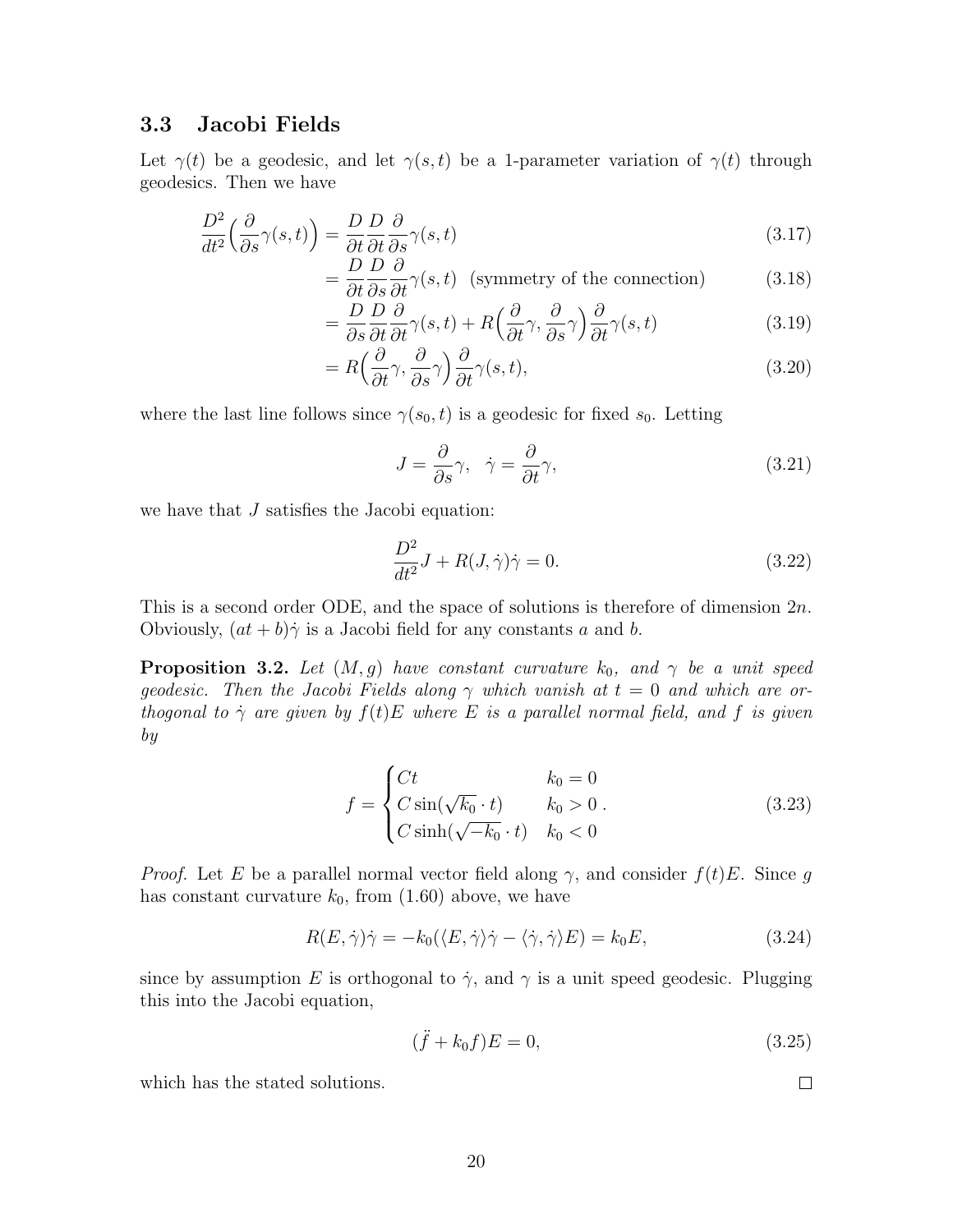**Corollary 3.1.** If g has constant curvature  $k_0$ , then in radial normal coordinates the metric has the form

$$
g = \begin{cases} dr^2 + r^2 g_{S^{n-1}} & k_0 = 0\\ dr^2 + \frac{1}{k_0} \sin^2(\sqrt{k_0} \cdot r) g_{S^{n-1}} & k_0 > 0\\ dr^2 + \frac{1}{|k_0|} \sinh^2(\sqrt{|k_0|} \cdot r) g_{S^{n-1}} & k_0 < 0 \end{cases}
$$
(3.26)

*Proof.* Pulling the metric back to  $T_pM$  using the exponential map, we have a metric on  $T_pM$  for which lines through the origin are geodesics. Consider the map  $\gamma(s,t)$  $t\xi(s)$ , where  $\xi(s)$  is any curve. For s fixed, this is a geodesic, so is a 1-parameter variation of geodesics. Call  $\xi(0) = \alpha$  and  $\xi'(0) = \beta$ . From above, we see that

$$
\left. \frac{\partial}{\partial s} \gamma \right|_{s=0} = t\beta \tag{3.27}
$$

is a Jacobi field along the geodesic  $t \mapsto t\alpha$ . From Proposition 3.1, we already know that the metric in radial normal coordinates has the form  $(3.11)$ . So assume that  $\beta$  is orthogonal to  $\alpha$  in the Euclidean metric, and that  $|\alpha|=1$ . We claim that the Jacobi Field  $t\beta$  is orthogonal to  $\alpha$  along this geodesic. To see this we compute

$$
\frac{d^2}{dt^2}(g(t\beta,\alpha)) = g\left(\frac{D^2}{dt^2}(t\beta),\alpha\right)
$$
 (since  $\alpha$  is parallel) \t(3.28)

$$
= g(-R(t\beta, \alpha)\alpha, \alpha) = 0, \qquad (3.29)
$$

from the skew-symmetry of the curvature tensor. This obviously implies that  $q(\beta,\alpha)$ is constant in  $t$ , and must vanish identically since it vanishes at the origin. From Proposition 3.2 we conclude that

$$
t\beta = \begin{cases} CtE & k_0 = 0\\ C\sin(\sqrt{k_0} \cdot t)E & k_0 > 0\\ C\sinh(\sqrt{-k_0} \cdot t)E & k_0 < 0 \end{cases}
$$
 (3.30)

where  $E$  is parallel.

If  $k_0 = 0$ , this says that  $\beta$  is a parallel normal field. In particular,  $|\beta|$  is independent of the radius, and  $\beta|(r\alpha)| = \beta|(0)$ . So the metric in normal cordinates is the Euclidean metric everywhere, which has the stated form in radial coordinates.

If  $k_0 > 0$ , then

$$
\frac{t}{\sin(\sqrt{k_0} \cdot t)} \beta \tag{3.31}
$$

is parallel, which implies that

$$
|\beta|(r\alpha) = \frac{\sin(\sqrt{k_0} \cdot r)}{\sqrt{k_0} \cdot r} |\beta|(0). \tag{3.32}
$$

In radial coordinates, the metric on the sphere of radius r pulls pack to  $r^2g_{S^{n-1}}$ , so the r cancels out and we arrive at  $(3.26)$ . A similar argument holds in the  $k_0 < 0$  $\Box$ case.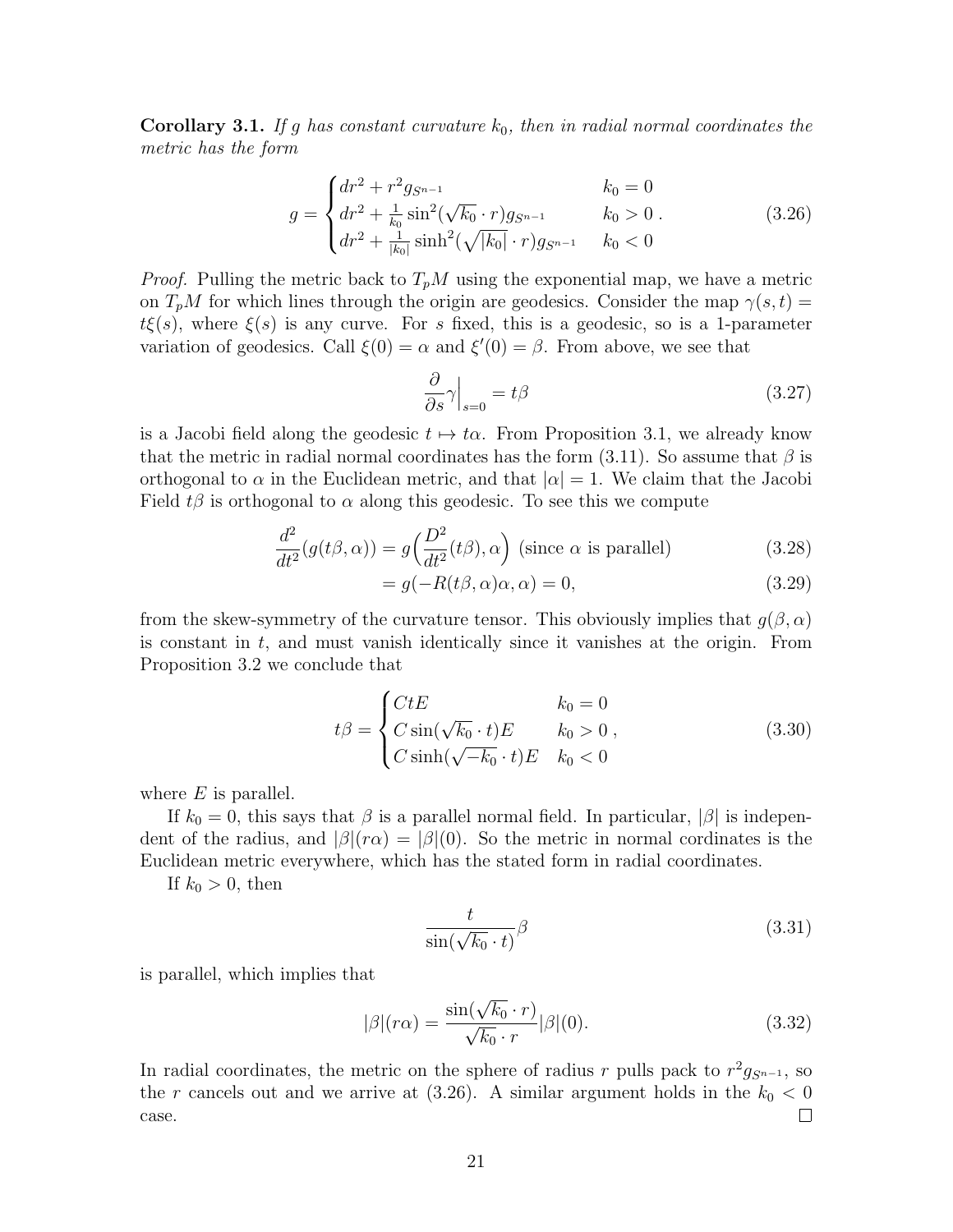This implies that any two space forms of the same constant curvature are locally isometric, but not necessarily globally! The above coordinate system can fail for two reasons. First, one can hit the cut locus, in which case the coordinate system is not injective. Second, the expression for the metric can become degenerate, this is called a conjugate point. Discuss the cut locus in a few examples, such as tori, spheres, projective spaces, lens spaces.

### 4 Lecture 4: September 15, 2011

#### 4.1 Taylor expansion of a metric in normal coordinates

**Theorem 4.1.** In normal coordinates, a metric g admits the expansion

$$
g_{ij} = \delta_{ij} + \frac{1}{3} R_{kijl} x^k x^l + \frac{1}{6} (\nabla_m R_{kijl}) x^m x^k x^l
$$
\n(4.1)

$$
+\left(\frac{1}{20}(\nabla_p \nabla_q R_{kijl}) + \frac{2}{45} R_{kil}{}^r R_{pjq}{}^s \delta_{rs}\right) x^k x^l x^p x^q + O(|x|^5),\tag{4.2}
$$

as  $x \to 0$ , where all coefficients are evaluated at 0.

*Proof.* To compute this, we argue as in the proof of Corollary 3.1. Choose  $\beta$  orthogonal to  $\alpha$  in the Euclidean metric, and assume that  $|\alpha|=1$ . Then  $J=t\beta$  is a Jacobi field along the geodesic  $t \mapsto t\alpha$ . We want to expand the function  $f(t) \equiv g(t\beta, t\beta)(t\alpha)$ as a function of t. Obviously,  $f(0) = 0$ , and

$$
\partial_t f = \partial_t (g(J, J)) = 2g(D_t J, J). \tag{4.3}
$$

Evaluating at 0,  $f'(0) = 0$ , since  $J(0) = 0$ . Next,

$$
\partial_t^2 g(J, J) = 2g(D_t^2 J, J) + 2g(D_t J, D_t J). \tag{4.4}
$$

Evaluating (4.4) at 0, since  $J(0) = 0$ , and  $D_t J = \beta$ , we have

$$
f''(0) = 2g_0(\beta, \beta), \tag{4.5}
$$

where  $g_0$  denotes the Euclidean metric at the origin.

To simplify notation, we will let  $R_{\alpha}$  denote the endomorphism  $J \mapsto R(\alpha, J)\alpha$ , so we can write

$$
\partial_t^2 g(J, J) = 2g(R_\alpha(J), J) + 2g(D_t J, D_t J). \tag{4.6}
$$

Note that  $R_{\alpha}$  is self-adjoint, i.e.,

$$
g(R_{\alpha}(X), Y) = g(R(\alpha, X)\alpha, Y) = g(R(\alpha, Y)\alpha, X) = g(X, R_{\alpha}Y), \quad (4.7)
$$

from the symmetry of the curvature tensor (1.39).

Differentiating  $(4.4)$ ,

$$
\partial_t^3(g(J,J)) = 2g(D_t^3 J, J) + 6g(D_t^2 J, D_t J). \tag{4.8}
$$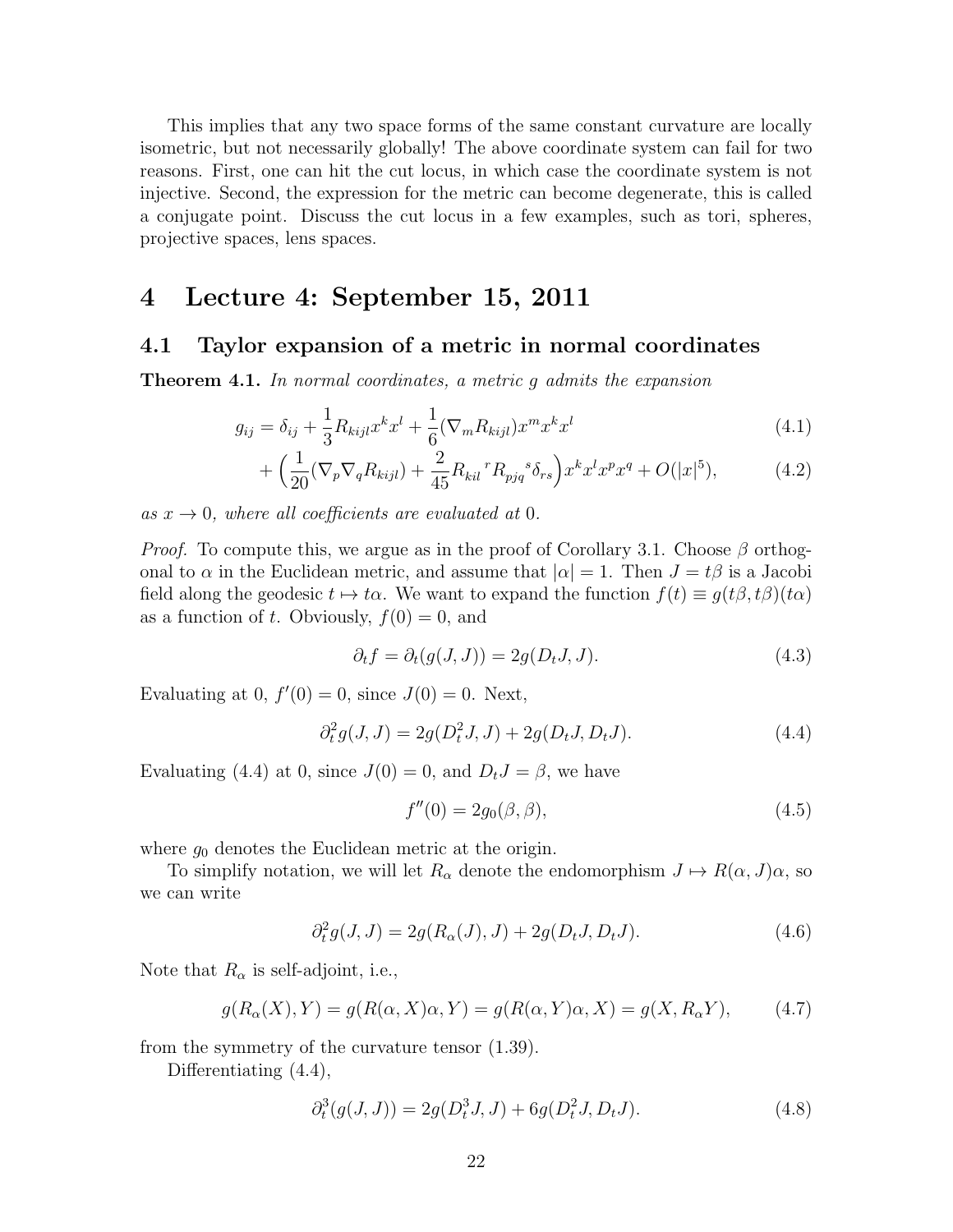Evaluating at 0, since  $J(0) = 0$ , and  $D_t^2 J = R_\alpha(J)$ , we have

$$
f'''(0) = 0.\t\t(4.9)
$$

Differentiating (4.8),

$$
\partial_t^4(g(J,J)) = 2g(D_t^4 J, J) + 8g(D_t^3 J, D_t J) + 6g(D_t^2 J, D_t^2 J). \tag{4.10}
$$

Note that

$$
D_t^3 J = D_t(D_t^2 J) = D_t(R_\alpha(J)) = (D_t R_\alpha)(J) + R_\alpha(D_t J). \tag{4.11}
$$

Evaluating (4.10) at  $t = 0$ , we obtain

$$
f^{(iv)}(0) = 8g_0(R_\alpha(\beta), \beta).
$$
 (4.12)

Differentiating (4.10), we obtain

$$
\partial_t^5(g(J,J)) = 2g(D_t^5 J, J) + 10g(D_t^4 J, D_t J) + 20g(D_t^3 J, D_t^2 J). \tag{4.13}
$$

The first and last terms vanish at  $t = 0$ . We compute

$$
D_t^4 J = D_t^2 (D_t^2 J) = D_t D_t (R_\alpha(J))
$$
\n(4.14)

$$
=D_t((D_tR_\alpha)(J) + R_\alpha(D_tJ))
$$
\n(4.15)

$$
= (D_t^2 R_\alpha)(J) + 2(D_t R_\alpha)(D_t J) + R_\alpha (R_\alpha(J)). \tag{4.16}
$$

Evaluating (4.13) at  $t = 0$ , we therefore have

$$
f^{(v)}(0) = 20g_0(D_t R_\alpha(\beta), \beta).
$$
 (4.17)

Differentiating (4.10), we obtain

$$
\partial_t^6(g(J,J)) = 2g(D_t^6 J, J) + 12g(D_t^5 J, D_t J) + 30g(D_t^4 J, D_t^2 J) + 20g(D_t^3 J, D_t^3 J). \tag{4.18}
$$

The first and third term on the right hand side vanish at  $t = 0$ . Using (4.14), we compute and evaluate at  $t = 0$ :

$$
D_t^5 J(0) = 3(D_t^2 R_\alpha)(\beta) + R_\alpha(R_\alpha(\beta)).
$$
\n(4.19)

Also,

$$
D_t^3 J(0) = D_t(R_\alpha(J))(0) = R_\alpha(\beta). \tag{4.20}
$$

Consequently, evaluating (4.18) at the origin,

$$
f^{(vi)}(0) = 36g_0(D_t^2 R_\alpha(\beta), \beta) + 32g_0(R_\alpha(\beta), R_\alpha(\beta)).
$$
\n(4.21)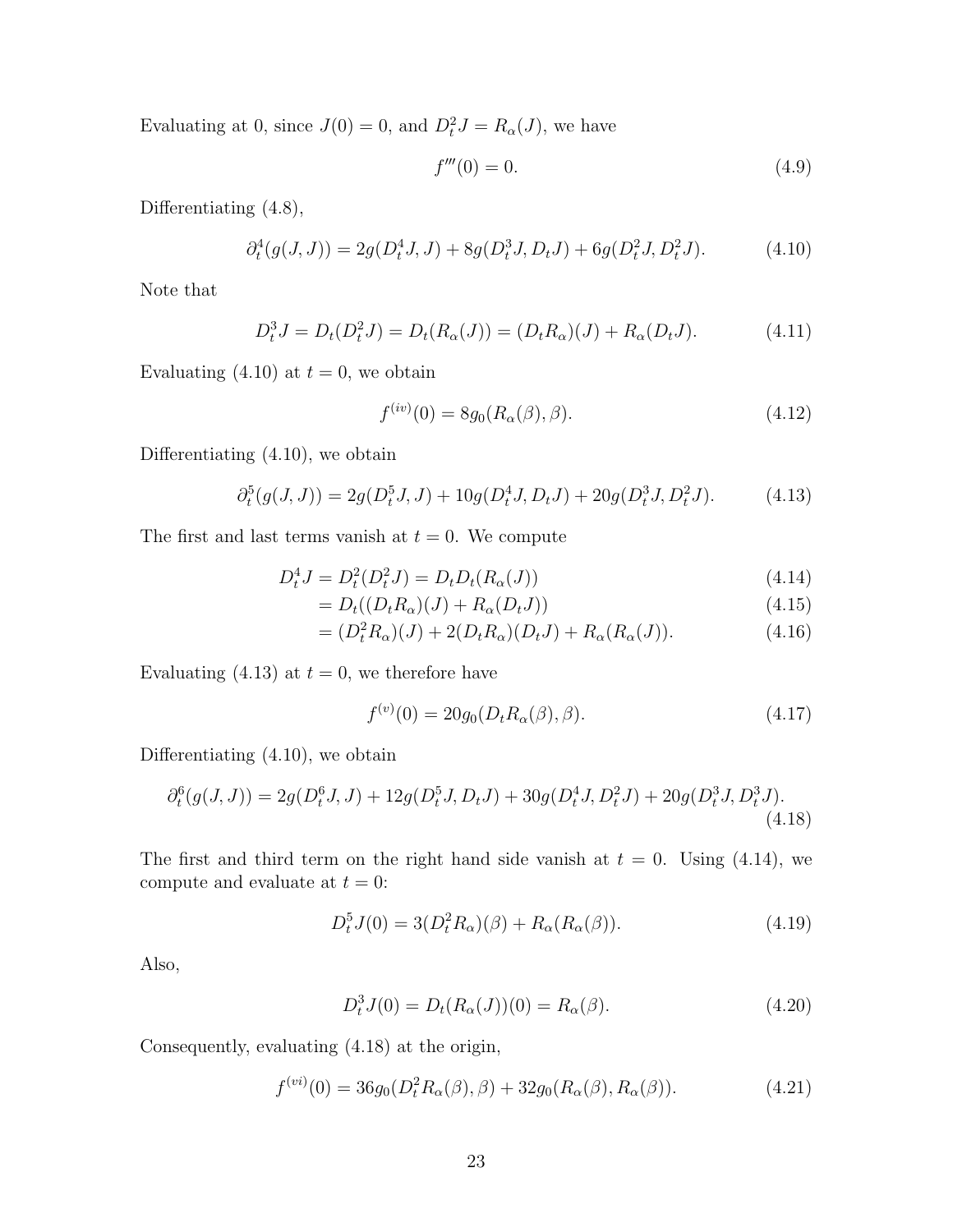Performing a Taylor expansion around  $t = 0$ , we have shown that

$$
g(\beta, \beta)(t\alpha) = g_0(\beta, \beta) + \frac{t^2}{3} g_0(R_\alpha(\beta), \beta) + \frac{t^3}{6} g_0(D_t R_\alpha(\beta), \beta) + \frac{t^4}{20} g_0(D_t^2 R_\alpha(\beta), \beta) + \frac{2t^4}{45} g_0(R_\alpha(\beta), R_\alpha(\beta)).
$$
\n(4.22)

We let  $\alpha = (x^i/t)\partial_i$ , and  $\beta = \beta^j\partial_j$ . The first term on the right hand side of (4.22) is simply

$$
g_0(\beta, \beta) = \delta_{ij}\beta^i \beta^j. \tag{4.23}
$$

The second term on the right hand side of (4.22) is

$$
\frac{t^2}{3}g_0(R_\alpha(\beta), \beta) = \frac{t^2}{3}g_0(R(\alpha, \beta)\alpha, \beta)
$$
\n(4.24)

$$
= \frac{1}{3}g_0(R(x^k\partial_k, \beta^i\partial_i)x^l\partial_l, \beta^j\partial_j)
$$
\n(4.25)

$$
=\frac{1}{3}x^k x^l R_{kil}{}^m \delta_{mj} \beta^i \beta^j \tag{4.26}
$$

$$
=\frac{1}{3}R_{kijl}x^kx^l\beta^i\beta^j\tag{4.27}
$$

Also, since the Christoffel symbols vanish at  $p$ , covariant derivatives are just ordinary partial derivatives. We also have that  $\partial_t = (x^i/t)\partial_i$ . The third term on the right hand side of (4.22) is

$$
\frac{t^3}{6}g_0(D_t R_\alpha(\beta), \beta) = \frac{t^3}{6}g_0(\partial_t R(\alpha, \beta)\alpha, \beta)
$$
\n(4.28)

$$
= \frac{1}{6}g_0(x^m\partial_m R(x^k\partial_k, \beta^i\partial_i)x^l\partial_l, \beta^j\partial_j)
$$
(4.29)

$$
=\frac{1}{6}\nabla_m R_{kil}^{\ \ p}\delta_{pj}x^mk^kx^l\beta^i\beta^j\tag{4.30}
$$

$$
=\frac{1}{6}\nabla_{m}R_{kijl}x^{m}k^{k}x^{l}\beta^{i}\beta^{j}\tag{4.31}
$$

The fourth term on the right hand side of (4.22) is

$$
\frac{t^4}{20}g_0(D_t^2R_\alpha(\beta),\beta) = \frac{1}{20}g_0(x^px^q\partial_p\partial_qR(x^k\partial_k,\beta^i\partial_i)x^l\partial_l,\beta^j\partial_j)
$$
(4.32)

$$
=\frac{1}{20}\nabla_p\nabla_q R_{kil}{}^m\delta_{mj}x^px^qx^kx^l\beta^i\beta^j\tag{4.33}
$$

$$
=\frac{1}{20}\nabla_p\nabla_q R_{kijl}x^p x^q x^k x^l \beta^i \beta^j \tag{4.34}
$$

The fifth term on the right hand side of (4.22) is

$$
\frac{2t^4}{45}g_0(R_\alpha(\beta), R_\alpha(\beta)) = \frac{2}{45}g_0(R(\alpha, \beta)\alpha, R(\alpha, \beta)\alpha))\tag{4.35}
$$

$$
= \frac{2}{45} g_0(R(x^k \partial_k, \beta^i \partial_i) x^l \partial_l, R(x^p \partial_p, \beta^j \partial_j) x^q \partial_q)
$$
(4.36)

$$
=\frac{2}{45}R_{kil}{}^{r}R_{pjq}{}^{s}\delta_{rs}x^{k}x^{l}x^{p}x^{q}\beta^{i}\beta^{j}.
$$
\n(4.37)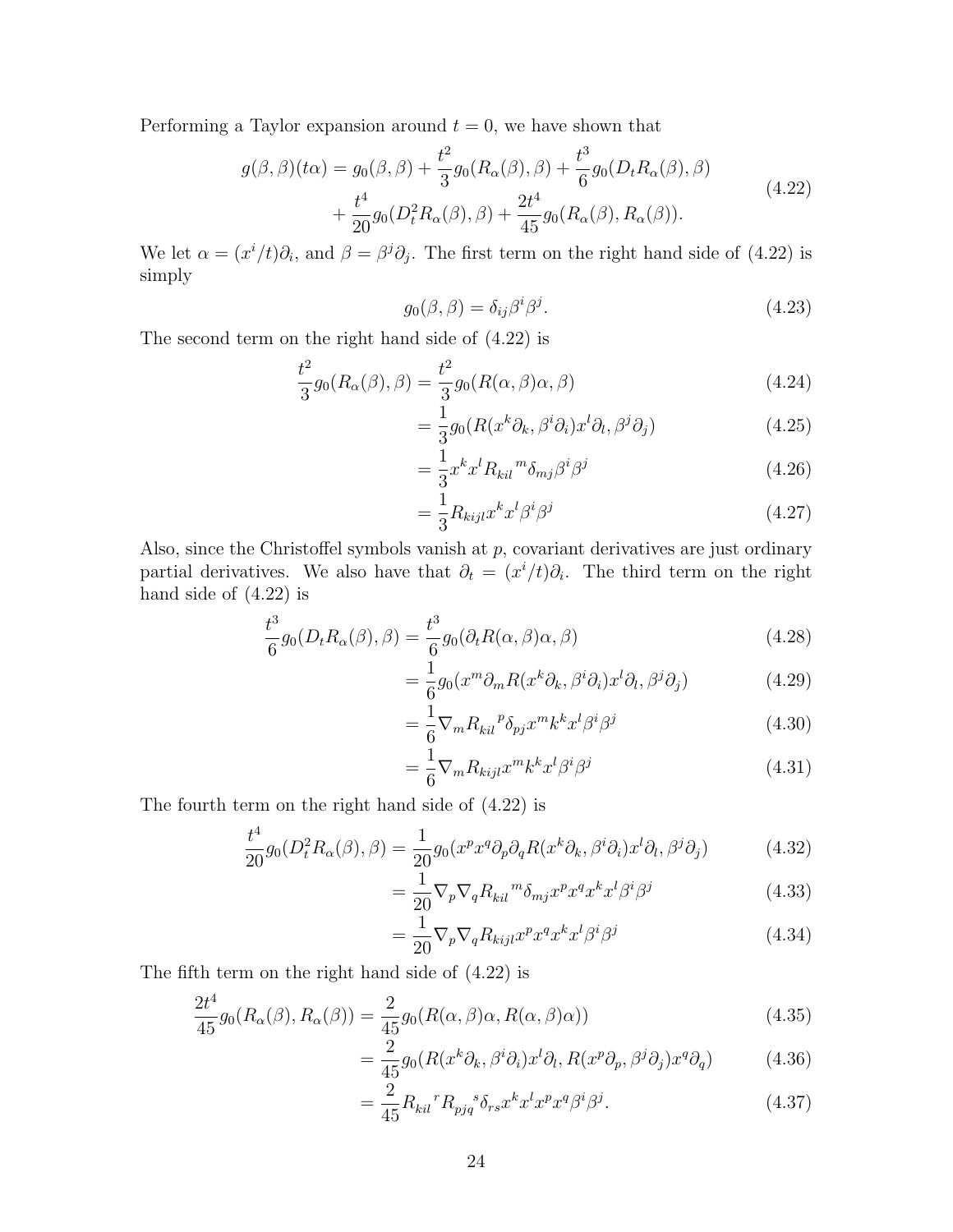Adding together these 5 terms, we obtain the expansion (4.1).

### 4.2 Original definition of the curvature tensor

In fact, Riemann used the expansion of a metric (4.1) in normal coordinates to originally define the curvature tensor. We have

$$
g_{ij} = \delta_{ij} + \frac{1}{3} R_{kijl} x^k x^l + O(|x|^3), \qquad (4.38)
$$

 $\Box$ 

as  $|x| \to 0$ . Then

$$
\partial_p g_{ij} = \frac{1}{3} R_{pijl} x^l + \frac{1}{3} R_{kijp} x^k + O(|x|^3)
$$
\n(4.39)

and at the origin,

$$
\partial_q \partial_p g_{ij}(0) = \frac{1}{3} (R_{piq} + R_{qijp}), \qquad (4.40)
$$

so we have the expansion

$$
g_{ij} = \delta_{ij} + \frac{1}{3} (R_{kijl} + R_{lijk}) x^k x^l + O(|x|^3), \qquad (4.41)
$$

as  $|x| \to 0$ .

But the Taylor series expansion is also written

$$
g_{ij} = \delta_{ij} + \frac{1}{2}\partial_k \partial_l g_{ij}(0) x^k x^l + O(|x|^3)
$$
\n(4.42)

as  $|x| \to 0$ , and therefore we must have

$$
\frac{1}{2}\partial_k \partial_l g_{ij}(0) = \frac{1}{3}(R_{kijl} + R_{lijk}).\tag{4.43}
$$

Riemann used this equation to show there is a unique such  $R_{ijkl}$  with the algebraic symmetries of the curvature tensor, defined by

$$
R_{ijkl} = -\frac{1}{2} \Big( \partial_i \partial_k g_{jl} - \partial_i \partial_l g_{jk} - \partial_j \partial_k g_{il} + \partial_j \partial_l g_{ik} \Big), \tag{4.44}
$$

and proved directly that this defines a tensor. This is opposite to how we define things today, see [Spi79, Chapter 4].

**Exercise 1.** Directly prove  $(4.43)$  using  $(4.44)$ .

### 5 Lecture 5: September 20, 2011

In this lecture, will give an asymptotic expansion for the volume of geodesic balls. We begin with the volume element.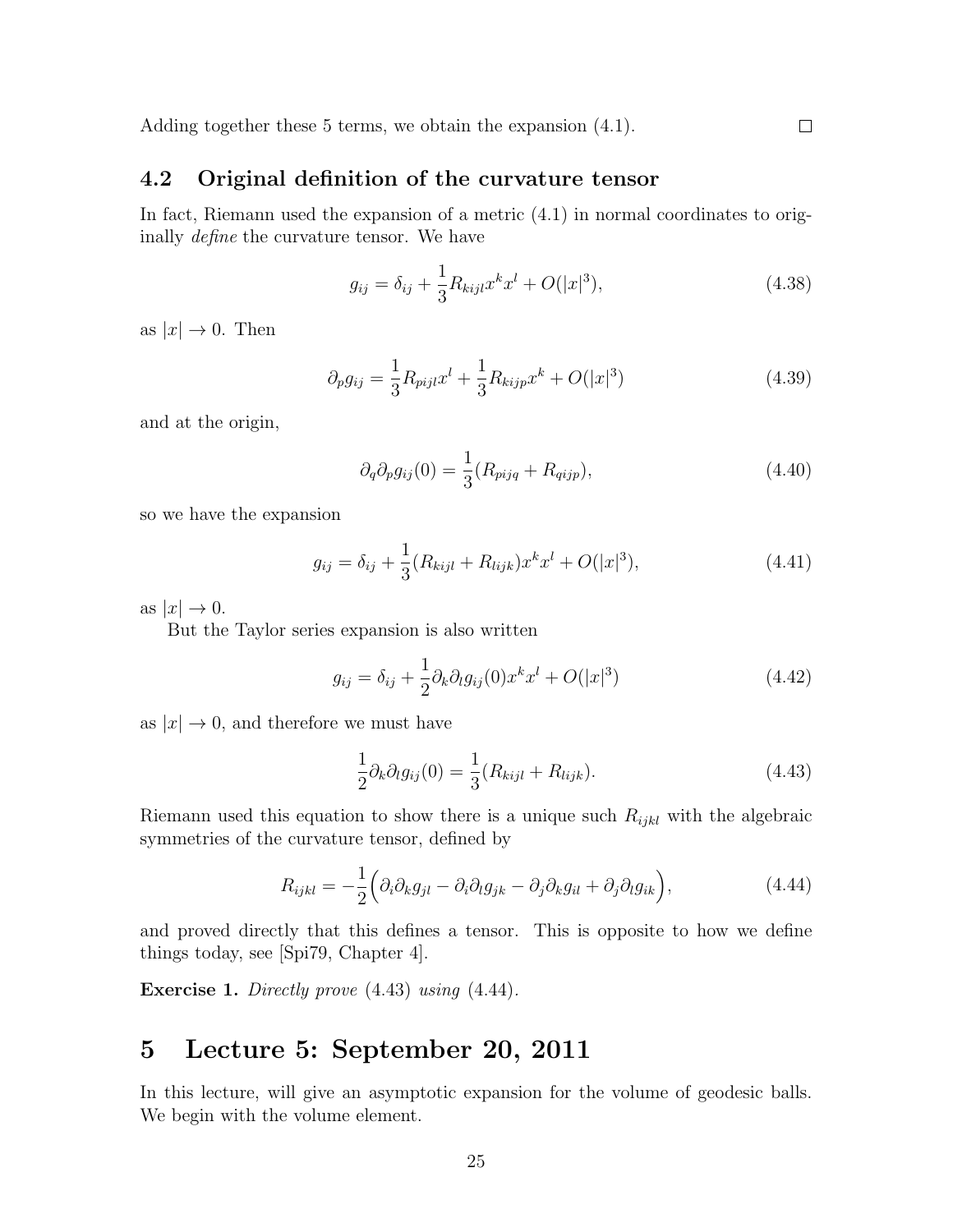### 5.1 Expansion of volume element

We will next give an asymptotic expansion for the volume of geodesic balls. We begin with the volume element.

Claim 5.1. We may write  $g = \exp(C)$ , where

$$
C_{ij} = \frac{1}{3} R_{kijl} x^k x^l + \frac{1}{6} (\nabla_m R_{kijl}) x^m x^k x^l
$$
\n(5.1)

$$
+\left(\frac{1}{20}(\nabla_p \nabla_q R_{kijl}) - \frac{1}{90}R_{kil}{}^{r}R_{pjq}{}^{s}\delta_{rs}\right)x^{k}x^{l}x^{p}x^{q} + O(|x|^5),\tag{5.2}
$$

as  $|x| \to 0$ .

Proof. We write

$$
g = I + G_2 + G_3 + G_4 + O(r^5), \tag{5.3}
$$

and

$$
C = C_2 + C_3 + C_4 + O(r^5), \tag{5.4}
$$

where the index corresponds to the degree of the term. Then

$$
\exp(C) = I + C + \frac{1}{2}C^2 + O(r^5) = 1 + C_2 + C_3 + (C_4 + \frac{1}{2}C_2^2) + O(r^5). \tag{5.5}
$$

So we take  $C_2 = G_2, C_3 = G_3$ . The last equation is  $C_4 + (1/2)C_2^2 = G_4$ , or  $C_4 =$  $G_4 - (1/2)G_2^2$ . The coefficient of the quadratic curvature term in the expansion is then  $(2/45) - (1/18) = -1/90$ .  $\Box$ 

Claim 5.2. We have

$$
\det(g) = 1 - \frac{1}{3} R_{kl} x^k x^l - \frac{1}{6} (\nabla_m R_{kl}) x^m k^k x^l
$$
\n(5.6)

$$
-\left(\frac{1}{20}(\nabla_p \nabla_q R_{kl}) + \frac{1}{90}R_{kil}{}^r R_{pjq}{}^s \delta_{rs} \delta^{ij} - \frac{1}{18}R_{kl}R_{pq}\right)x^k x^l x^p x^q + O(r^5), \tag{5.7}
$$

as  $r \to 0$ .

*Proof.* We use the formula  $det(g) = det(exp(C)) = exp(tr(C))$ , and compute (keeping in mind that  $R_{ij} = \delta^{pq} R_{pij}$ ),

$$
tr(C) = -\frac{1}{3}R_{kl}x^{k}x^{l} - \frac{1}{6}(\nabla_{m}R_{kl})x^{m}x^{k}x^{l}
$$
\n(5.8)

$$
-\left(\frac{1}{20}(\nabla_p \nabla_q R_{kl}) + \frac{1}{90}R_{kil}{}^{r}R_{pjq}{}^{s}\delta_{rs}\delta^{ij}\right)x^{k}x^{l}x^{p}x^{q} + O(|x|^{5}),\tag{5.9}
$$

 $\Box$ 

then taking exp as above, we obtain the stated expansion.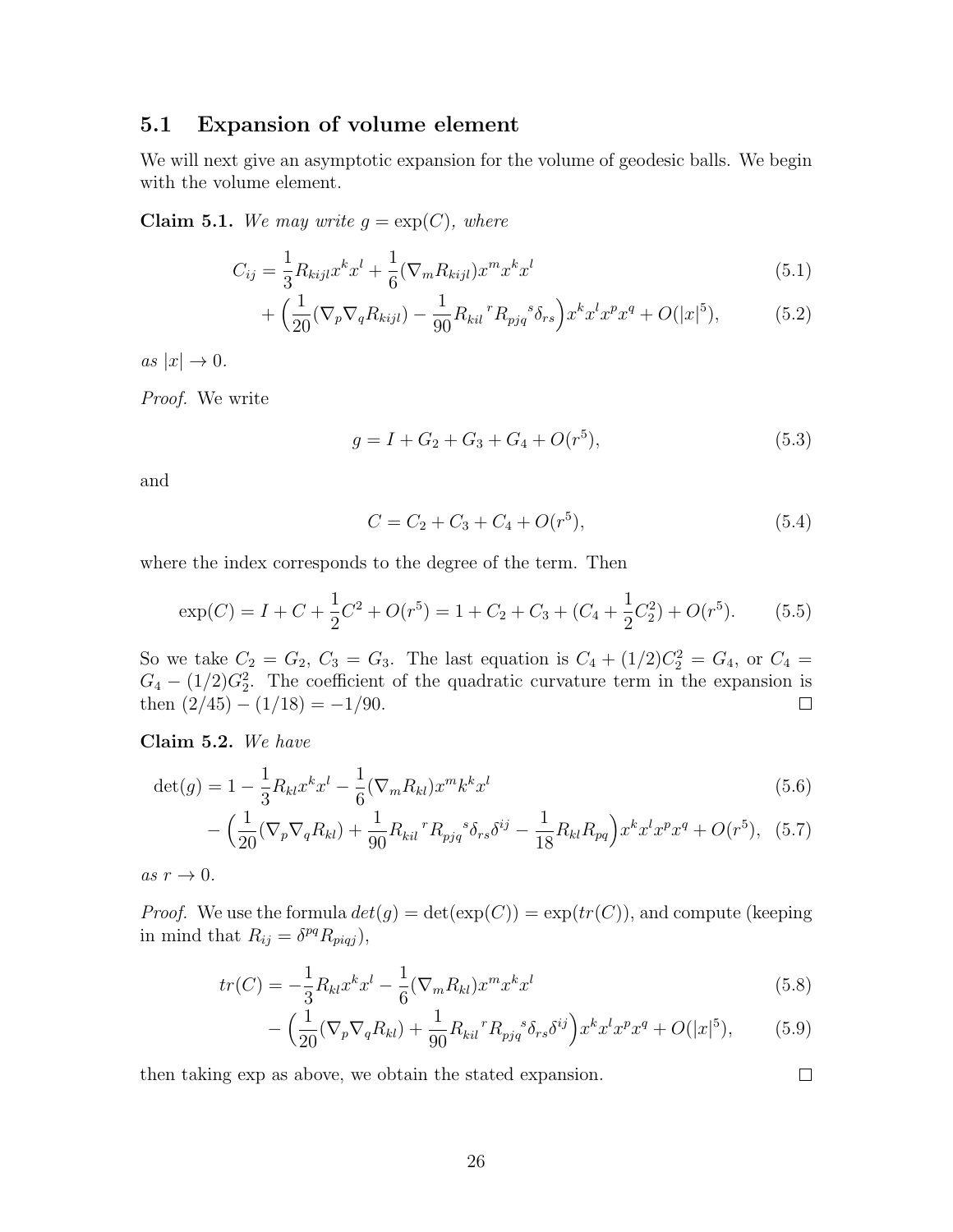Theorem 5.1. The volume element in normal coordinates has the expansion

$$
\sqrt{\det(g)} = 1 - \frac{1}{6} R_{kl} x^k x^l - \frac{1}{12} (\nabla_m R_{kl}) x^m x^k x^l
$$
\n
$$
- \left( \frac{1}{40} (\nabla_p \nabla_q R_{kl}) + \frac{1}{180} R_{kil}^{\ \ r} R_{pjq}^{\ \ s} \delta_{rs} \delta^{ij} - \frac{1}{72} R_{kl} R_{pq} \right) x^k x^l x^p x^q + O(r^5),
$$
\n(5.10)

*Proof.* The Taylor expansion of  $\sqrt{y}$  around  $y = 1$  is

$$
\sqrt{y} = 1 + \frac{1}{2}(y - 1) - \frac{1}{8}(y - 1)^2 + O(|y - 1|^3),
$$
\n(5.12)

as  $|y| \to 1$ .

Corollary 5.1. If the Ricci tensor is strictly positive definite at p then

$$
\sqrt{\det(g)} < \sqrt{\det(g_{Euc})} \tag{5.13}
$$

(5.11)

 $\Box$ 

in a neighborhood of p. If the Ricci tensor is strictly negative definite at p then

$$
\sqrt{\det(g)} > \sqrt{\det(g_{Euc})},\tag{5.14}
$$

in a neighborhood of p.

The case (5.33) is related to (but not equivalent to) Bishop's volume comparison theorem, which we will discuss later.

### 5.2 Expansion of volume

**Theorem 5.2.** Denote the volume of a ball of radius r in Euclidean space by  $\omega_n r^n$ . The expansion for the volume of a metric ball is given by

$$
Vol(r) = \omega_n r^n \left\{ 1 - \frac{R(p)}{6(n+2)} r^2 + \left( \frac{-3|Rm|^2 + 8|Ric|^2 + 5R^2 - 18\Delta R}{360(n+2)(n+4)} \right) r^4 + O(r^6) \right\},\tag{5.15}
$$

as  $r \to 0$ .

Proof. Obviously, no odd terms will appear in this expansion. Moreover, any polynomial of the form

$$
(x^1)^{i_1} \dots (x^n)^{i_n} \tag{5.16}
$$

restricted to a sphere  $S(r)$  will have integral zero if any of the  $i_k$  are odd. This follows from the change of variables formula applied to the transformation

$$
(x1,...,xk,...,xn) \mapsto (x1,...,-xk,...,xn).
$$
 (5.17)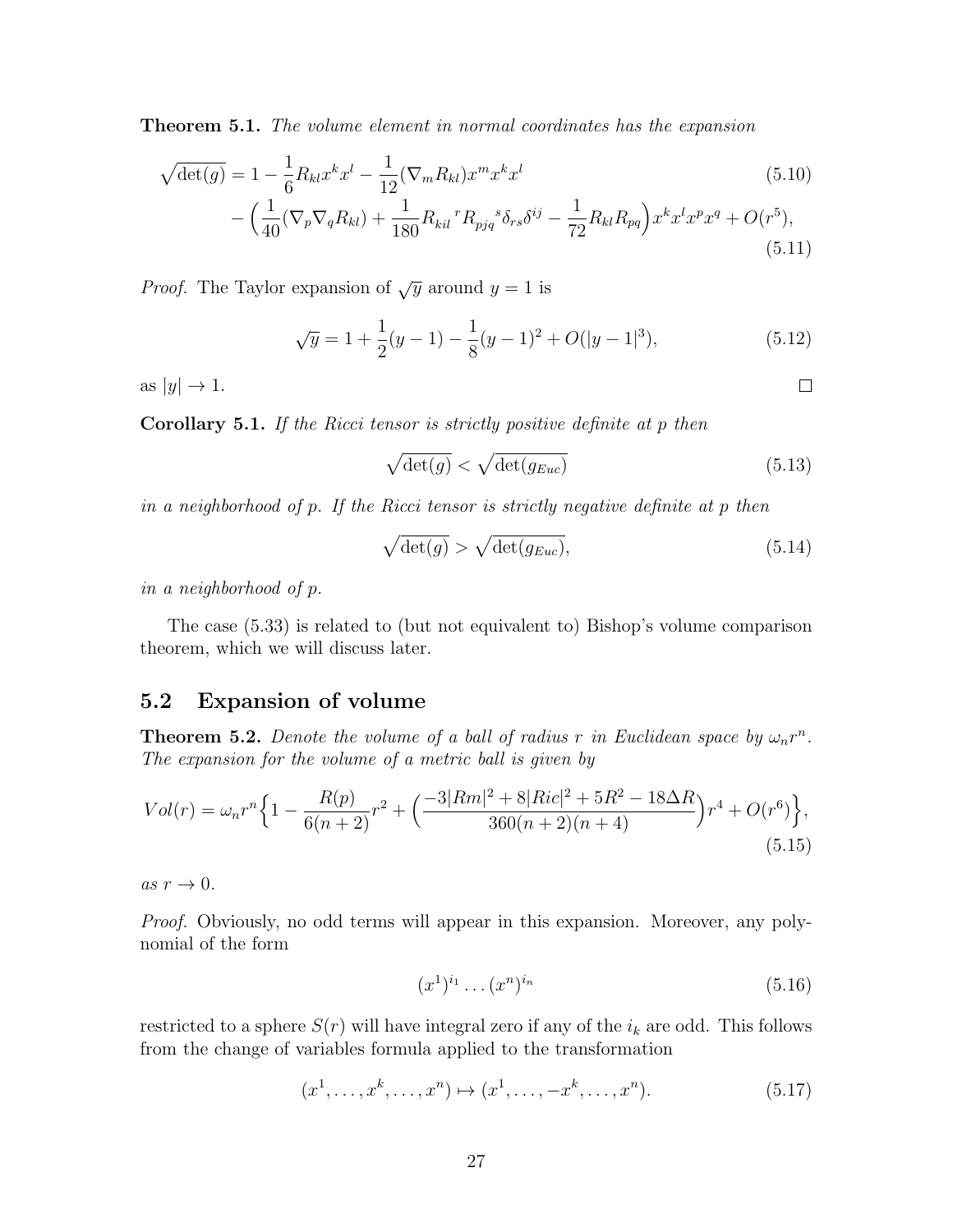Also, from invariance under permutations of the coordinates, we have

$$
\int_{S(1)} (x^i)^2 d\sigma = \int_{S(1)} (x^j)^2 d\sigma,\tag{5.18}
$$

which implies that

$$
\int_{S(1)} (x^i)^2 d\sigma = \frac{1}{n} \int_{S(1)} d\sigma = \omega_n.
$$
\n(5.19)

Next,

$$
\int_{B(p,r)} x^k x^l = \int_0^r \int_{S(r)} x^k x^l r^{n-1} d\sigma dt
$$
\n(5.20)

$$
= \int_{0}^{r} \int_{S(1)} x^{k} x^{l} r^{n+1} d\sigma dt \tag{5.21}
$$

$$
=\frac{1}{n+2}r^{n+2}\int_{S(1)}x^kx^ld\sigma\tag{5.22}
$$

$$
=\frac{1}{n+2}r^{n+2}\delta_{kl}\int_{S(1)}(x^l)^2d\sigma\tag{5.23}
$$

$$
=\frac{\omega_n}{n+2}r^{n+2}\delta_{kl}.\tag{5.24}
$$

Consequently,

$$
\int_{B(p,r)} R_{kl} x^k x^l dx = \frac{\omega_n R(p)}{n+2} r^{n+2}
$$
\n(5.25)

For the next term, we need to consider quartic integrals.

Claim 5.3. For any i and j such that  $i \neq j$ ,

$$
n\omega_n = \int_{S(1)} (x^i)^4 d\sigma + n(n-1) \int_{S(1)} (x^i)^2 (x^j)^2 d\sigma.
$$
 (5.26)

Proof. From invariance under permutations of the coordinates, we have

$$
n\omega_n = \int_{S(1)} (\sum_i (x^i)^2)^2 d\sigma = \sum_i \int_{S(1)} (x^i)^4 d\sigma + 2 \sum_{i,j} \int_{S(1)} (x^i)^2 (x^j)^2 d\sigma \tag{5.27}
$$

$$
= n \int_{S(1)} (x^i)^4 d\sigma + n(n-1) \int_{S(1)} (x^i)^2 (x^j)^2 d\sigma.
$$
 (5.28)

 $\Box$ 

Claim 5.4. For any i and j such that  $i \neq j$ ,

$$
\int_{S(1)} (x^i)^4 d\sigma = 3 \int_{S(1)} (x^i)^2 (x^j)^2 d\sigma \tag{5.29}
$$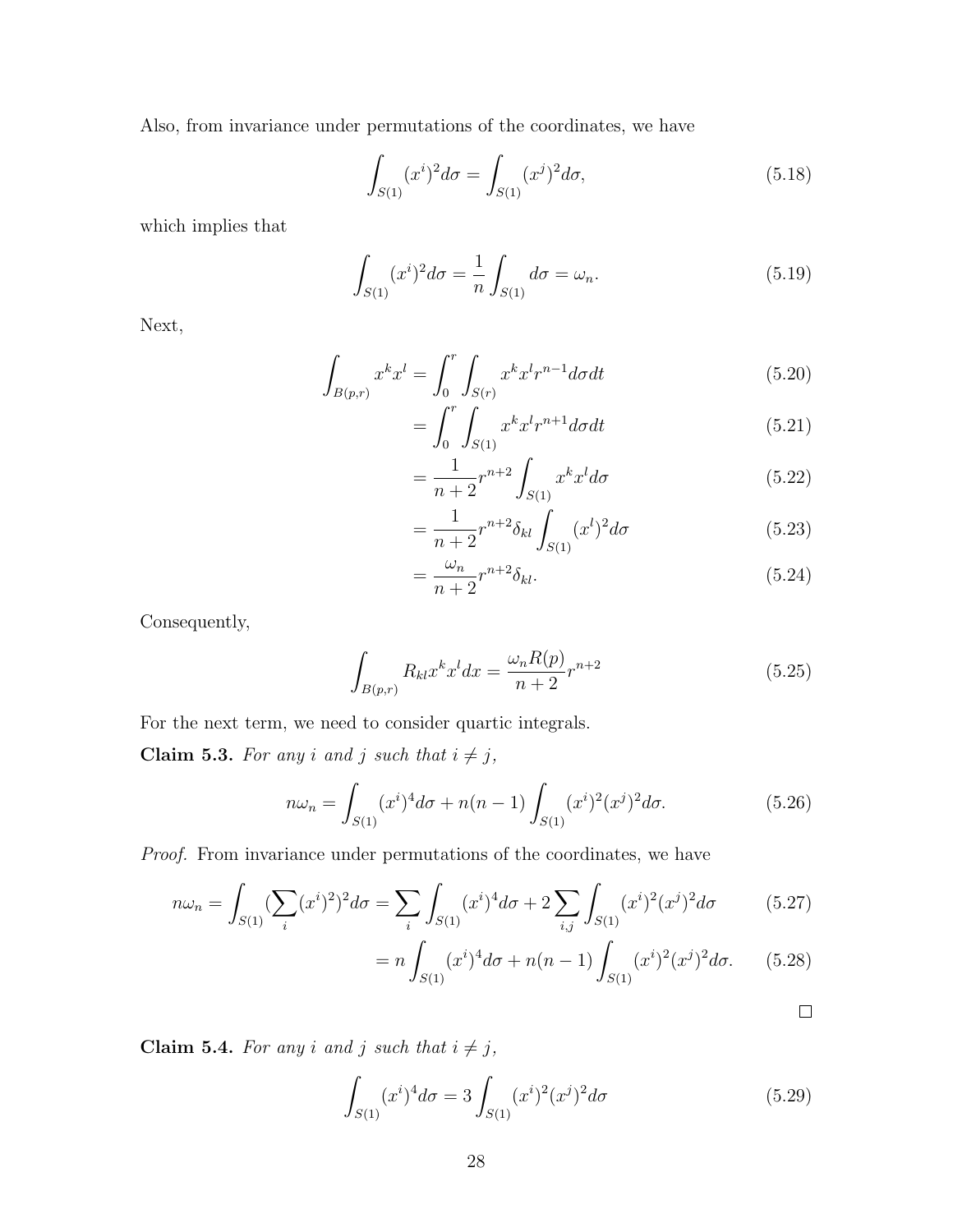*Proof.* Define a change of coordinates  $\tilde{x}^1 = (1/2)$ √  $\overline{2})(x^1+x^2), \tilde{x}^2=(1/$ √  $\overline{2})(x^{1}+x^{2}),$ and  $\tilde{x}^j = x^j$  for  $j \ge 2$ . This is an orthonormal change of basis, so from rotational invariance we have

$$
\int_{S(1)} (x^1)^4 d\sigma = \int_{S(1)} (\tilde{x}^1)^4 d\sigma = \frac{1}{4} \int_{S(1)} (x^1 + x^2)^4 d\sigma = \frac{1}{2} \int_{S(1)} ((x^1)^4 + (x^1)^2 (x^2)^2) d\sigma,
$$
\n(5.30)

Invariance under permutations of the coordinates then implies the claim.  $\Box$ 

Putting together the two claims implies that

$$
\int_{S(1)} (x^i)^4 d\sigma = \frac{3}{(n+2)} \omega_n,
$$
\n(5.31)

and for  $i \neq j$ ,

$$
\int_{S(1)} (x^i)^2 (x^j)^2 d\sigma = \frac{1}{(n+2)} \omega_n,
$$
\n(5.32)

 $\Box$ 

The next term in the expansion follows from these formulas.

**Exercise 2.** Fill in the details of the last step.

So the sign of the scalar curvature has a very important geometric meaning: locally it measures the deviation of the volume of balls from the volume of Euclidean balls, to highest order:

Corollary 5.2. If  $R(p) > 0$  then

$$
Vol(B(p,r)) < \omega_n r^n,
$$
\n(5.33)

for r sufficiently small. If  $R(p) < 0$ , then

$$
Vol(B(p,r)) > \omega_n r^n,
$$
\n(5.34)

for r sufficiently small.

A fantastic reference for the material in this section is [Gra04].

### 6 Lecture 6: September 22, 2011

#### 6.1 Geometry of level sets

Fix a point p, and let  $r(x) = d(p, x)$  denote the distance function to p. We know that  $\partial_r$  is the unit normal to level sets  $S(r)$ . We next consider the Hessian of r, which is given by the following  $\nabla^2 r = \nabla(\partial_r)$ . We will view this as an endomorphism of the tangent space of  $S(r)$  at any point, and denote this by S. Note that of course,

$$
S(X) = \nabla_X \partial_r. \tag{6.1}
$$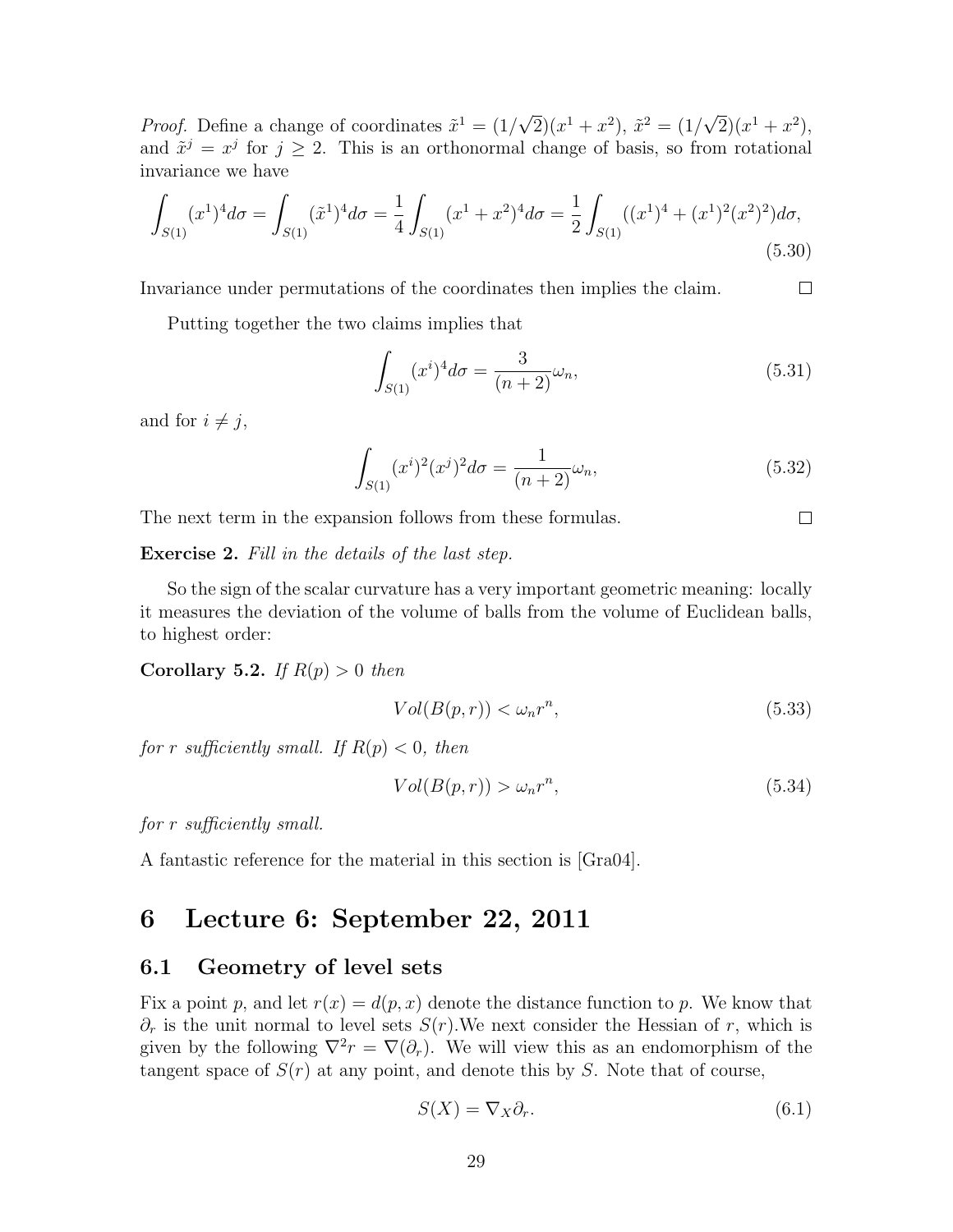Proposition 6.1. We have

$$
\nabla_{\partial_r} S + S^2 = R_{\partial_r},\tag{6.2}
$$

$$
(L_{\partial_r}g) = 2\nabla^2 r,\tag{6.3}
$$

$$
L_{\partial_r} S = \nabla_{\partial_r} S,\tag{6.4}
$$

where  $R_{\partial_r}$  is the endomorphism  $X \mapsto R(\partial_r, X)\partial_r$ .

*Proof.* For  $(22.7)$ , we have

$$
\nabla_{\partial_r} S(X) + S^2(X) = \nabla_{\partial_r} (S(X)) - S(\nabla_{\partial_r} X) + S(S(X))
$$
\n(6.5)

$$
= \nabla_{\partial_r} (\nabla_X(\partial_r)) - \nabla_{\nabla_{\partial_r} X} (\partial_r) + \nabla_{\nabla_X \partial_r} (\partial_r) \tag{6.6}
$$

$$
= \nabla_{\partial_r} (\nabla_X(\partial_r)) - \nabla_{[\partial_r, X]}(\partial_r)
$$
\n(6.7)

$$
= R(\partial_r, X)\partial_r - \nabla_X(\nabla_{\partial_r}(\partial_r)).\tag{6.8}
$$

However, the second term is zero. To see this, for any  $X$ , we have

$$
g(\nabla_{\partial_r} \partial_r, X) = g(S(\partial_r), X) \tag{6.9}
$$

$$
= g(\partial_r, S(X)) \text{ from symmetry of the Hessian} \tag{6.10}
$$

$$
= g(\partial_r, \nabla_X \partial_r) = \frac{1}{2} X |\partial_r|^2 = 0,
$$
\n(6.11)

since  $\partial_r$  is a unit vector field.

For (22.12), we compute

$$
(L_{\partial_r}g(X,Y) = \partial_r(g(X,Y)) - g([\partial_r, X], Y) - g(X, [\partial_r, Y])
$$
\n(6.12)

$$
= g(\nabla_{\partial_r} X, Y) + g(X, \nabla_{\partial_r} Y) - g(\nabla_{\partial_r} X - \nabla_X \partial_r, Y) - g(X, \nabla_{\partial_r} Y - \nabla_Y \partial_r) \tag{6.13}
$$

$$
= g(\nabla_X \partial_r, Y) + g(X, \nabla_Y \partial_r) = 2g(S(X), Y) = 2\nabla^2 r(X, Y). \tag{6.14}
$$

For  $(6.4)$ , we have

$$
(L_{\partial_r}S)(X) = L_{\partial_r}(S(X)) - S(L_{\partial_r}X)
$$
\n(6.15)

$$
= \nabla_{\partial_r}(S(X)) - \nabla_{S(X)}\partial_r - S(\nabla_{\partial_r}X - \nabla_X\partial_r)
$$
\n(6.16)

$$
= (\nabla_{\partial_r} S)(X) + S(\nabla_{\partial_r} (X)) - S(S(X)) - S(\nabla_{\partial_r} X) + S(S(X)) \tag{6.17}
$$

$$
= (\nabla_{\partial_r} S)(X). \tag{6.18}
$$

 $\Box$ 

In the case  $n = 2$ , this is very simple In radial normal coordinates, the metric is

$$
g = dr^2 + f^2 d\theta^2,\tag{6.19}
$$

With respect to the orthonormal basis  $\{\partial_r, f^{-1}\partial_\theta\}$ , the hessian of r is of the form

$$
\begin{pmatrix} 0 & 0 \\ 0 & \Delta r \end{pmatrix}.
$$
 (6.20)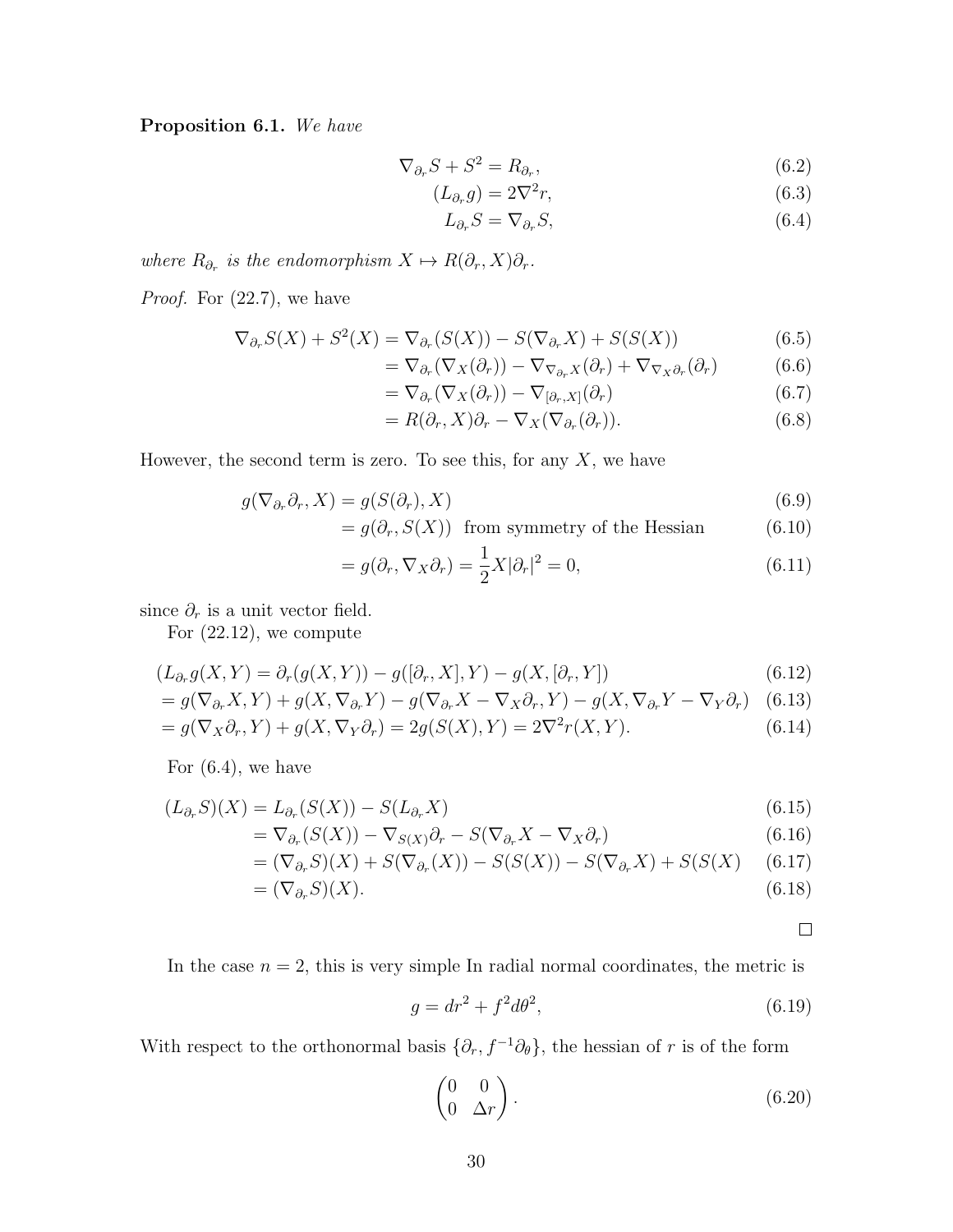We compute

$$
2f\partial_r f = \partial_r f^2 = \partial_r |\partial_\theta|^2 \tag{6.21}
$$

$$
=2g(\nabla_{\partial_r}\partial_\theta,\partial_\theta)=2g(S(\partial_\theta,\partial_\theta))
$$
\n(6.22)

$$
=2f^2S(f^{-1}\partial_\theta, f^{-1}\partial_\theta))=2f^2(\Delta r). \tag{6.23}
$$

That is,

$$
\Delta r = \frac{\partial_r f}{f}.\tag{6.24}
$$

Plugging in  $\partial_{\theta}$  to (22.7), and then taking an inner product with  $\partial_{\theta}$ , we obtain the scalar equation

$$
\partial_r(\Delta r) + (\Delta r)^2 = g(R(\partial_r, \partial_\theta)\partial_r, \partial_\theta) = -K,\tag{6.25}
$$

where K is the Gaussian curvature. Note that we used  $(6.4)$  to replace the covariant derivative with an ordinary coordinate derivative. This simplifies to

$$
\partial_r^2 f = -Kf. \tag{6.26}
$$

So the curvature completely determines the metric in dimension 2, since we have the initial conditions  $f(0) = 0$ , and  $f'(0) = 1$  (recalling that  $f = r + O(r^2)$  as  $r \to 0$ ). Notice that (6.26) is exactly the Jacobi equation corresponding to  $\partial_{\theta}$ , so this viewpoint is equivalent to the previous Jacobi field method.

### 6.2 Bishop's Theorem and Myers' Theorem

We will denote  $dV_g = \sqrt{\det(g)}dx = \lambda dx$ .

Proposition 6.2. We have

$$
\partial_r \lambda = (\Delta r) \cdot \lambda \tag{6.27}
$$

$$
\partial_r(\Delta r) + \frac{1}{n-1} (\Delta r)^2 \le -Ric(\partial_r, \partial_r) \tag{6.28}
$$

$$
\partial_r^{2} \sqrt[n-1]{\lambda} \le -\frac{Ric(\partial_r, \partial_r)}{n-1} \cdot \sqrt[n-1]{\lambda}.
$$
 (6.29)

*Proof.* For (6.27), we begin with (22.12), which says that  $\partial_r g_{ij} = 2 \nabla_i \nabla_j r$ . We note the formula

$$
\partial_r(\det(g)) = T_{n-1}^{ij} \partial_r g_{ij},\tag{6.30}
$$

where  $T_{n-1}$  is the cofactor matrix. However  $g^{-1} = (1/\det(g))T_{n-1}$ , so

$$
\partial_r(\det(g)) = \det(g) \cdot (g^{-1})^{ij} \partial_r g_{ij} = 2 \det(g) \cdot \Delta r. \tag{6.31}
$$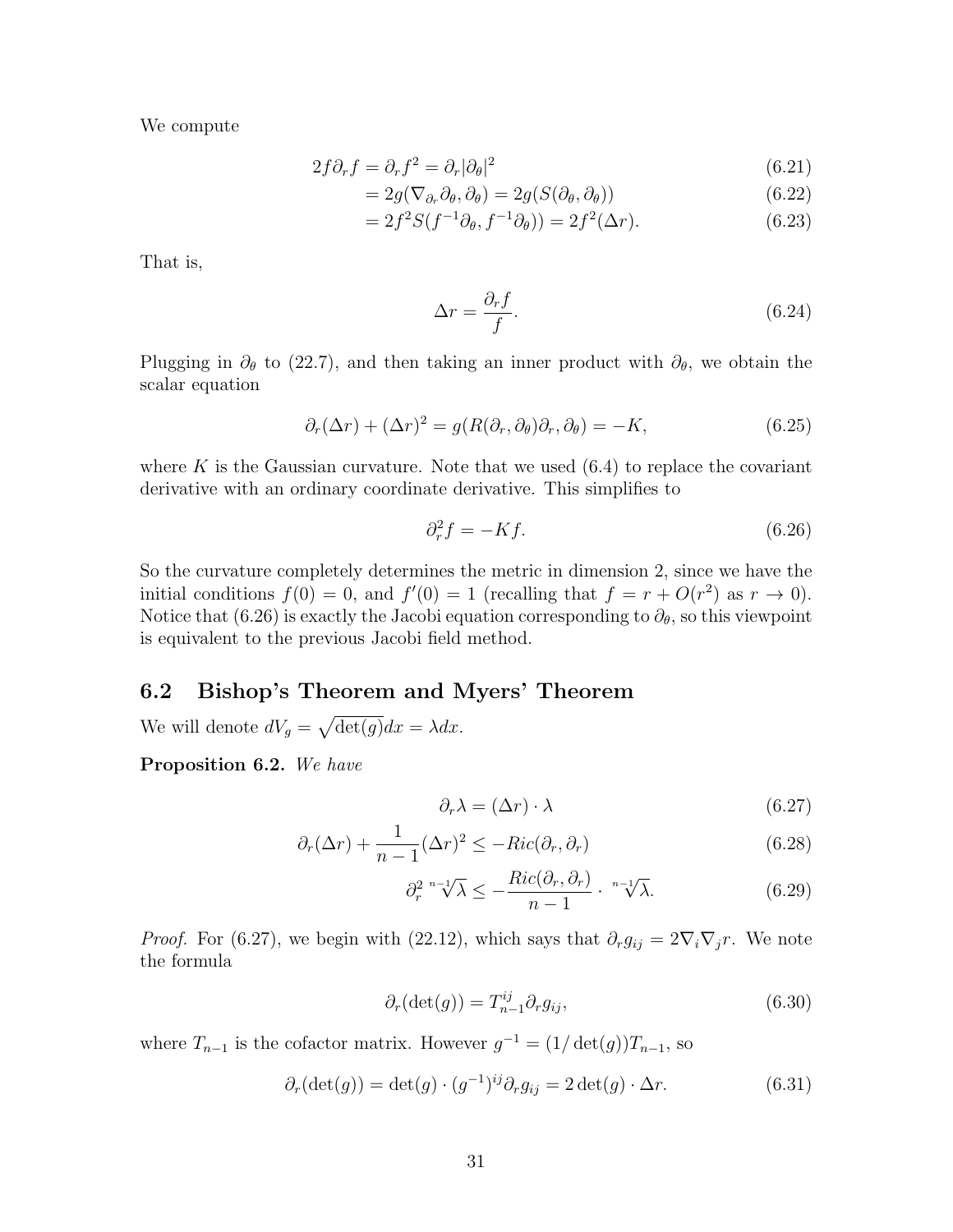So we have

$$
\partial_r \lambda = \frac{\partial_r \det(g)}{2\sqrt{\det(g)}} = \frac{2\Delta r \cdot \det(g)}{2\sqrt{\det(g)}} = (\Delta r) \cdot \lambda.
$$
 (6.32)

For  $(6.28)$ , we trace  $(22.7)$ , which yields

$$
\partial_r(\Delta r) + tr(S^2) = tr(X \to R(\partial_r, X)\partial_r) = -Ric(\partial_r, \partial_r).
$$
 (6.33)

However, for any  $(n-1) \times (n-1)$  matrix S, we have

$$
0 \le |S - (1/n - 1)tr(S)g|^2 = |S|^2 - (1/n - 1)(tr(S))^2, \tag{6.34}
$$

so (6.28) follows upon employing this matrix inequality.

Finally, a simple calculation shows that (6.27) and (6.28) imply (6.29).  $\Box$ 

**Proposition 6.3.** If  $Ric \geq (n-1)k$ , then

$$
\sqrt[n-1]{\lambda} \le \begin{cases} r & k = 0\\ \frac{1}{\sqrt{k}} \sin(\sqrt{k} \cdot r) & k > 0\\ \frac{1}{\sqrt{|k|}} \sinh(\sqrt{|k|} \cdot r) & k < 0 \end{cases}
$$
(6.35)

Furthermore,

$$
\Delta r \le \begin{cases} \frac{n-1}{r} & k = 0\\ (n-1)\cot(\sqrt{k} \cdot r) & k > 0\\ (n-1)\coth(\sqrt{|k|} \cdot r)E & k < 0 \end{cases}
$$
(6.36)

*Proof.* The inequality  $(6.35)$  follows upon integration of  $(6.29)$ . For  $(6.36)$ , we note that the inequality

$$
\partial_r(\Delta r) + \frac{1}{n-1} (\Delta r)^2 \le -(n-1)k \tag{6.37}
$$

can be integrated explicitly using separation of variables.

**Remark 6.1.** A useful way to write  $\Delta r \leq (n-1)/r$  is  $\Delta(r^2) \leq 2n$ .

Corollary 6.1. If  $(M, g)$  is complete, and satisfies Ric  $\geq (n-1)k$  then

$$
Vol(B(p,r)) \leq Vol_{g_k}(B_{g_k}(p,r))
$$
\n(6.38)

where  $g_k$  is a metric of constant sectional curvature k. Furthermore, if  $k > 0$ , then

$$
diam(M, g) \le \frac{\pi}{\sqrt{k}}.\tag{6.39}
$$

 $\Box$ 

Proof. The estimate (6.38) follows easily from the estimate on the volume element *Proof.* The estimate (6.38) follows easily from the estimate on the volume element (6.35). For (6.39), (6.36) shows that any geodesic longer that  $\pi/\sqrt{k}$  must contain a conjugate point, and therefore cannot be minimizing past this length.  $\Box$ 

A nice reference for this section is [Pet06].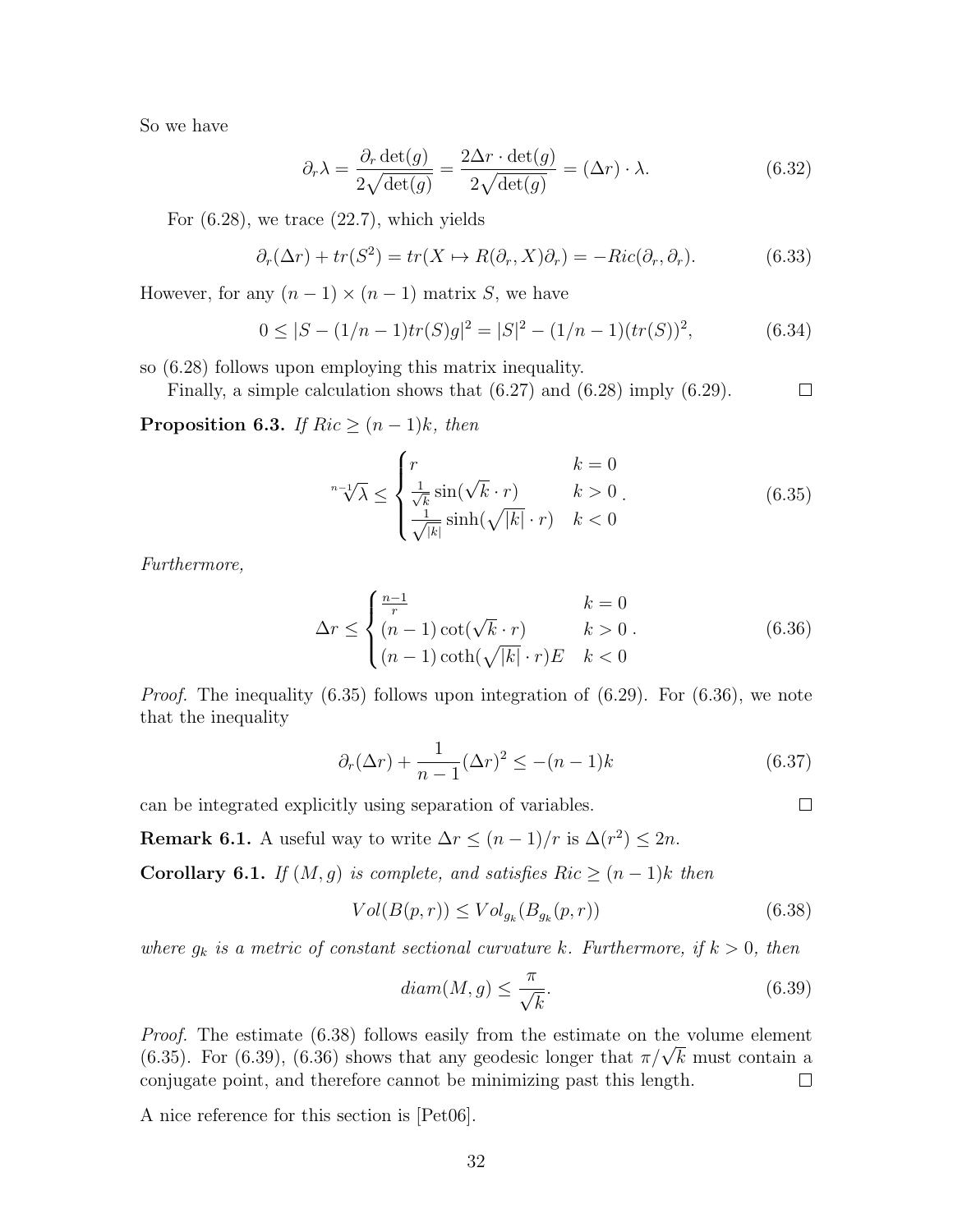### 7 Lecture 7: September 27, 2011

### 7.1 Algebraic study of the curvature tensor

We say that a tensor  $A \subset \otimes^4 T^*M$  is in  $S^2(\Lambda^2(T^*M))$  if

$$
A(x, y, z, t) = -A(y, x, z, t) = -A(x, y, t, z)
$$
  
\n
$$
A(x, y, z, t) = A(z, t, x, y).
$$
\n(7.1)

Recall that the curvature tensor  $Rm$  as a  $(0, 4)$ -tensor satisfies

$$
Rm \in S^2(\Lambda^2 T^*M) \subset \otimes^4 T^*M. \tag{7.2}
$$

Define a map  $b: S^2 \Lambda^2 \to \otimes^4 T^* M$  by

$$
bA(x, y, z, t) = \frac{1}{3} \Big( A(x, y, z, t) + A(y, z, x, t) + A(z, x, y, t) \Big), \tag{7.3}
$$

this is called the Bianchi symmetrization map.

**Claim 7.1.** The Image of b is contained in  $S^2\Lambda^2$ .

Proof. First,

$$
bA(y, x, z, t) = \frac{1}{3} \Big( A(y, x, z, t) + A(x, z, y, t) + A(z, y, x, t) \Big)
$$
(7.4)

$$
= \frac{1}{3} \Big( -A(x, y, z, t) - A(z, x, y, t) - A(y, z, x, t) \Big) = -bA(x, y, z, t), \tag{7.5}
$$

and skew-symmetry in the last two indices is proved similarly. Next,

$$
bA(z, t, x, y) = \frac{1}{3} \Big( A(z, t, x, y) + A(t, x, z, y) + A(x, z, t, y) \Big)
$$
(7.6)

$$
= \frac{1}{3} \Big( A(x, y, z, t) + A(z, y, t, x) - A(z, x, t, y) \Big)
$$
(7.7)

$$
= \frac{1}{3} (A(x, y, z, t) + A(y, z, x, t) + A(z, x, y, t)) = bA(x, y, z, t). \tag{7.8}
$$

 $\Box$ 

Next, we have

**Claim 7.2.** The space  $S^2(\Lambda^2)$  decomposes as

$$
S^{2}(\Lambda^{2}) = Ker(b) \oplus Im(b), \qquad (7.9)
$$

which is an orthogonal direct sum (using the tensor inner product defined above in Subsection 1.3).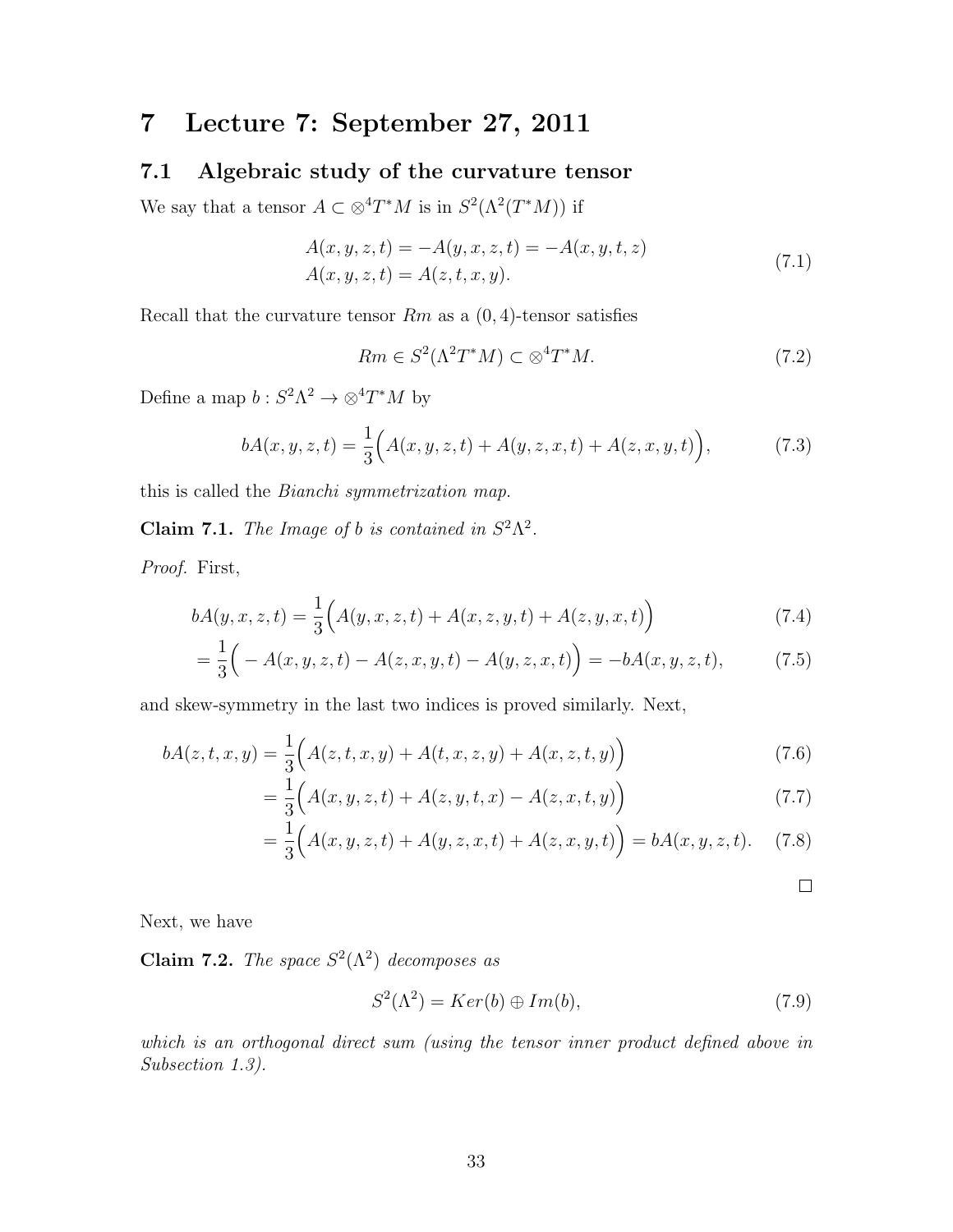*Proof.* It is very easy to that b is an idempotent, that is  $b^2 = b$ . Next, given  $A \in$  $S^2(\Lambda^2)$ , consider  $B = A - f(A)$ . Then  $f(B) = f(A) - f(f(A)) = 0$ . We next claim that  $b$  is self-adjoint. To see, we compute in an orthonormal basis

$$
g(A, bB) = \frac{1}{3} A_{ijkl} (B_{ijkl} + B_{jkil} + B_{kijl})
$$
\n(7.10)

$$
= \frac{1}{3} (A_{ijkl} B_{ijkl} + A_{ijkl} B_{jkil} + A_{ijkl} B_{kijl})
$$
\n(7.11)

$$
= \frac{1}{3} (A_{ijkl} B_{ijkl} + A_{kijl} B_{ijkl} + A_{jkil} B_{ijkl})
$$
\n(7.12)

$$
= g(bA, B). \tag{7.13}
$$

Clearly then, if  $A \in Ker(b)$ , and  $B = b(C) \in Im(b)$ , we have

$$
g(A, B) = g(A, b(C)) = g(bA, C) = 0,
$$
\n(7.14)

that is, b is an orthogonal projection.

Next, we identify the image of b.

Claim 7.3. We have

$$
Im(b) = \Lambda^4 T^* M. \tag{7.15}
$$

 $\Box$ 

Proof. To see this, we claim that

$$
b(\alpha \odot \beta) = \frac{1}{3}\alpha \wedge \beta, \tag{7.16}
$$

where  $\alpha, \beta \in \Lambda^2(T^*M)$ , and  $\odot$  denotes the symmetric product. Here, we are thinking of  $\Lambda^2(T^*M)$  as skew-symmetric  $(0, 2)$  tensors. We have that

$$
(\alpha \odot \beta)_{ijkl} = \alpha_{ij}\beta_{kl} + \alpha_{kl}\beta_{ij}
$$
\n(7.17)

(note that our symmetric product does not have a factor of  $1/2$ , just like our wedge product). So the left hand side of (7.16) is

$$
(b(\alpha \odot \beta))_{ijkl} = \frac{1}{3}(\alpha_{ij}\beta_{kl} + \beta_{ij}\alpha_{kl} + \alpha_{jk}\beta_{il} + \beta_{jk}\alpha_{il} + \alpha_{ki}\beta_{jl} + \beta_{ki}\alpha_{jl}).
$$
 (7.18)

Under our identification of 2-forms with  $(0, 2)$  tensors, the wedge product is given by

$$
\alpha \wedge \beta(e_i, e_j, e_k, e_l) = \frac{1}{2! \ 2!} \sum_{\sigma} \alpha(e_{\sigma(1)}, e_{\sigma(2)}) \cdot \beta(e_{\sigma(3)}, e_{\sigma(4)}), \tag{7.19}
$$

and the sum is over all permutations of length 4. This can be rewritten as

$$
\alpha \wedge \beta(e_i, e_j, e_k, e_l) = \sum_{\sigma(1) < \sigma(2), \sigma(3) < \sigma(4)} \alpha(e_{\sigma(1)}, e_{\sigma(2)}) \cdot \beta(e_{\sigma(3)}, e_{\sigma(4)}) \tag{7.20}
$$

$$
= \alpha(e_i, e_j) \cdot \beta(e_k, e_l) - \alpha(e_i, e_k) \cdot \beta(e_j, e_l) + \alpha(e_i, e_l) \cdot \beta(e_j, e_k)
$$
\n(7.21)

$$
+\alpha(e_j, e_k) \cdot \beta(e_i, e_l) - \alpha(e_j, e_l) \cdot \beta(e_i, e_k) + \alpha(e_k, e_l) \cdot \beta(e_i, e_j)
$$
\n(7.22)

$$
= \alpha_{ij}\beta_{kl} - \alpha_{ik}\beta_{jl} + \alpha_{il}\beta_{jk} + \alpha_{jk}\beta_{il} - \alpha_{jl}\beta_{ik} + \alpha_{kl}\beta_{ij}.
$$
\n(7.23)

Comparing  $(7.18)$ , we see that the terms agree, up to the factor of  $1/3$ . This clearly implies the claim.  $\Box$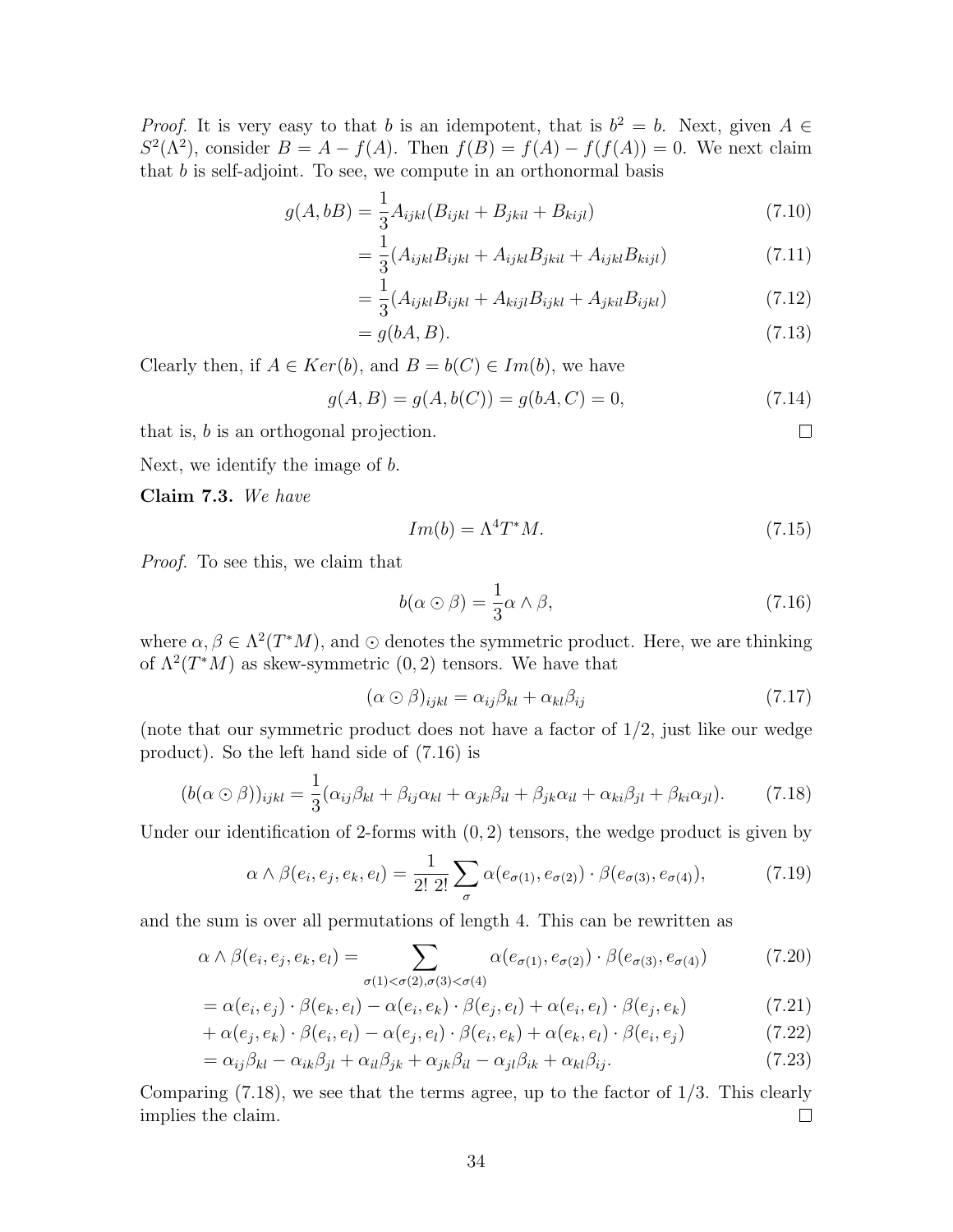**Remark 7.1.** Note that this implies  $b \equiv 0$  if  $n = 2, 3$ , and  $dim(Im(b)) = 1$  if  $n = 4$ .

Definition 1. The space of *curvature-like tensors* is

$$
\mathcal{C} = Ker(b) \subset S^2(\Lambda^2). \tag{7.24}
$$

Consider the decomposition

$$
S^2(\Lambda^2) = \mathcal{C} \oplus \Lambda^4. \tag{7.25}
$$

If  $V$  is a vector space of dimension  $p$ , then

$$
dim(S2(V)) = \frac{p(p+1)}{2}.
$$
\n(7.26)

Since

$$
dim(\Lambda^2) = \frac{n(n-1)}{2},\tag{7.27}
$$

we find that

$$
dim S2(\Lambda2) = \frac{1}{8}n(n-1)(n2 - n + 2).
$$
 (7.28)

Also,

$$
dim(\Lambda^4) = \binom{n}{4},\tag{7.29}
$$

which yields

$$
dim(\mathcal{C}) = \frac{1}{8}n(n-1)(n^2 - n + 2) - \frac{1}{24}n(n-1)(n-2)(n-3)
$$
  
= 
$$
\frac{1}{12}n^2(n^2 - 1).
$$
 (7.30)

Recall the Ricci contraction,  $c: \mathcal{C} \to S^2(T^*M)$ , defined by

$$
(c(Rm))(X,Y) = tr(U \to \sharp Rm(U,X,\cdot,Y)).
$$
\n(7.31)

In components, we have

$$
c(Rm) = R_{lij}{}^{l} dx^{i} \otimes dx^{j} = g^{pq} R_{ipjq} dx^{i} \otimes dx^{j}.
$$
 (7.32)

Recall the Kulkarni-Nomizu product  $\otimes : S^2(T^*M) \times S^2(T^*M) \to \mathcal{C}$  defined by

$$
h \otimes k(X, Y, Z, W) = h(X, Z)k(Y, W) - h(Y, Z)k(X, W) - h(X, W)k(Y, Z) + h(Y, W)k(X, Z).
$$
 (7.33)

Note that  $h \otimes k = k \otimes h$ .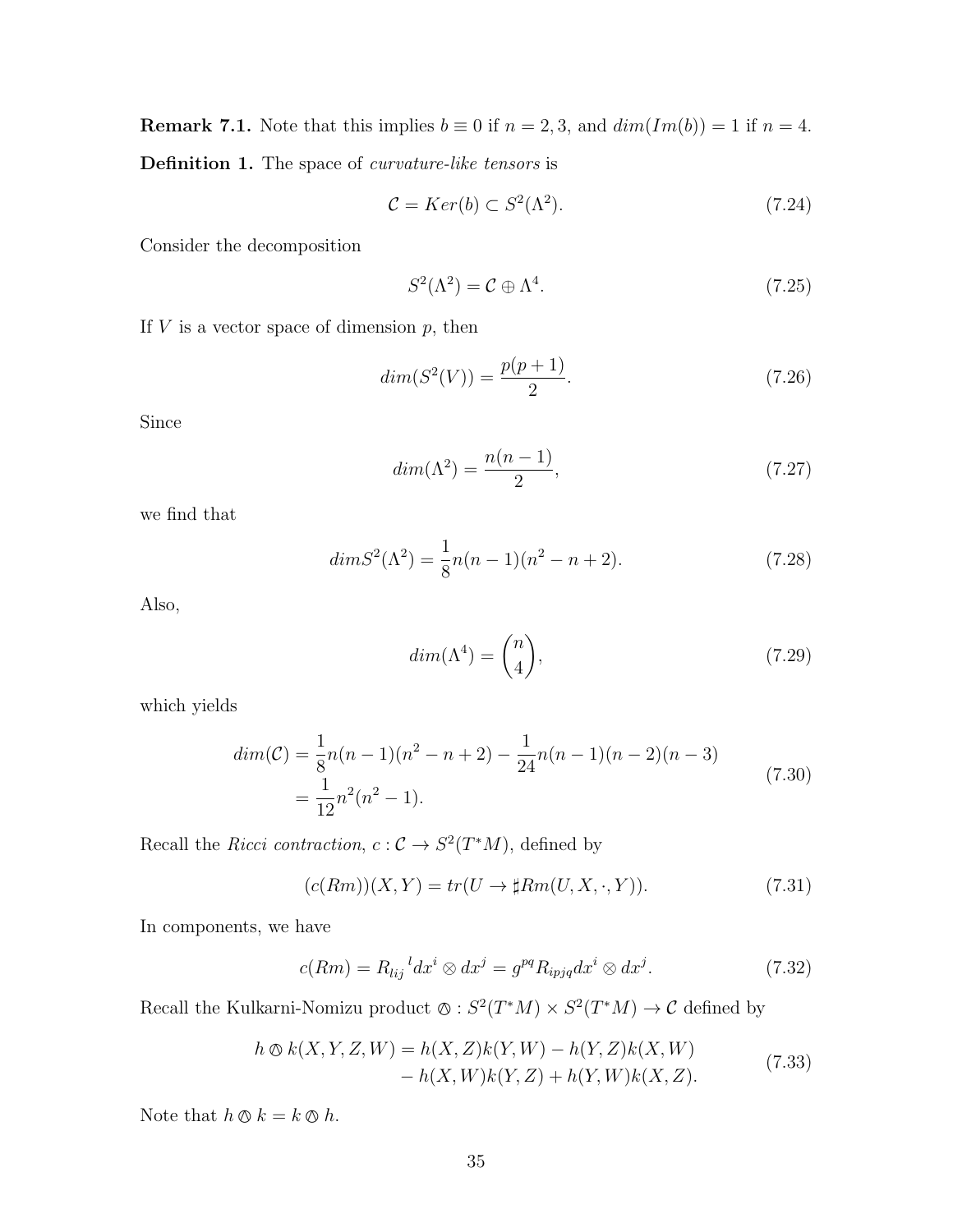**Proposition 7.1.** The map  $\psi : S^2(T^*M) \to \mathcal{C}$  defined by

$$
\psi(h) = h \otimes g,\tag{7.34}
$$

is injective for  $n > 2$ .

Proof. First note that

$$
\langle f, h \otimes g \rangle = 4 \langle cf, h \rangle. \tag{7.35}
$$

To see this, we compute (in an orthonormal basis)

$$
f_{ijkl}(h_{ik}g_{jl} - h_{jk}g_{il} - h_{il}g_{jk} + h_{jl}g_{ik})
$$
  
=  $f_{ijkj}h_{ik} - f_{ijki}h_{jk} - f_{ijjl}h_{il} + f_{ijil}h_{jl}$   
=  $4f_{ijkj}h_{ik}$ . (7.36)

Also note that

$$
c(h \otimes g) = (n-2)h + (tr(h))g.
$$
 (7.37)

To see this

$$
c(h \otimes g) = \sum_{j,l} (h \otimes g)_{ijkl}
$$
  
= 
$$
\sum_{j,l} (h_{ik}g_{jl} - h_{jk}g_{il} - h_{il}g_{jk} + h_{jl}g_{ik}
$$
  
= 
$$
nh_{ik} - h_{jk}g_{ij} - h_{ij}g_{jk} + (tr(h))g_{ik}
$$
  
= 
$$
(n-2)h + (tr(h))g.
$$
 (7.38)

To prove the proposition, assume that  $h \otimes g = 0$ . Then

$$
0 = \langle h \otimes g, h \otimes g \rangle
$$
  
= 4\langle h, c(h \otimes g) \rangle  
= 4\langle h, (n-2)h + (tr(h))g \rangle  
= 4\Big((tr(h))^2 + (n-2)|h|^2\Big), (7.39)

which clearly implies that  $h = 0$  if  $n > 2$ .

**Corollary 7.1.** For  $n = 2$ , the scalar curvature determines the full curvature tensor. For  $n = 3$ , the Ricci curvature determines the full curvature tensor.

*Proof.* The  $n = 2$  case is trivial, since the only non-zero component of R can be  $R_{1212}$ . For any n, define the Schouten tensor

$$
A = \frac{1}{n-2} \left( Ric - \frac{R}{2(n-1)} g \right).
$$
 (7.40)

 $\Box$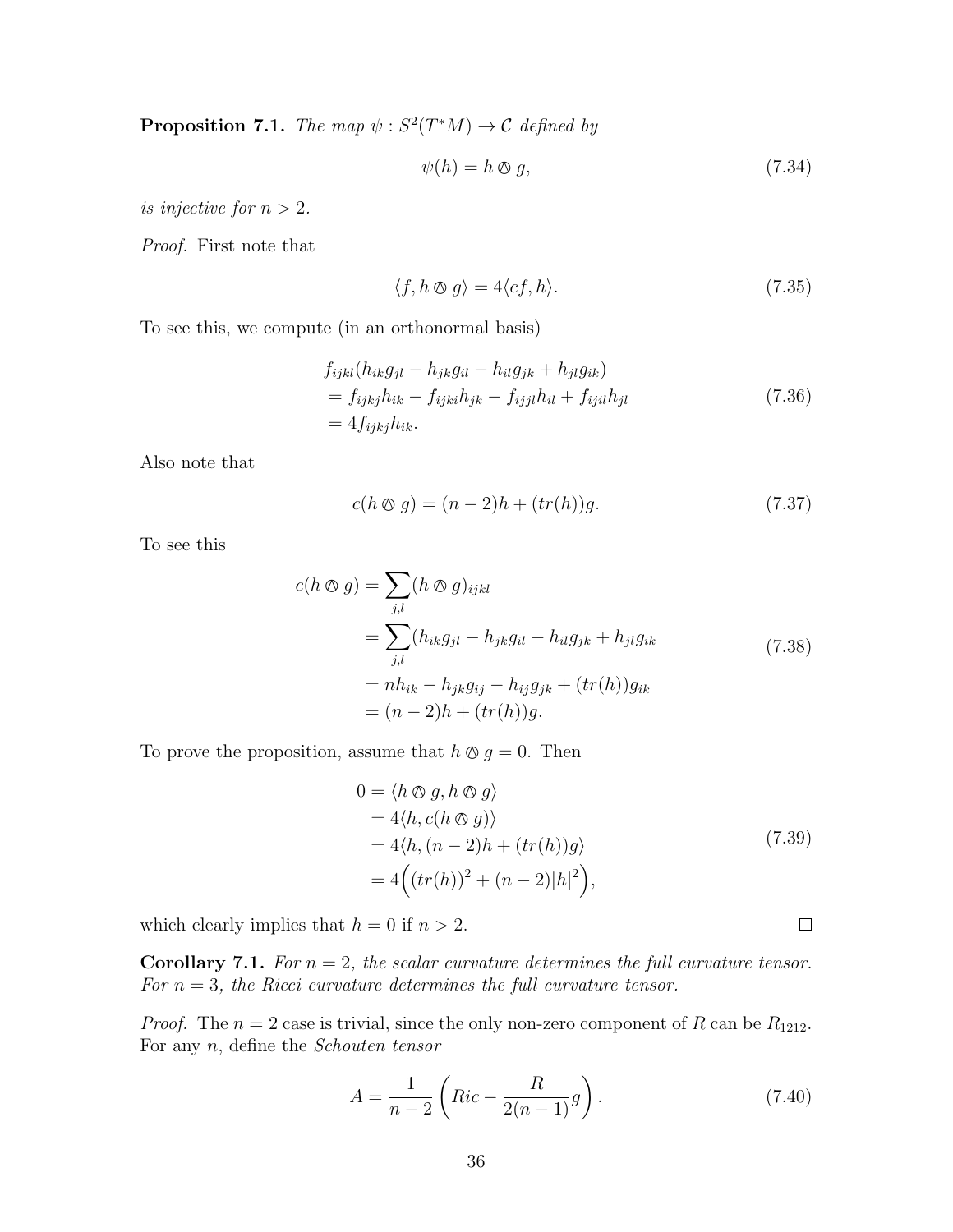We claim that

$$
c(Rm - A \otimes g) = 0. \tag{7.41}
$$

To see this, we first compute

$$
tr(A) = \frac{1}{n-2} \left( R - \frac{nR}{2(n-1)} \right) = \frac{R}{2(n-1)}.
$$
 (7.42)

Then

$$
c(Rm - A \otimes g) = c(Rm) - c(A \otimes g) = Ric - \left( (n-2)A + (tr(A))g \right)
$$

$$
= Ric - \left( Ric - \frac{R}{2(n-1)}g + \frac{R}{2(n-1)}g \right)
$$

$$
= 0.
$$
(7.43)

For  $n = 3$ , we have  $dim(\mathcal{C}) = 6$ . From the proposition, we also have

$$
\psi: S^2(T^*M) \hookrightarrow \mathcal{C}.\tag{7.44}
$$

But  $dim(S^2(T^*))=6$ , so  $\psi$  is an isomorphism. This implies that

$$
Rm = A \otimes g. \tag{7.45}
$$

 $\Box$ 

Remark 7.2. The above argument of course implies that, in any dimension, the curvature tensor can always be written as

$$
Rm = W + A \otimes g,\tag{7.46}
$$

where  $W \in Ker(c)$ . The tensor W is called the Weyl tensor, which we will study in depth a bit later.

# 8 Lecture 8: September 29

### 8.1 Orthogonal decomposition of the curvature tensor

Last time we showed that the curvature tensor may be decomposed as

$$
Rm = W + A \otimes g,\tag{8.1}
$$

where  $W \in Ker(c)$  is the *Weyl tensor*, and A is the *Schouten tensor*. We can rewrite this as

$$
Rm = W + \frac{1}{n-2}E \otimes g + \frac{R}{2n(n-1)}g \otimes g,
$$
\n(8.2)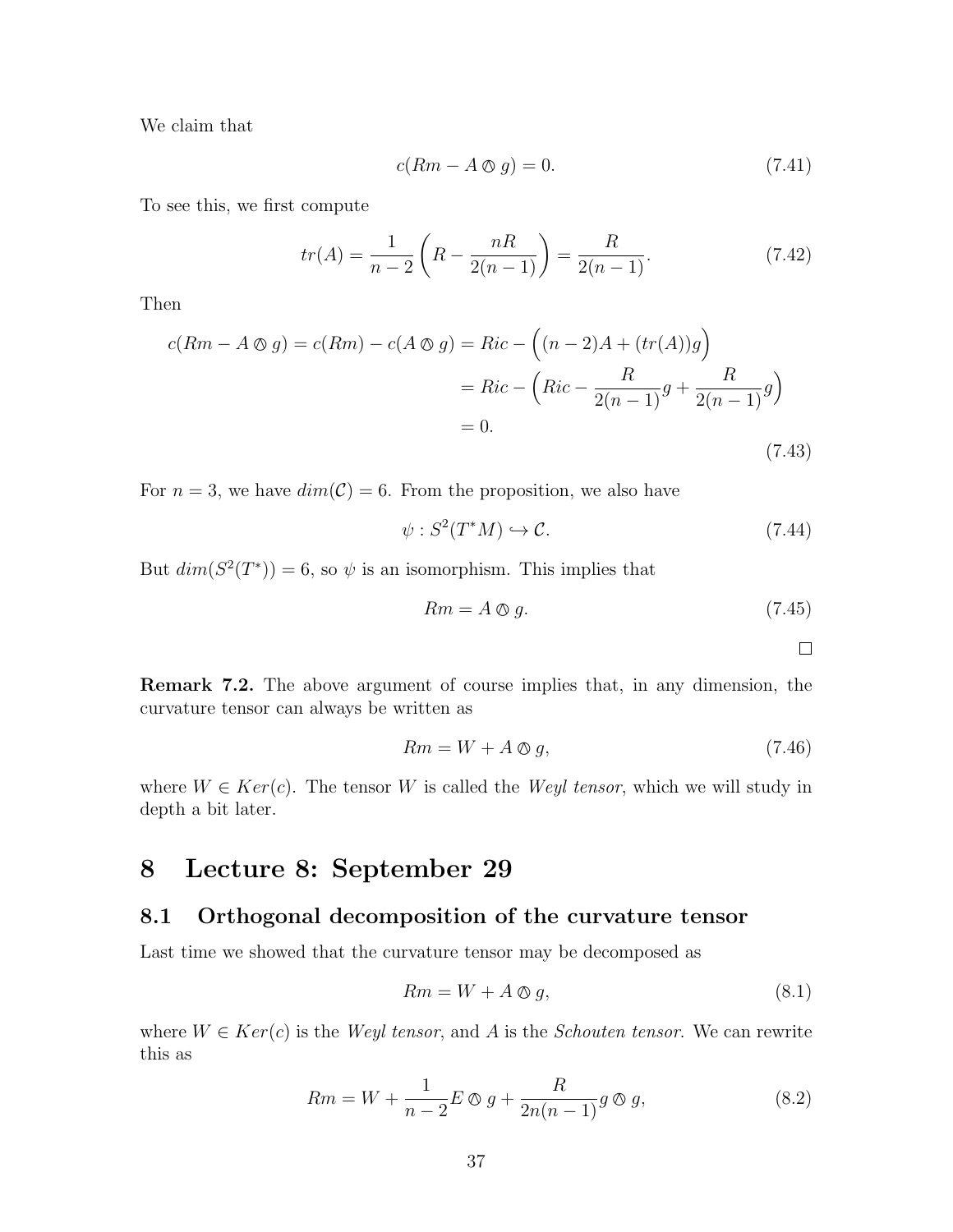where

$$
E = Ric - \frac{R}{n}g\tag{8.3}
$$

is the traceless Ricci tensor. In general, we will have

$$
S^{2}(\Lambda^{2}(T^{*}M)) = \Lambda^{4}(T^{*}M) \oplus C
$$
  
=  $\Lambda^{4} \oplus W \oplus \psi(S_{0}^{2}(T^{*}M)) \oplus \psi(\mathbb{R}g),$  (8.4)

where  $W = Ker(c) \cap Ker(b)$ . This turns out to be an irreducible decomposition as an  $SO(n)$ -module, except in dimension 4. In this case, the W splits into two irreducible pieces  $W = W^+ \oplus W^-$ . We will discuss this in detail later.

Proposition 8.1. The decomposition  $(8.2)$  is orthogonal.

Proof. From above,

$$
\langle W, h \otimes g \rangle = 4 \langle cW, h \rangle = 0, \tag{8.5}
$$

so the Weyl tensor is clearly orthogonal to the other 2 terms. Next,

$$
\langle E \otimes g, g \otimes g \rangle = \langle E, c(g \otimes g) \rangle = \langle E, 2(n-1)g \rangle = 0.
$$
 (8.6)

 $\Box$ 

To compute these norms, note that for any tensor  $B$ ,

$$
|B \otimes g|^2 = \langle B \otimes g, B \otimes g \rangle
$$
  
= 4\langle B, c(B \otimes g) \rangle  
= 4\langle B, (n-2)B + tr(B)g \rangle  
= 4(n-2)|B|^2 + 4(tr(B))^2. (8.7)

The decomposition (7.46) yields

$$
|Rm|^2 = |W|^2 + 4(n-2)|A|^2 + 4(tr(A))^2,
$$
\n(8.8)

while the decomposition (8.2) yields

$$
|Rm|^2 = |W|^2 + \frac{4}{n-2}|E|^2 + \frac{2}{n(n-1)}R^2.
$$
 (8.9)

Note that

$$
|E|^2 = E_{ij}E_{ij} = (R_{ij} - \frac{R}{n}g_{ij})(R_{ij} - \frac{R}{n}g_{ij})
$$
  
=  $|Ric|^2 - \frac{2}{n}R^2 + \frac{1}{n}R^2$   
=  $|Ric|^2 - \frac{1}{n}R^2$ , (8.10)

so we obtain

$$
|Rm|^2 = |W|^2 + \frac{4}{n-2}|Ric|^2 - \frac{2}{(n-1)(n-2)}R^2.
$$
 (8.11)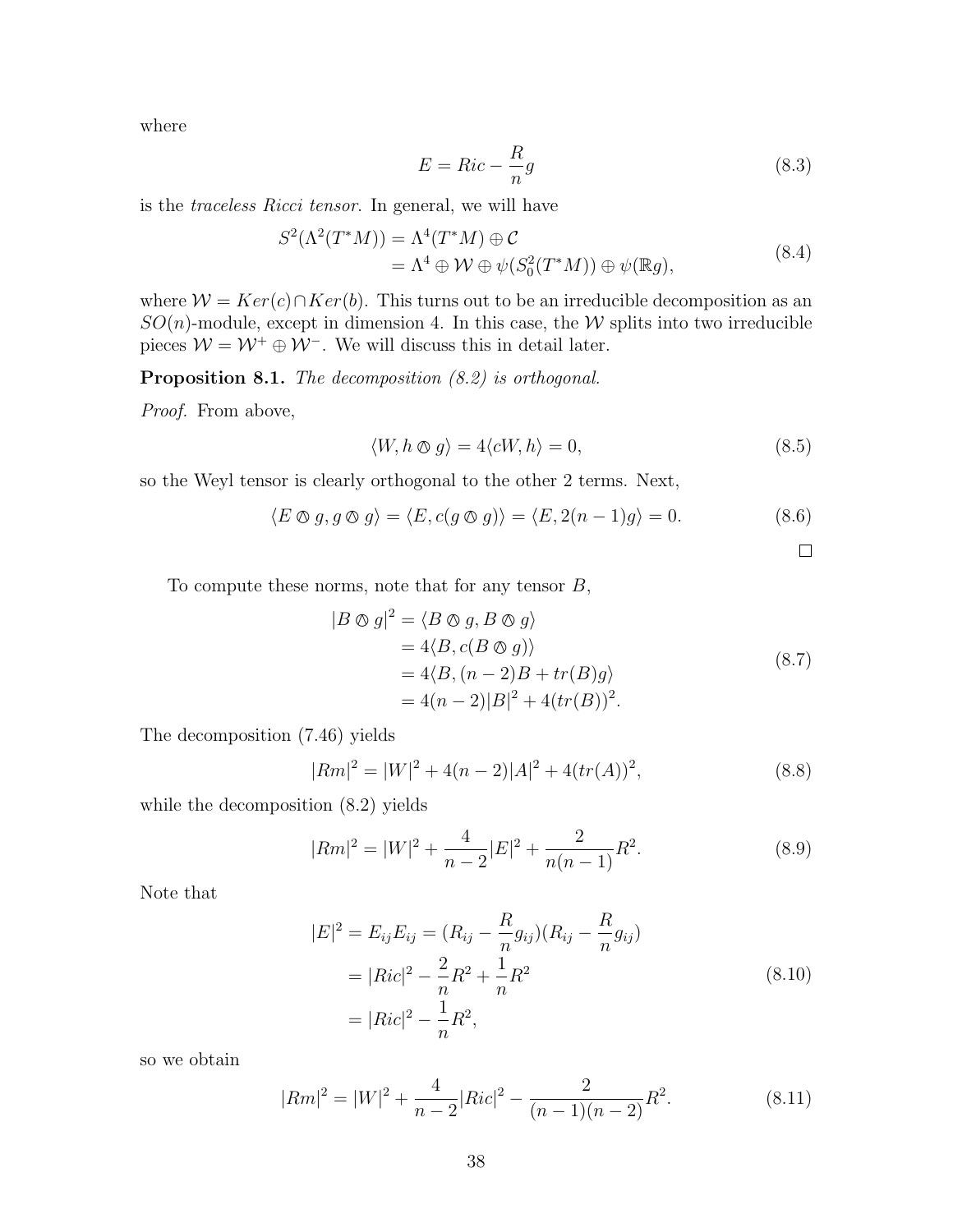### 8.2 The curvature operator

Above, we said that  $P \in S^2(\Lambda^2)$  if P is a  $(0,4)$  tensor satisfying (7.1). But now we would like to view such an element as a symmetric mapping  $\mathcal{P}: \Lambda^2 \to \Lambda^2$ . In the remainder of this section, we will perform computations in a local oriented ONB. For a 2-form  $\omega$ , the components of  $\omega$  are defined by

$$
\omega_{ij} = \omega(e_i, e_j),\tag{8.12}
$$

so that the 2-form can be written

$$
\omega = \frac{1}{2} \sum_{i,j} \omega_{ij} e^i \wedge e^j.
$$
\n(8.13)

We define the operator  $P$  as follows: in an local ONB, we write

$$
(\mathcal{P}\omega)_{ij} \equiv \frac{1}{2} \sum_{k,l} P_{ijkl} \omega_{kl}.
$$
\n(8.14)

Another way to write this is

$$
\mathcal{P}\omega = \frac{1}{2} \sum_{i,j} (\mathcal{P}\omega)_{ij} e^i \wedge e^j = \frac{1}{4} \sum_{i,j,k,l} P_{ijkl} \omega_{kl} e^i \wedge e^j.
$$
 (8.15)

That is,

$$
\mathcal{P}\omega = \frac{1}{4} \sum_{i,j,k,l} P_{ijkl} \omega_{kl} e^i \wedge e^j.
$$
 (8.16)

It is easy to see that  $P$  is well-defined and independent of the particular basis chosen. Claim 8.1. The operator  $P$  is symmetric. That is,

$$
\langle \mathcal{P}\omega_1, \omega_2 \rangle_{\Lambda^2} = \langle \omega_1, \mathcal{P}\omega_2 \rangle_{\Lambda^2}.\tag{8.17}
$$

Proof. Using the identity

$$
P(X, Y, Z, W) = P(Z, W, X, Y),
$$
\n(8.18)

we compute in an ONB

$$
\langle \mathcal{P}\alpha, \beta \rangle_{\Lambda^2} = \frac{1}{2} \sum_{k,l} (\mathcal{P}\alpha)_{kl} \beta_{kl} = \frac{1}{4} \sum_{i,j,k,l} P_{ijkl} \alpha_{ij} \beta_{kl} \tag{8.19}
$$

$$
=\frac{1}{4}\sum_{i,j,k,l}\alpha_{ij}(P_{ijkl}\beta_{kl})=\langle\alpha,\mathcal{P}\beta\rangle_{\Lambda^2}.
$$
\n(8.20)

 $\Box$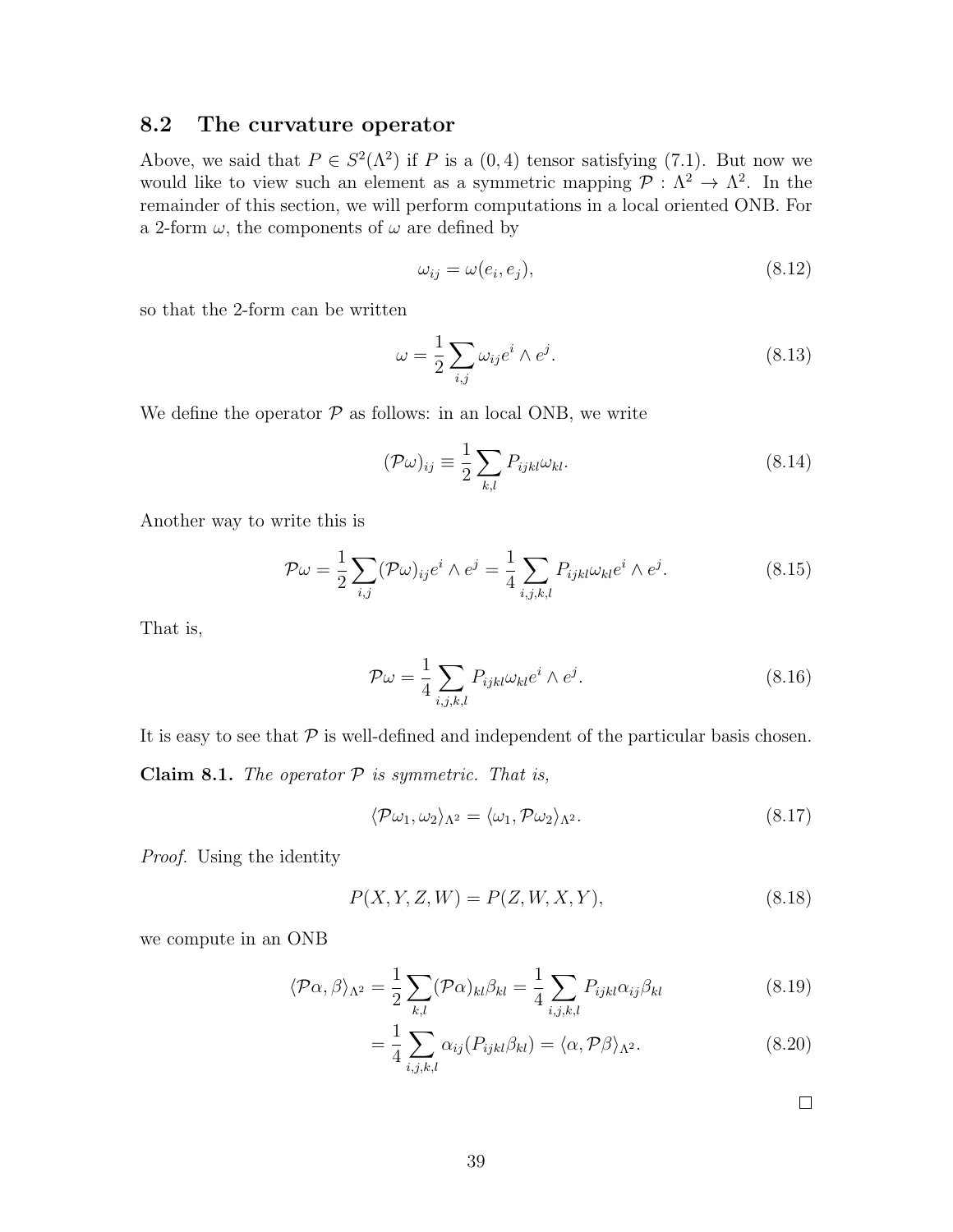Conversely, any symmetric operator  $\mathcal{P} : \Lambda^2 \to \Lambda^2$  is equivalent to a  $(0, 4)$  tensor, by

$$
P_{pqrs} = \langle \mathcal{P}(e^p \wedge e^q), e^r \wedge e^s \rangle_{\Lambda^2}.
$$
 (8.21)

Claim 8.2. These maps are inverses of each other.

*Proof.* We first write down the components of  $e^p \wedge e^q$ :

$$
e^p \wedge e^q = \frac{1}{2} \sum_{i,j} (e^p \wedge e^q)_{ij} e^i \wedge e^j = \frac{1}{2} \sum_{i,j} \delta_{ij}^{pq} e^i \wedge e^j, \tag{8.22}
$$

so the components of  $e^p \wedge e^q$  are given by  $(e^p \wedge e^q)_{ij} = \delta^{pq}_{ij}$ , the generalized Kronecker delta symbol, which is defined to be +1 if  $(p, q) = (i, j)$ ,  $-1$  if  $(p, q) = (j, i)$ , and 0 otherwise. Next, for the operator  $P$  associated to  $P_{ijkl}$ , its components (as defined in (8.21)) are given by

$$
P_{pqrs} = \langle \mathcal{P}(e^p \wedge e^q), e^r \wedge e^s \rangle_{\Lambda^2}
$$
  
\n
$$
= \langle \frac{1}{4} \sum_{i,j,k,l} P_{ijkl} (e^p \wedge e^q)_{kl} e^i \wedge e^j, e^r \wedge e^s \rangle_{\Lambda^2}
$$
  
\n
$$
= \frac{1}{4} \langle \sum_{i,j,k,l} P_{ijkl} \delta_{kl}^{pq} e^i \wedge e^j, e^r \wedge e^s \rangle_{\Lambda^2}
$$
  
\n
$$
= \frac{1}{4} \langle \sum_{i,j} (P_{ijpq} - P_{ijqp}) e^i \wedge e^j, e^r \wedge e^s \rangle_{\Lambda^2}
$$
  
\n
$$
= \frac{1}{2} \langle \sum_{i,j} P_{ijpq} e^i \wedge e^j, e^r \wedge e^s \rangle_{\Lambda^2}
$$
  
\n
$$
= \frac{1}{2} (P_{rspq} - P_{srpq}) = P_{pqrs}.
$$

ш

The above construction applied to Rm yields

$$
\mathcal{R} \in \Gamma\Big(End\big(\Lambda^2(T^*M)\big)\Big),\tag{8.24}
$$

which is called the *curvature operator*. Note that since any symmetric matrix can be diagonalized,  $\mathcal R$  has  $n(n-1)/2$  real eigenvalues, counted with multiplicity.

### 8.3 Curvature in dimension three

For  $n = 3$ , the Weyl tensor vanishes, so the curvature decomposes as

$$
Rm = A \otimes g = (Ric - \frac{R}{4}g) \otimes g = Ric \otimes g - \frac{R}{4}g \otimes g,
$$
\n(8.25)

in coordinates,

$$
R_{ijkl} = R_{ik}g_{jl} - R_{jk}g_{il} - R_{il}g_{jk} + R_{jl}g_{ik} - \frac{R}{2}(g_{ik}g_{jl} - g_{jk}g_{il}).
$$
 (8.26)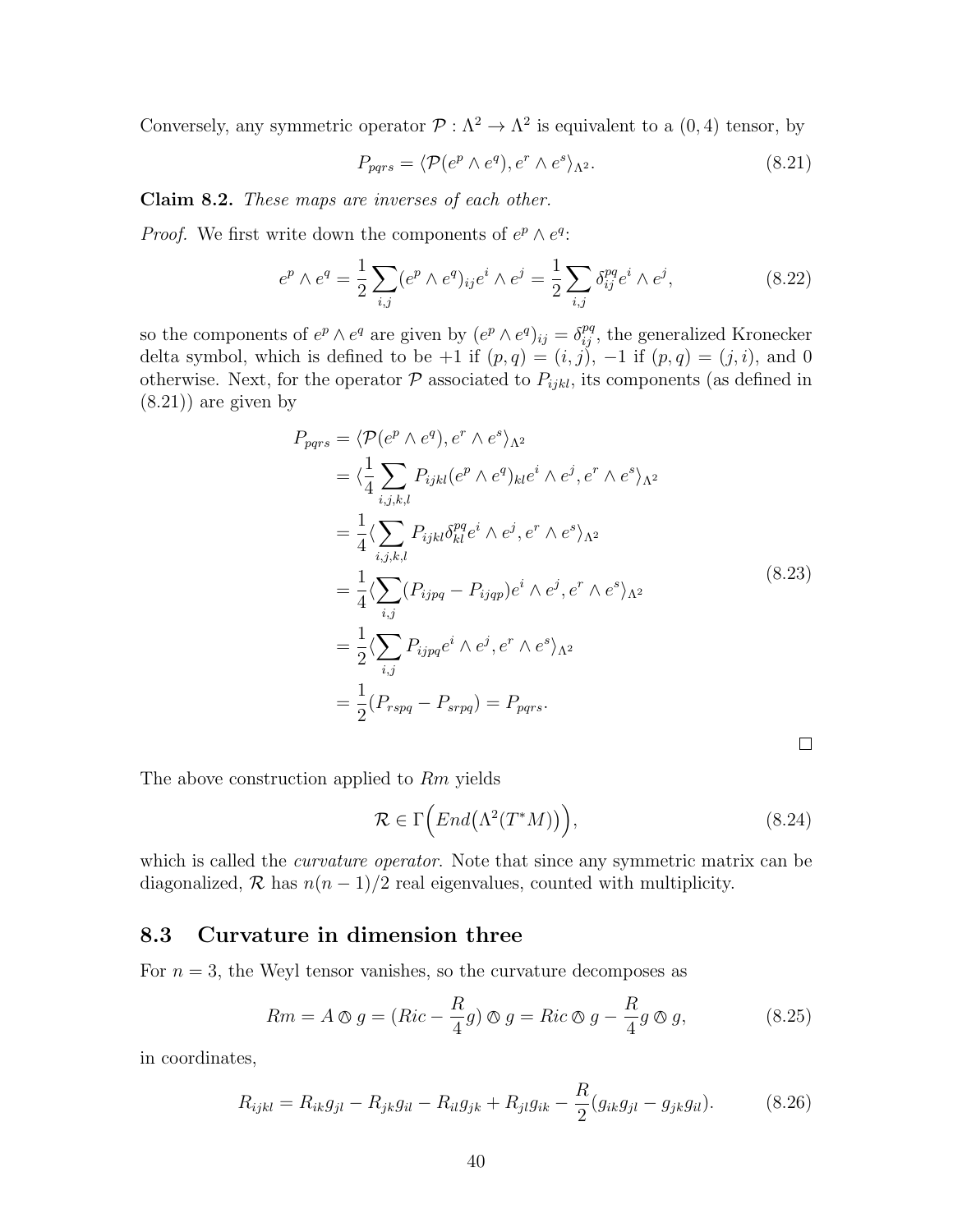The sectional curvature in the plane spanned by  $\{e_i, e_j\}$  is

$$
R_{ijij} = R_{ii}g_{jj} - R_{ji}g_{ij} - R_{ij}g_{ji} + R_{jj}g_{ii} - \frac{R}{2}(g_{ii}g_{jj} - g_{ji}g_{ij})
$$
  
=  $R_{ii}g_{jj} - 2R_{ij}g_{ij} + R_{jj}g_{ii} - \frac{R}{2}(g_{ii}g_{jj} - g_{ij}g_{ij}).$  (8.27)

Note we do not sum repeated indices in the above equation! Choose an ONB so that the  $Rc$  is diagonalized at a point  $p$ ,

$$
Rc = \begin{pmatrix} \lambda_1 & 0 & 0 \\ 0 & \lambda_2 & 0 \\ 0 & 0 & \lambda_3 \end{pmatrix} . \tag{8.28}
$$

In this ONB,  $R_{ij} = \lambda_i \delta_{ij}$  (again we do not sum!). Then the sectional curvature is

$$
R_{ijij} = \lambda_i g_{jj} - 2\lambda_i g_{ij} g_{ij} + \lambda_j g_{ii} - \frac{\lambda_1 + \lambda_2 + \lambda_3}{2} (g_{ii} g_{jj} - g_{ij} g_{ij})
$$
  
=  $\lambda_i - 2\lambda_i \delta_{ij} + \lambda_j - \frac{\lambda_1 + \lambda_2 + \lambda_3}{2} (1 - \delta_{ij}).$  (8.29)

We obtain

$$
R_{1212} = \frac{1}{2} (\lambda_1 + \lambda_2 - \lambda_3)
$$
  
\n
$$
R_{1313} = \frac{1}{2} (\lambda_1 - \lambda_2 + \lambda_3)
$$
  
\n
$$
R_{2323} = \frac{1}{2} (-\lambda_1 + \lambda_2 + \lambda_3).
$$
\n(8.30)

We can also express the Ricci eigenvalues in terms of the sectional curvatures

$$
Rc = \begin{pmatrix} R_{1212} + R_{1313} & 0 & 0 \\ 0 & R_{1212} + R_{2323} & 0 \\ 0 & 0 & R_{1313} + R_{2323} \end{pmatrix}.
$$
 (8.31)

We note the following, define

$$
T_1(A) = -A + tr(A)g = -Ric + \frac{R}{2}g.
$$
 (8.32)

Since  $Rc$  is diagonal,  $T_1(A)$  takes the form

$$
T_1(A) = \begin{pmatrix} R_{2323} & 0 & 0 \\ 0 & R_{1313} & 0 \\ 0 & 0 & R_{1212} \end{pmatrix}.
$$
 (8.33)

That is, the eigenvalue of  $T_1(A)$  with eigenvector  $e_i$  is equal to the sectional curvature of the 2-plane orthogonal to  $e_i$ .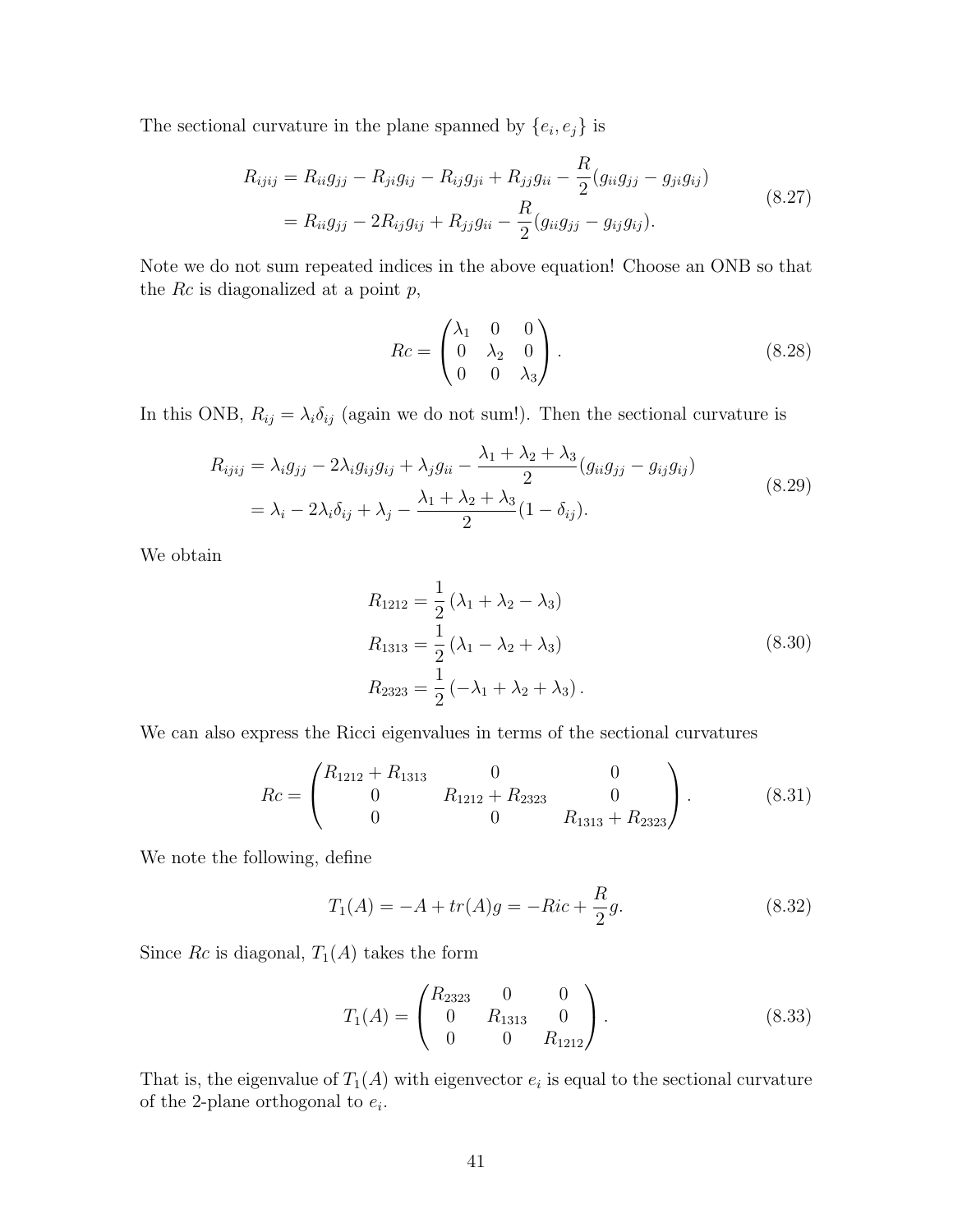# 9 Lecture 9: October 4

#### 9.1 Dimension 3 continued

We recall the Hodge star operator in dimension 3,  $* : \Lambda^k \to \Lambda^{3-k}$ . In coordinates, this operator is given as follows. If  $\alpha$  is a 1-form, then

$$
(*\alpha)_{ij} = \epsilon_{ij}^{\ \ p}\alpha_p = g^{kp}\epsilon_{ijk}\alpha_p,\tag{9.1}
$$

where  $\epsilon_{ijk}$  are the components of the volume form. If  $\omega$  is a 2-form, then

$$
(*\omega)_i = \epsilon_i^{pq} \omega_{pq} = g^{ip} g^{jq} \epsilon_{ijk} \omega_{pq}.
$$
\n(9.2)

**Proposition 9.1.** For 1-forms  $\alpha$  and  $\beta$ ,

$$
\langle \mathcal{R}(*\alpha), *\beta \rangle_{\Lambda^2} = G(\alpha, \beta), \tag{9.3}
$$

where G is the Einstein tensor  $G = T_1(A) = -Ric + (R/2)q$ .

Proof. We compute in an orthonormal basis

$$
\langle \mathcal{R}(*\alpha), *\beta \rangle_{\Lambda^2} = \frac{1}{2} \sum_{i,j} (\mathcal{R}(*\alpha))_{ij} (*\beta)_{ij}
$$
(9.4)

$$
= \frac{1}{4} \sum_{i,j,k,l} R_{ijkl}(*\alpha)_{kl} (*\beta)_{ij} = \frac{1}{4} \sum_{i,j,k,l,p,q} R_{ijkl} \epsilon_{klp} \epsilon_{ijq} \alpha_p \beta_q.
$$
 (9.5)

So we must show that

$$
\frac{1}{4} \sum_{i,j,k,l} R_{ijkl} \epsilon_{klp} \epsilon_{ijq} = G_{pq}.
$$
\n(9.6)

As above, we choose an orthonormal basis which diagonalizes  $Ric$ , then of course G is also diagonalized, so we only need to examine the entries for which  $p = q$ . For example, when  $p = q = 1$ ,

$$
\frac{1}{4} \sum_{i,j,k,l} R_{ijkl} \epsilon_{kl1} \epsilon_{ij1} = \frac{1}{4} \sum_{kl} (R_{23kl} - R_{32kl}) \epsilon_{kl1} = \frac{1}{2} \sum_{kl} R_{23kl} \epsilon_{kl1} = R_{2323}.
$$
 (9.7)

But from (8.33) above, this is equal to  $T_1(A)_{11}$ . A similar computation handles the cases  $p = q = 2$  and  $p = q = 3$ .  $\Box$ 

**Remark 9.1.** At a point p, the sectional curvature is really a function on the Grassmannian of 2-planes  $G(2,T_pM)$ . But in dimension 3,  $G(2,T_pM) = G(1,T_pM) =$  $\mathbb{P}(T_pM)$ , so sectional curvature can be viewed as a function on  $\mathbb{RP}^2$ , and the above says this function is simply  $\{G(\alpha, \alpha), |\alpha| = 1\}.$ 

Recall that a linear operator is said to be 2-*positive* if the sum of the two smallest eigenvalues is positive, and 2-negative if the sum of the two largest eigenvalues is negative. The above implies the following: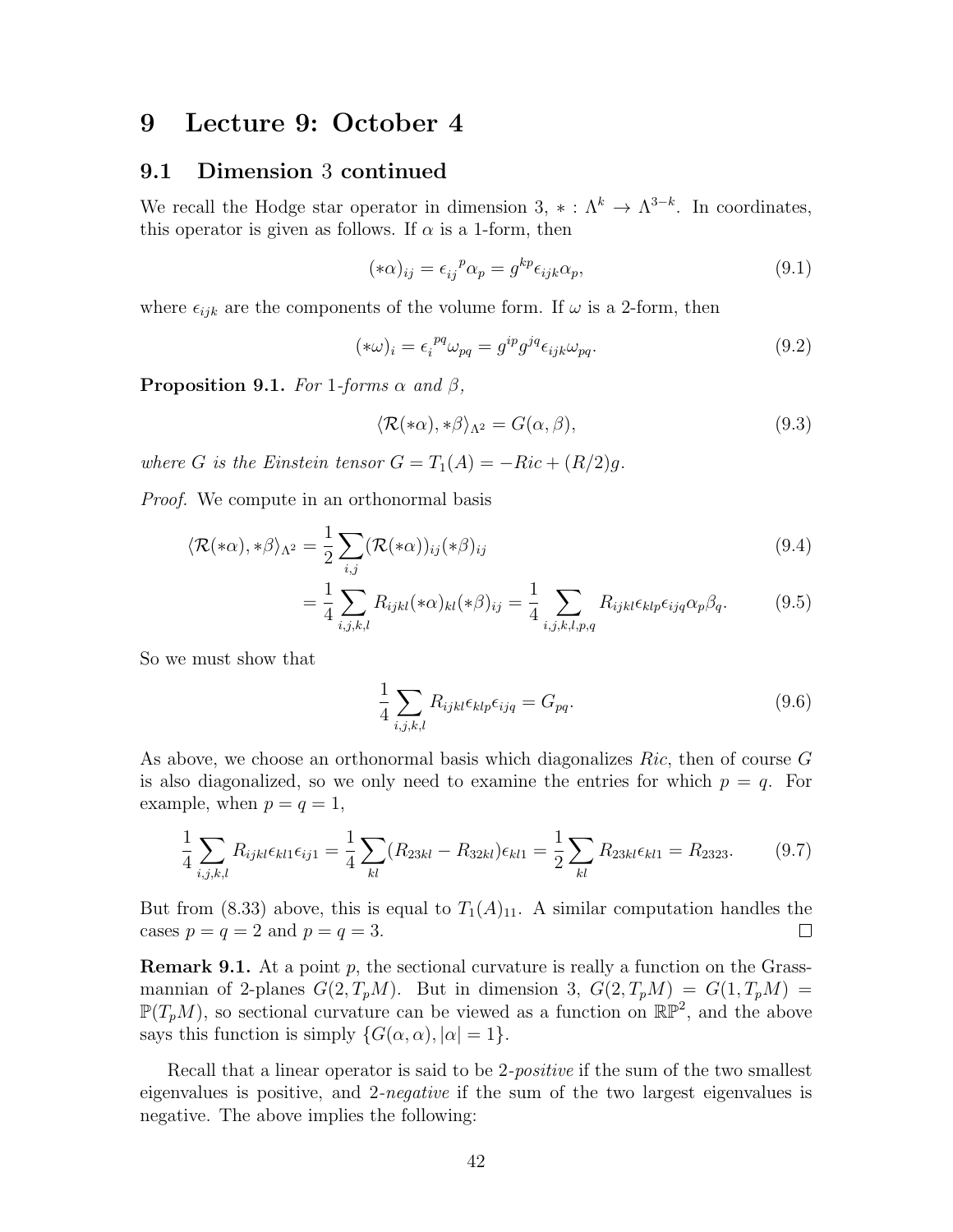**Proposition 9.2.** In dimension 3, we have the following implications:

- $K(\sigma) > 0$  for any 2-plane  $\sigma \iff Ric < (R/2)q$ , (9.8)
- $K(\sigma) < 0$  for any 2-plane  $\sigma \iff Ric > (R/2)g$ , (9.9)
- $\mathcal R$  is positive (negative) definite  $\iff$  K is positive (negative), (9.10)
- Ric is positive (negative) definite  $\iff \mathcal{R}$  is 2-positive(negative). (9.11)

*Proof.* Implications  $(9.8)$  and  $(9.9)$  follow easily from  $(9.3)$ . For  $(9.10)$ , we see that definiteness of the curvature operator is equivalent to definiteness of  $G$ , which we have just seen is equivalent to a sign on the sectional curvature. Next, in a basis which diagonalizes Ricci,  $(9.3)$  and  $(8.31)$  show that R is also diagonalized with eigenvalues  $R_{1212}, R_{1313}$ , and  $R_{2323}$ , and (9.11) follows.  $\Box$ 

In general, positive Ricci curvature is a much weaker assumption that positive sectional curvature.

#### 9.2 Symmetric Powers

In this subsection, we do some basic counting which will be useful later. Let  $V$  be a vector space of dimension n, and consider  $S^k(V)$  the space of symmetric tensors on V. Let  $S_0^k(V) \subset S^k(V)$  be the symmetric tensors which are totally traceless, that is, traceless on any pair of indices.

Proposition 9.3. We have

$$
\dim(S^k(V)) = \binom{n+k-1}{k} = \binom{n+k-1}{n-1},\tag{9.12}
$$

$$
\dim(S_0^k(V)) = \binom{n+k-1}{n-1} - \binom{n+k-3}{n-1}.
$$
\n(9.13)

*Proof.* The space  $S^k(V)$  can be identified with the space of homogeneous polynomials of degree k on V, by sending  $a_{i_1...i_k}$  to

$$
\sum_{i_1,\dots,i_k} a_{i_1\dots i_k} x_{i_1} x_{i_2} \cdots x_{i_k}.
$$
\n(9.14)

We can identify a basis for  $S^k(V)$  with the number of integer solutions to

 $i_1 + i_2 + \cdots + i_n = k, \ i_n \geq 0, \ 1 \leq p \leq n,$  (9.15)

by sending  $(i_1, \ldots, i_k)$  to the polynomial

$$
x_1^{i_1} x_2^{i_2} \cdots x_n^{i_n}.
$$
\n(9.16)

First, let us count the number of integer solutions to

$$
j_1 + j_2 + \dots + j_n = k, \ i_p \ge 1, \ 1 \le p \le n. \tag{9.17}
$$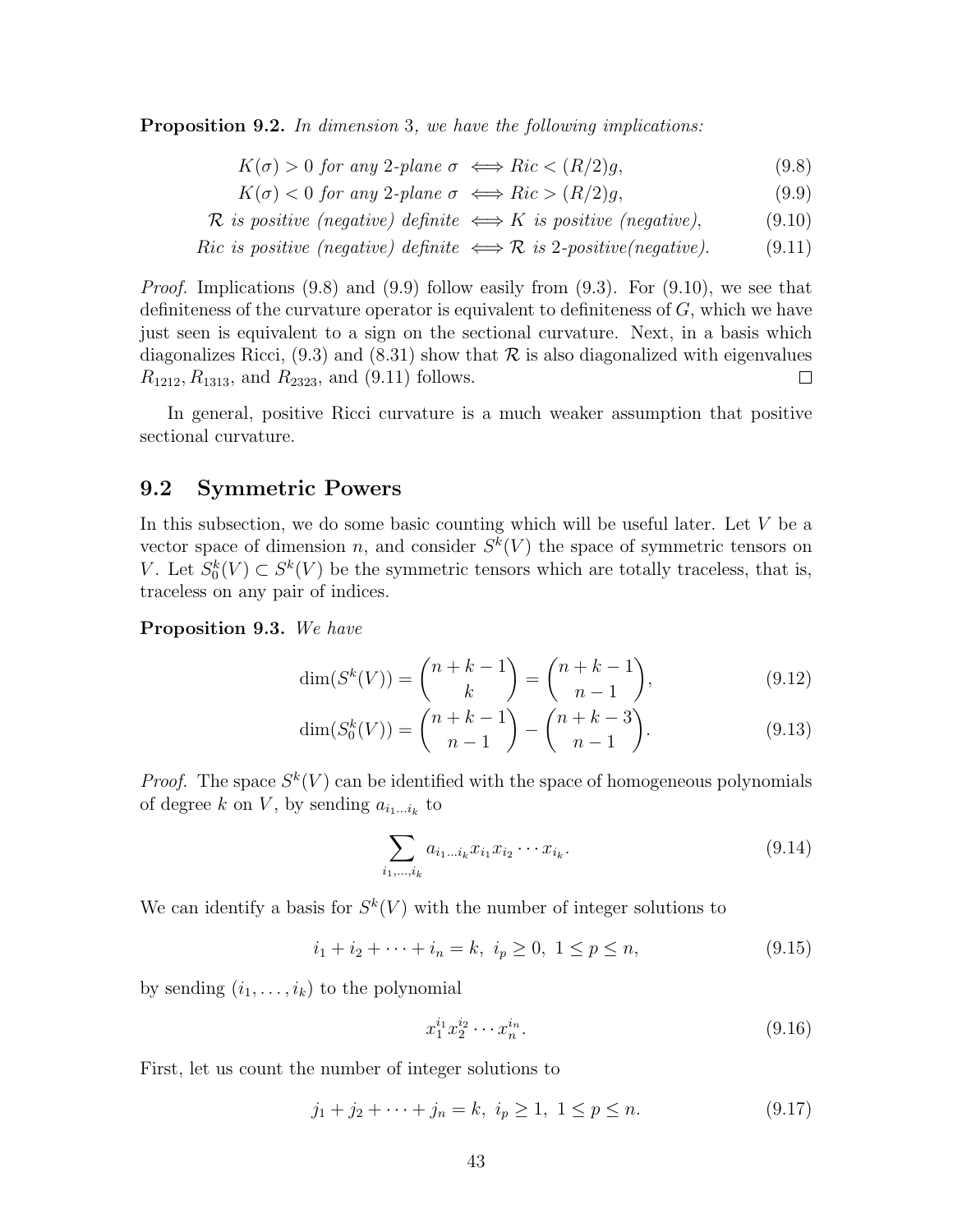This problem can be thought of as putting  $k$  balls into  $n$  urns, with at least 1 ball in each urn. We can specify this by listing k identical objects, and choosing  $n-1$  of the spaces in between. Since there are  $k-1$  spaces in between, this has dimension

$$
\binom{k-1}{n-1}.\tag{9.18}
$$

By letting  $i_r = j_r + 1$ ,  $i = 1...n$ , the first problem is transformed into the second problem with  $n + k$  on the right hand side, and we obtain (9.12).

We will let  $\mathcal{P}^k(\mathbb{R}^n)$  denote the space of homogeneous polynomials of degree k on  $\mathbb{R}^n$  (which we have identified with  $S^k(\mathbb{R}^n)$ ). Then  $S^k_0(\mathbb{R}^n)$  corresponds to a subspace, which we denote by  $\mathcal{H}^k(\mathbb{R}^n)$ . It is easy to see that this is the space of homogeneous harmonic polynomials of degree k on  $\mathbb{R}^n$ . Obviously,  $\mathcal{P}^0 = \mathcal{H}^0$ , and  $\mathcal{P}^1 = \mathcal{H}^1$ . We claim that for  $k \geq 2$ , we have

$$
\mathcal{P}^k(\mathbb{R}^n) = \mathcal{H}^k(\mathbb{R}^n) \oplus |x|^2 \mathcal{P}^{k-2}(\mathbb{R}^n). \tag{9.19}
$$

This follows since these spaces are clearly orthogonal complements of each other under the tensor inner product (the latter space consisting of tensors which are pure trace in a pair of indices). The formula (9.13) follows from this and (9.12).  $\Box$ 

Iterating  $(9.19)$  yields the following decomposition. For k even,

$$
S^k(\mathbb{R}^n) = \mathcal{H}^k(\mathbb{R}^n) \oplus |x|^2 \mathcal{H}^{k-2}(\mathbb{R}^n) \oplus \cdots \oplus |x|^k \mathcal{H}^0(\mathbb{R}^n), \tag{9.20}
$$

and if  $k$  is odd,

$$
S^k(\mathbb{R}^n) = \mathcal{H}^k(\mathbb{R}^n) \oplus |x|^2 \mathcal{H}^{k-2}(\mathbb{R}^n) \oplus \cdots \oplus |x|^{k-1} \mathcal{H}^1(\mathbb{R}^n).
$$
 (9.21)

This is in fact an irreducible decomposition of  $S^k(\mathbb{R}^n)$  under the orthogonal group  $O(n)$ .

### 9.3 Representations of SO(3)

In this subsection, we present an alternate way of obtaining the decomposition of the curvature tensor, using representation theory.

Proposition 9.4. We have the following isomorphisms of Lie groups

$$
Spin(3) = Sp(1) = SU(2). \tag{9.22}
$$

*Proof.* Recall that  $Sp(1)$  is the group of unit quaternions,

$$
Sp(1) = \{q \in \mathbb{H} : q\overline{q} = |q|^2 = 1\},\tag{9.23}
$$

where for  $q = x_0 + x_1i + x_2j + x_3k$ , the conjugate is  $\bar{q} = x_0 - x_1i - x_2j - x_3k$ . We note the identities

$$
q\overline{q} = |q|^2 \cdot 1\tag{9.24}
$$

$$
\overline{q_1 \cdot q_2} = \overline{q_2} \cdot \overline{q_1}.\tag{9.25}
$$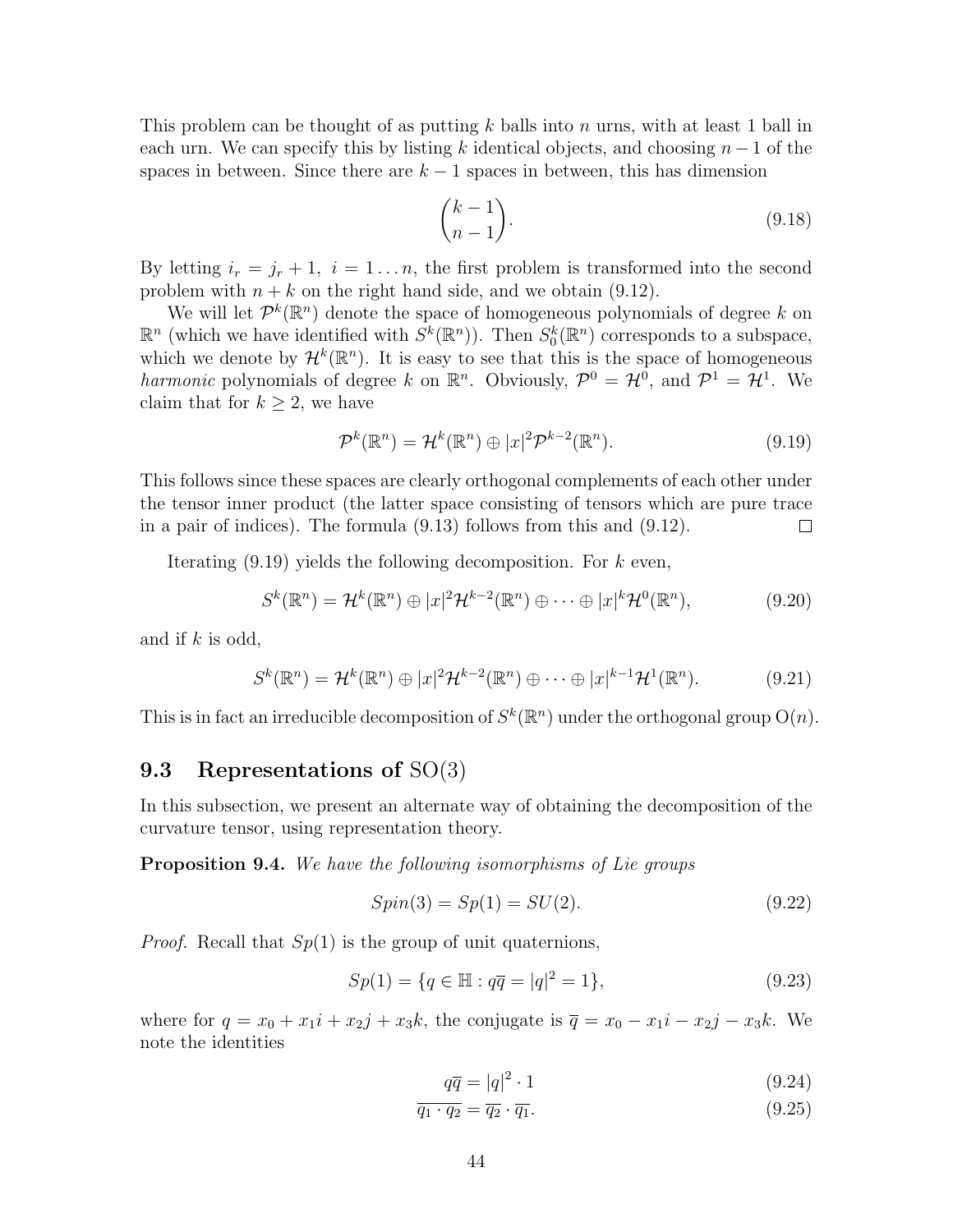The first isomorphism is, for  $q_1 \in Sp(1)$ , and  $q \in Im(\mathbb{H}) = \{x_1i + x_2j + x_3k\},\$ 

$$
q \mapsto q_1 q \overline{q}_1 \in GL(Im(\mathbb{H})),\tag{9.26}
$$

From (9.24) and (9.25), this is moreover in  $O(Im(\mathbb{H}))$ . This is a continuous map, and  $Sp(1) = S<sup>3</sup>$  is connected, with 1 mapping onto the identity, so the image is in  $SO(Im(\mathbb{H}))$ . The kernel is clearly  $\{\pm 1\}$ , so this map is a double covering of  $SO(3) = \mathbb{RP}^3$ . For the isomorphism  $Sp(1) = SU(2)$ , we send

$$
q = \alpha + j\beta \mapsto \begin{pmatrix} \alpha & -\overline{\beta} \\ \beta & \overline{\alpha} \end{pmatrix},\tag{9.27}
$$

 $\Box$ 

where  $\alpha, \beta \in \mathbb{C}$ .

We let V denote the standard 2-dimensional complex representation of  $SU(2)$ , which is just matrix multiplication of  $(9.27)$  on column vectors. Let  $S<sup>r</sup>(V)$  denote the space of complex totally symmetric r-tensors. From (9.12) above,  $\dim_{\mathbb{C}}(S^r(V)) = r + 1$ .

**Proposition 9.5.** If W is an irreducible complex representation of  $Spin(3) = SU(2)$ then W is equivalent to  $S^{r}(V)$  for some  $r \geq 0$ . Such a representation descends to SO(3) if and only if r is even, in which case W is a complexification of a real representation of  $SO(3)$ . Furthermore,

$$
S^{p}(V) \otimes S^{q}(V) = \bigoplus_{r=0}^{\min(p,q)} S^{p+q-2r} V.
$$
 (9.28)

*Proof.* On the Lie algebra level, it is proved in [FH91, Chapter 11] that the weights of any representation are given by

$$
\{r, r-2, \dots, \dots, -r+2, -r\},\tag{9.29}
$$

and there is a unique such representation for any integer  $r \geq 0$  of dimension  $r + 1$ . Going back to the Lie group level, since  $SU(2)$  is a double cover of  $SO(3)$ , only the representations for which  $-I$  acts trivially will descend, which is only true for r even. The decomposition (9.28) follows since the weights of a tensor product are sums of the weights of each factor, counted with multiplicity.  $\Box$ 

Using this, it is quite easy to decompose the curvature tensor directly in dimension 3. The standard representation of  $SO(3)$ , call it T, is irreducible, So we must have  $T \otimes \mathbb{C} = S^2 V$ . Also,  $\Lambda^2(T)$  is irreducible and of dimension 3, so it is also equal to  $S^2V$ , so  $\Lambda^2(T) = T$ . Of course, the Hodge star gives the isomorphism between these spaces. Next, since  $\Lambda^4(T) = 0$ , we know that

$$
C = S^{2}(\Lambda^{2}) = S^{2}(T) = S_{0}^{2}(T) \oplus \mathbb{R}, \qquad (9.30)
$$

which is the exactly the statement that

$$
Rm = E \otimes g + \frac{R}{12} g \otimes g,\tag{9.31}
$$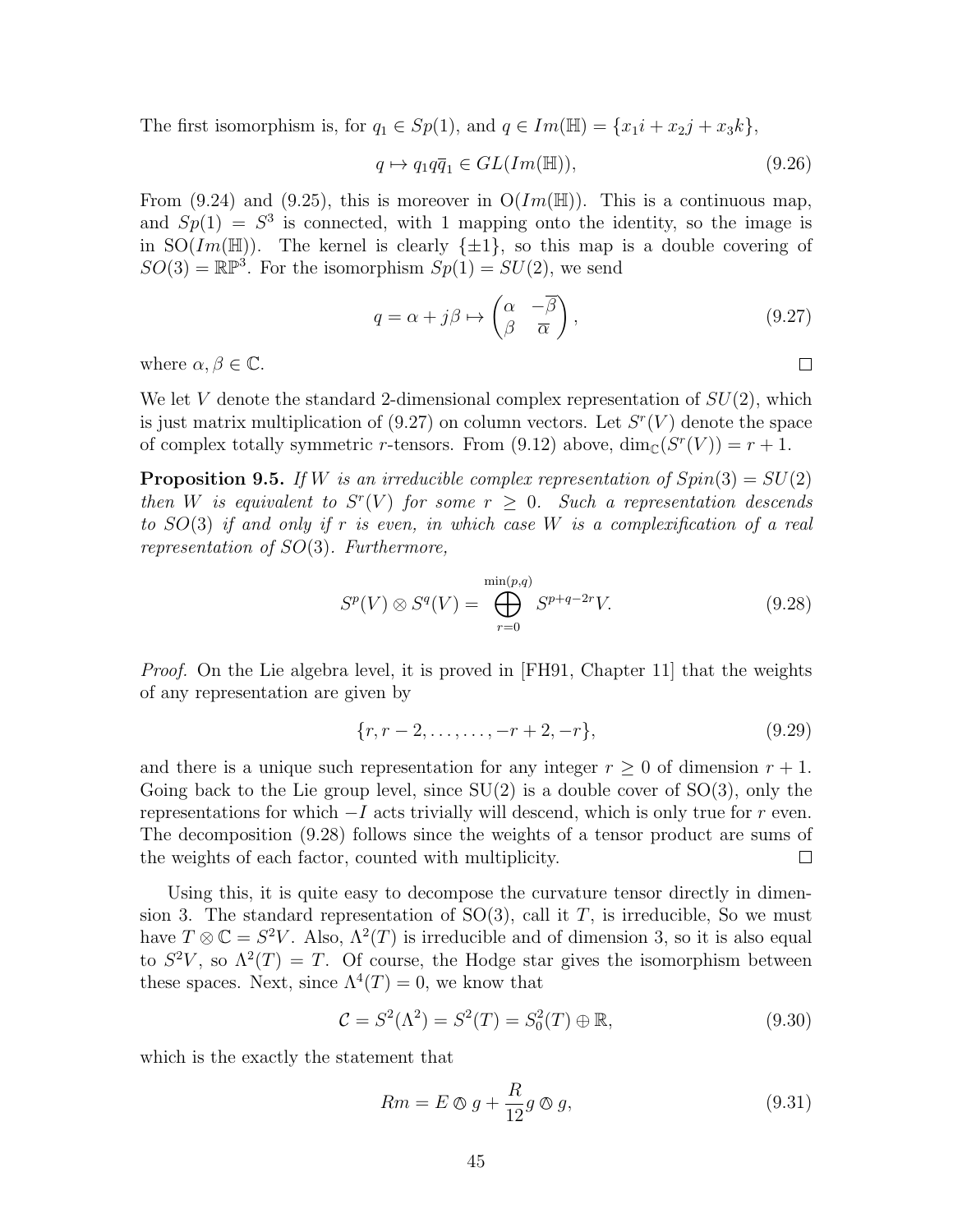which we derived above.

We next identify  $S_0^2(T) \otimes \mathbb{C}$  in terms of V. From above, we have that

$$
S_0^2(T) \otimes \mathbb{C} = S_0^2(S^2(V)).
$$
\n(9.32)

From (9.28), we have the irreducible decomposition

$$
S^{2}(V) \otimes S^{2}(V) = S^{4}(V) \oplus S^{2}(V) \oplus \mathbb{C}.
$$
 (9.33)

But we also have

$$
S^{2}(V) \otimes S^{2}(V) = End(S^{2}(V)) = S_{0}^{2}(S^{2}(V)) \oplus \Lambda^{2}(S^{2}(V)) \oplus \mathbb{C}.
$$
 (9.34)

Comparing these, by counting dimensions we must have

$$
S_0^2(S^2(V)) = S^4(V),\tag{9.35}
$$

so we have the irreducible decomposition.

$$
\mathcal{C} \otimes \mathbb{C} = S^4(V) \oplus \mathbb{C}.\tag{9.36}
$$

# 10 Lecture 10: October 6

For illustration, we will study the curvature tensor in dimension 4 in two ways. First, we will give a proof which involves direct computation. Then we will give a proof using representation theory.

#### 10.1 Curvature in dimension 4

Recall the Hodge star operator on  $\Lambda^p$  in dimension n satisfies

$$
*^2 = (-1)^{p(n-p)}I.
$$
\n(10.1)

In the case of  $\Lambda^2$  in dimension 4,  $*^2 = I$ . The space of 2-forms decomposes into

$$
\Lambda^2 = \Lambda_+^2 \oplus \Lambda_-^2,\tag{10.2}
$$

the +1 and −1 eigenspaces of the Hodge star operator, respectively. Note that  $dim_{\mathbb{R}}(\Lambda^2) = 6$ , and  $dim_{\mathbb{R}}(\Lambda^2_{\pm}) = 3$ . Elements of  $\Lambda^2_{+}$  are called self-dual 2-forms, and elements of  $\Lambda^2$  are called *anti-self-dual* 2-forms

We fix an oriented orthonormal basis  $\{e_1, e_2, e_3, e_4\}$  with dual basis  $\{e^1, e^2, e^3, e^4\}$ , and let

$$
\omega_1^{\pm} = e^1 \wedge e^2 \pm e^3 \wedge e^4,
$$
  

$$
\omega_2^{\pm} = e^1 \wedge e^3 \pm e^4 \wedge e^2,
$$
  

$$
\omega_3^{\pm} = e^1 \wedge e^4 \pm e^2 \wedge e^3,
$$

note that  $*\omega_i^{\pm} = \pm \omega_i^{\pm}$  $\frac{1}{i}$ , and  $\frac{1}{\sqrt{i}}$  $\overline{\overline{2}}\omega_i^\pm$  $\frac{1}{i}$  is an orthonormal basis of  $\Lambda^2_{\pm}$ .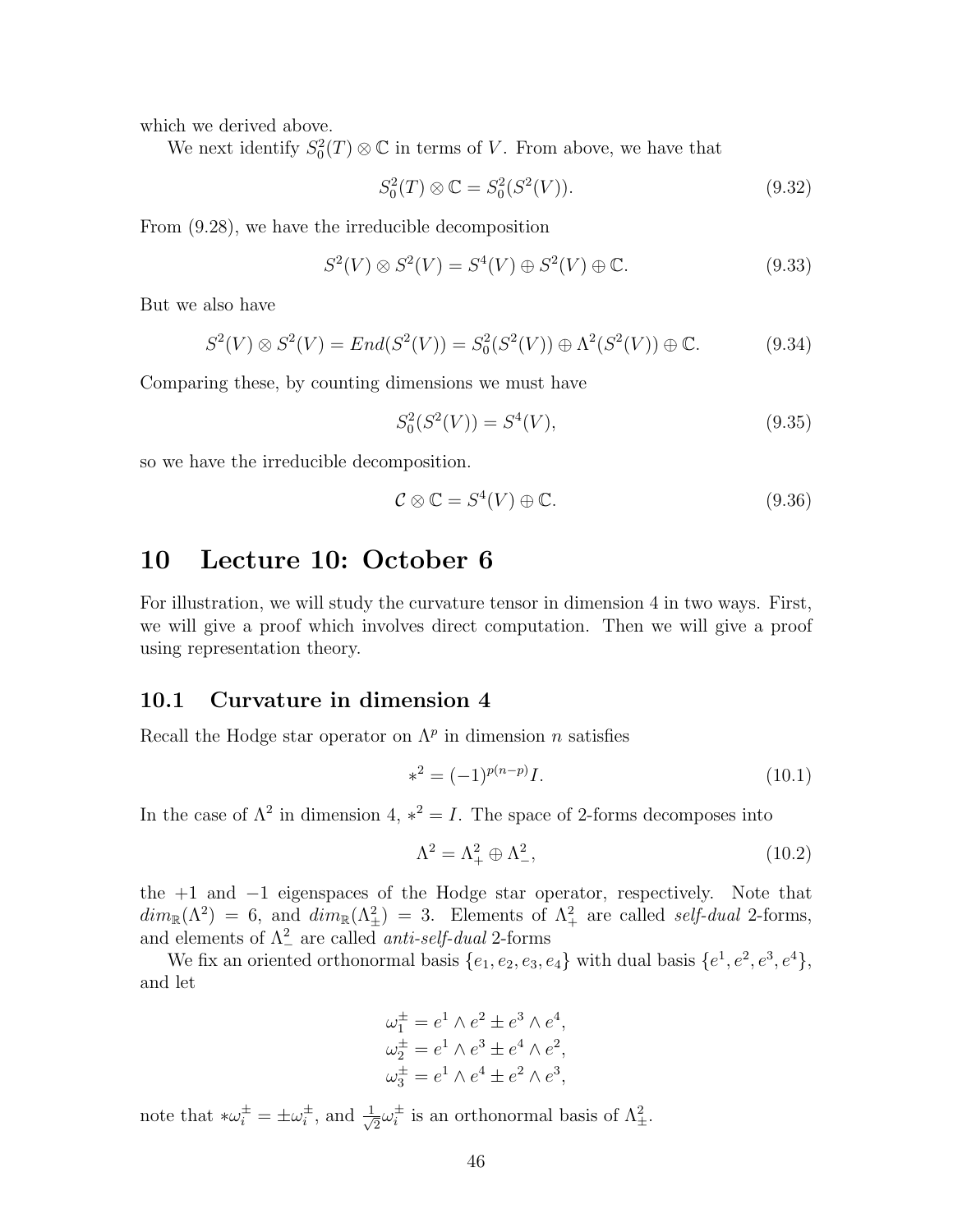**Remark 10.1.** In dimension 6, on  $\Lambda^3$ , we have  $*^2 = -1$ , so  $\Lambda^3 \otimes \mathbb{C} = \Lambda^3_+ \oplus \Lambda^3_-$ , the  $+i$  and  $-i$  eigenspaces of the Hodge star. That is,  $*$  gives a complex structure on  $\Lambda^3$  in dimension 6. In general, in dimensions  $n = 4m$ ,  $\Lambda^{2m} = \Lambda^{2m}_+ \oplus \Lambda^{2m}_-$ , the  $\pm 1$ eigenspaces of Hodge star, while in dimensions  $n = 4m + 2$ , the Hodge star gives a complex structure on  $\Lambda^{2m+1}$ .

In dimension 4 there is the special coincidence that the curvature operator acts on 2-forms, and the space of 2-forms decomposes as above. Recall from Section 8.1, the full curvature tensor decomposes as

$$
Rm = W + \frac{1}{2}E \otimes g + \frac{R}{24}g \otimes g,\tag{10.3}
$$

where

$$
E = Ric - \frac{R}{4}g\tag{10.4}
$$

is the traceless Ricci tensor.

Corresponding to this decomposition, we define the *Weyl curvature operator*,  $W$ :  $\Lambda^2 \to \Lambda^2$  as

$$
(\mathcal{W}\omega)_{ij} = \frac{1}{2} \sum_{k,l} W_{ijkl} \omega_{kl}.
$$
 (10.5)

We also define  $\mathcal{W}^{\pm} : \Lambda^2 \to \Lambda^2$  as

$$
\mathcal{W}^{\pm}\omega = \pi_{\pm}\mathcal{W}\pi_{\pm}\omega, \tag{10.6}
$$

where  $\pi_{\pm} : \Lambda^2 \to \Lambda^2_{\pm}$  is the projection  $\frac{1}{2}(I \pm *)$ . Note that

$$
\langle W^{\dagger} \omega_1, \omega_2 \rangle = \langle \pi_+ W \pi_+ \omega_1, \omega_2 \rangle \tag{10.7}
$$

$$
= \langle \mathcal{W}\pi_+\omega_1, \pi_+\omega_2 \rangle \tag{10.8}
$$

$$
= \langle \pi_+ \omega_1, \mathcal{W} \pi_+ \omega_2 \rangle \text{ (since } \mathcal{W} \text{ is symmetric)}
$$
 (10.9)

$$
= \langle \omega_1, \mathcal{W}^+ \omega_2 \rangle. \tag{10.10}
$$

This says that  $W^+$  is a symmetric operator, so by the above procedure, it corresponds to a curvature-like tensor  $W^+$ , the components of which are defined by

$$
W_{pqrs}^{+} = \langle W^{+}(e^{p} \wedge e^{q}), e^{r} \wedge e^{s} \rangle
$$
  
\n
$$
= \langle \pi_{+} W \pi_{+}(e^{p} \wedge e^{q}), e^{r} \wedge e^{s} \rangle
$$
  
\n
$$
= \frac{1}{4} \langle W(e^{p} \wedge e^{q} + *(e^{p} \wedge e^{q})), e^{r} \wedge e^{s} + *(e^{r} \wedge e^{s}) \rangle.
$$
  
\n(10.11)

For example,

$$
W_{1234}^{+} = \frac{1}{4} \langle \mathcal{W}(e^{1} \wedge e^{2} + e^{3} \wedge e^{4}), e^{1} \wedge e^{2} + e^{3} \wedge e^{4} \rangle
$$
  
=  $\frac{1}{2} (W_{1212} + 2W_{1234} + W_{3434}).$  (10.12)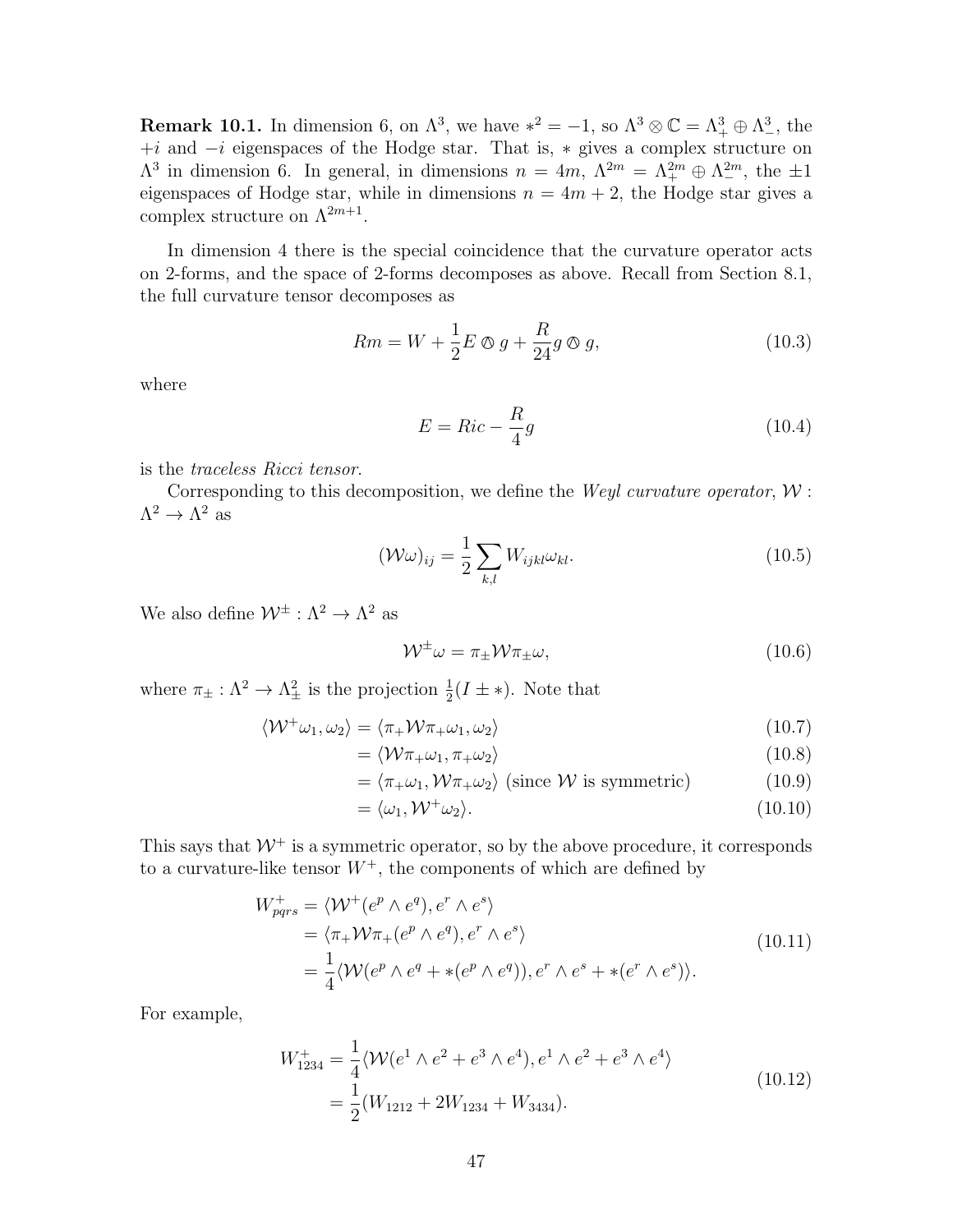We will prove that

$$
\pi_+ \mathcal{W} = \mathcal{W} \pi_+, \tag{10.13}
$$

which is equivalent to saying that  $W$  commutes with the Hodge star operator. This in turn is equivalent to proving certain curvature identities for  $W$ . For example, we can use this to alternatively compute

$$
W_{1234}^{+} = \langle \pi_{+} \mathcal{W}(e^{1} \wedge e^{2}), e^{3} \wedge e^{4} \rangle
$$
  
\n
$$
= \langle \mathcal{W}\pi_{+}(e^{1} \wedge e^{2}), e^{3} \wedge e^{4} \rangle
$$
  
\n
$$
= \frac{1}{2} \langle \mathcal{W}(e^{1} \wedge e^{2} + e^{3} \wedge e^{4}), e^{3} \wedge e^{4} \rangle
$$
  
\n
$$
= \frac{1}{2} (W_{1234} + W_{3434}).
$$
\n(10.14)

Comparing (10.12), this yields the identity

$$
W_{1212} = W_{3434}.\tag{10.15}
$$

So (10.13) is equivalent to various Weyl curvature identites like (10.15).

We can decompose the Weyl curvature tensor as

$$
W = W^{+} + W^{-}, \tag{10.16}
$$

the self-dual and anti-self-dual components of the Weyl curvature, respectively. Therefore in dimension 4 we have the further orthogonal decomposition of the curvature tensor

$$
Rm = W^{+} + W^{-} + \frac{1}{2}E \otimes g + \frac{R}{24}g \otimes g.
$$
 (10.17)

The traceless Ricci curvature operator  $\mathcal E$  is the operator associated to the curvaturelike tensor  $E \otimes q$ , and the *scalar curvature operator*  $S$  is the operator associated to  $Rq \otimes q$ .

**Proposition 10.1.** The Weyl curvature operator commutes with the Hodge star operator, \* $W = W^*$ , and therefore preserves the type of forms,  $W(\Lambda^2_{\pm}) \subset \Lambda^2_{\pm}$ . Furthermore,

$$
*\mathcal{W}^+ = \mathcal{W}^+ * = \mathcal{W}^+ \tag{10.18}
$$

$$
*\mathcal{W}^- = \mathcal{W}^- * = -\mathcal{W}^-.
$$
\n(10.19)

The scalar curvature operator acts as a multiple of the identity

$$
\mathcal{S}\omega = 2R\omega. \tag{10.20}
$$

The traceless Ricci operator anti-commutes with the Hodge star operator,

$$
*\mathcal{E} = -\mathcal{E}*,\tag{10.21}
$$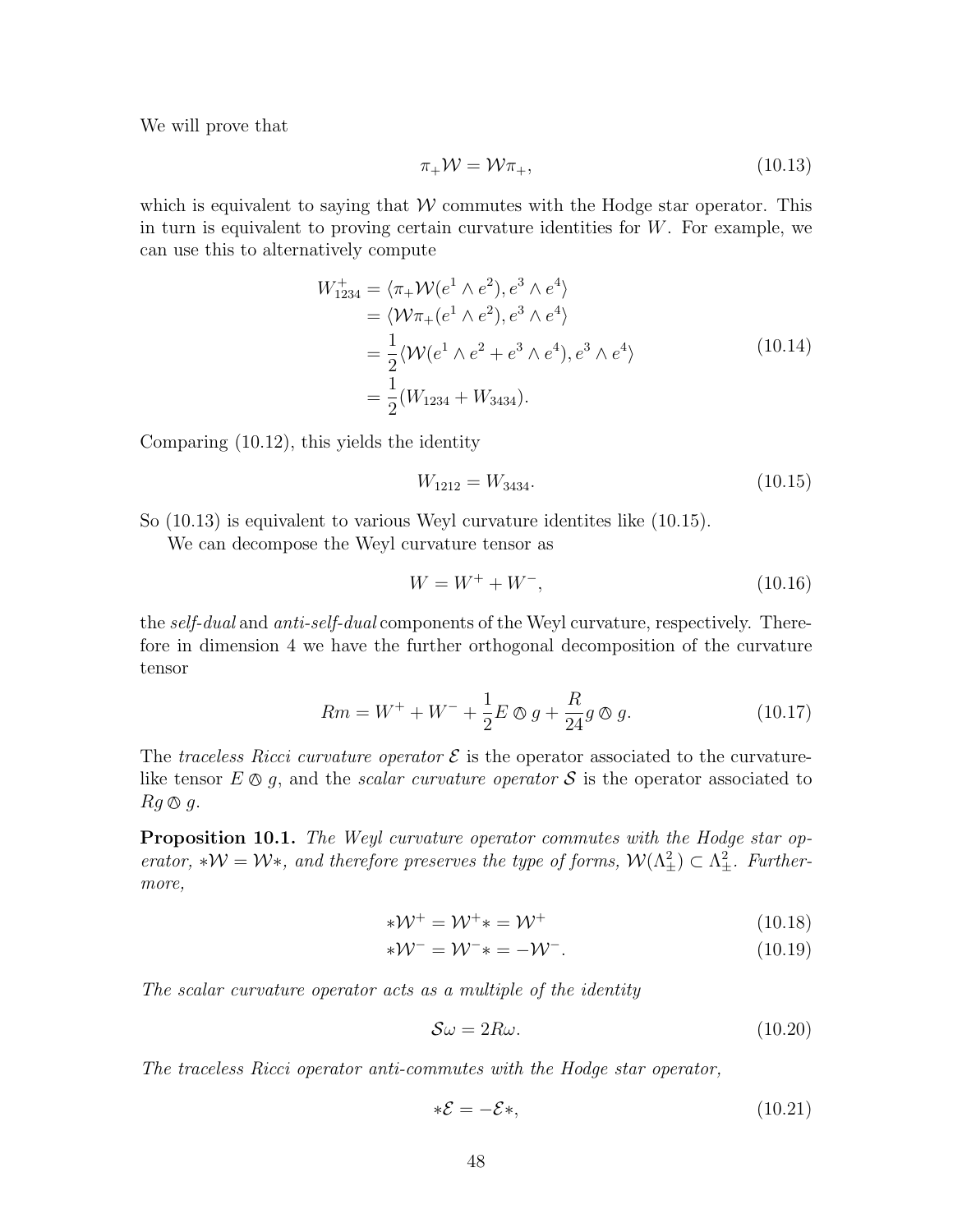and therefore reverses types,  $\mathcal{E}(\Lambda^2_{\pm}) \subset \Lambda^2_{\mp}$ . In block form corresponding to the decomposition (10.2), the full curvature operator is

$$
\mathcal{R} = \left(\begin{array}{c|c}\n\mathcal{W}^+ + \frac{R}{12}I & \frac{1}{2}\mathcal{E}\pi_-\n\hline\n\frac{1}{2}\mathcal{E}\pi_+ & \mathcal{W}^- + \frac{R}{12}I\n\end{array}\right).
$$
\n(10.22)

Proof. We first consider the traceless Ricci operator. We compute

$$
((E \otimes g)\omega)_{ij} = \frac{1}{2}(E \otimes g)_{ijkl}\omega_{kl}
$$
  
\n
$$
= \frac{1}{2}(E_{ik}g_{jl}\omega_{kl} - E_{jk}g_{il}\omega_{kl} - E_{il}g_{jk}\omega_{kl} + E_{jl}g_{ik}\omega_{kl})
$$
  
\n
$$
= \frac{1}{2}(E_{ik}\omega_{kj} - E_{jk}\omega_{ki} - E_{il}\omega_{jl} + E_{jl}\omega_{il})
$$
  
\n
$$
= E_{ik}\omega_{kj} - E_{jk}\omega_{ki},
$$
  
\n(10.23)

since  $\omega$  is skew-symmetric. Next assume that  $E_{ij}$  is diagonal, so that  $E_{ij} = \lambda_i g_{ij}$ , and we have

$$
\frac{1}{2}(E \otimes g)_{ijkl}\omega_{kl} = \lambda_i \delta_{ik}\omega_{kj} - \lambda_j \delta_{jk}\omega_{ki}
$$
\n
$$
= \lambda_i \omega_{ij} - \lambda_j \omega_{ji}
$$
\n
$$
= (\lambda_i + \lambda_j)\omega_{ij}.
$$
\n(10.24)

Next compute

$$
\frac{1}{2}(E \otimes g)_{ijkl}(\omega_1^+)_{kl} = \frac{1}{2}(E \otimes g)_{ijkl}(\delta_{12}^{kl} + \delta_{34}^{kl})
$$
  
=  $(\lambda_i + \lambda_j)(\delta_{12}^{ij} + \delta_{34}^{ij})$   
=  $(\lambda_1 + \lambda_2)\delta_{12}^{ij} + (\lambda_3 + \lambda_4)\delta_{34}^{ij}$ . (10.25)

Since E is traceless,  $\lambda_1 + \lambda_2 = -\lambda_3 - \lambda_4$ , so we have

$$
\frac{1}{2}(E \otimes g)_{ijkl}(\omega_1^+)_{kl} = (\lambda_1 + \lambda_2)(\delta_{12}^{ij} - \delta_{34}^{ij}),
$$
\n(10.26)

which equivalently is

$$
(E \otimes g)(\omega_1^+) = (\lambda_1 + \lambda_2)\omega_1^-.
$$
\n
$$
(10.27)
$$

Similar computations for the other components (which we leave to the reader) shows that

$$
(E \otimes g)(\Lambda_{\pm}^2) \subset \Lambda_{\mp}^2. \tag{10.28}
$$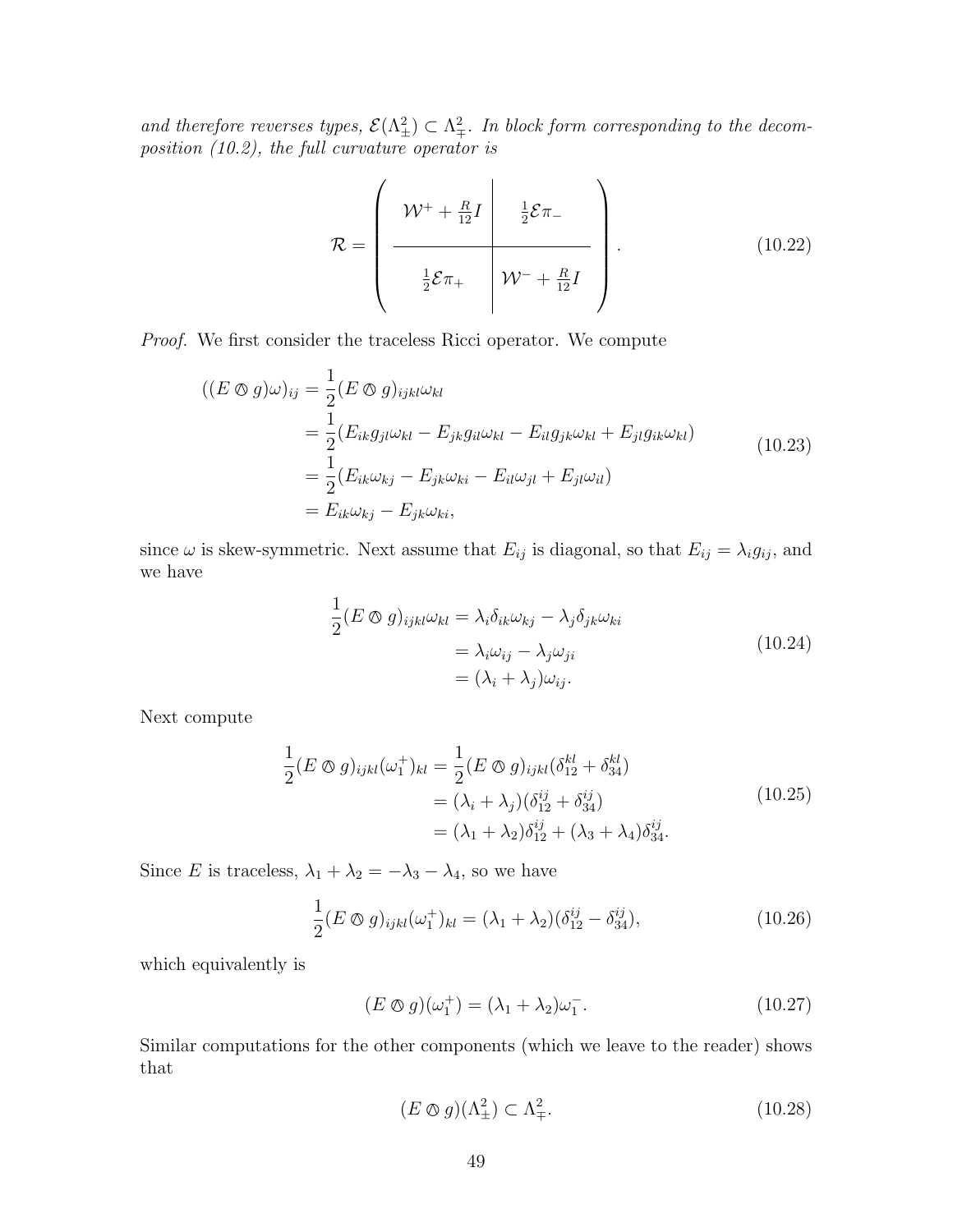This is equivalent to  $\pi_{\pm} \mathcal{E} \pi_{\pm} = 0$ , which is easily seen to be equivalent to (10.21).

Next, the dimension of the space  $\{M : \Lambda^2 \to \Lambda^2, M \text{ symmetric}, M^* = - * M\}$ is 9. The dimension of the maps of the form  $E \otimes g$ , where is a traceless symmetric tensor is also 9, since the map  $E \to E \otimes g$  is injective for  $n > 2$ . We conclude that the remaining part of the curvature tensor

$$
\left(\mathcal{W}^{\pm} + \frac{1}{24}\mathcal{S}\right)(\Lambda_{\pm}^{2}) \subset (\Lambda_{\pm}^{2}),\tag{10.29}
$$

which is equivalent to  $(10.18)$  and  $(10.19)$ .

Finally, the proposition follows, noting that  $g \otimes g = 2I$ , twice the identity. To see this, we have

$$
\begin{aligned}\n\left( (g \otimes g)\omega \right)_{ij} &= \frac{1}{2} (g \otimes g)_{ijkl} \omega_{kl} \\
&= \frac{1}{2} (g_{ik}g_{jl} - g_{jk}g_{il} - g_{il}g_{jk} + g_{jl}g_{ik}) \omega_{kl} \\
&= (g_{ik}g_{jl} - g_{jk}g_{il}) \omega_{kl} \\
&= (\omega_{ij} - \omega_{ji}) = 2\omega_{ij}.\n\end{aligned} \tag{10.30}
$$

Of course, instead of appealing to the dimension argument, one can show directly that (10.29) is true, using the fact that the Weyl is in the kernel of Ricci contraction, that is, the Weyl tensor satisfies  $W_{i l j l} = 0$ . For example,

$$
(\mathcal{W}\omega_1^+)_{ij} = \frac{1}{2} W_{ijkl} (\delta_{kl}^{12} + \delta_{kl}^{34})
$$
  
=  $W_{ij12} + W_{ij34}$ , (10.31)

taking an inner product,

$$
\langle W\omega_1^+, \omega_1^- \rangle = \frac{1}{2} (W_{ij12} + W_{ij34}) (\delta_{ij}^{12} - \delta_{ij}^{34})
$$
  
=  $W_{1212} - W_{3412} + W_{1234} - W_{3434}$   
=  $W_{1212} - W_{3434}$ . (10.32)

But we have

$$
W_{1212} + W_{1313} + W_{1414} = 0
$$
  
\n
$$
W_{1212} + W_{3232} + W_{4242} = 0,
$$
\n(10.33)

adding these,

$$
2W_{1212} = -W_{1313} - W_{1414} - W_{3232} - W_{4242}.
$$
 (10.34)

We also have

$$
W_{1414} + W_{2424} + W_{3434} = 0
$$
  
\n
$$
W_{3131} + W_{3232} + W_{3434} = 0,
$$
\n(10.35)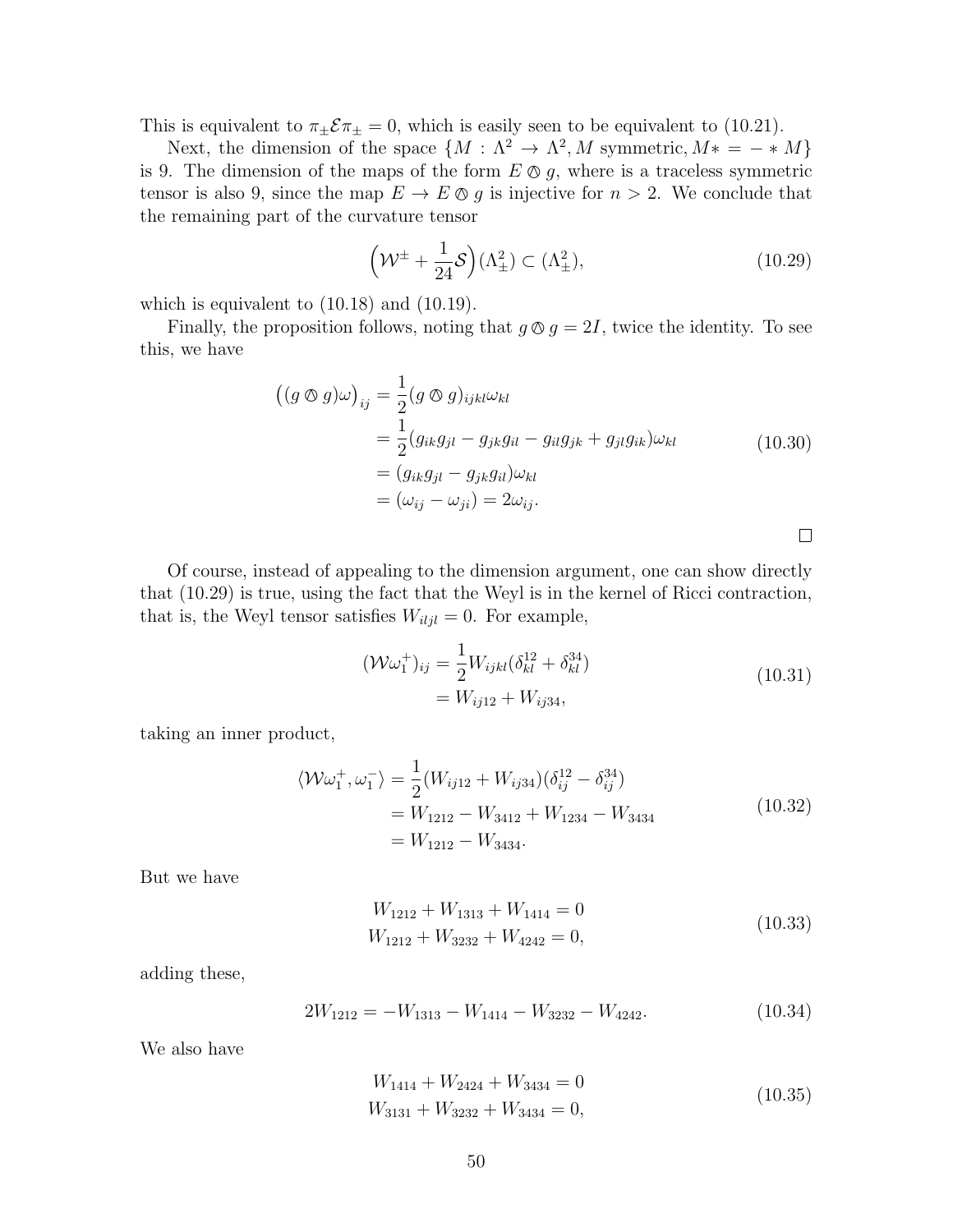adding,

$$
2W_{3434} = -W_{1414} - W_{2424} - W_{3131} - W_{3232} = 2W_{1212},
$$
\n(10.36)

which shows that

$$
\langle \mathcal{W}\omega_1^+, \omega_1^- \rangle = 0. \tag{10.37}
$$

Next

$$
\langle W\omega_1^+, \omega_2^- \rangle = \frac{1}{2} (W_{ij12} + W_{ij34}) (\delta_{ij}^{13} - \delta_{ij}^{42})
$$
  
=  $W_{1312} - W_{4212} + W_{1334} - W_{4234}$   
=  $-W_{1231} - W_{4212} - W_{4313} - W_{4234}$ . (10.38)

But from vanishing Ricci contraction, we have

$$
W_{4212} + W_{4313} = 0,
$$
  
\n
$$
W_{1231} + W_{4234} = 0,
$$
\n(10.39)

which shows that

$$
\langle \mathcal{W}\omega_1^+, \omega_2^- \rangle = 0.
$$

A similar computation can be done for the other components.

# 11 Lecture 11: October 11

Since  $Weyl \in Ker(c)$ , the operator  $W: \Lambda^2 \to \Lambda^2$  is clearly traceless. But we have the stronger statement:

Proposition 11.1. Both  $W^+$  and  $W^-$  are traceless.

Proof. We compute

$$
tr(\mathcal{W}^+) = \sum_{i=1}^3 \langle \mathcal{W}^+(\omega_i^+), \omega_i^+\rangle_{\Lambda^2}
$$
\n(11.1)

$$
= W_{1212} + 2W_{1234} + W_{3434} \tag{11.2}
$$

$$
+ W_{1313} + 2W_{1342} + W_{4242} \tag{11.3}
$$

$$
+ W_{1414} + 2W_{1423} + W_{2323}.
$$
\n<sup>(11.4)</sup>

The first column sums to zero by Ricci contraction. Since  $*\mathcal{W} = \mathcal{W}^*$ , we know that  $W_{1212} = W_{3434}$ ,  $W_{4242} = W_{1313}$ , and  $W_{1414} = W_{2323}$ , so the last column is the same as the first column. The algebraic Bianchi identity says that

$$
R_{1234} + R_{1342} + R_{1423} = 0. \t(11.5)
$$

Substituting  $Rm = Weyl + A\otimes g$  into this, all terms arising from  $A\otimes g$  are zero since all of the indices are different. Consequently,

$$
W_{1234} + W_{1342} + W_{1423} = 0. \t(11.6)
$$

so the middle column sums to zero. A similar computation deals with  $W^-$ .  $\Box$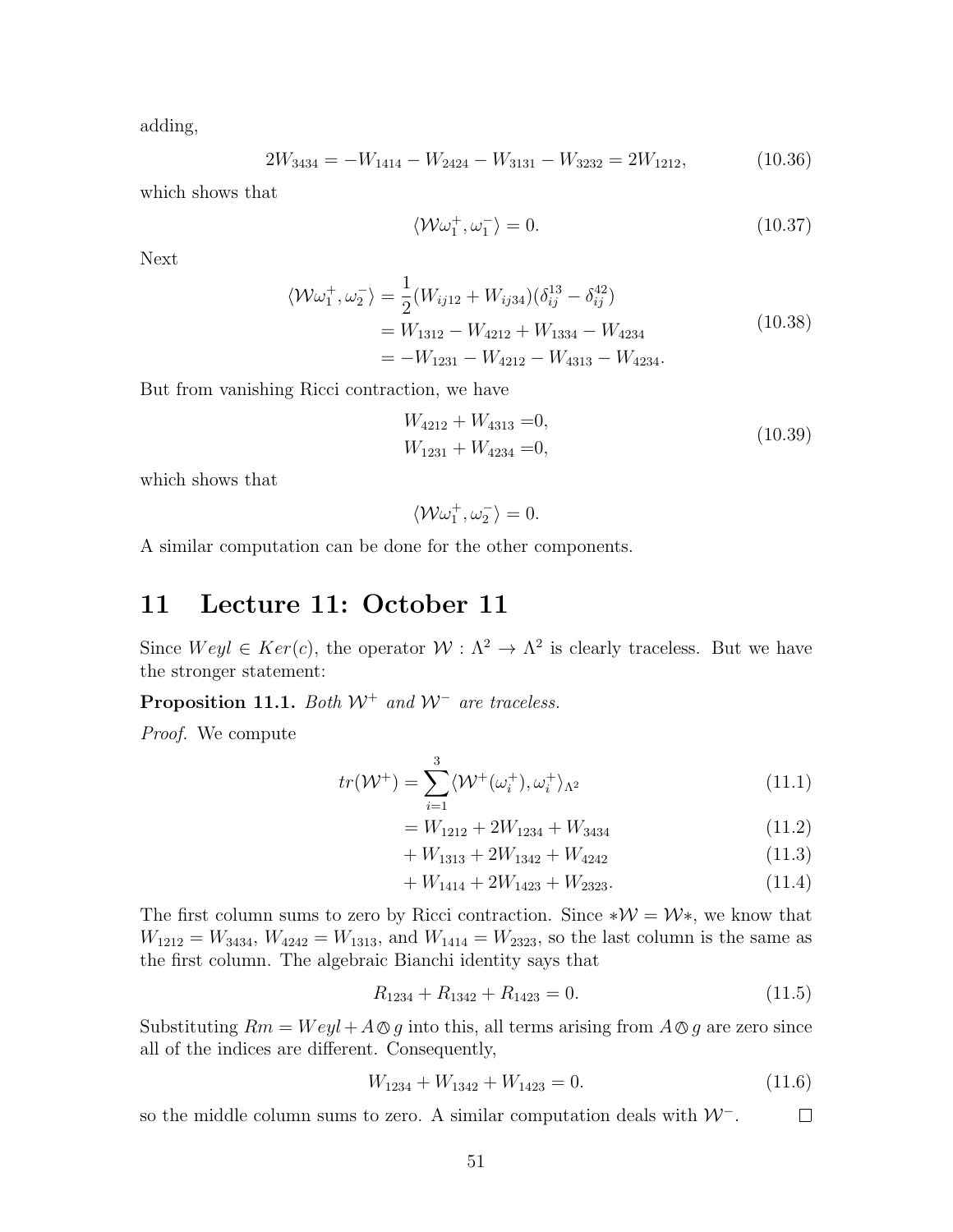We next have a corollary of our computations from last time.

**Corollary 11.1.** Let  $(M, g)$  be a Riemannian 4-manifold. The following are equivalent

- $*R = R*$ .
- For any 2-plane  $\sigma$ ,  $K(\sigma) = K(\sigma^{\perp})$ .
- $\bullet$  g is Einstein.

Furthermore, the following are equivalent

- $*R = -R*$ .
- For any 2-plane  $\sigma$ ,  $K(\sigma) = -K(\sigma^{\perp}).$
- $Weyl<sub>g</sub> \equiv 0$  and  $R<sub>g</sub> \equiv 0$ .

*Proof.* Obviously,  $\mathcal{R}$  commutes with  $*$  if and only if the part of the curvature tensor which anti-commutes with  $*$  must vanish if and only if  $E = 0$ . Next, take any 2-plane  $\sigma \subset T_pM$ . Choose an oriented ONB  $\{e_1, e_2, e_3, e_4\}$  such that  $\text{span}\{e_1, e_2\} = \sigma$ , and let  $\{e^1, e^2, e^2, e^4\}$  be the dual basis of  $T_p^*M$ . Then

$$
K(\sigma) = Rm(e_1, e_2, e_1, e_2) = \langle \mathcal{R}(e^1 \wedge e^2), (e^1 \wedge e^2) \rangle_{\Lambda^2}.
$$
 (11.7)

If  $\mathcal R$  commutes with  $*,$ 

$$
K(\sigma^{\perp}) = Rm(e_3, e_4, e_3, e_4) = \langle \mathcal{R} * (e^1 \wedge e^2), * (e^1 \wedge e^2) \rangle_{\Lambda^2}
$$
\n(11.8)

$$
= \langle *R(e^1 \wedge e^2), * (e^1 \wedge e^2) \rangle_{\Lambda^2} = \langle R(e^1 \wedge e^2), (e^1 \wedge e^2) \rangle_{\Lambda^2} = K(\sigma). \tag{11.9}
$$

Conversely, if  $K(\sigma) = K(\sigma^{\perp})$  for any 2-plane  $\sigma$ , then for any oriented ONB as above

$$
\langle \mathcal{R}(e^1 \wedge e^2), (e^1 \wedge e^2) \rangle_{\Lambda^2} = \langle \mathcal{R}(e^3 \wedge e^4), (e^3 \wedge e^4) \rangle_{\Lambda^2}, \tag{11.10}
$$

which shows that  $\pi_+ \mathcal{R} \pi_- = 0$  and  $\pi_- \mathcal{R} \pi_+ = 0$ , which are equivalent to  $\mathcal{R}^* = * \mathcal{R}$ . A similar argument works to prove the second set of equivalences.  $\Box$ 

An example for the first case is  $S^2 \times S^2$  with the product metric

$$
g = \pi_1^* g_S + \pi_2^* g_S,\tag{11.11}
$$

where  $g_S$  the round metric on  $S^2$  with constant curvature  $K = 1$ , and  $\pi_i$  is the projection to the *i*th factor,  $i = 1, 2$ . Note in general for product metrics we have

$$
Rm(g) = \pi_1^* Rm(g_S) + \pi_2^* Rm(g_S), \qquad (11.12)
$$

so we have

$$
Ric(g) = \pi_1^* Ric(g_S) + \pi_2^* Ric(g_S) = \pi_1^* g_S + \pi_2^* g_S = g,
$$
\n(11.13)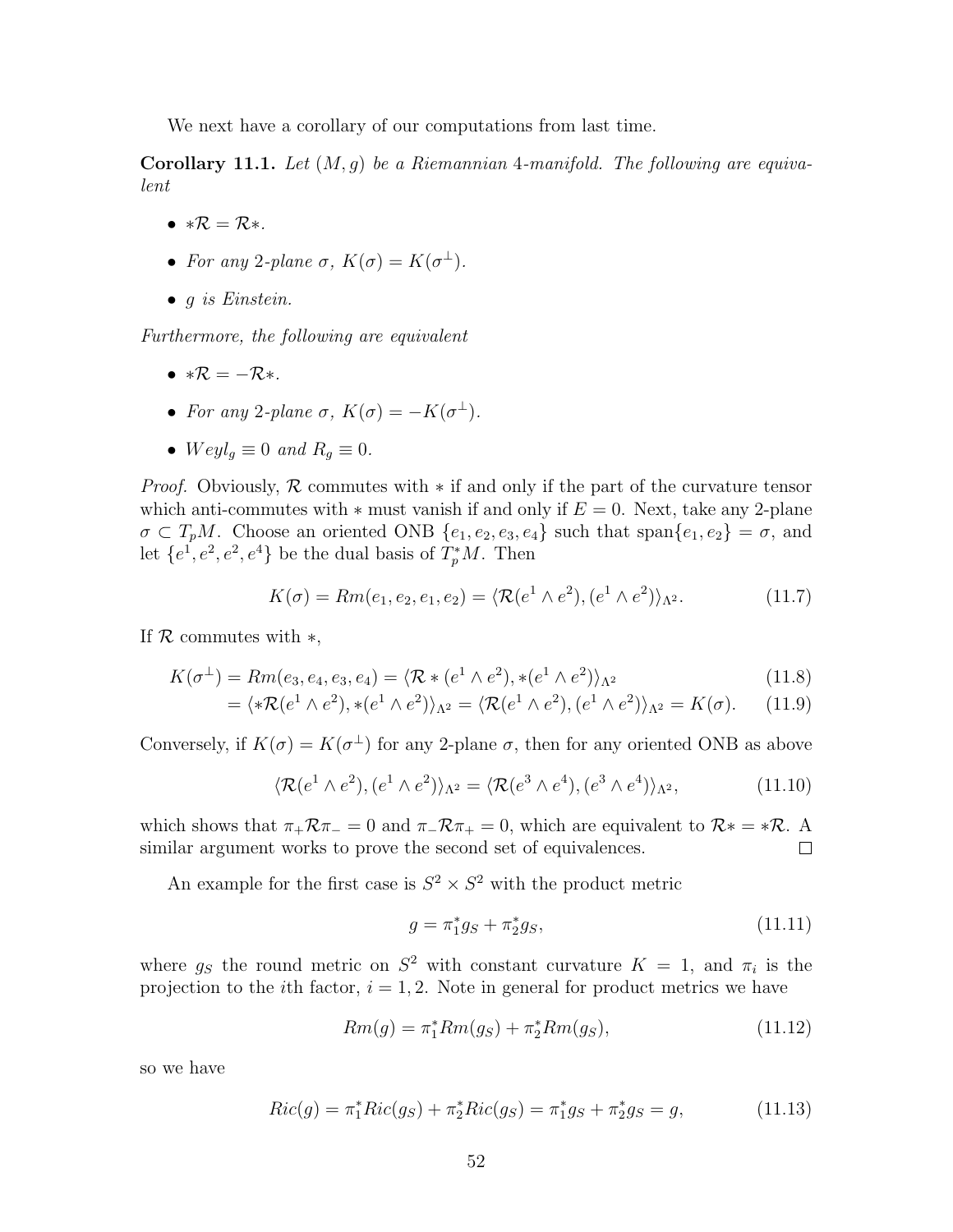so the product metric is Einstein. However, it does not have constant curvature, since the Weyl tensor is given by

$$
Weyl(g) = Rm(g) - A \otimes g = \frac{1}{2}\pi_1^* g_S \otimes \pi_1^* g_S + \frac{1}{2}\pi_2^* g_S \otimes \pi_2^* g_S - \frac{1}{6}g \otimes g
$$
  
=  $\frac{1}{2} \left( \pi_1^* g_S \otimes \pi_1^* g_S + \pi_2^* g_S \otimes \pi_2^* g_S \right) - \frac{1}{6} (\pi_1^* g_S + \pi_2^* g_S) \otimes (\pi_1^* g_S + \pi_2^* g_S) \qquad (11.14)$   
=  $\frac{1}{3} \left( \pi_1^* g_S \otimes \pi_1^* g_S + \pi_2^* g_S \otimes \pi_2^* g_S - \pi_1^* g_S \otimes \pi_2^* g_S \right),$ 

which is not zero. An important fact is that this metric has non-negative sectional curvature. To see this, for  $e_1$  and  $e_2$  orthonormal we compute

$$
Rm(e_1, e_2, e_1, e_2) = (\pi_1^* g_S)(e_1, e_1)(\pi_1^* g_S)(e_2, e_2) - ((\pi_1^* g_S)(e_1, e_2))^2 + (\pi_2^* g_S)(e_1, e_1)(\pi_2^* g_S)(e_2, e_2) - ((\pi_2^* g_S)(e_1, e_2))^2 = g_S(f_1, f_1)g_S(f_2, f_2) - (g_S(f_1, f_2))^2 + g_S(h_1, h_1)g_S(h_2, h_2) - (g_S(h_1, h_2))^2,
$$
\n(11.15)

where  $f_i = (\pi_1)_* e_i$ , and  $h_i = (\pi_2)_* e_i$ , for  $i = 1, 2$ . This is clearly non-negative by the Cauchy-Schwartz inequality. Note that this is zero if  $(\pi_2)_*(e_1) = 0$ , and  $(\pi_1)_*(e_2) = 0$ , that is, if  $e_1$  is tangent to the first factor, and  $e_2$  is tangent to the second factor. Thus this metric has many zero sectional curvature planes at every point. The following is a very famous conjecture:

**Conjecture 11.1** (Hopf Conjecture). The manifold  $S^2 \times S^2$  does not admit a metric of positive sectional curvature.

An example for the second case in Corollary 11.1 is  $S^2 \times \mathcal{H}^2$  with the product metric  $g = \pi_1^*(g_S) + \pi_2^*(g_H)$ , where  $g_S$  is the round metric with constant curvature  $K = 1$ , and  $g_H$  is a hyperbolic metric with constant curvature  $K = -1$ . The Ricci tensor is given by

$$
Ric(g) = \pi_1^* Ric(g_S) + \pi_2^* Ric(g_H) = \pi_1^* g_S - \pi_2^* g_H,
$$
\n(11.16)

so g is scalar-flat. To see that  $Weyl = 0$ ,

$$
Rm(g) = \pi_1^* Rm(g_S) + \pi_2^* Rm(g_H) = \frac{1}{2} \pi_1^* g_S \otimes \pi_1^* g_S - \frac{1}{2} \pi_1^* g_H \otimes \pi_1^* g_H
$$
  
=  $\frac{1}{2} (\pi_1^* g_S - \pi_2^* g_H) \otimes (\pi_1^* g_S + \pi_2^* g_H) = \frac{1}{2} (\pi_1^* g_S - \pi_2^* g_H) \otimes g.$  (11.17)

This says the curvature tensor is in the Image of  $\Psi$ , which implies that the Weyl tensor vanishes.

#### 11.1 The Grassmannian

A mentioned above, we can view the sectional curvature as a function

$$
K: G_o(2, T_pM) \to \mathbb{R},\tag{11.18}
$$

where  $G(2, T_pM)$  is the Grassmannian of oriented 2-planes in the tangent space. There is a nice description of the Grassmannian in dimension 4: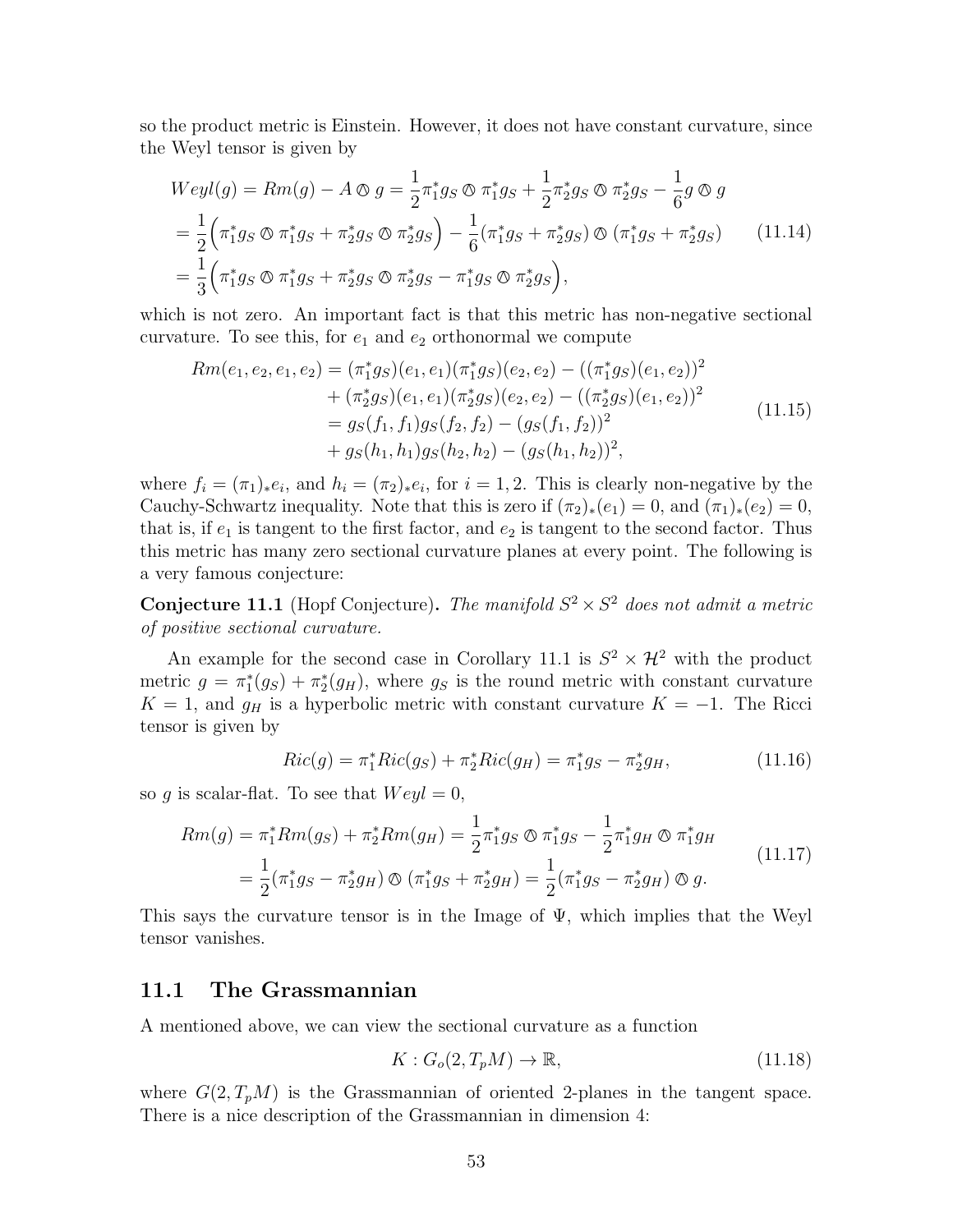#### Proposition 11.2.

$$
G_o(2,\mathbb{R}^4) = S^2 \times S^2 = \left\{ (\alpha, \beta) \in \Lambda^2_+ \times \Lambda^2_- \mid |\alpha|_{\Lambda^2} = |\beta|_{\Lambda^2} = \frac{1}{\sqrt{2}} \right\}.
$$
 (11.19)

*Proof.* A 2-plane is determined by a orthonormal basis  $\{e_1, e_2\}$ , which determines a unit-norm 2-form  $e_1 \wedge e_2$ . Conversely, any non-zero 2-form of the form  $e_1 \wedge e_2$ with  $e_1$  and  $e_2$  linearly independent determines a 2-plane. Such a 2-form is called decomposable. We claim that a 2-form  $\omega$  is decomposable if and only if  $\omega \wedge \omega = 0$ . Obviously  $e_1 \wedge e_2 \wedge e_1 \wedge e_2 = 0$ . For the converse, if  $\omega \wedge \omega = 0$ , then the linear map  $L_{\omega} : \Lambda^1 \to \Lambda^3$  defined by  $L_{\omega}(\theta) = \omega \wedge \theta$  has rank 2, and therefore  $\omega = \pm e_1 \wedge e_2$  where  $\{e_1, e_2\}$  is any orthonormal basis for  $Ker(L)$ . Writing  $\omega = \alpha + \beta$ , where  $\alpha \in \Lambda^2_+$  and  $\beta \in \Lambda^2_-,$ 

$$
0 = \omega \wedge \omega = \langle \omega, * \omega \rangle_{\Lambda^2} dV = \langle \alpha + \beta, \alpha - \beta \rangle_{\Lambda^2} dV = (|\alpha|^2 - |\beta|^2) dV. \tag{11.20}
$$

Consequently,

$$
G_o(2,\mathbb{R}^4) = \{ \omega \in \Lambda^2 \mid \omega \wedge \omega = 0, |\omega|_{\Lambda^2}^2 = 1 \}
$$
\n(11.21)

$$
= \left\{ (\alpha, \beta) \in \Lambda^2_+ \times \Lambda^2_- \mid |\alpha|_{\Lambda^2} = |\beta|_{\Lambda^2} = \frac{1}{\sqrt{2}} \right\}.
$$
 (11.22)

 $\Box$ 

**Remark 11.1.** The un-oriented Grassmannian is a 2-fold quotient of  $G_0(2,\mathbb{R}^4)$  given by  $\xi \sim -\xi$ , which in the above description is  $(\alpha, \beta) \sim (-\alpha, -\beta)$ .

Using this description, we can think of the sectional curvature as  $K(\alpha, \beta) \equiv K(\sigma)$ where  $\sigma$  is the 2-plane determined by the unit-norm decomposable 2-form  $\alpha + \beta$ . We can add another equivalent condition to Corollary 11.1:

**Corollary 11.2.** Let  $(M, g)$  be a Riemannian 4-manifold. The following are equivalent

- $*R = R*$ .
- For a 2-plane  $\sigma$  corresponding to  $(\alpha, \beta) \in \Lambda^2_+ \times \Lambda^2_-$ , we have

$$
K(\alpha, \beta) = \langle \mathcal{R}(\alpha), \alpha \rangle_{\Lambda^2} + \langle \mathcal{R}(\beta), \beta \rangle_{\Lambda^2}.
$$
 (11.23)

Furthermore, the following are equivalent

- $*\mathcal{R} = -\mathcal{R} *$ .
- For a 2-plane  $\sigma$  corresponding to  $(\alpha, \beta) \in \Lambda^2_+ \times \Lambda^2_-$ , we have

$$
K(\alpha, \beta) = 2\langle \mathcal{R}(\alpha), \beta \rangle_{\Lambda^2}.
$$
\n(11.24)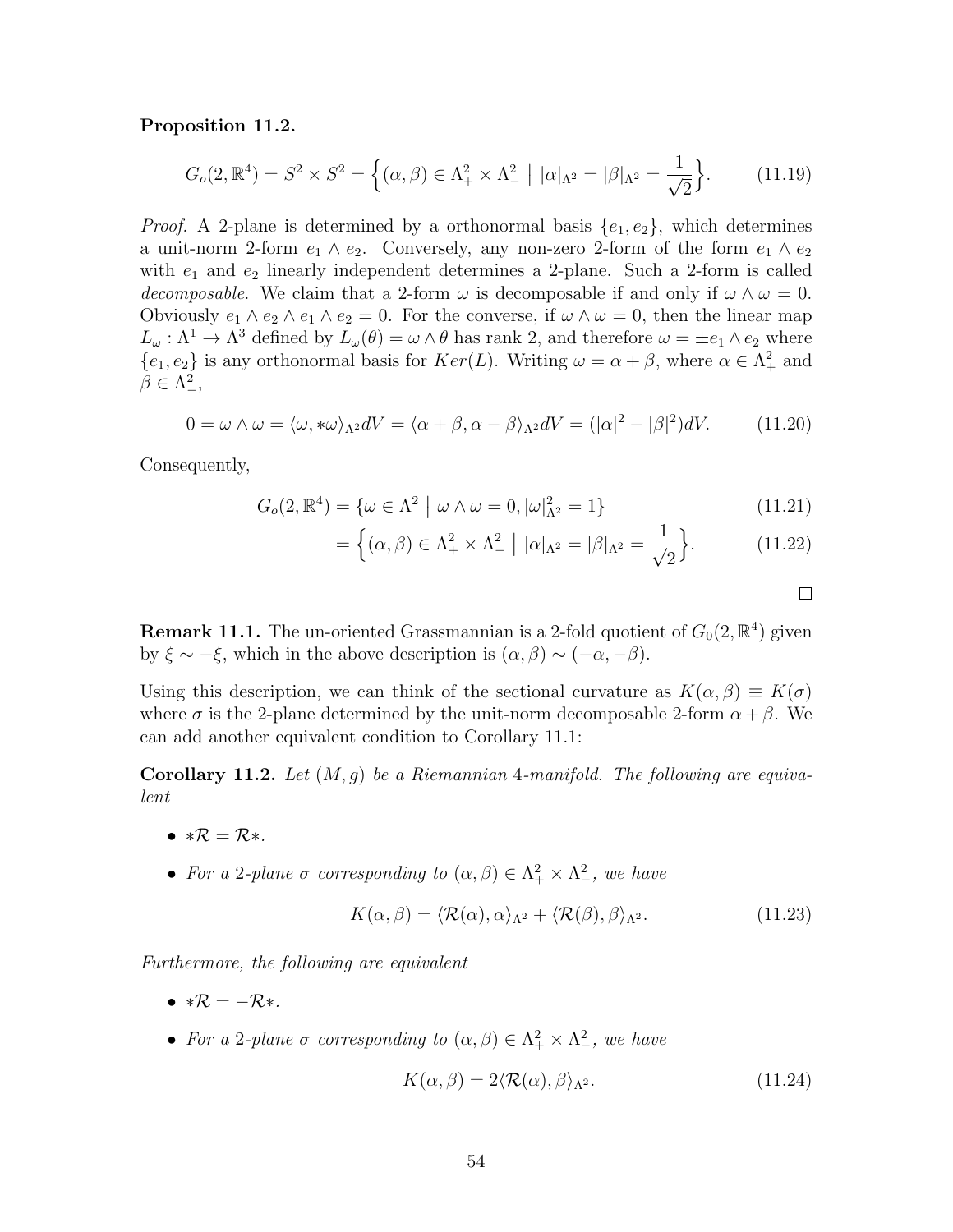*Proof.* Since  $\alpha + \beta$  is a unit norm 2-form, we have

$$
K(\alpha, \beta) = \langle \mathcal{R}(\alpha + \beta), \alpha + \beta \rangle_{\Lambda^2}
$$
\n(11.25)

$$
= \langle \mathcal{R}(\alpha), \alpha \rangle_{\Lambda^2} + 2 \langle \mathcal{R}(\alpha), \beta \rangle_{\Lambda^2} + \langle \mathcal{R}(\beta), \beta \rangle_{\Lambda^2}.
$$
 (11.26)

In the first case,  $\mathcal R$  preserves types of forms, so the middle term vanishes. In the second case,  $R$  reverses types of forms, so the first and third terms vanish.  $\Box$ 

Next, we revisit the product examples from above. In the following, we let  $A$ denote the matrix

$$
\mathcal{A} = \begin{pmatrix} 1 & 0 & 0 \\ 0 & 0 & 0 \\ 0 & 0 & 0 \end{pmatrix} . \tag{11.27}
$$

In the case of the product metric on  $S^2 \times S^2$ , we have the following.

**Proposition 11.3.** Let  $M = S^2 \times S^2$  with the product metric  $g = \pi_1^* g_S + \pi_2^* g_S$ . Define

$$
\omega_1^{\pm} = \pi_1^* dV_{gs} \pm \pi_2^* dV_{gs}.
$$
\n(11.28)

Then for a 2-plane  $\sigma$  corresponding to  $(\alpha, \beta) \in \Lambda^2_+ \times \Lambda^2$ , we have

$$
K(\alpha, \beta) = \langle \alpha, \omega_1^+ \rangle_{\Lambda^2}^2 + \langle \beta, \omega_1^- \rangle_{\Lambda^2}^2. \tag{11.29}
$$

Equivalently, extending (1/ √  $\overline{2})\omega_1^{\pm}$  to an ONB of  $\Lambda^2$ , the curvature operator has the form

$$
\mathcal{R} = \left(\begin{array}{c|c}\n\mathcal{A} & \mathbf{0} \\
\hline\n\mathbf{0} & \mathcal{A}\n\end{array}\right).
$$
\n(11.30)

Proof. We already know that the curvature operator preserves types of forms. It is easy to see that  $\mathcal{R}\omega_1^{\pm} = \omega_1^{\pm}$ , and that the curvature operator annihilates anything orthogonal to  $span{\{\omega_1^+, \omega_1^-\}}$ .

**Corollary 11.3.** For the product metric  $(S^2 \times S^2, g)$ , at any point, we have

$$
0 \le K(\sigma) \le 1,\tag{11.31}
$$

and the zero sectional curvature set is a torus  $S^1 \times S^1 \subset G_o(2,T_pM)$  defined by

$$
\{(\alpha,\beta)\in\Lambda^2_+\times\Lambda^2_-\mid|\alpha|=|\beta|=\frac{1}{\sqrt{2}},\langle\alpha,\omega^1_+\rangle=\langle\beta,\omega^1_-\rangle=0\Big\}.
$$
 (11.32)

Revisiting the second example,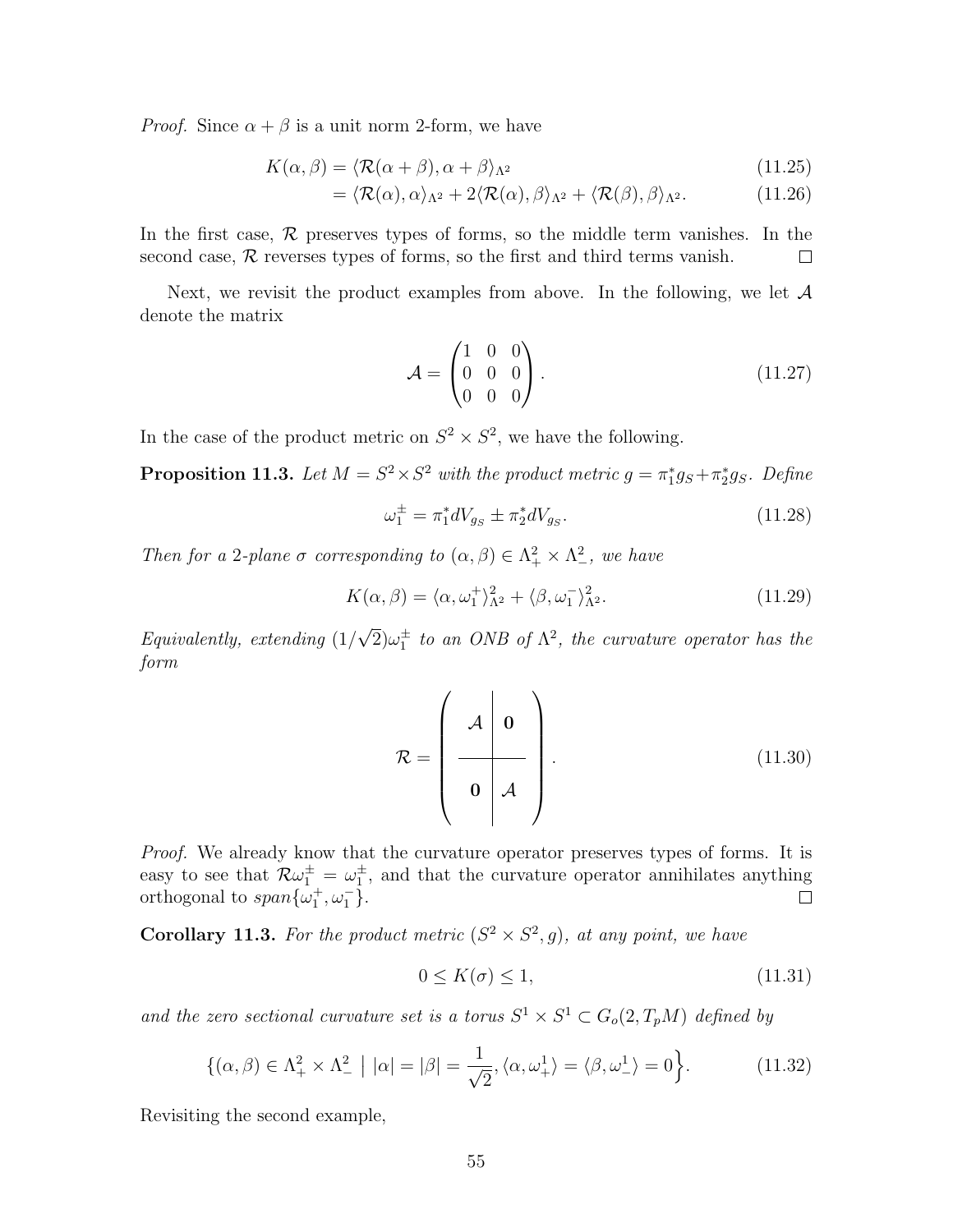**Proposition 11.4.** Let  $M = S^2 \times \mathcal{H}^2$  with the product metric  $g = \pi_1^* g_S + \pi_2^* g_H$ . Then for a 2-plane  $\sigma$  corresponding to  $(\alpha, \beta) \in \Lambda^2_+ \times \Lambda^2_-$ , we have

$$
K(\alpha, \beta) = \langle \alpha, \omega_1^+ \rangle_{\Lambda^2} \cdot \langle \beta, \omega_1^- \rangle_{\Lambda^2}.
$$
 (11.33)

Equivalently, extending (1/ √  $\overline{2})\omega_1^{\pm}$  to an ONB of  $\Lambda^2$ , the curvature operator has the form

$$
\mathcal{R} = \left(\begin{array}{c|c}\n\mathbf{0} & A \\
\hline\n\mathcal{A} & \mathbf{0}\n\end{array}\right).
$$
\n(11.34)

*Proof.* We already know that the curvature operator reverses types of forms. It is easy to see that  $\mathcal{R}\omega_1^{\pm} = \omega_1^{\mp}$ , and that the curvature operator annihilates anything orthogonal to  $span{\{\omega_1^+, \omega_1^-\}}$ .  $\Box$ 

**Corollary 11.4.** For the product metric  $(S^2 \times \mathcal{H}^2, g)$ , at any point, we have

$$
-1 \le K(\sigma) \le 1,\tag{11.35}
$$

and the zero sectional curvature set is  $S^1 \times S^2 \cup S^2 \times S^1 \subset G_o(2,T_pM)$  defined by

$$
\{(\alpha,\beta)\in\Lambda^2_+\times\Lambda^2_-\mid|\alpha|=|\beta|=\frac{1}{\sqrt{2}},\langle\alpha,\omega^1_+\rangle=0 \text{ or } \langle\beta,\omega^1_-\rangle=0\big\}.
$$
 (11.36)

# 12 Lecture 12

### 12.1 Representations of  $Spin(4)$

Next, we give a representation-theoretic description of the curvature decomposition in dimension 4. As  $SO(4)$  modules, we have the decomposition

$$
S^{2}(\Lambda^{2}) = S^{2}(\Lambda^{2}_{+} \oplus \Lambda^{2}_{-})
$$
  
=  $S^{2}(\Lambda^{2}_{+}) \oplus (\Lambda^{2}_{+} \otimes \Lambda^{2}_{-}) \oplus S^{2}(\Lambda^{2}_{-}),$  (12.1)

which is just the "block form" decomposition in  $(24.32)$ .

Proposition 12.1. We have the following isomorphisms of Lie groups

$$
Spin(4) = Sp(1) \times Sp(1) = SU(2) \times SU(2). \tag{12.2}
$$

*Proof.* To see that  $Sp(1) \times Sp(1) = Spin(4)$ , take  $(q_1, q_2) \in Sp(1) \times Sp(1)$ , and define  $\phi : \mathbb{H} \to \mathbb{H}$  by

$$
\phi(q) = q_1 q \overline{q}_2. \tag{12.3}
$$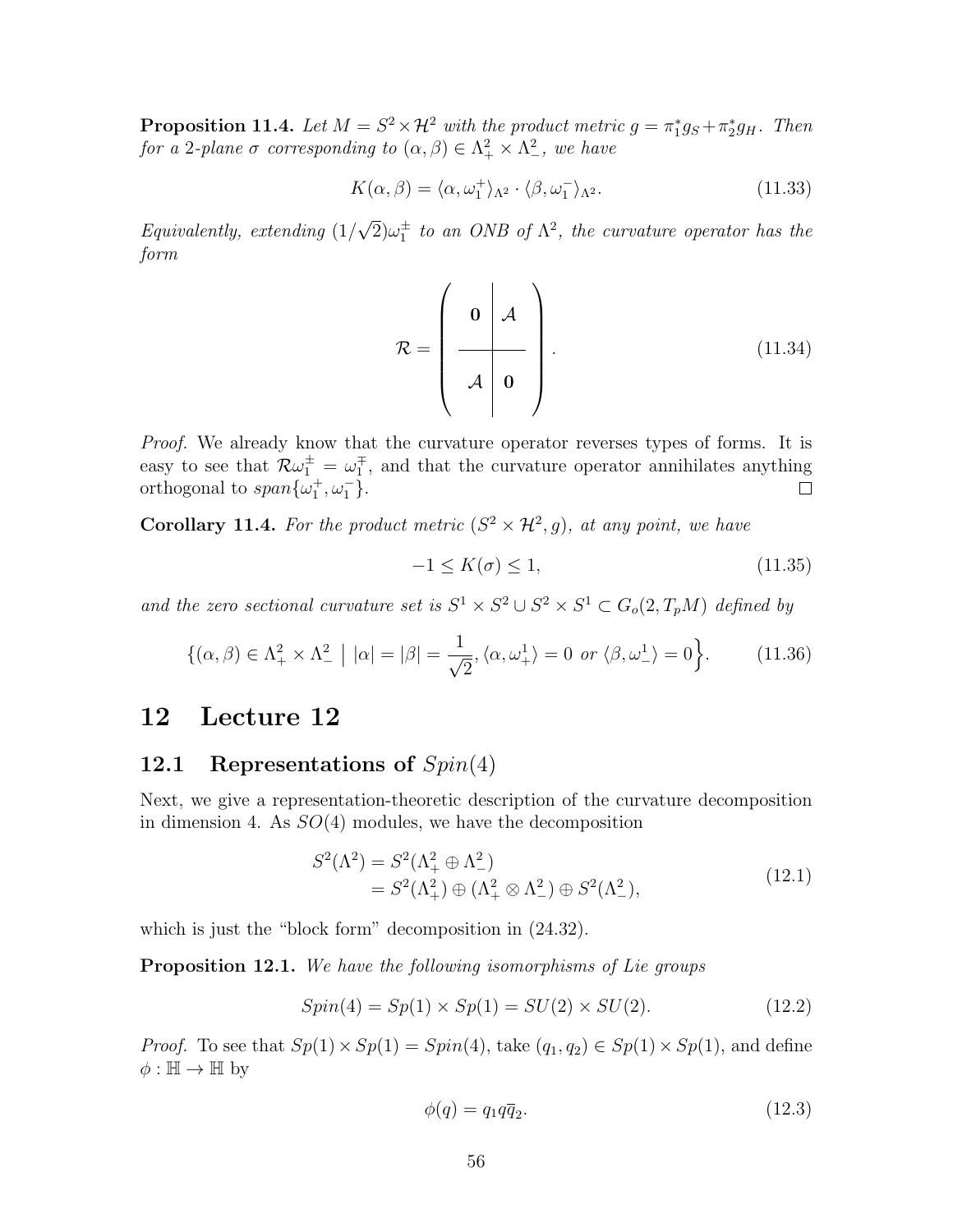We claim that this defines a homomorpishm  $f : Sp(1) \times Sp(1) \rightarrow SO(4)$ , with

$$
ker(f) = \{(1, 1), (-1, -1)\},\tag{12.4}
$$

so f is a non-trivial double covering.

To see that  $f$  is a homomorphism:

$$
f((q_1, q_2) \cdot (q'_1, q'_2))(q) = f(q_1 q'_1, q_2 q'_2)(q) = q_1 q'_1 q_2 q'_2
$$
  
=  $q_1 q'_1 q_2 q'_2 q_2 = f(q_1, q_2)(f(q'_1, q'_2)(q)).$  (12.5)

The inverse map to  $f(q_1, q_2)$  is  $f(q_1^{-1}, q_2^{-1})$ , so the image of f lies in  $GL(4, \mathbb{R})$ . We compute

$$
|f(q_1, q_2)(q)|^2 = |q_1 q \overline{q}_2|^2 = q_1 q \overline{q}_2 \overline{q_1 q \overline{q}_2} = q_1 q \overline{q}_2 q_2 \overline{q} \overline{q}_1 = |q|^2, \qquad (12.6)
$$

since  $q_1$  and  $q_2$  are unit quaternions, so the image of f lies in  $O(4, \mathbb{R})$ . Since  $Sp(1) \times$  $Sp(1) = S<sup>3</sup> \times S<sup>3</sup>$  is connected, the image must lie in the identity component of O(4), which is  $SO(4)$ . Finally, assume

$$
q = q_1 q \overline{q_2},\tag{12.7}
$$

for every  $q \in \mathbb{H}$ . Letting  $q = 1$ , we see that  $q_1 = q_2$ , which implies that

$$
qq_1 = q_1q,\tag{12.8}
$$

for every  $q \in \mathbb{H}$ , thus  $q_1$  is in the center of  $Sp(1)$ , which says that  $q_1 \in \mathbb{R}$ , so  $q_1 = \pm 1.$  $\Box$ 

For  $G_1$  and  $G_2$  compact Lie groups, it is well-known that the irreducible representations of  $G_1 \times G_2$  are exactly those of the form  $V_1 \otimes V_2$  for irreducible representations  $V_1$  and  $V_2$  of  $G_1$  and  $G_2$ , respectively [FH91]. For  $Spin(4) = SU(2) \times SU(2)$ , let  $V_+$ and V<sup>−</sup> denote the standard irreducible complex 2-dimensional representations of the first and second factors, respectively. The representation theory of  $Spin(4)$  is given by the following.

**Proposition 12.2.** If W is an irreducible complex representation of  $Spin(4)$  =  $SU(2) \times SU(2)$  then W is equivalent to

$$
S^{p,q} = S^p(V_+) \otimes S^q(V_-), \tag{12.9}
$$

for some non-negative integers p, q. Such a representation W descends to  $SO(4)$  if and only if  $p+q$  is even, in which case W is a complexification of a real representation of  $SO(4)$ .

The following Lemma will also be very useful:

**Lemma 12.1** (Schur's Lemma). Let V and W be irreducible  $SO(4)$  modules, and  $f: V \to W$  an equivariant map. Then f is either an isomorphism or identically zero. Moreover, any equivariant map  $f: V \to V$  has the form  $f(v) = \lambda \cdot v$  for some  $\lambda \in \mathbb{C}$ .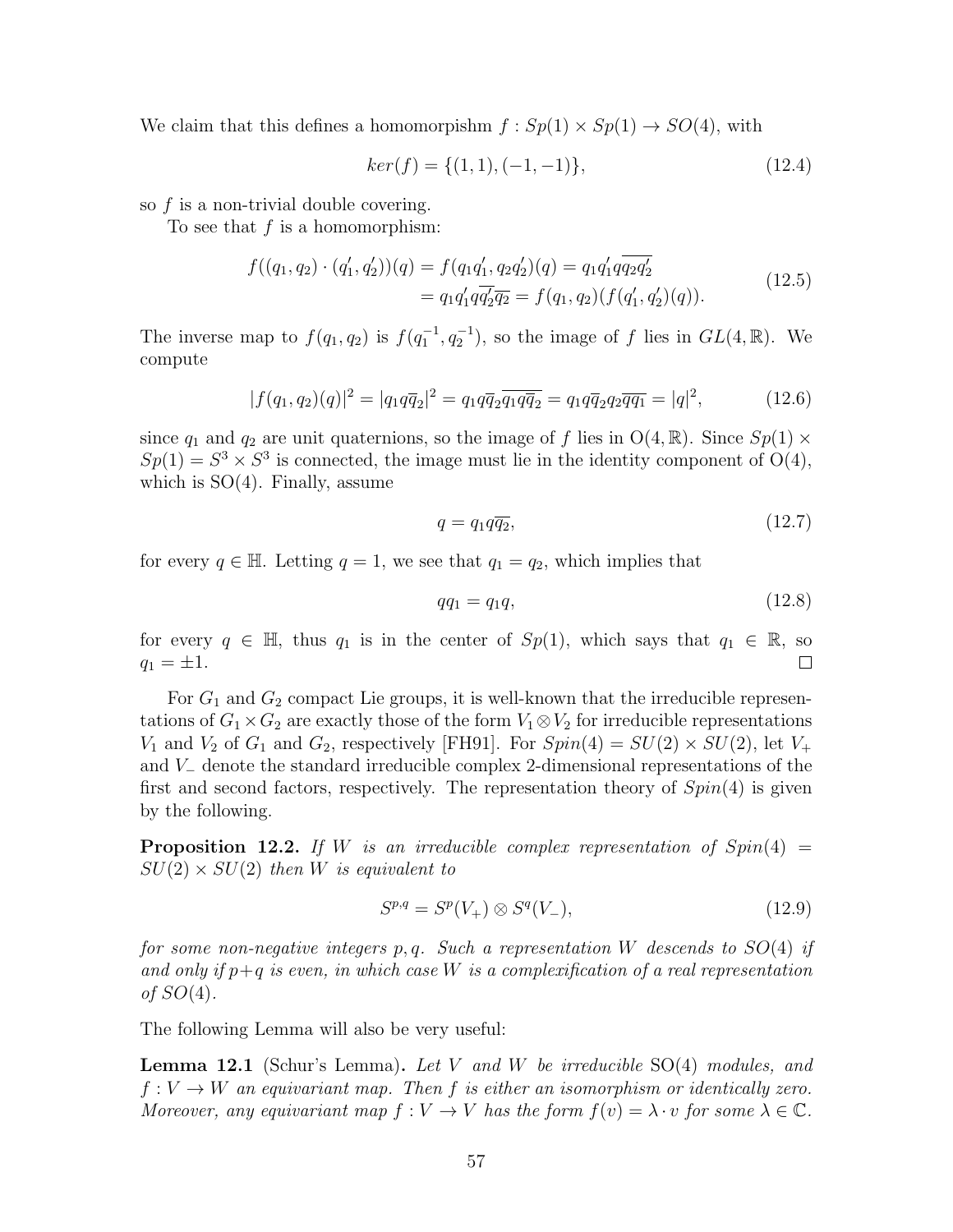*Proof.* The spaces  $Ker(f)$  and  $Im(f)$  are invariant subspaces, so are either trival or the entire space. For the second part, any non-trivial eigenspace is an invariant subspace, so must be the entire space.  $\Box$ 

We begin by noting that

$$
dim_{\mathbb{C}}(S^{p,q}) = (p+1)(q+1),\tag{12.10}
$$

which yields that  $dim_{\mathbb{C}}(S^{1,1}) = 4$ . Since  $p + q = 2$  is even, this corresponds to an irreducible real representation of SO(4). Clearly, the standard real 4-dimensional representation of SO(4), call it T, is irreducible. If  $(p+1)(q+1) = 4$ , then  $(p,q) \in$  $\{(1, 1), (3, 0), (0, 3)\}.$  The latter two cases have  $p + q$  odd, and do not descend to representations of  $SO(4)$ . Therefore, we must have

$$
T \otimes \mathbb{C} = V_+ \otimes_{\mathbb{C}} V_-.
$$
\n(12.11)

We know from above that  $\Lambda^2(T) = \Lambda^2_+ \oplus \Lambda^2_-,$  using the Hodge star. Assuming these are irreducible, then if  $(p + 1)(q + 1) = 3$ , then  $(p, q) \in \{(2, 0), (0, 2)\}\)$ , so from Proposition 12.2, the only 3-dimensional irreducible representations of  $SO(4)$ are  $S^2(V_+)$  and  $S^2(V_-)$ . But we can directly prove these are irreducible as follows:

Claim 12.1. We have the irreducible decomposition

$$
\Lambda^2(T) \otimes \mathbb{C} = S^2(V_+) \oplus S^2(V_-). \tag{12.12}
$$

Consequently, the spaces  $\Lambda^2_{\pm}$  are irreducible, and up to a choice of orientation,

$$
\Lambda^2_{\pm} \otimes \mathbb{C} = S^2(V_{\pm}).\tag{12.13}
$$

*Proof.* We begin by noting that for any vector spaces  $V$  and  $W$ ,

$$
\Lambda^2(V \otimes W) = \Lambda^2(V) \otimes S^2(W) \oplus S^2(V) \otimes \Lambda^2(W). \tag{12.14}
$$

This is a decomposition with respect to  $GL(n,\mathbb{R})$ , and an explicit isomorphism is seen by sending

$$
(a \otimes b) \wedge (c \otimes d) \tag{12.15}
$$

to

$$
(a \otimes c - c \otimes a) \otimes (b \otimes d + d \otimes b) + (a \otimes c + c \otimes a) \otimes (b \otimes d - d \otimes b). \qquad (12.16)
$$

Applying this to (12.11), we obtain (12.12) since  $\Lambda^2(V_\pm) = \mathbb{C}$ , these spaces being 2-dimensional.  $\Box$ 

Note also that

$$
End(T) = T \otimes T = S_0^2 T \oplus \mathbb{R} \cdot I \oplus \Lambda^2 T,
$$
\n(12.17)

where  $S_0^2(T)$  are the traceless symmetric endomorphisms. Note that  $dim_{\mathbb{R}}(S_0^2T) = 9$ , assuming this is irreducible, if  $(p+1)(q+1) = 9$ , then  $(p,q) \in \{(2,2), (8,0), (0,8)\}.$ All 3 of these descend to  $SO(4)$ , so we can not see which space this is using only Proposition 12.2. We identify this space in the following: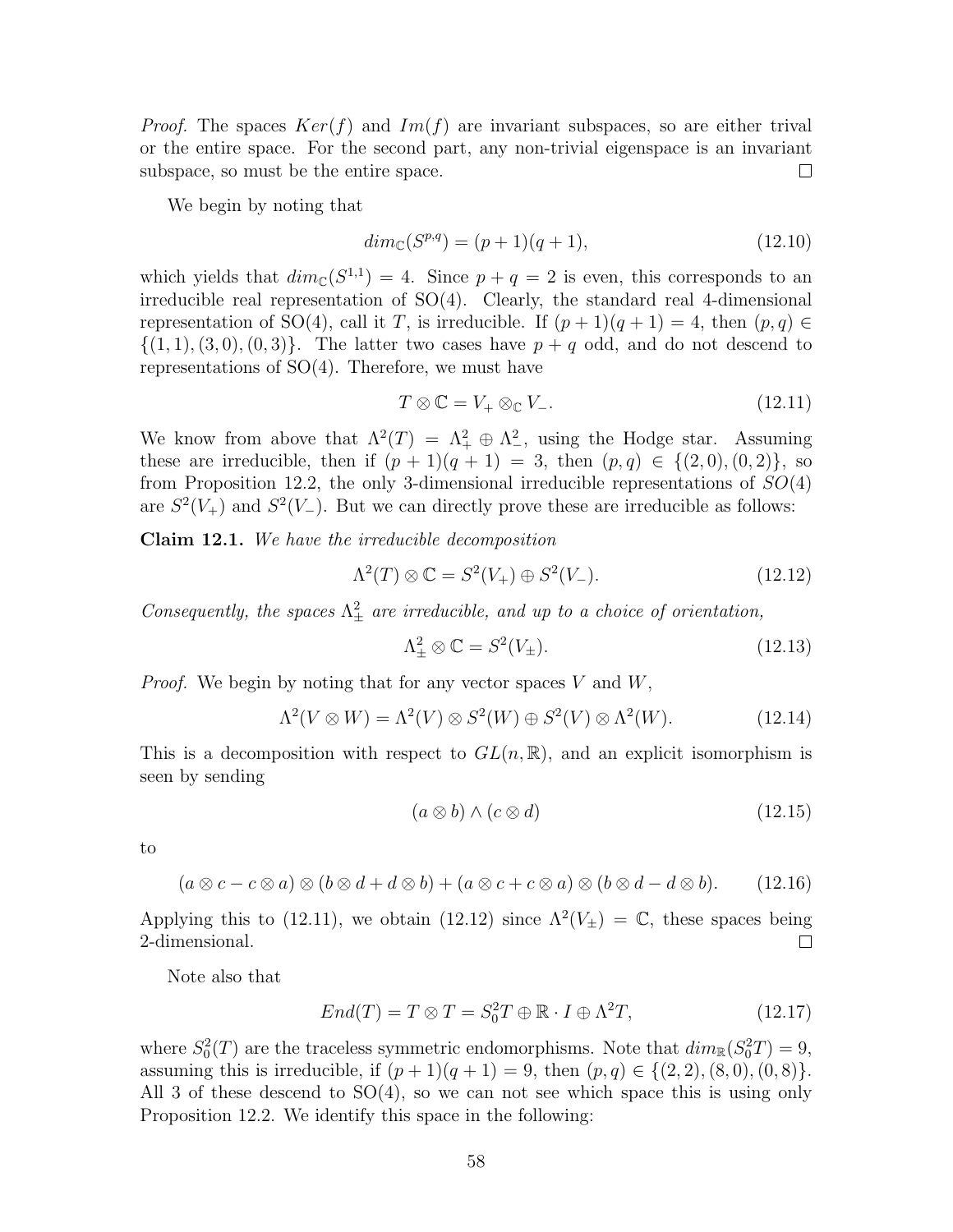**Claim 12.2.** We have the isomorphism of real representations of  $SO(4)$ :

$$
S_0^2(T) = \Lambda_+^2 \otimes \Lambda_-^2. \tag{12.18}
$$

In terms of spin representations,

$$
S_0^2(T) \otimes \mathbb{C} = S^{2,2} = S^2 V_+ \otimes S^2 V_-. \tag{12.19}
$$

*Proof.* We begin by noting that for any vector spaces  $V$  and  $W$ ,

$$
S^{2}(V \otimes W) = S^{2}(V) \otimes S^{2}(W) \oplus \Lambda^{2}(V) \otimes \Lambda^{2}(W). \tag{12.20}
$$

This is a decomposition with respect to  $GL(n,\mathbb{R})$ , and an explicit isomorphism is seen by writing

$$
(a \otimes b) \odot (c \otimes d) \tag{12.21}
$$

to

$$
(a\otimes c+c\otimes a)\otimes (b\otimes d+d\otimes b)+(a\otimes c-c\otimes a)\otimes (b\otimes d-d\otimes b). \qquad (12.22)
$$

So we have

$$
S^2(V_+\otimes V_-) = S^2V_+\otimes S^2V_-\oplus \mathbb{C},\tag{12.23}
$$

since  $\Lambda^2(V_{\pm}) = \mathbb{C}$ . But under  $O(n)$ , taking the traceless part of a matrix yields the decomposition

$$
S^2(T) = S_0^2(T) \oplus \mathbb{R}.
$$
 (12.24)

 $\Box$ 

Comparing (12.23) and (12.24) yields the claim.

We can see the isomorphism, and the inverse map in (12.18) explicitly as follows. In the previous lecture, sending  $E \in S_0^2$ the previous lecture, sending  $E \in S_0^2(T)$  to the operator  $\mathcal E$  corresponding to  $E \otimes g$  is<br>an isomorphism to  $Hom(\Lambda^2_+, \Lambda^2_-) = \Lambda^2_+ \otimes \Lambda^2_-$ . For the inverse map, take  $\omega^1 \in \Lambda^2_+$ , and  $\omega^2 \in \Lambda^2$ . Consider

$$
E_{ij} = \sum_{k} \omega_{ik}^1 \omega_{kj}^2.
$$
\n(12.25)

It is easy to see that this is traceless because

$$
trE = \sum_{p,k} \omega_{pk}^1 \omega_{kp}^2 = -2\langle \omega^1, \omega^2 \rangle_{\Lambda^2} = 0,
$$
\n(12.26)

since  $\Lambda^2_+$  and  $\Lambda^2_-$  are orthogonal subspaces. However, symmetry is a little more difficult to prove directly, so we argue as follows. The mapping in (12.25) induces a mapping

$$
\Lambda^2_+ \otimes \Lambda^2_- \to T \otimes T = S_0^2 \oplus \Lambda^2_+ \oplus \Lambda^2_- \oplus \mathbb{R}.\tag{12.27}
$$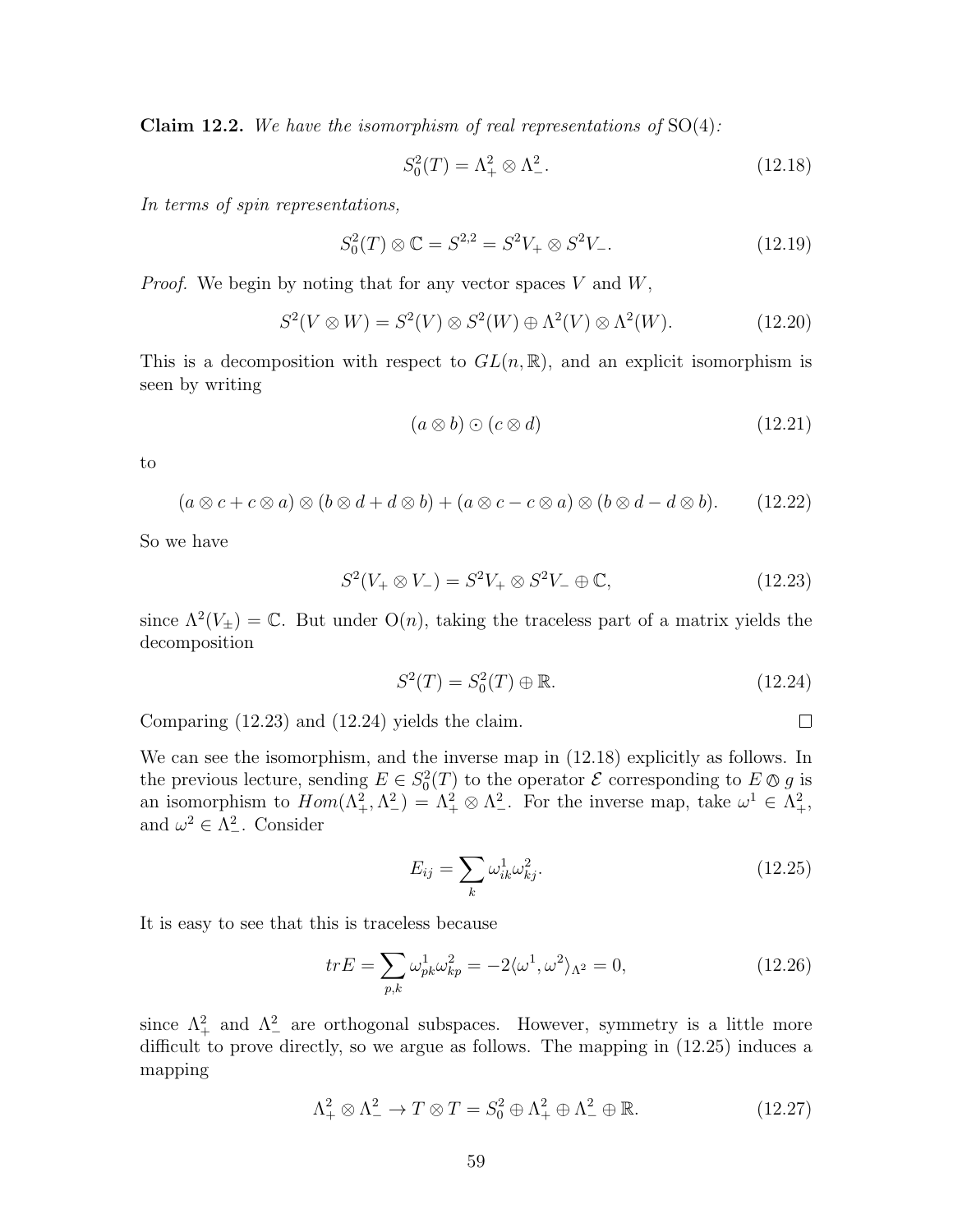From Schur's Lemma, our map must be a multiple of projection onto the first factor. The main point is that symmetrization in  $(i, j)$  in (12.25) is not necessary!

The above shows that

$$
End(T) \otimes \mathbb{C} = S^2 V_+ \otimes S^2 V_- \oplus \mathbb{C} \oplus S^2 V_+ \oplus S^2 V_-.
$$
 (12.28)

Returning to the curvature tensor, recall from Section 7.1 that

$$
S^2(\Lambda^2 T) = \mathcal{C} \oplus \Lambda^4(T), \tag{12.29}
$$

where  $\mathcal C$  is the space of curvature-like tensors. So in dimension 4,

$$
S^2(\Lambda^2 T) = \mathcal{C} \oplus \mathbb{R}.\tag{12.30}
$$

The left hand side decomposes as

$$
S^2(\Lambda^2 T) = S^2(\Lambda^2_+ T \oplus \Lambda^2_- T) \tag{12.31}
$$

$$
= S^{2}(\Lambda_{+}^{2}T) \oplus (\Lambda_{+}^{2}T \otimes \Lambda_{-}^{2}T) \oplus S^{2}(\Lambda_{-}^{2}T), \qquad (12.32)
$$

so we have

$$
S^{2}(\Lambda^{2}T) \otimes \mathbb{C} = S^{2}(S^{2}V_{+}) \oplus (S^{2}V_{+} \otimes S^{2}V_{-}) \oplus S^{2}(S^{2}V_{-}). \tag{12.33}
$$

From Proposition 9.5,

$$
S^2V_+ \otimes S^2V_+ = S^4V_+ \oplus S^2V_+ \oplus \mathbb{C}.\tag{12.34}
$$

Also

$$
End(S^{2}V_{+}) = \Lambda^{2}(S^{2}V_{+}) \oplus S_{0}^{2}(S^{2}V_{+}) \oplus \mathbb{C}.
$$
 (12.35)

By counting dimensions, this implies that

$$
S^4 V_+ = S_0^2 (S^2 V_+). \tag{12.36}
$$

Putting all of these facts together, we have

$$
\mathcal{C} \otimes \mathbb{C} = \mathbb{C} \oplus (S^2 V_+ \otimes S^2 V_-) \oplus S^4 V_+ \oplus S^4 V_-.
$$
  
=  $S^{0,0} \oplus S^{2,2} \oplus S^{4,0} \oplus S^{0,4}.$  (12.37)

We relate this to the decomposition of the curvature tensor from the previous section. The trivial summand determines the scalar curvature. By (12.18) the second piece is traceless endomorphisms of  $T$ , so this piece gives the traceless Ricci tensor. Finally, by (12.36),  $S^4V_{\pm}$  are traceless endomorphisms of  $S^2V_{\pm} = \Lambda_{\pm}^2T$ , so these pieces determines the self-dual and anti-self-dual Weyl curvatures.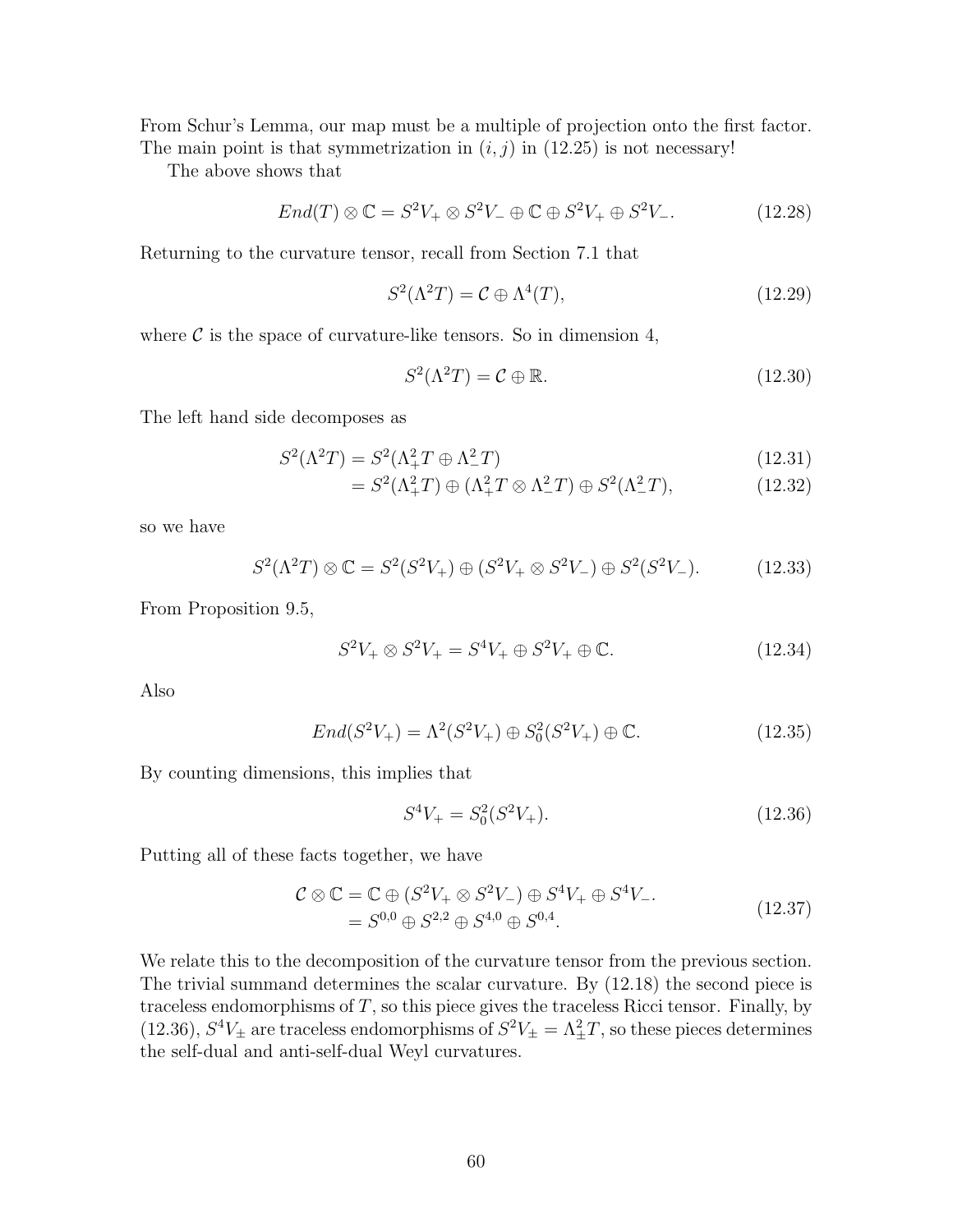### 12.2 Some identities in dimension 4

Proposition 12.3. We have the following identities in dimension 4.

$$
\sum_{r,s,t} W_{irst}^+ W_{jrst}^+ = \frac{1}{4} |W^+|^2 g_{ij}
$$
\n(12.38)

$$
\sum_{r,s,t} W_{irst}^+ W_{jrst}^- = 0 \tag{12.39}
$$

$$
\sum_{r,s,t} W_{irst}^- W_{jrst}^- = \frac{1}{4} |W^-|^2 g_{ij} \tag{12.40}
$$

$$
\sum_{r,s,t} W_{irst} W_{jrst} = \frac{1}{4} |W|^2 g_{ij}
$$
 (12.41)

*Proof.* For  $Y, Z \in S_0^2(\Lambda_+^2)$ , consider the mapping

$$
Y \odot Z \mapsto \sum_{r,s,t} Y_{irst} Z_{jrst}.\tag{12.42}
$$

This extends to an equivariant map

$$
\phi: S^2(S_0^2(\Lambda_+^2)) \to S^2(T^*M). \tag{12.43}
$$

From the previous lecture, we know that  $S_0^2(\Lambda^2_+) \otimes \mathbb{C} = S^4(V_+),$  and  $S_0^2(T^*M) \otimes \mathbb{C} =$  $S^{2,2}$ , so upon complexifying  $\phi$ ,

$$
\phi: S^2(S^4(V_+)) \to S^{2,2} \oplus \mathbb{C}.\tag{12.44}
$$

To find the irreducible decomposition of the left hand side, we argue as follows. From  $(9.28),$ 

$$
S^{4}(V_{+}) \otimes S^{4}(V_{+}) = S^{8}(V_{+}) \oplus S^{6}(V_{+}) \oplus S^{4}(V_{+}) \oplus S^{2}(V_{+}) \oplus \mathbb{C}.
$$
 (12.45)

On the other hand,

$$
S^{4}(V_{+}) \otimes S^{4}(V_{+}) = S^{2}(S^{4}(V_{+})) \oplus \Lambda^{2}(S^{4}(V_{+})). \tag{12.46}
$$

Counting dimensions, we see that

$$
S^{2}(S^{4}(V_{+})) = S^{8}(V_{+}) \oplus S^{4}(V_{+}) \oplus \mathbb{C}.
$$
 (12.47)

So  $\phi$  is an equivariant mapping,

$$
\phi: S^{8,0} \oplus S^{4,0} \oplus \mathbb{C} \to S^{2,2} \oplus \mathbb{C}.\tag{12.48}
$$

Since  $\mathbb C$  is the only module in common between the domain and range, we must have that  $\phi = \pi_0 \lambda \pi_0$ , where  $\lambda \in \mathbb{C}$ , and  $\pi_0$  denotes the projections onto the  $\mathbb C$  modules.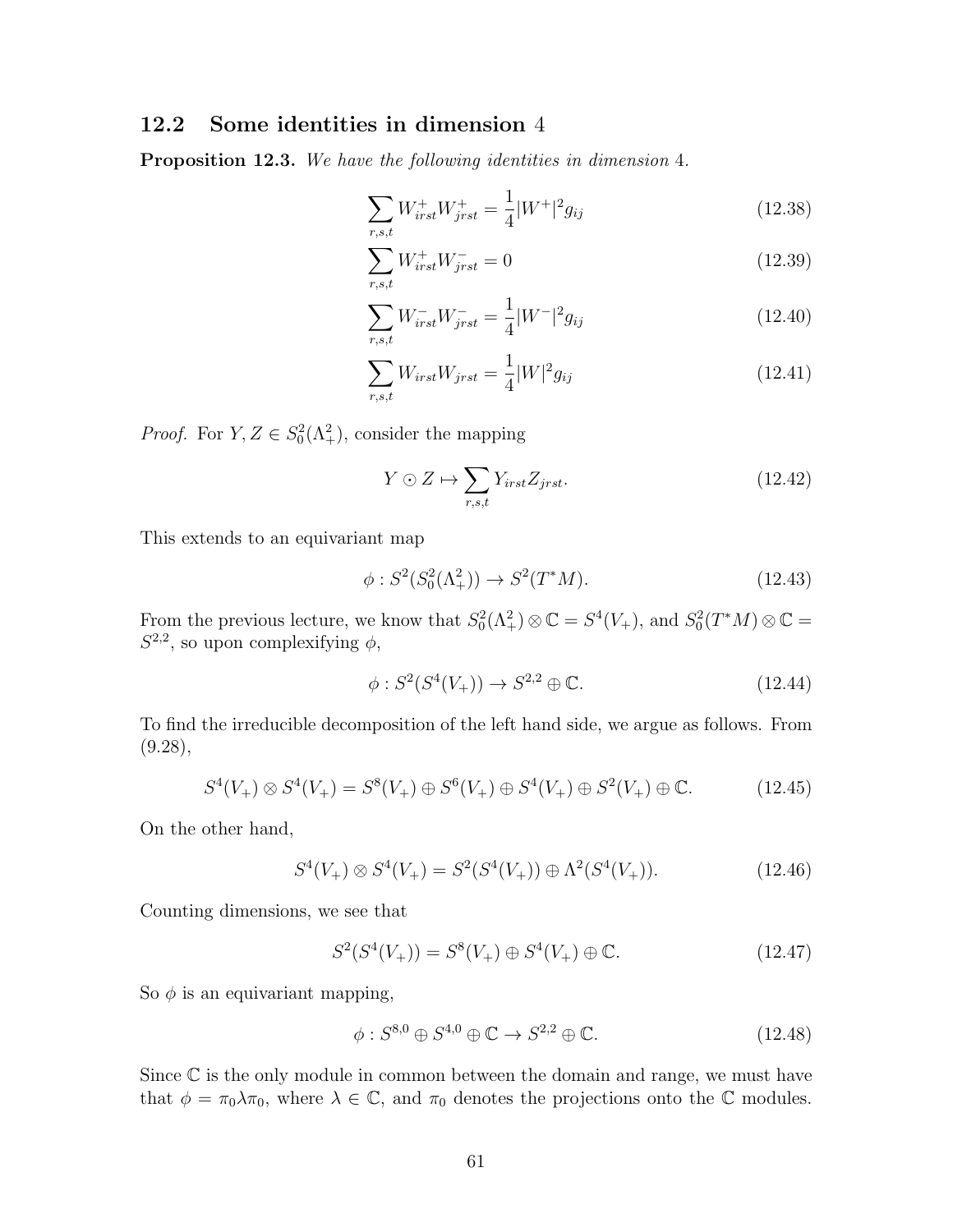That is,  $\phi$  is identically zero on  $S^{8,0}$  and  $S^{4,0}$ , the image of  $\phi$  lies in  $\mathbb{C}$ , and  $\phi$  is just multiplication by a constant. Therefore,

$$
\phi(W^+ \odot W^+) = \sum_{r,s,t} W^+_{irst} W^+_{jrst} = \lambda g_{ij},\tag{12.49}
$$

and taking a trace shows that  $\lambda = (1/4)|W^+|^2$ . And identical argument with V<sub>-</sub> replacing  $V_+$  proves (12.39).

If we consider  $\phi$  as a mapping

$$
\phi: S_0^2(\Lambda_+^2) \otimes S_0^2(\Lambda_-^2) \to S^2(T^*M) \tag{12.50}
$$

then tensoring with  $\mathbb C$  yields a mapping

$$
\phi: S^{4,4} \to S^{2,2} \oplus \mathbb{C},\tag{12.51}
$$

and since there are no modules in common in the domain and range, this mapping is identically zero, which proves, (12.40). Then (12.41) follows since  $W = W^+ + W^-$  is  $\Box$ an orthogonal decomposition.

# 13 Lecture 13

### 13.1 Another identity in dimension four

Proposition 13.1. In dimension 4, we have

$$
\sum_{r,s,t} R_{irst} R_{jrst} = \frac{1}{4} |Rm|^2 g_{ij} + \frac{R}{3} E_{ij} + 2 \sum_{p,q} W_{ipjq} E_{pq}.
$$
 (13.1)

Proof. We use the formula

$$
Rm = W + \frac{1}{2}E \otimes g + \frac{R}{24}g \otimes g,\tag{13.2}
$$

to compute

$$
\sum_{r,s,t} R_{irst} R_{jrst} = \sum_{r,s,t} \left( W_{irst} + \frac{1}{2} (E \otimes g)_{irst} + \frac{R}{24} (g \otimes g)_{irst} \right)
$$
  

$$
\cdot \left( W_{jrst} + \frac{1}{2} (E \otimes g)_{jrst} + \frac{R}{24} (g \otimes g)_{jrst} \right)
$$
  

$$
= \sum_{r,s,t} \left\{ W_{irst} W_{jrst} + \frac{1}{4} (E \otimes g)_{irst} (E \otimes g)_{jrst} + \frac{R^2}{24^2} (g \otimes g)_{irst} (g \otimes g)_{jrst}
$$
  

$$
+ \frac{1}{2} (W_{irst} (E \otimes g)_{jrst} + W_{jrst} (E \otimes g)_{irst}) + \frac{R}{24} (W_{irst} (g \otimes g)_{jrst} + W_{jrst} (g \otimes g)_{irst})
$$
  

$$
+ \frac{R}{2 \cdot 24} ((E \otimes g)_{irst} (g \otimes g)_{jrst} + (E \otimes g)_{jrst} (g \otimes g)_{irst}) \right\}
$$
  

$$
= I + \frac{1}{4} II + \frac{R^2}{24^2} III + \frac{1}{2} IV + \frac{R}{24} V + \frac{R}{2 \cdot 24} VI.
$$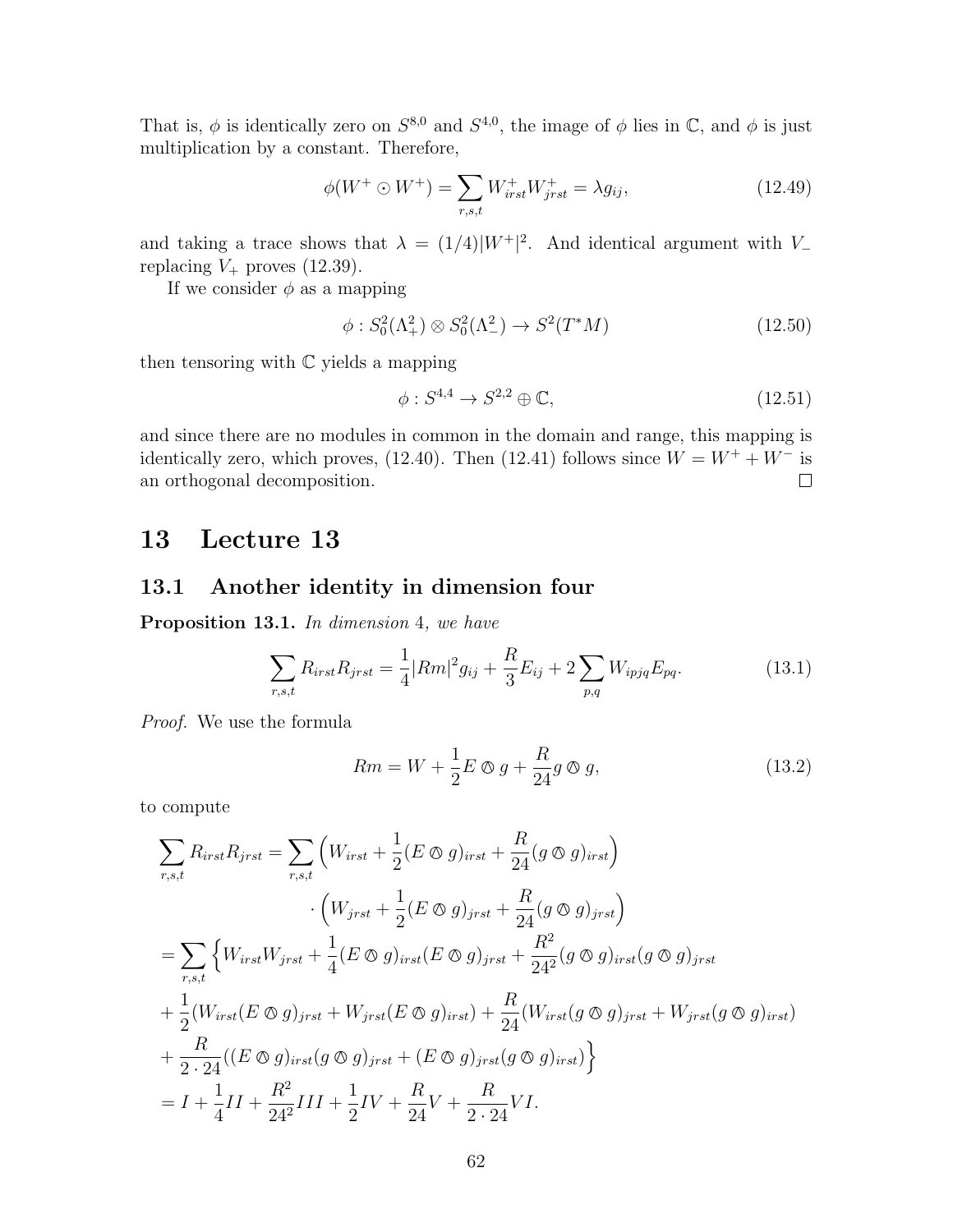From  $(12.41)$ , we have

$$
I = \sum_{r,s,t} W_{irst} W_{jrst} = \frac{1}{4} |W|^2 g_{ij}.
$$
 (13.3)

Next, direct computation shows the following:

$$
II = \sum_{r,s,t} (E \otimes g)_{irst} (E \otimes g)_{jrst} = 2|E|^2 g_{ij}
$$
  
\n
$$
III = \sum_{r,s,t} (g \otimes g)_{irst} (g \otimes g)_{jrst} = 24g_{ij}
$$
  
\n
$$
IV = \sum_{r,s,t} (W_{irst}(E \otimes g)_{jrst} + W_{jrst}(E \otimes g)_{irst}) = 4 \sum_{pq} W_{ipjq} E_{pq}
$$
  
\n
$$
V = \sum_{r,s,t} (W_{irst}(g \otimes g)_{jrst} + W_{jrst}(g \otimes g)_{irst}) = 0
$$
  
\n
$$
VI = \sum_{r,s,t} (E \otimes g)_{irst}(g \otimes g)_{jrst} + (E \otimes g)_{jrst}(g \otimes g)_{irst}) = 16E_{ij}.
$$

Using these, we obtain

$$
\sum_{r,s,t} R_{irst} R_{jrst} = I + \frac{1}{4} II + \frac{R^2}{24^2} III + \frac{1}{2} IV + \frac{R}{24} V + \frac{R}{2 \cdot 24} VI
$$
  
=  $\frac{1}{4} |W|^2 g_{ij} + \frac{1}{2} |E|^2 g_{ij} + \frac{R^2}{24} g_{ij} + 2 \sum_{pq} W_{ipjq} E_{pq} + \frac{R}{3} E_{ij}.$ 

The formula (8.9) in dimension 4 is

$$
|Rm|^2 = |W|^2 + 2|E|^2 + \frac{1}{6}R^2,
$$
\n(13.4)

 $\Box$ 

and the proof is completed.

### 13.2 Curvature operator on symmetric tensors

The curvature tensor can also be viewed as an operator on symmetric tensors

$$
\stackrel{\circ}{\mathcal{R}}: S^2(T^*M) \to S^2(T^*M), \tag{13.5}
$$

by defining

$$
(\overset{\circ}{\mathcal{R}}h)_{ij} \equiv \sum_{p,q} R_{ipjq} h_{pq}.
$$
 (13.6)

It is easily seen that this operator is a symmetric operator. Of course, the space of symmetric tensors has the orthogonal decomposition

$$
S^2(T^*M) = S_0^2(T^*M) \oplus \mathbb{R}.
$$
 (13.7)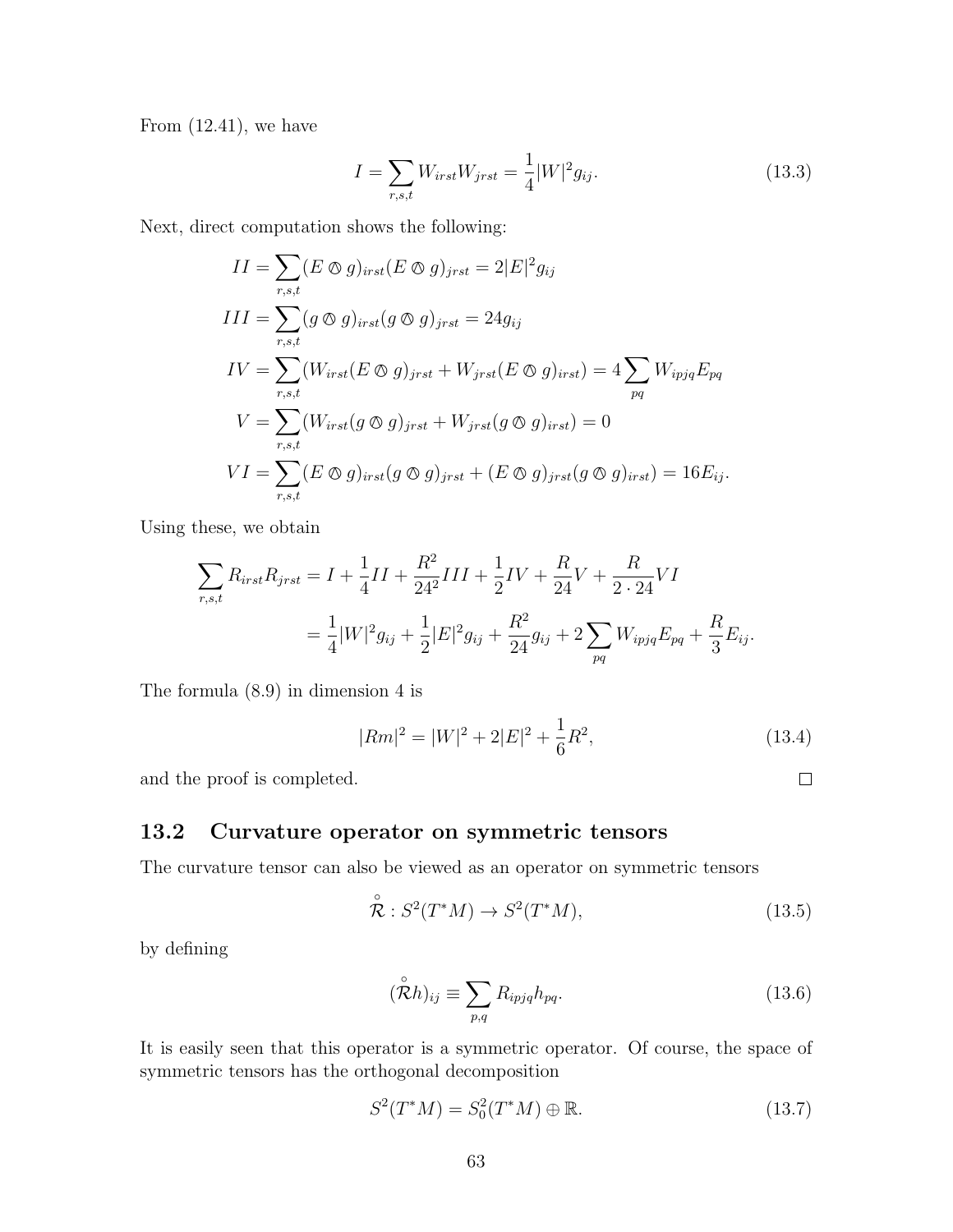**Proposition 13.2.** With respect to the above decomposition, we have

$$
\overset{\circ}{Weyl} : \mathbb{R} \to 0, \ \overset{\circ}{Weyl} : S_0^2(T^*M) \to S_0^2(T^*M), \tag{13.8}
$$

$$
(E \overset{\circ}{\otimes} g) : \mathbb{R} \to 0, \ (E \overset{\circ}{\otimes} g) : S_0^2(T^*M) \to \mathbb{R}, \tag{13.9}
$$

and  $R(g \otimes g)$  acts diagonally. Consequently, g is Einstein if and only if

$$
\stackrel{\circ}{\mathcal{R}}: S_0^2(T^*M) \to S_0^2(T^*M). \tag{13.10}
$$

Proof. This follows from a simple computation.

#### 13.3 Differential Bianchi Identity in dimension 3

In any dimension, we recall that there are 3 Bianchi identities: the full Bianchi identity

$$
\nabla_i R_{jklm} + \nabla_j R_{kilm} + \nabla_k R_{ijlm} = 0,
$$
\n(13.11)

the once-contracted Bianchi identity

$$
\nabla_l R_{jkm}^{\quad l} = \nabla_j R_{km} - \nabla_k R_{jm},\tag{13.12}
$$

and the twice-contracted Bianchi identity

$$
2\nabla_l R_j^l = \nabla_j R. \tag{13.13}
$$

**Proposition 13.3.** In dimension 3,  $(13.11)$ ,  $(13.12)$ , and  $(13.13)$  are equivalent.

*Proof.* We know that the curvature tensor is determined by the Ricci tensor in dimension 3, so each Bianchi identity is equivalent to some linear relation in first covariant derivatives of the Ricci tensor. In terms of representations, we have

$$
\nabla Ric \in T \otimes S^2(T) = T \otimes (S_0^2(T) \oplus \mathbb{R}) = (T \otimes S_0^2(T)) \oplus T.
$$
 (13.14)

Upon complexification, we have

$$
(T \otimes S_0^2(T)) \oplus T \otimes \mathbb{C} = (S^2(V) \otimes S^4(V)) \oplus S^2(V)
$$
\n(13.15)

$$
= S^{6}(V) \oplus S^{4}(V) \oplus S^{2}(V) \oplus S^{2}(V). \tag{13.16}
$$

Let us write the corresponding projections as  $\Pi_1$ ,  $\Pi_2$ ,  $\Pi_3$ , and  $\Pi_4$ , respectively. Clearly, we can assume that  $\Pi_3$  is the divergence operator  $\delta$ , and  $\Pi_4$  is  $d(trace)$ . The Bianchi identity (13.13) can then be written  $(2\Pi_3 - \Pi_4)Ric = 0$ .

The quantity on the left hand side of the full Bianchi identity (13.11) is easily seen to be skew-symmetric in the first three indices, so it lives in the space  $\Lambda^3 \otimes \Lambda^2 = T$ . Consequently, by Schur's lemma,  $(13.11)$  must be a linear combination of  $\Pi_3$  and  $\Pi_4$ . But obviously, this must be the same linear combination as in (13.13), so (13.11) and  $(13.13)$  are equivalent. A similar argument applies to see that  $(13.12)$  is also equivalent to (13.13).  $\Box$ 

Remark 13.1. In terms of real representations, from Section 9.2 above, the decomposition (13.16) can be written

$$
(T \otimes S_0^2(T)) \oplus T = \mathcal{H}^3(\mathbb{R}^3) \oplus S_0^2(T) \oplus T \oplus T.
$$
 (13.17)

 $\Box$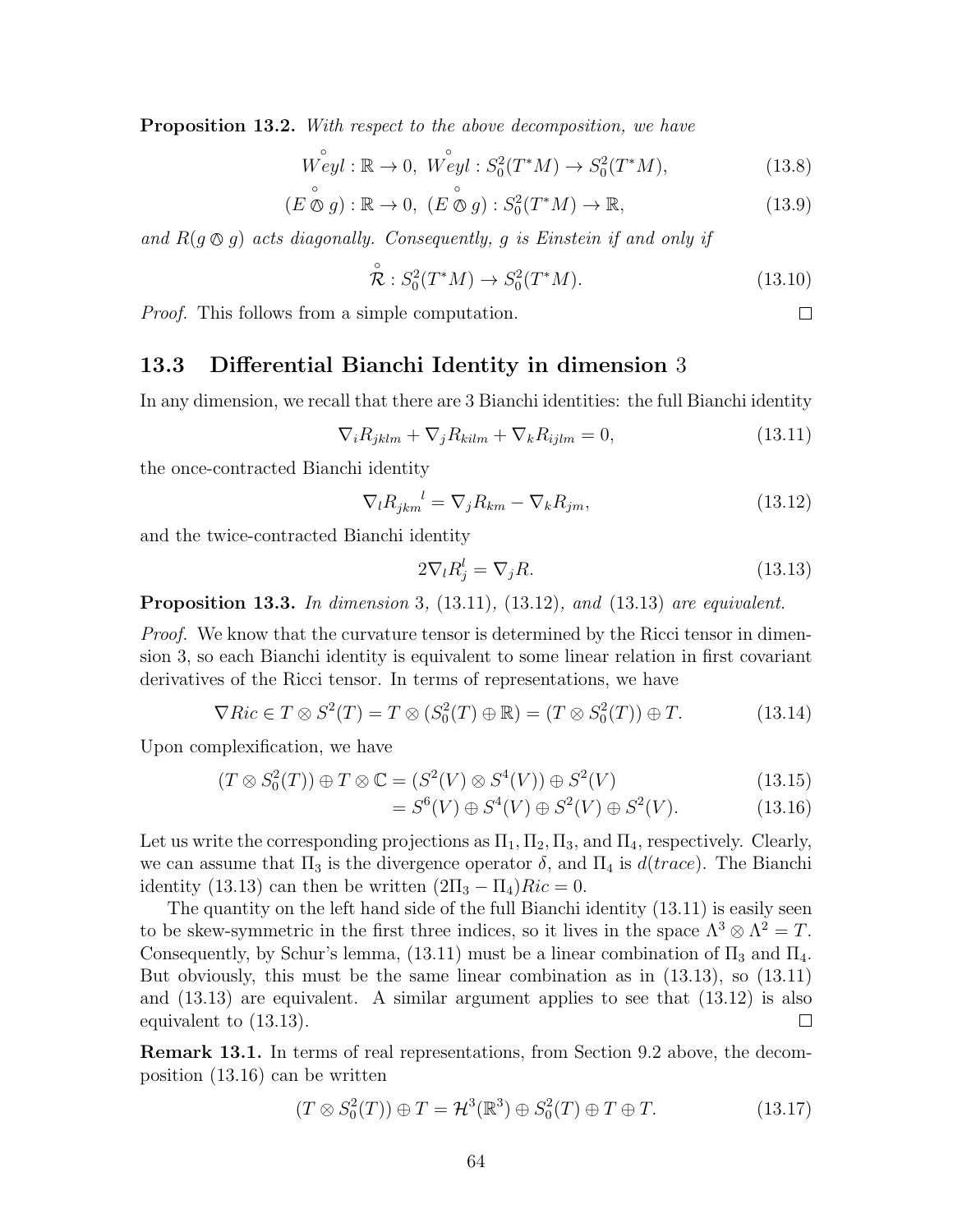# 14 Lecture 14

# 14.1 Example of  $\mathbb{R}^4 = \mathbb{C}^2$

We consider  $\mathbb{R}^4$  and take coordinates  $x_1, y_1, x_2, y_2$ . Letting  $z_j = x_j + iy_j$  and  $\bar{z}_j = z_j$  $x_j - iy_j$ , define complex one-forms

$$
dz_j = dx_j + idy_j,
$$
  

$$
d\bar{z}_j = dx_j - idz_j,
$$

and tangent vectors

$$
\partial/\partial z_j = (1/2) (\partial/\partial x_j - i \partial/\partial y_j), \n\partial/\partial \bar{z}_j = (1/2) (\partial/\partial x_j + i \partial/\partial y_j).
$$

Note that

$$
dz_j(\partial/\partial z_k) = d\overline{z}_j(\partial/\partial \overline{z}_k) = \delta_{jk},
$$
  
\n
$$
dz_j(\partial/\partial \overline{z}_k) = d\overline{z}_j(\partial/\partial z_k) = 0.
$$

Let  $\langle \cdot, \cdot \rangle$  denote the complexified Euclidean inner product, so that

$$
\langle \partial/\partial z_j, \partial/\partial z_k \rangle = \langle \partial/\partial \bar{z}_j, \partial/\partial \bar{z}_k \rangle = 0,
$$
  

$$
\langle \partial/\partial z_j, \partial/\partial \bar{z}_k \rangle = \frac{1}{2} \delta_{jk}.
$$

Similarly, on 1-forms we have

$$
\langle dz_j, dz_k \rangle = \langle d\bar{z}_j, d\bar{z}_k \rangle = 0, \langle dz_j, d\bar{z}_k \rangle = 2\delta_{jk}.
$$

The standard complex structure  $J_0: T\mathbb{R}^4 \to T\mathbb{R}^4$  on  $\mathbb{R}^4$  is given by

$$
J_0(\partial/\partial x_j) = \partial/\partial y_j, \quad J_0(\partial/\partial y_j) = -\partial/\partial x_j,
$$

which in matrix form is written

$$
J_0 = \begin{pmatrix} 0 & -1 & 0 & 0 \\ 1 & 0 & 0 & 0 \\ 0 & 0 & 0 & -1 \\ 0 & 0 & 1 & 0 \end{pmatrix} .
$$
 (14.1)

Next, we complexify the tangent space  $T \otimes \mathbb{C}$ , and let

$$
T^{(1,0)}(J_0) = \text{span}\{\partial/\partial z_1, \partial/\partial z_2\} = \{X - iJ_0X, X \in T_p\mathbb{R}^4\}
$$
(14.2)

be the i-eigenspace and

$$
T^{(0,1)}(J_0) = \text{span}\{\partial/\partial \bar{z}_1, \partial/\partial \bar{z}_2\} = \{X + iJ_0X, X \in T_p\mathbb{R}^4\}
$$
(14.3)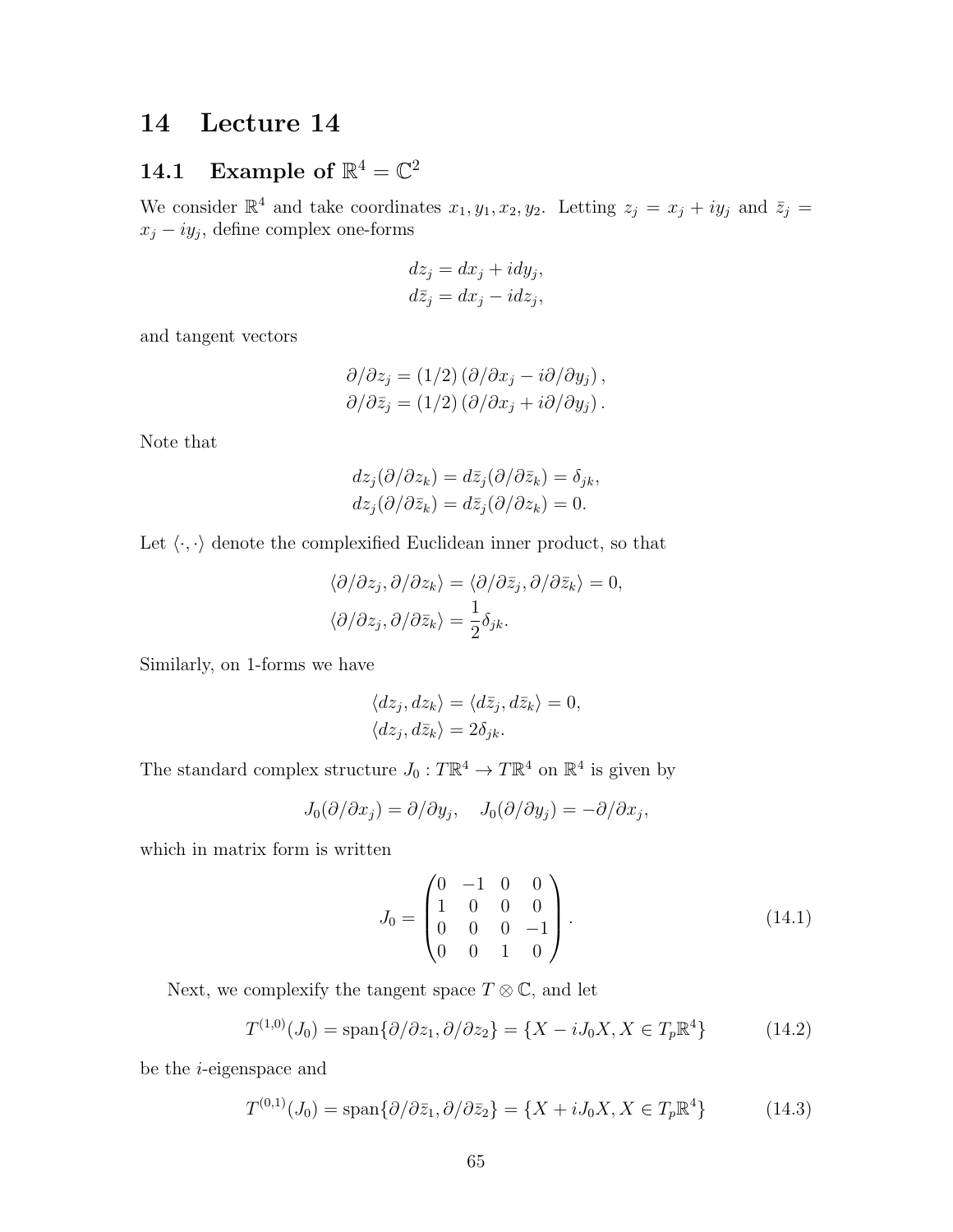be the  $-i$ -eigenspace of  $J_0$ , so that

$$
T \otimes \mathbb{C} = T^{(1,0)}(J_0) \oplus T^{(0,1)}(J_0). \tag{14.4}
$$

The map  $J_0$  also induces an endomorphism of 1-forms by

$$
J_0(\omega)(v_1) = \omega(J_0^{\mathsf{T}} v_1) = -\omega(J_0 v_1),
$$

which satisfies

$$
J_0(dx_j) = dy_j, \quad J_0(dy_j) = -dx_j.
$$

Then complexifying the cotangent space  $T^* \otimes \mathbb{C}$ , we have

$$
\Lambda^{1,0}(J_0) = \text{span}\{dz_1, dz_2\} = \{\alpha + iJ_0\alpha, \alpha \in T_p^*\mathbb{R}^4\}
$$
 (14.5)

is the  $-i$ -eigenspace, and

$$
\Lambda^{0,1}(J_0) = \text{span}\{d\bar{z}_1, d\bar{z}_2\} = \{\alpha - iJ_0\alpha, \alpha \in T_p^*\mathbb{R}^4\}
$$
(14.6)

is the  $+i$ -eigenspace of  $J_0$ , and

$$
T^* \otimes \mathbb{C} = \Lambda^{1,0}(J_0) \oplus \Lambda^{0,1}(J_0).
$$
 (14.7)

We note that

$$
\Lambda^{1,0} = \{ \alpha \in T^* \otimes \mathbb{C} : \alpha(X) = 0 \text{ for all } X \in T^{(0,1)} \},\tag{14.8}
$$

and similarly

$$
\Lambda^{0,1} = \{ \alpha \in T^* \otimes \mathbb{C} : \alpha(X) = 0 \text{ for all } X \in T^{(1,0)} \}. \tag{14.9}
$$

# 14.2 Complex structure in  $\mathbb{R}^{2n}$

The above works in a more general setting, in any even dimension. We only need assume that  $J : \mathbb{R}^{2n} \to \mathbb{R}^{2n}$  is linear and satisfies  $J^2 = -I$ . In this more general setting, we have

$$
T \otimes \mathbb{C} = T^{(1,0)}(J) \oplus T^{(0,1)}(J), \tag{14.10}
$$

where

$$
T^{(1,0)}(J) = \{X - iJX, X \in T_p \mathbb{R}^{2n}\}\tag{14.11}
$$

is the  $i$ -eigenspace of  $J$  and

$$
T^{(0,1)}(J) = \{X + iJX, X \in T_p \mathbb{R}^{2n}\}\tag{14.12}
$$

is the  $-i$ -eigenspace of  $J$ .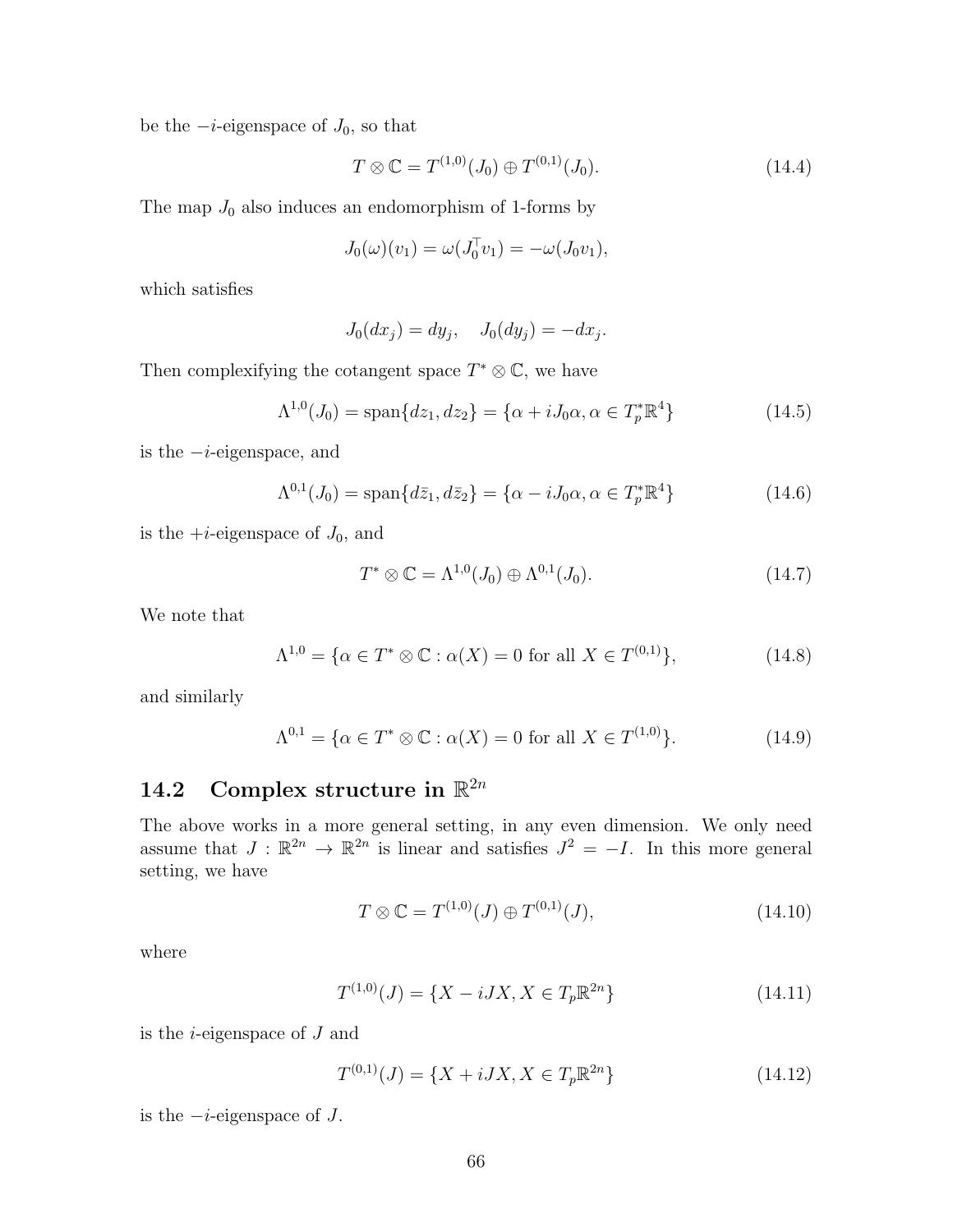As above, The map J also induces an endomorphism of 1-forms by

$$
J(\omega)(v_1) = \omega(J^{\top}v_1) = -\omega(Jv_1).
$$

We then have

$$
T^* \otimes \mathbb{C} = \Lambda^{1,0}(J) \oplus \Lambda^{0,1}(J),\tag{14.13}
$$

where

$$
\Lambda^{1,0}(J) = \{ \alpha + iJ\alpha, \alpha \in T_p^* \mathbb{R}^{2n} \}
$$
\n(14.14)

is the  $-i$ -eigenspace of J, and

$$
\Lambda^{0,1}(J) = \{ \alpha - iJ\alpha, \alpha \in T_p^* \mathbb{R}^{2n} \}
$$
\n(14.15)

is the  $+i$ -eigenspace of J.

Again, we have the characterizations

$$
\Lambda^{1,0} = \{ \alpha \in T^* \otimes \mathbb{C} : \alpha(X) = 0 \text{ for all } X \in T^{(0,1)} \},\tag{14.16}
$$

and

$$
\Lambda^{0,1} = \{ \alpha \in T^* \otimes \mathbb{C} : \alpha(X) = 0 \text{ for all } X \in T^{(1,0)} \}. \tag{14.17}
$$

We define  $\Lambda^{p,q} \subset \Lambda^{p+q} \otimes \mathbb{C}$  to be the span of forms which can be written as the wedge product of exactly p elements in  $\Lambda^{1,0}$  and exactly q elements in  $\Lambda^{0,1}$ . We have that

$$
\Lambda^k \otimes \mathbb{C} = \bigoplus_{p+q=k} \Lambda^{p,q},\tag{14.18}
$$

and note that

$$
\dim_{\mathbb{C}}(\Lambda^{p,q}) = \binom{n}{p} \cdot \binom{n}{q}.\tag{14.19}
$$

Note that we can characterize  $\Lambda^{p,q}$  as those forms satisfying

$$
\alpha(v_1, \dots, v_{p+q}) = 0,\tag{14.20}
$$

if more than p if the  $v_j$ -s are in  $T^{(1,0)}$  or if more than q of the  $v_j$ -s are in  $T^{(0,1)}$ .

Finally, we can extend  $J : \Lambda^k \otimes \mathbb{C} \to \Lambda^k \otimes \mathbb{C}$  by letting

$$
J\alpha = i^{q-p}\alpha,\tag{14.21}
$$

for  $\alpha \in \Lambda^{p,q}, p+q=k$ .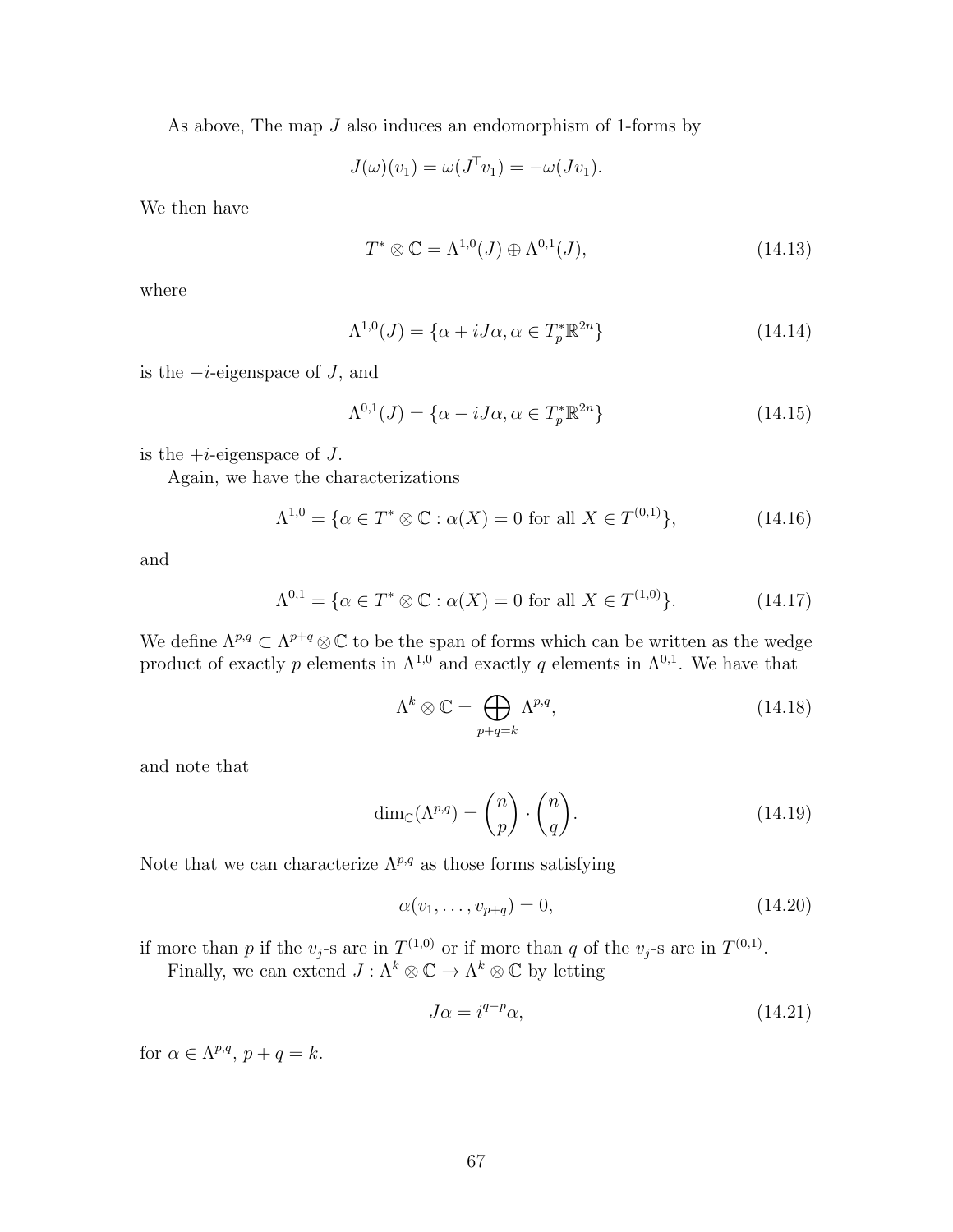### 14.3 Hermitian metrics

We next consider  $(\mathbb{R}^{2n}, J, g)$  where g is a Riemannian metric, and we assume that g and J are compatible. That is,

$$
g(X,Y) = g(JX,JY),\tag{14.22}
$$

the metric  $q$  is then called a Hermitian metric. We extend  $q$  by complex linearity to a symmetric inner product on  $T \otimes \mathbb{C}$ . The following will be useful later.

**Proposition 14.1.** There exist elements  $\{X_1, \ldots X_n\}$  in  $\mathbb{R}^{2n}$  so that

$$
\{X_1, JX_1, \dots, X_n, JX_n\} \tag{14.23}
$$

is an ONB for  $\mathbb{R}^{2n}$  with respect to g.

*Proof.* We use induction on the dimension. First we note that if  $X$  is any unit vector, then  $JX$  is also unit, and

$$
g(X, JX) = g(JX, J^2X) = -g(X, JX),
$$
\n(14.24)

so X and JX are orthonormal. This handles  $n = 1$ . In general, start with any  $X_1$ , and let W be the orthogonal complement of  $span{X_1, JX_1}$ . We claim that  $J: W \to W$ . To see this, let  $X \in W$  so that  $g(X, X_1) = 0$ , and  $g(X, JX_1) = 0$ . Using J-invariance of g, we see that  $g(JX, JX_1) = 0$  and  $g(JX, X_1) = 0$ , which says that  $JX \in W$ . Then use induction since W is of dimension  $2n - 2$ .  $\Box$ 

To a Hermitian metric  $(\mathbb{R}^{2n}, J, g)$  we associate a 2-form

$$
\omega(X, Y) = g(JX, Y). \tag{14.25}
$$

This is indeed a 2-form since

$$
\omega(Y, X) = g(JY, X) = g(J^2Y, JX) = -g(JX, Y) = -\omega(X, Y). \tag{14.26}
$$

This form is in fact of type  $(1, 1)$ , and is called the Kähler form.

## 15 Lecture 15

#### 15.1 Hermitian symmetric tensors

More generally, we say that any symmetric 2-tensor is hermitian if

$$
b(JX, JY) = b(X, Y). \tag{15.1}
$$

We have following property of hermitian symmetric 2-tensors: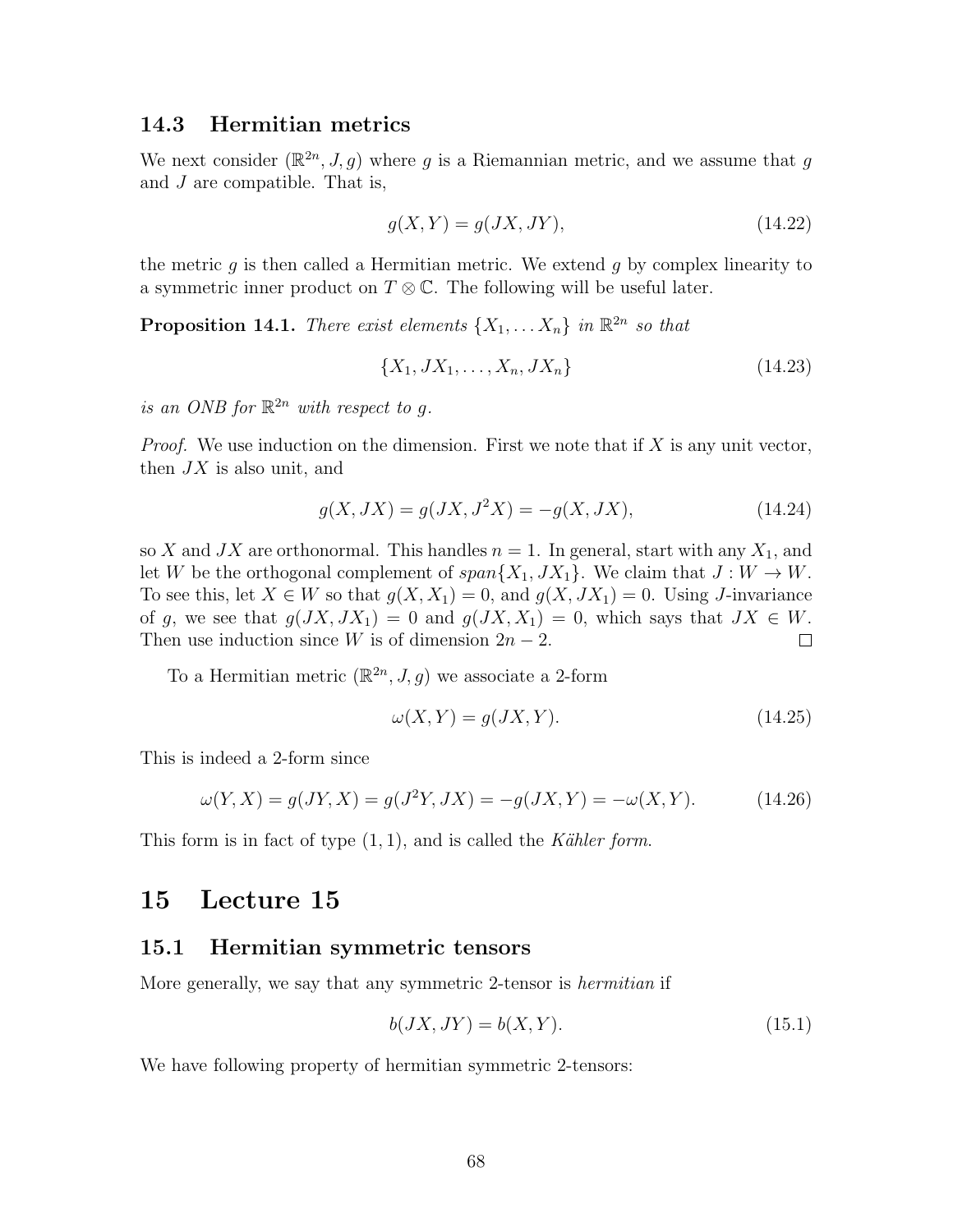Proposition 15.1. If b is any symmetric 2-tensor which is hermitian, then

$$
\beta(X, Y) = b(JX, Y) \tag{15.2}
$$

is skew-symmetric and  $\beta \in \Lambda^{1,1}$ . Furthermore, define an endomorphism I by

$$
g(I(X),Y) = \beta(X,Y),\tag{15.3}
$$

then

$$
IJ = JI, \tag{15.4}
$$

that is, I commutes with J.

Proof. To check this, we need to show that

$$
\beta(X,Y) = 0\tag{15.5}
$$

if either both X and Y are in  $T^{(1,0)}$  or both are in  $T^{(0,1)}$ . For the first case,

$$
\beta(X,Y) = \beta(X' - iJX', Y' - iJY') = b(J(X' - iJX'), Y' - iJY')
$$
  
=  $b(JX' + iX', Y' - iJY')$   
=  $b(JX', Y') + b(X', JY') + i(b(X', Y') - b(JX', JY')) = 0,$ 

since  $b$  is  $J$ -invariant. The second case is similar. Next,

$$
g(IJ(X),Y) = \beta(JX,Y) = b(J^2X,Y) = -b(X,Y).
$$
 (15.6)

On the other hand, since  $g$  is  $J$ -invariant,

$$
g(JI(X),Y) = g(J^2I(X),JY) = -g(I(X),JY)
$$
\n(15.7)

$$
= -\beta(X, JY) = -b(JX, JY) = -b(X, Y), \tag{15.8}
$$

and therefore  $IJ = JI$ .

We can view the above proposition in matrix form. Choose a basis so that

$$
J = \begin{pmatrix} 0 & -I_n \\ I_n & 0 \end{pmatrix}.
$$
 (15.9)

Since  $\beta$  is skew-symmetric, the endomorphism I is also. Therefore we can write I in block form

$$
I = \begin{pmatrix} A & B \\ -B^T & D \end{pmatrix},\tag{15.10}
$$

where A and D are skew-symmetric, and B is an  $n \times n$  matrix. Then  $IJ = JI$  is

$$
\begin{pmatrix} A & B \\ -B^T & D \end{pmatrix} \begin{pmatrix} 0 & -I_n \\ I_n & 0 \end{pmatrix} = \begin{pmatrix} 0 & -I_n \\ I_n & 0 \end{pmatrix} \begin{pmatrix} A & B \\ -B^T & D \end{pmatrix}
$$
(15.11)

 $\Box$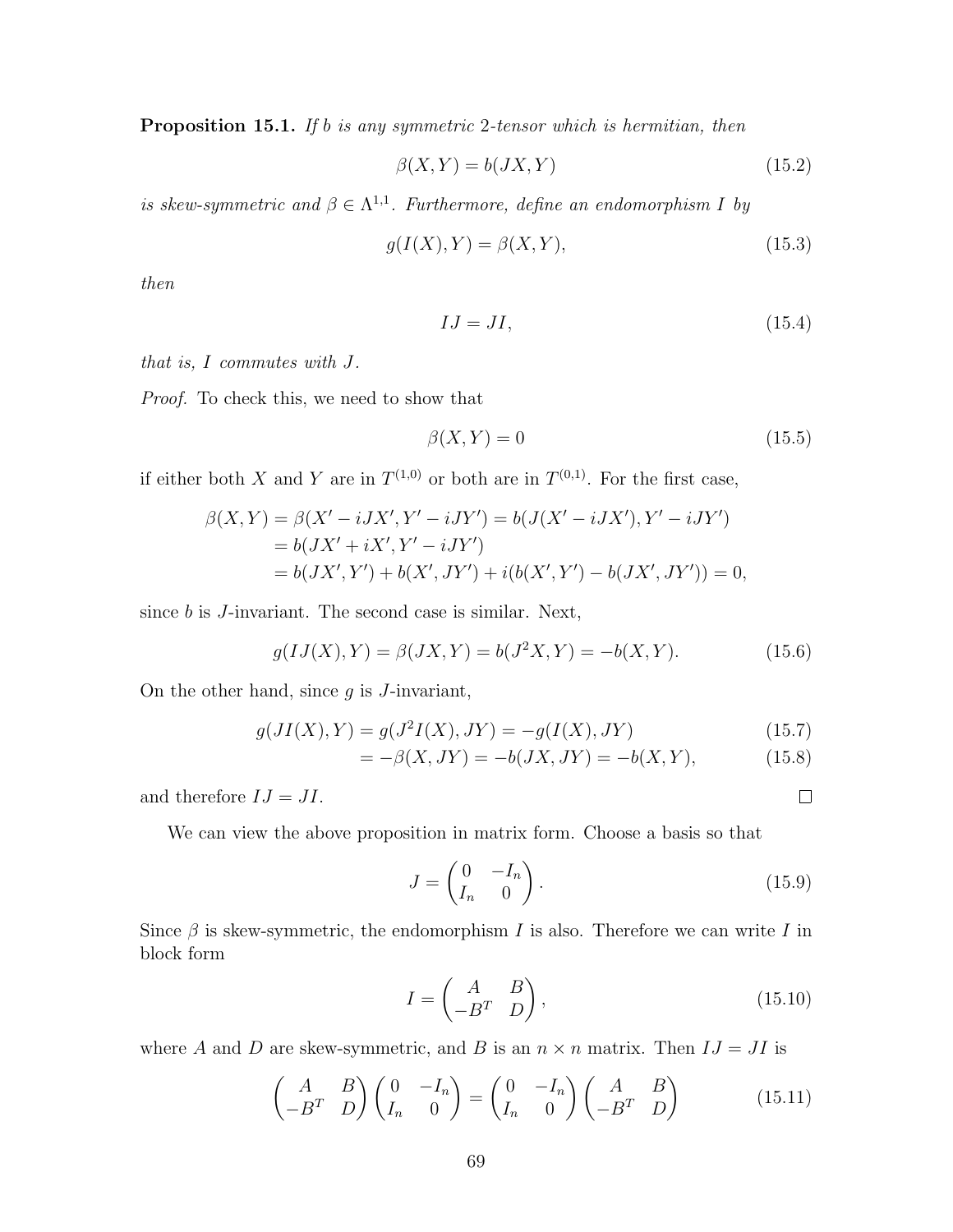which is

$$
\begin{pmatrix} B & -A \\ D & B^T \end{pmatrix} = \begin{pmatrix} B^T & -D \\ A & B \end{pmatrix},
$$
\n(15.12)

so we conclude that  $A = D$ , and B is symmetric, so

$$
I = \begin{pmatrix} A & B \\ -B & A \end{pmatrix},\tag{15.13}
$$

where  $A$  is skew-symmetric, and  $B$  is symmetric. The total number of parameters is

$$
\frac{n(n-1)}{2} + \frac{n(n+1)}{2} = n^2,
$$
\n(15.14)

which of course agrees with  $\dim(\Lambda^{1,1}) = n^2$ .

### 15.2 The Unitary Group

We embed  $GL(n,\mathbb{C})$  in  $GL(2n,\mathbb{R})$  by

$$
A + iB \mapsto \begin{pmatrix} A & B \\ -B & A \end{pmatrix}.
$$
 (15.15)

These are exactly the matrices which commute with J. The condition for a matrix to be unitary is that  $M\overline{M}^T = I_n$ . The Lie algebra consists of skew-hermitian matrices, that is, matrices with  $M + \overline{M}^T = 0$ . Using the above embedding to  $GL(2n, \mathbb{R})$ , this says that

$$
\begin{pmatrix} A & B \ -B & A \end{pmatrix} + \begin{pmatrix} A & -B \ B & A \end{pmatrix}^T = \begin{pmatrix} A + A^T & B - B^T \ -B + B^T & A + A^T \end{pmatrix} = \mathbf{0},
$$
(15.16)

which says that  $A$  is skew-symmetric, and  $B$  is symmetric. This is exactly what we found above, thus  $\Lambda^{1,1} \cong \mathfrak{u}(n)$ , is identified with the Lie algebra of the unitary group. Note that hermitian symmetric 2-tensors yield skew-hermitian matrices.

#### 15.3 Skew-hermitian tensors

We say that a symmetric 2-tensor  $b$  is skew-hermitian if

$$
b(JX, JY) = -b(X, Y),
$$
\n(15.17)

These have the following property:

Proposition 15.2. If b is a symmetric 2-tensor which is skew-hermitian, then

$$
\beta(X, Y) = b(JX, Y) \tag{15.18}
$$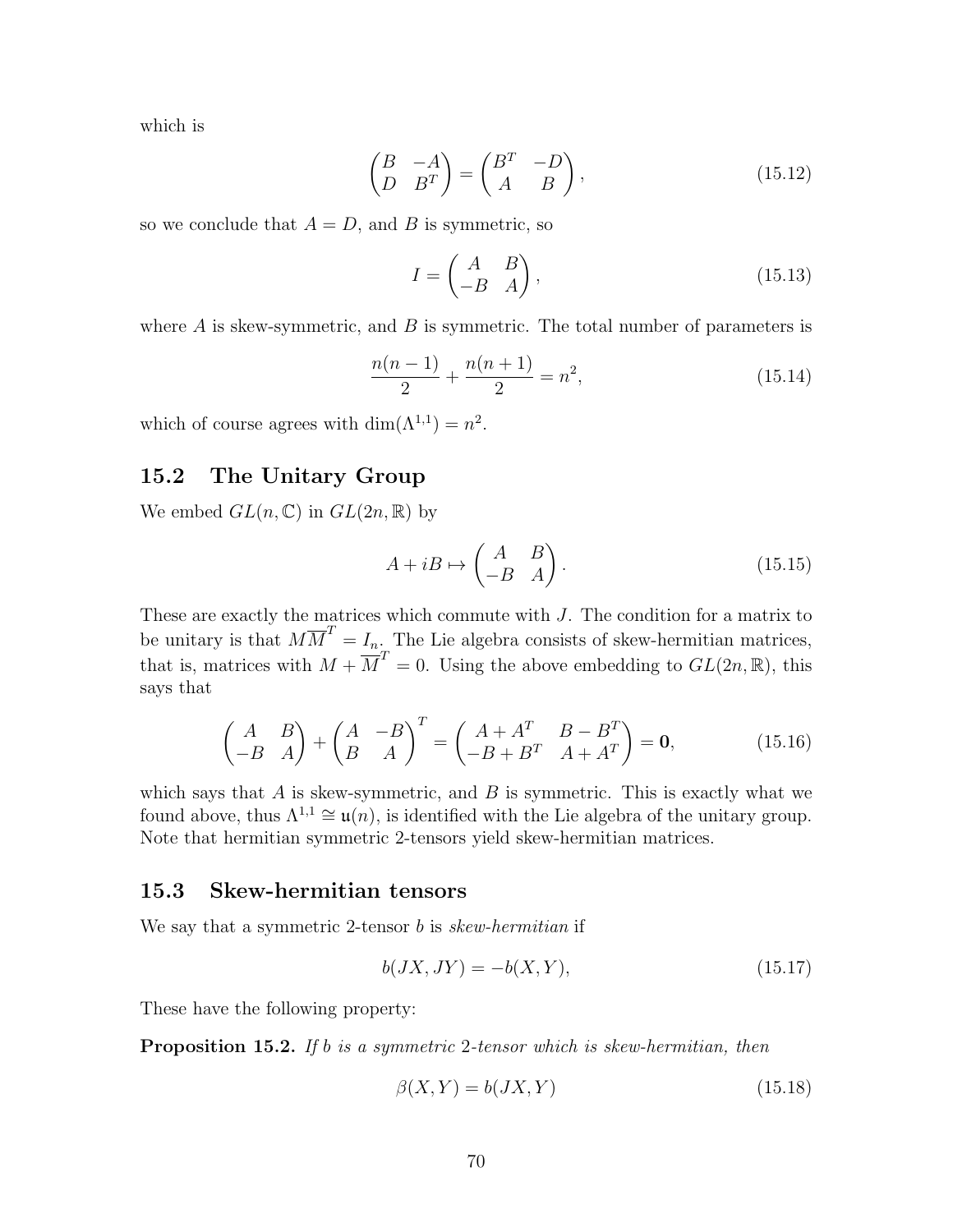is also a symmetric 2-tensor. Define an endomorphism I by

$$
g(I(X),Y) = \beta(X,Y),\tag{15.19}
$$

then

$$
IJ + JI = 0,\t(15.20)
$$

that is I anti-commutes with J. Furthermore  $I(T^{0,1}) \subset T^{1,0}$ , or equivalently,  $I \in$  $\Lambda^{0,1}\otimes T^{1,0}.$ 

Proof. For the first statement

$$
\beta(Y, X) = b(JY, X) = -b(J^2Y, JX) = b(Y, JX) = \beta(X, Y). \tag{15.21}
$$

Next,

$$
g(IJ(X),Y) = \beta(JX,Y) = b(J^2X,Y) = -b(X,Y).
$$
 (15.22)

On the other hand, since  $g$  is  $J$ -invariant,

$$
g(JI(X),Y) = g(J^2I(X),JY) = -g(I(X),JY)
$$
\n(15.23)

$$
= -\beta(X, JY) = -b(JX, JY) = b(X, Y), \qquad (15.24)
$$

and therefore  $IJ = -JI$ .

Finally, if  $X \in T^{0,1}$ , any  $Y \in T^{1,0}$ , then

$$
g(IX, Y) = \beta(X, Y) = \beta(X' + iJX', Y' - iJY')
$$
  
=  $b(J(X' + iJX'), Y' - iJY')$   
=  $b(JX' - iX', Y' - iJY')$   
=  $b(JX', Y') - b(X', JY') - i(b(X', Y') + b(JX', JY')) = 0$ 

We can do a similar matrix analysis as above. Since  $\beta$  is symmetric, the endomorphism  $I$  is also. Therefore we can write  $I$  in block form

$$
I = \begin{pmatrix} A & B \\ B^T & D \end{pmatrix},\tag{15.25}
$$

where A and D are symmetric, and B is an  $n \times n$  matrix. Then  $IJ = -JI$  is

$$
\begin{pmatrix} A & B \\ B^T & D \end{pmatrix} \begin{pmatrix} 0 & -I_n \\ I_n & 0 \end{pmatrix} = -\begin{pmatrix} 0 & -I_n \\ I_n & 0 \end{pmatrix} \begin{pmatrix} A & B \\ B^T & D \end{pmatrix}
$$
(15.26)

which is

$$
\begin{pmatrix} B & -A \\ D & -B^T \end{pmatrix} = \begin{pmatrix} B^T & D \\ -A & -B \end{pmatrix},
$$
\n(15.27)

so we conclude that  $A = -D$ , and B is symmetric, so

$$
I = \begin{pmatrix} A & B \\ B & -A \end{pmatrix},\tag{15.28}
$$

where both A and B are symmetric. The total number of parameters is now  $n(n+1)$ .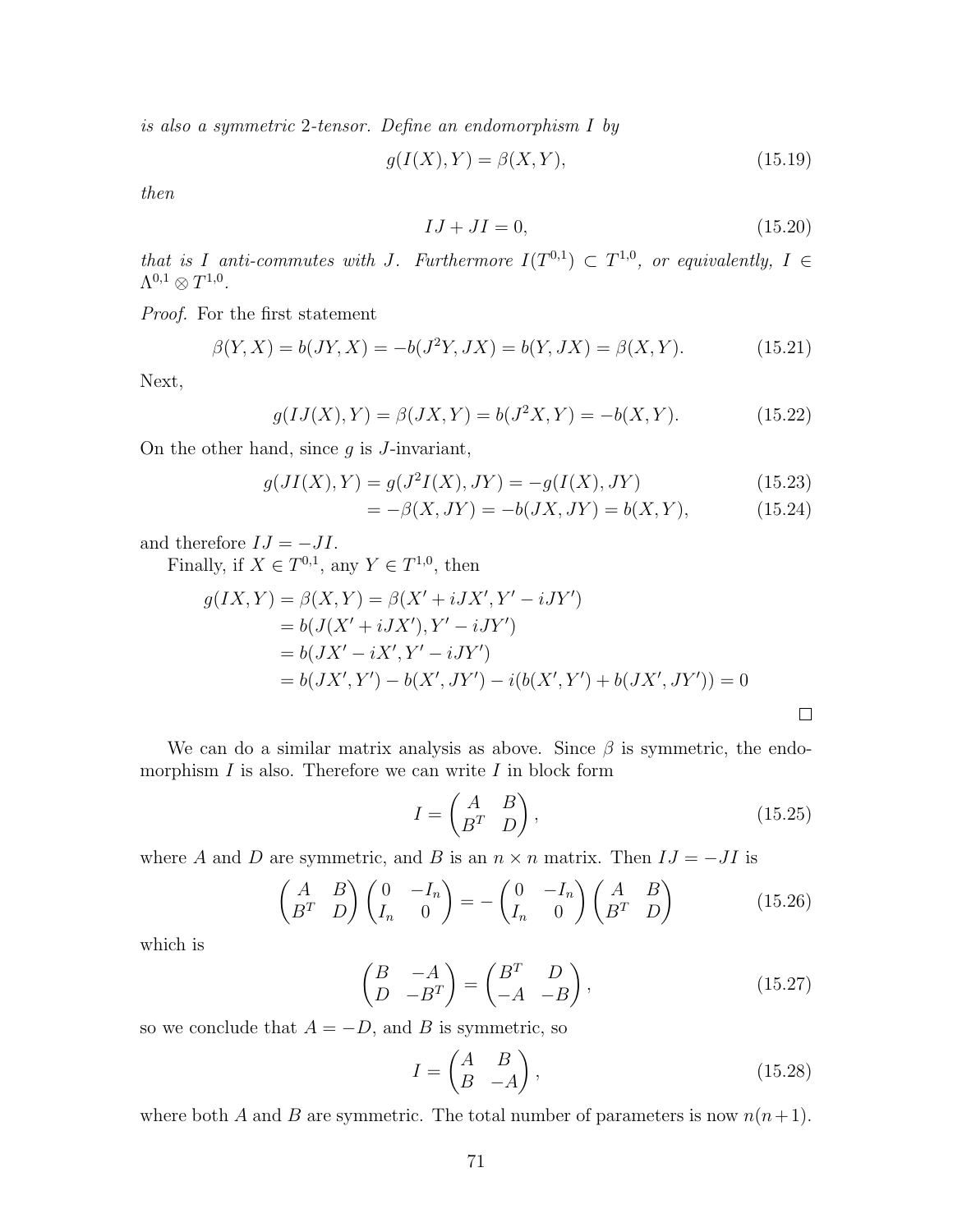#### 15.4 Representations

In terms of representations, what we have seen is that the space of symmetric 2 tensors, which has the irreducible decomposition

$$
S^2(\mathbb{R}^{2n}) = S_0^2(\mathbb{R}^{2n}) \oplus \mathbb{R}
$$
\n
$$
(15.29)
$$

over  $SO(2n)$  is not irreducible when the group is reduced to  $U(n)$ . It decomposes into 3 pieces:

$$
S^2(\mathbb{R}^{2n}) = \Lambda_0^{1,1} \oplus \mathbb{R} \oplus V,\tag{15.30}
$$

where  $\dim(V) = n^2 + n$ , and  $\Lambda_0^{1,1} \subset \Lambda^{1,1}$  is the orthogonal complement of the Kähler form. We can understand this on the matrix level as follows. In the above we started with a symmetric 2 tensor  $b$ , which, after converting to an endomorphism is

$$
b = \begin{pmatrix} A & B \\ B^T & D \end{pmatrix},\tag{15.31}
$$

where A and D are symmetric, and B is an arbitrary  $n \times n$ . We then applied J, which yields the matrix.

$$
\beta = \begin{pmatrix} A & B \\ B^T & D \end{pmatrix} \begin{pmatrix} 0 & -I_n \\ I_n & 0 \end{pmatrix} = \begin{pmatrix} B & -A \\ D & -B^T \end{pmatrix}.
$$
 (15.32)

Decomposing  $B = B^s + B^{ss}$  into its symmetric and skew-symmetric parts, we then write this as

$$
\beta = \begin{pmatrix} B & -A \\ D & -B^T \end{pmatrix} = \begin{pmatrix} B^s + B^{ss} & M_1 + M_2 \\ M_1 - M_2 & -B^s + B^{ss} \end{pmatrix} = \begin{pmatrix} B^s & M_1 \\ M_1 & -B^s \end{pmatrix} + \begin{pmatrix} B^{ss} & M_2 \\ -M_2 & B^{ss} \end{pmatrix},
$$
\n(15.33)

where  $M_1 = -\frac{A-D}{2}$  $\frac{-D}{2}$  and  $M_2 = -\frac{A+D}{2}$  $\frac{+D}{2}$ . Converting back to b, we have the explicit decomposition corresponding to the pieces in (15.30):

$$
b = \begin{pmatrix} A & B \\ B^T & D \end{pmatrix} = \begin{pmatrix} (M_2)_0 & B^{ss} \\ -B^{ss} & (M_2)_0 \end{pmatrix} + c_1 \begin{pmatrix} I_n & 0 \\ 0 & I_n \end{pmatrix} + \begin{pmatrix} M_1 & B^s \\ B^s & -M_1 \end{pmatrix},
$$
(15.34)

where  $B^{ss}$  is skew-symmetric,  $(M_2)_0$  is traceless and symmetric, and  $B^s$  and  $M_1$  are symmetric.

# 16 Lecture 16

#### 16.1 Two-forms

In the last lecture, we decomposed symmetric 2-tensors into hermitian and skewhermitian parts. We can do the same thing for 2-forms. First, we say that a 2-form  $\beta$  is hermitian if

$$
\beta(JX, JY) = \beta(X, Y). \tag{16.1}
$$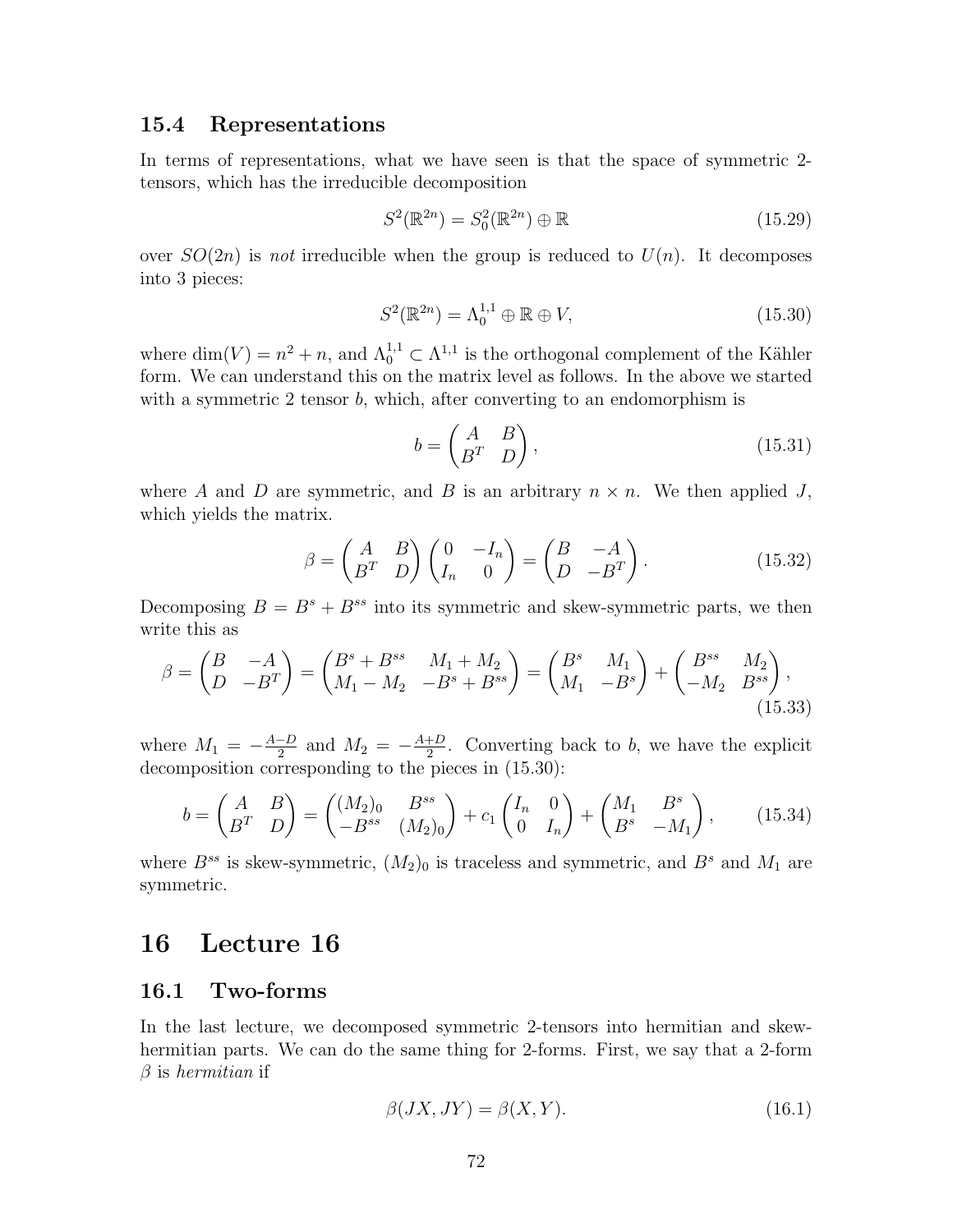From Proposition 15.1, we already know that this is a 2-form of type  $(1, 1)$  and the associated endomorphism satisfies  $IJ = JI$ . So we only need consider a skewhermitian 2-form, that is,

$$
\beta(JX, JY) = -\beta(X, Y). \tag{16.2}
$$

These have the following property:

**Proposition 16.1.** If  $\beta$  is a skew-hermitian 2-form, then  $\beta \in \Lambda^{2,0} \oplus \Lambda^{0,2}$ . Furthermore, define an endomorphism I by

$$
g(I(X),Y) = \beta(X,Y),\tag{16.3}
$$

then

$$
IJ + JI = 0,\t(16.4)
$$

that is, I anti-commutes with J.

Proof. To check this, we need to show that

$$
\beta(X,Y) = 0\tag{16.5}
$$

if  $X \in T^{(1,0)}$  and  $Y \in T^{(0,1)}$ . We compute

$$
\beta(X,Y) = \beta(X' - iJX', Y' + iJY')
$$
  
=  $\beta(X', Y') + \beta(JX', JY') + i(\beta(X', JY') - \beta(JX', Y'))$   
=  $0 + i(-\beta(JX', J^2Y') - \beta(JX', Y')) = i(\beta(JX', Y') - \beta(JX', Y')) = 0.$ 

Next,

$$
g(IJ(X),Y) = \beta(JX,Y) \tag{16.6}
$$

 $\Box$ 

On the other hand, since  $g$  is  $J$ -invariant,

$$
g(JI(X), Y) = g(J^2I(X), JY) = -g(I(X), JY)
$$
  
=  $-\beta(X, JY) = \beta(JX, J^2Y) = -\beta(JX, Y),$ 

and therefore  $IJ = -JI$ .

In terms of representations, combining results from the previous section, we have shown the following

$$
T^* \otimes T^* = S^2(T^*) \oplus \Lambda^2(T^*) = \Lambda_0^{1,1} \oplus \mathbb{R} \oplus V \oplus \Lambda_0^{1,1} \oplus \mathbb{R} \oplus (\Lambda^{2,0} \oplus \Lambda^{0,2}), \qquad (16.7)
$$

where the final summand means the real elements in this complex vector space.

Note that the 2-tensors which anti-commute with J, that is, satisfy  $IJ +JI = 0$ , are given by

$$
V \oplus (\Lambda^{2,0} \oplus \Lambda^{0,2}). \tag{16.8}
$$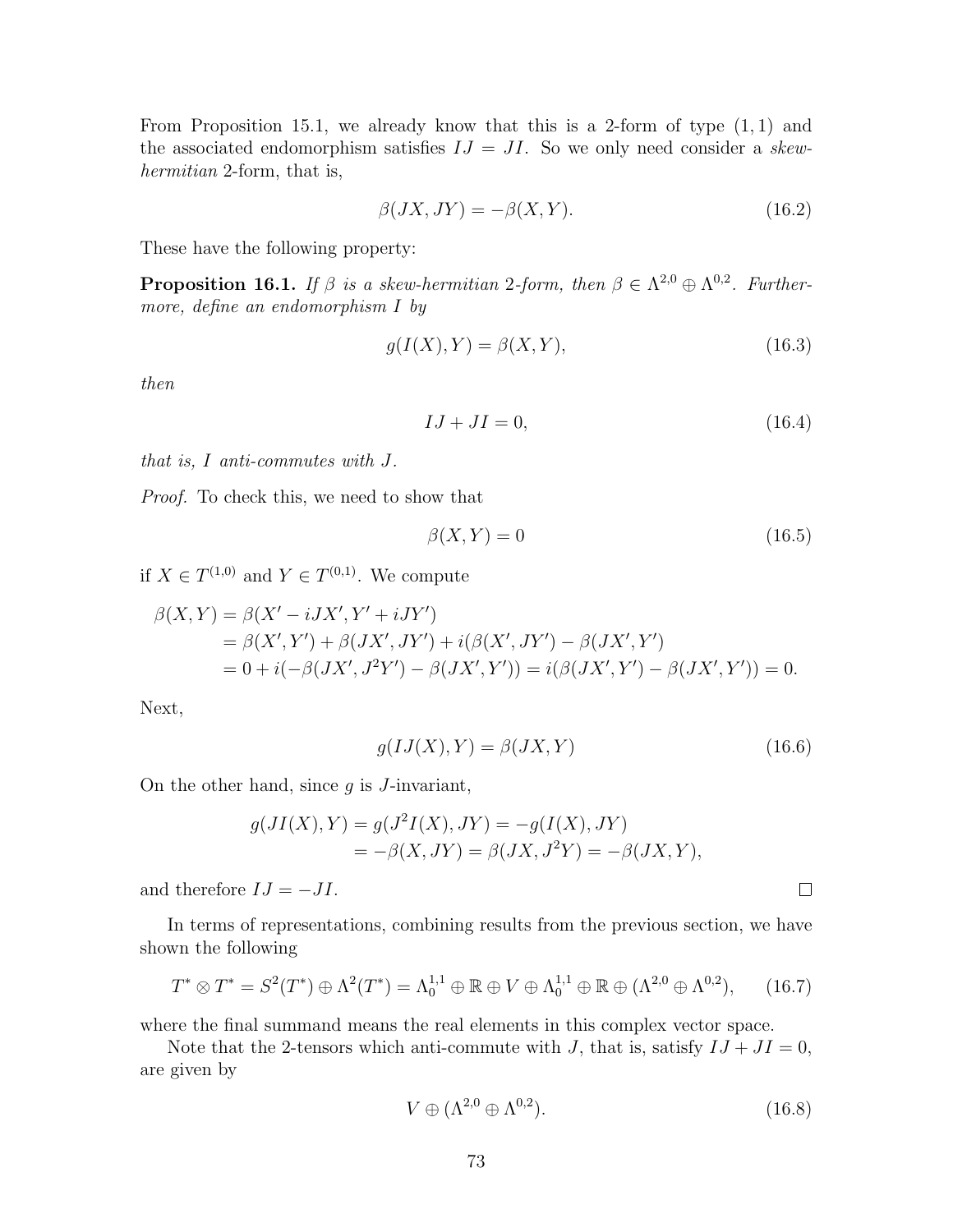But as shown in Proposition 15.2, these type of tensors can be viewed as sections of  $\Lambda^{0,1}\otimes T^{1,0}$ . Counting dimensions

$$
dim_{\mathbb{R}}(V \oplus (\Lambda^{2,0} \oplus \Lambda^{0,2})) = n^2 + n + 2\binom{n}{2} = 2n^2,
$$
\n(16.9)

Also,

$$
dim_{\mathbb{R}}(\Lambda^{0,1}\otimes T^{1,0})=2n^2,
$$
\n(16.10)

so these spaces are the same. We actually have the more general statment, without reference to any metric, only the complex structure:

**Proposition 16.2.** The space of endomorphisms I satisfying  $IJ + JI = 0$  can be *identified with*  $\Lambda^{0,1} \otimes T^{1,0}$ .

*Proof.* Assume  $J$  is in standard form (15.9) and write the endomorphism  $I$  in matrix form as

$$
I = \begin{pmatrix} A & B \\ C & D \end{pmatrix},\tag{16.11}
$$

where  $A, B, C, D$  are arbitrary  $n \times n$  matrices. Then  $IJ = -JI$  is

$$
\begin{pmatrix} A & B \\ C & D \end{pmatrix} \begin{pmatrix} 0 & -I_n \\ I_n & 0 \end{pmatrix} = \begin{pmatrix} 0 & I_n \\ -I_n & 0 \end{pmatrix} \begin{pmatrix} A & B \\ C & D \end{pmatrix}
$$
(16.12)

which is

$$
\begin{pmatrix} B & -A \\ D & -C \end{pmatrix} = \begin{pmatrix} C & D \\ -A & -B \end{pmatrix},
$$
\n(16.13)

which says that  $I$  is of the form

$$
I = \begin{pmatrix} A & B \\ B & -A \end{pmatrix},\tag{16.14}
$$

where A and B are arbitrary  $n \times n$  real matrics. The dimension of this space is thus  $2n^2$ .

Finally, as shown in Proposition 15.2, these type of tensors can be viewed as sections of  $\Lambda^{0,1} \otimes T^{1,0}$ , which also has real dimension  $2n^2$ , so these spaces are therefore equivalent.  $\Box$ 

Note if we take a path of complex structures  $J(t)$  with  $J(0) = J$  and  $J'(0) = I$ , then differentiating  $J^2 = -I_n$  an evaluating at  $t = 0$  yields  $IJ +JI = 0$ . So elements of  $\Lambda^{0,1} \otimes T^{1,0}$  are infinitesimal deformations of the complex structure.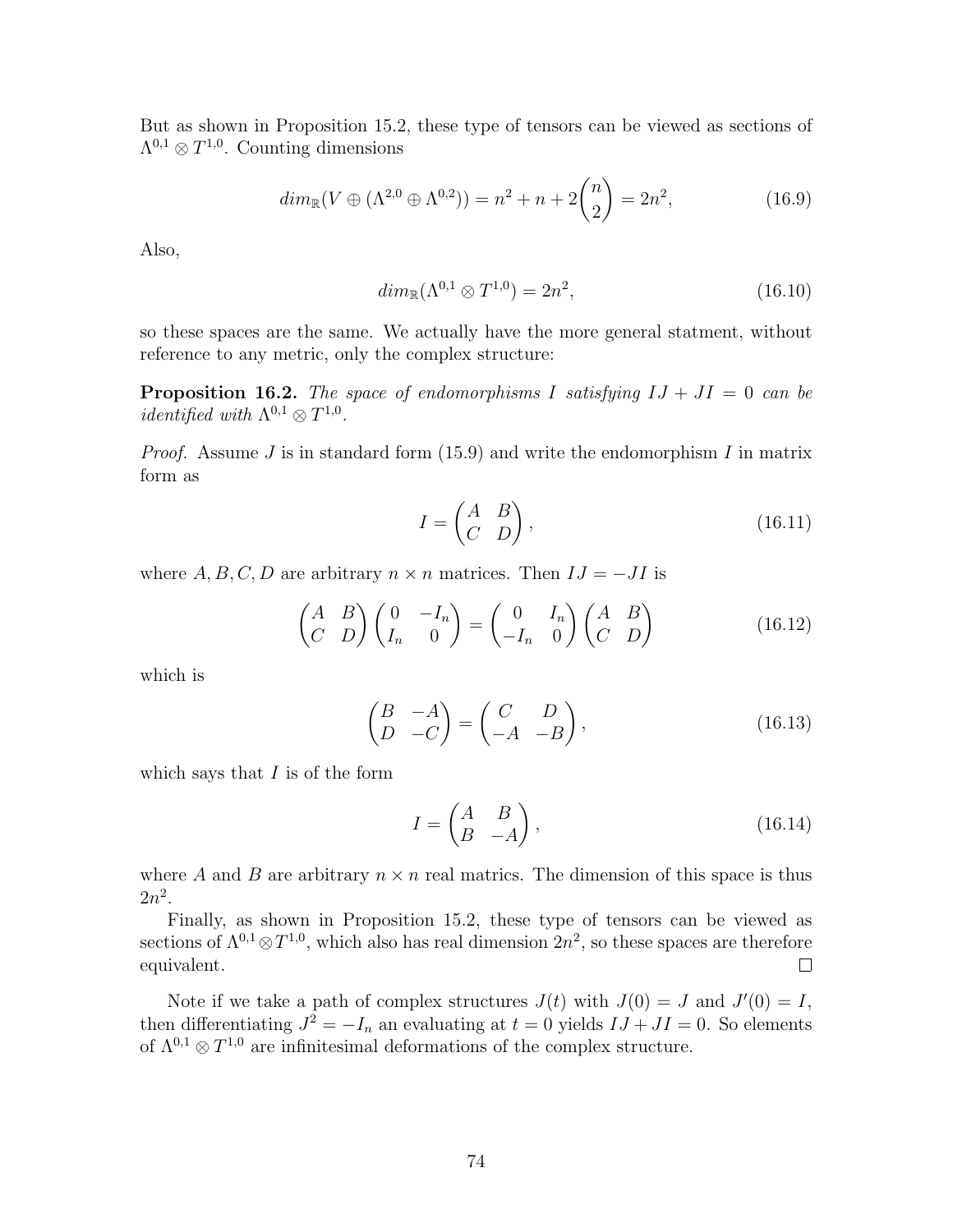#### 16.2 Complex manifolds and the Nijenhuis tensor

We begin with a defintion

**Definition 2.** A mapping  $f: \mathbb{C}^m \to \mathbb{C}^n$  is holomorphic if  $f_* \circ J_0 = J_0 \circ f_*,$  where we view  $\mathbb{C}^m = (\mathbb{R}^{2m}, J_0)$  and  $\mathbb{C}^n = (\mathbb{R}^{2n}, J_0)$ .

We have the following characterization of holomorphic maps

**Proposition 16.3.** A mapping  $f : \mathbb{C}^m \to \mathbb{C}^n$  is holomorphic if and only if the Cauchy-Riemann equations are satisfied, that is, writing

$$
f(z^1, \dots z^m) = (f_1, \dots, f_n) = (u_1 + iv_1, \dots u_n + iv_n), \tag{16.15}
$$

and  $z^j = x^j + iy^j$ , for each  $j = 1 \ldots n$ , we have

$$
\frac{\partial u_j}{\partial x^k} = \frac{\partial v_j}{\partial y^k} \qquad \frac{\partial u_j}{\partial y^k} = -\frac{\partial v_j}{\partial x^k},\tag{16.16}
$$

for each  $k = 1 \ldots m$ , and these equations are equivalent to

$$
\frac{\partial}{\partial \bar{z}^k} f_j = 0,\tag{16.17}
$$

for each  $j = 1 \ldots n$  and each  $k = 1 \ldots m$ 

*Proof.* First, we consider  $m = n = 1$ . We compute

$$
\begin{pmatrix}\n\frac{\partial f_1}{\partial x^1} & \frac{\partial f_1}{\partial y^1} \\
\frac{\partial f_2}{\partial x^1} & \frac{\partial f_2}{\partial y^1}\n\end{pmatrix}\n\begin{pmatrix}\n0 & -1 \\
1 & 0\n\end{pmatrix}\n=\n\begin{pmatrix}\n0 & -1 \\
1 & 0\n\end{pmatrix}\n\begin{pmatrix}\n\frac{\partial f_1}{\partial x^1} & \frac{\partial f_1}{\partial y^1} \\
\frac{\partial f_2}{\partial x^1} & \frac{\partial f_2}{\partial y^1}\n\end{pmatrix},
$$
\n(16.18)

says that

$$
\begin{pmatrix}\n\frac{\partial f_1}{\partial y^1} & -\frac{\partial f_1}{\partial x^1} \\
\frac{\partial f_2}{\partial y^1} & -\frac{\partial f_2}{\partial x^1}\n\end{pmatrix} = \begin{pmatrix}\n-\frac{\partial f_2}{\partial x^1} & -\frac{\partial f_2}{\partial y^1} \\
\frac{\partial f_1}{\partial x^1} & \frac{\partial f_1}{\partial y^1}\n\end{pmatrix},
$$
\n(16.19)

which is exactly the Cauchy-Riemann equations. In the general case, rearrange the coordinates so that  $(x^1, \ldots, x^m, y^1, \ldots, y^m)$  are the real coordinates on  $\mathbb{R}^{2m}$  and  $(u^1, \ldots, u^n, v^1, \ldots, v^n)$ , such that the complex structure  $J_0$  is given by

$$
J_0(\mathbb{R}^{2m}) = \begin{pmatrix} 0 & -I_m \\ I_m & 0 \end{pmatrix},\tag{16.20}
$$

and similarly for  $J_0(\mathbb{R}^{2n})$ . Then the computation in matrix form is entirely analogous to the case of  $m = n = 1$ .

Finally, we compute

$$
\frac{\partial}{\partial \bar{z}^k} f_j = \frac{1}{2} \left( \frac{\partial}{\partial x^k} + i \frac{\partial}{\partial y^k} \right) (u_j + iv_j)
$$
\n(16.21)

$$
= \frac{1}{2} \left\{ \frac{\partial}{\partial x^k} u_j - \frac{\partial}{\partial y^k} v_j + i \left( \frac{\partial}{\partial x^k} v_j + \frac{\partial}{\partial y^k} u_j \right) \right\},
$$
(16.22)

 $\Box$ 

the vanishing of which again yields the Cauchy-Riemann equations.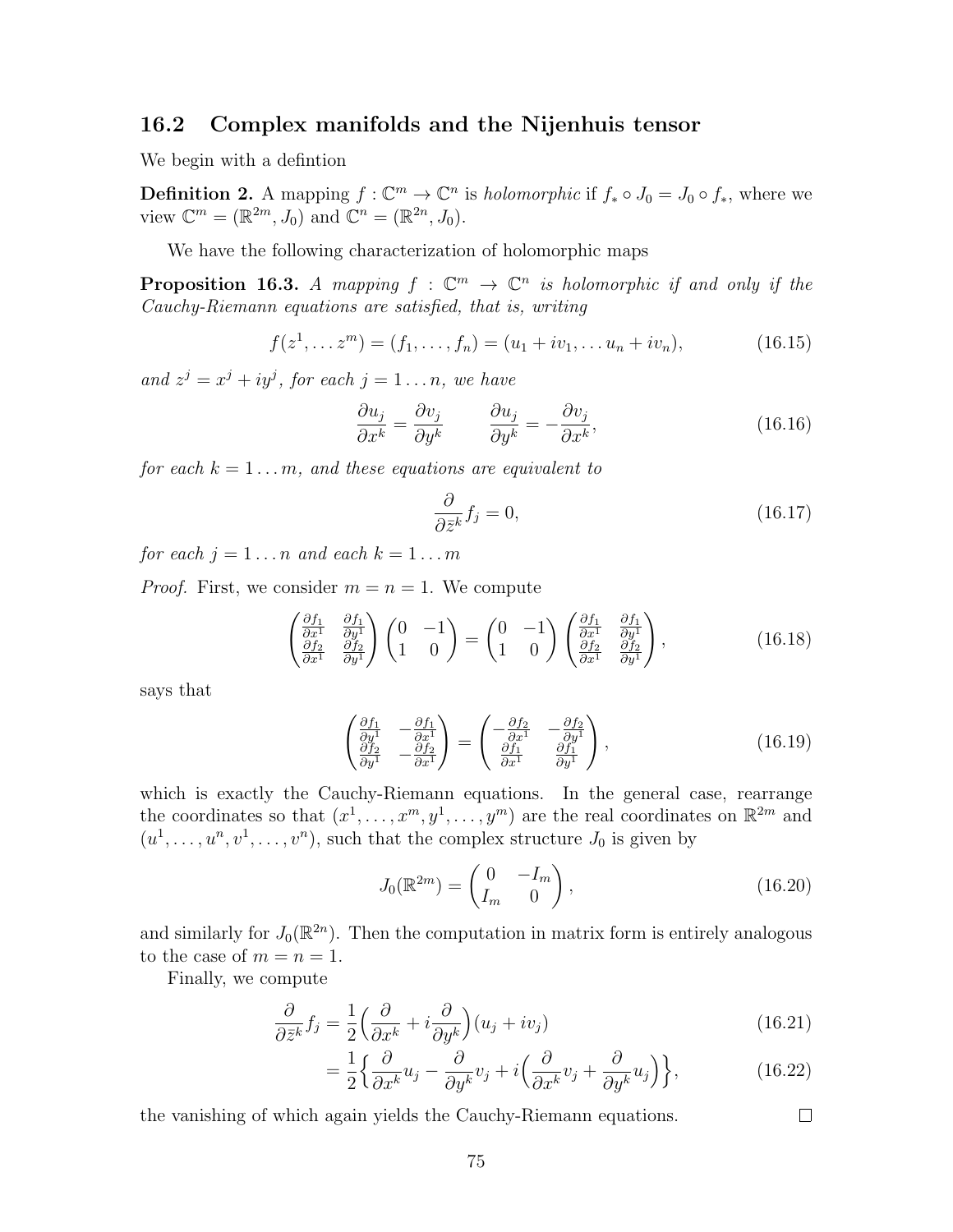Now we can define a complex manifold

**Definition 3.** A *complex manifold* of dimension n is a smooth manifold of real dimension 2n with a collection of coordinate charts  $(U_{\alpha}, \phi_{\alpha})$  covering M, such that  $\phi_{\alpha}: U_{\alpha} \to \mathbb{C}^n$  and with overlap maps  $\phi_{\alpha} \circ \phi_{\beta}^{-1}$  $\phi_{\beta}^{-1}$  :  $\phi_{\beta}(U_{\beta}) \rightarrow \phi_{\alpha}(U_{\alpha})$  satisfying the Cauchy-Riemann equations.

Such spaces have a complex structure on the tangent bundle.

**Proposition 16.4.** In any coordinate chart, define  $J_{\alpha}: TM_{U_{\alpha}} \to TM_{U_{\alpha}}$  by

$$
J(X) = (\phi_{\alpha})_*^{-1} \circ J_0 \circ (\phi_{\alpha})_* X.
$$
 (16.23)

Then  $J_{\alpha} = J_{\beta}$  on  $U_{\alpha} \cap U_{\beta}$  and therefore gives a global complex structure  $J : TM \rightarrow$ TM satisfying  $J^2 = -Id$ .

Proof. On overlaps, the equation

$$
(\phi_{\alpha})_{*}^{-1} \circ J_{0} \circ (\phi_{\alpha})_{*} = (\phi_{\beta})_{*}^{-1} \circ J_{0} \circ (\phi_{\beta})_{*}
$$
\n(16.24)

can be rewritten as

$$
J_0 \circ (\phi_\alpha)_* \circ (\phi_\beta)_*^{-1} = (\phi_\alpha)_* \circ (\phi_\beta)_*^{-1} \circ J_0. \tag{16.25}
$$

Using the chain rule this is

$$
J_0 \circ (\phi_\alpha \circ \phi_\beta^{-1})_* = (\phi_\alpha \circ \phi_\beta^{-1})_* \circ J_0, \qquad (16.26)
$$

which is exactly the condition that the overlap maps satisfy the Cauchy-Riemann equations.

Obviously,

$$
J^{2} = (\phi_{\alpha})_{*}^{-1} \circ J_{0} \circ (\phi_{\alpha})_{*} \circ (\phi_{\alpha})_{*}^{-1} \circ J_{0} \circ (\phi_{\alpha})_{*}
$$
  
=  $(\phi_{\alpha})_{*}^{-1} \circ J_{0}^{2} \circ (\phi_{\alpha})_{*}$   
=  $(\phi_{\alpha})_{*}^{-1} \circ (-Id) \circ (\phi_{\alpha})_{*} = -Id.$ 

 $\Box$ 

Consequently, we can apply all of the linear algebra from the previous sections to complex manifolds.

**Definition 4.** An almost complex structure is an endomorphism  $J : TM \rightarrow TM$ satisfying  $J^2 = -Id$ . An almost complex structure J is said to be *integrable* if J is induced from a collection of holomorphic coordinates on M.

Let  $(M^2, g)$  be any oriented Riemannian surface. Then  $* : \Lambda^1 \to \Lambda^1$  satisfies  $*^2 = -Id$ , and using the metric we obtain an endomorphism  $J: TM \rightarrow TM$  satisfying  $J^2 = -Id$ , which is an almost complex structure. In the case of surfaces, this always comes from a collection of holomorphic coordinate charts, but this is not true in higher dimensions. To understand this we proceed as follows: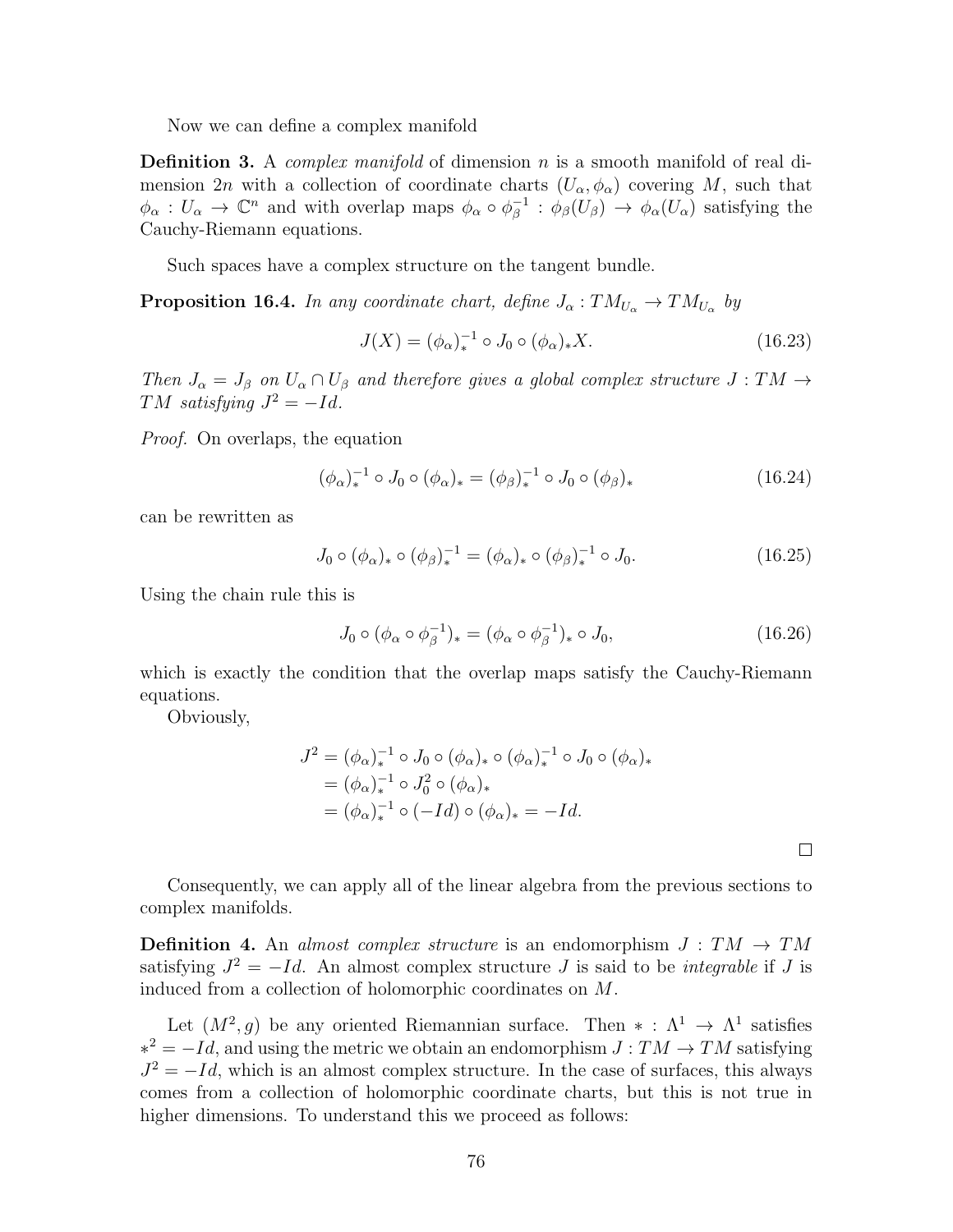**Proposition 16.5.** The Nijenhuis tensor of an almost complex structure defined by

$$
N(X,Y) = 2\{ [JX, JY] - [X,Y] - J[X,JY] - J[JX,Y] \}
$$
\n(16.27)

is a tensor of type  $(1, 2)$  and satisfies  $N(Y, X) = -N(X, Y)$ .

*Proof.* Given a function  $f : M \to \mathbb{R}$ , we compute

$$
N(fX,Y) = 2\{[J(fX),JY] - [fX,Y] - J[fX,JY] - J[J(fX),Y]\}
$$
  
= 2\{[fJX,JY] - [fX,Y] - J[fX,JY] - J[fJX,Y]\}  
= 2\{f[JX,JY] - (JY(f))JX - f[X,Y] + (Yf)X  
- J(f[X,JY] - (JY(f))X) - J(f[JX,Y] - (Yf)JX)\}  
= fN(X,Y) + 2\{-(JY(f))JX + (Yf)X + (JY(f))JX + (Yf)J^2X.

Since  $J^2 = -I$ , the last 4 terms vanish. A similar computation proves that  $N(X, fY) =$  $fN(X, Y)$ . Consequently, N is a tensor. The skew-symmetry in X and Y is obvi- $\Box$ ous.

# 17 Lecture 17

We have the following local formula for the Nijenhuis tensor.

Proposition 17.1. In local coordinates, the Nijenhuis tensor is given by

$$
N_{jk}^{i} = 2\sum_{h=1}^{2n} (J_{j}^{h} \partial_{h} J_{k}^{i} - J_{k}^{h} \partial_{h} J_{j}^{i} - J_{h}^{i} \partial_{j} J_{k}^{h} + J_{h}^{i} \partial_{k} J_{j}^{h})
$$
(17.1)

Proof. We compute

$$
\frac{1}{2}N(\partial_j, \partial_k) = [J\partial_j, J\partial_k] - [\partial_j, \partial_k] - J[\partial_j, J\partial_k] - J[J\partial_j, \partial_k]
$$
  
\n
$$
= [J_j^l \partial_l, J_k^m \partial_m] - [\partial_j, \partial_k] - J[\partial_j, J_k^l \partial_l] - J[J_j^l \partial_l, \partial_k]
$$
  
\n
$$
= I + II + III + IV.
$$

The first term is

$$
I = J_j^l \partial_l (J_k^m \partial_m) - J_k^m \partial_m (J_j^l \partial_l)
$$
  
=  $J_j^l (\partial_l J_k^m) \partial_m + J_j^l J_k^m \partial_l \partial_m - J_k^m (\partial_m J_j^l) \partial_l - J_k^m J_j^l \partial_m \partial_l$   
=  $J_j^l (\partial_l J_k^m) \partial_m - J_k^m (\partial_m J_j^l) \partial_l.$ 

The second term is obviously zero. The third term is

$$
III = -J(\partial_j(J_k^l)\partial_l) = -\partial_j(J_k^l)J_l^m\partial_m.
$$
\n(17.2)

Finally, the fourth term is

$$
III = \partial_k (J_j^l) J_l^m \partial_m.
$$
 (17.3)

Combining these, we are done.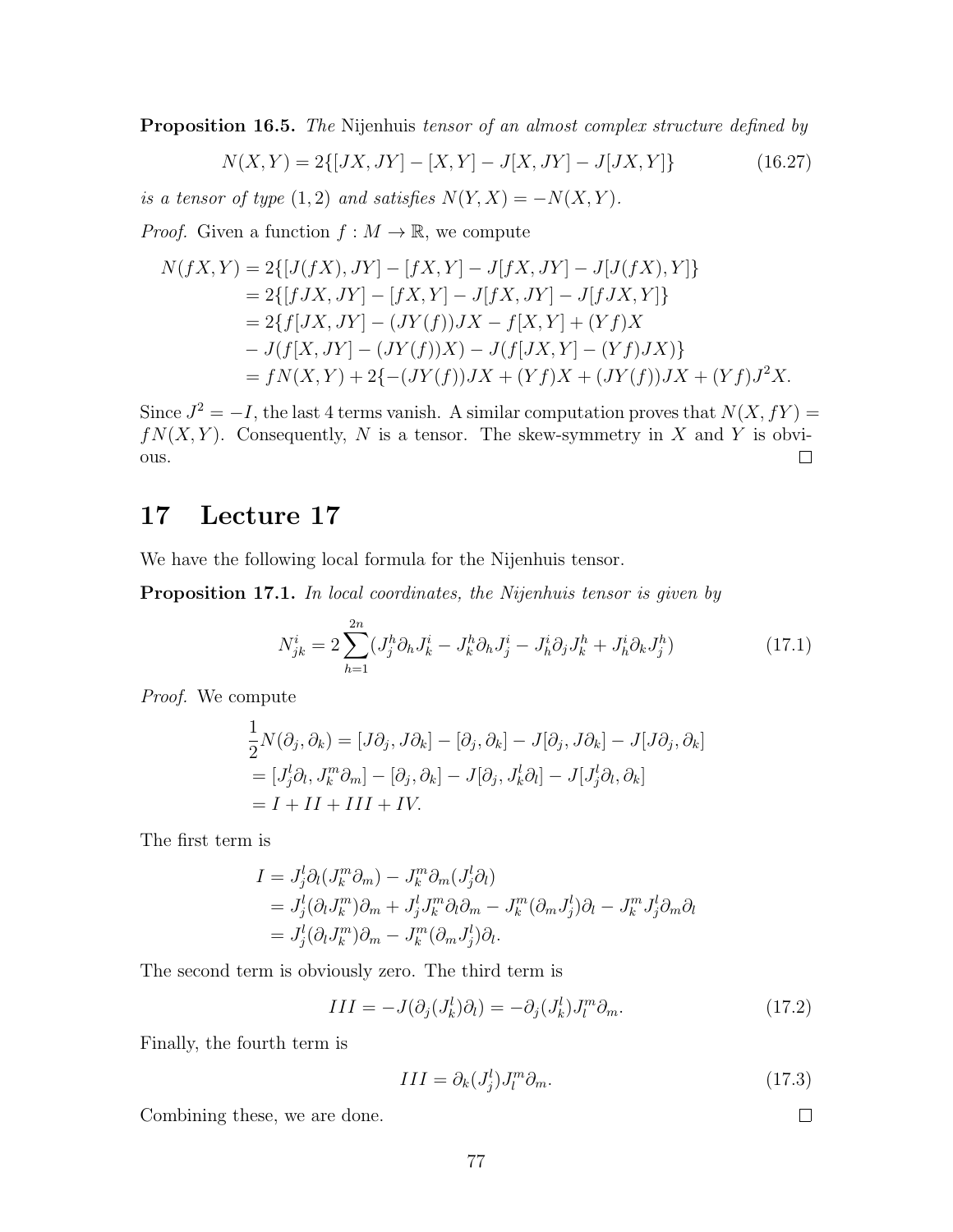Next, we have

**Theorem 17.1.** An almost complex structure J is integrable if and only if the Nijenhuis tensor vanishes.

*Proof.* If J is integrable, then we can always find local coordinates so that  $J = J_0$ , and Proposition 17.1 shows that the Nijenhuis tensor vanishes. For the converse, the vanishing of the Nijenhuis tensor is the integrability condition for  $T^{1,0}$  as a complex sub-distribution of  $T \otimes \mathbb{C}$ . To see this, if X and Y are both sections of  $T^{1,0}$  then we can write  $X = X' - iJX'$  and  $Y = Y' - iJY'$  for real vector fields X' and Y'. The commutator is

$$
[X' - iJX', Y' - iJY'] = [X', Y'] - [JX', JY'] - i([X', JY'] + [JX', Y']). \quad (17.4)
$$

But this is also a  $(1,0)$  vector field if and only if

$$
[X', JY'] + [JX', Y'] = J[X', Y'] - J[JX', JY'], \qquad (17.5)
$$

applying  $J$ , and moving everything to the left hand side, this says that

$$
[JX', JY'] - [X', Y'] - J[X', JY'] - J[JX', Y'] = 0,
$$
\n(17.6)

which is exactly the vanishing of the Nijenhuis tensor. In the analytic case, the converse then follows using a complex version of the Frobenius Theorem. The  $C^{\infty}$ case is more difficult, and is the content of the Newlander-Nirenberg Theorem, which we will not prove here.  $\Box$ 

Proposition 17.2. For an almost complex structure J

$$
d(\Lambda^{p,q}) \subset \Lambda^{p+2,q-1} + \Lambda^{p+1,q} + \Lambda^{p,q+1} + \Lambda^{p-1,q+2},\tag{17.7}
$$

and J is integrable if and only if

$$
d(\Lambda^{p,q}) \subset \Lambda^{p+1,q} + \Lambda^{p,q+1}.\tag{17.8}
$$

*Proof.* Let  $\alpha \in \Lambda^{p,q}$ , and write  $p + q = r$ . Then we have the basic formula

$$
d\alpha(X_0, \dots, X_r) = \sum (-1)^j X_j \alpha(X_0, \dots, \hat{X}_j, \dots, X_r)
$$
  
+ 
$$
\sum_{i < j} (-1)^{i+j} \alpha([X_i, X_j], X_0, \dots, \hat{X}_i, \dots, \hat{X}_j, \dots, X_r). \tag{17.9}
$$

This is easily seen to vanish if more than  $p + 2$  of the  $X_j$  are of type  $(1, 0)$  or if more than  $q + 2$  are of type  $(0, 1)$ .

If  $J$  is integrable, then in a local complex coordinate system,  $(17.8)$  is easily seen to hold. For the converse we have the inclusions,

$$
d(\Lambda^{1,0}) \subset \Lambda^{2,0} + \Lambda^{1,1} \text{ and } d(\Lambda^{0,1}) \subset \Lambda^{1,1} + \Lambda^{0,2}.
$$
 (17.10)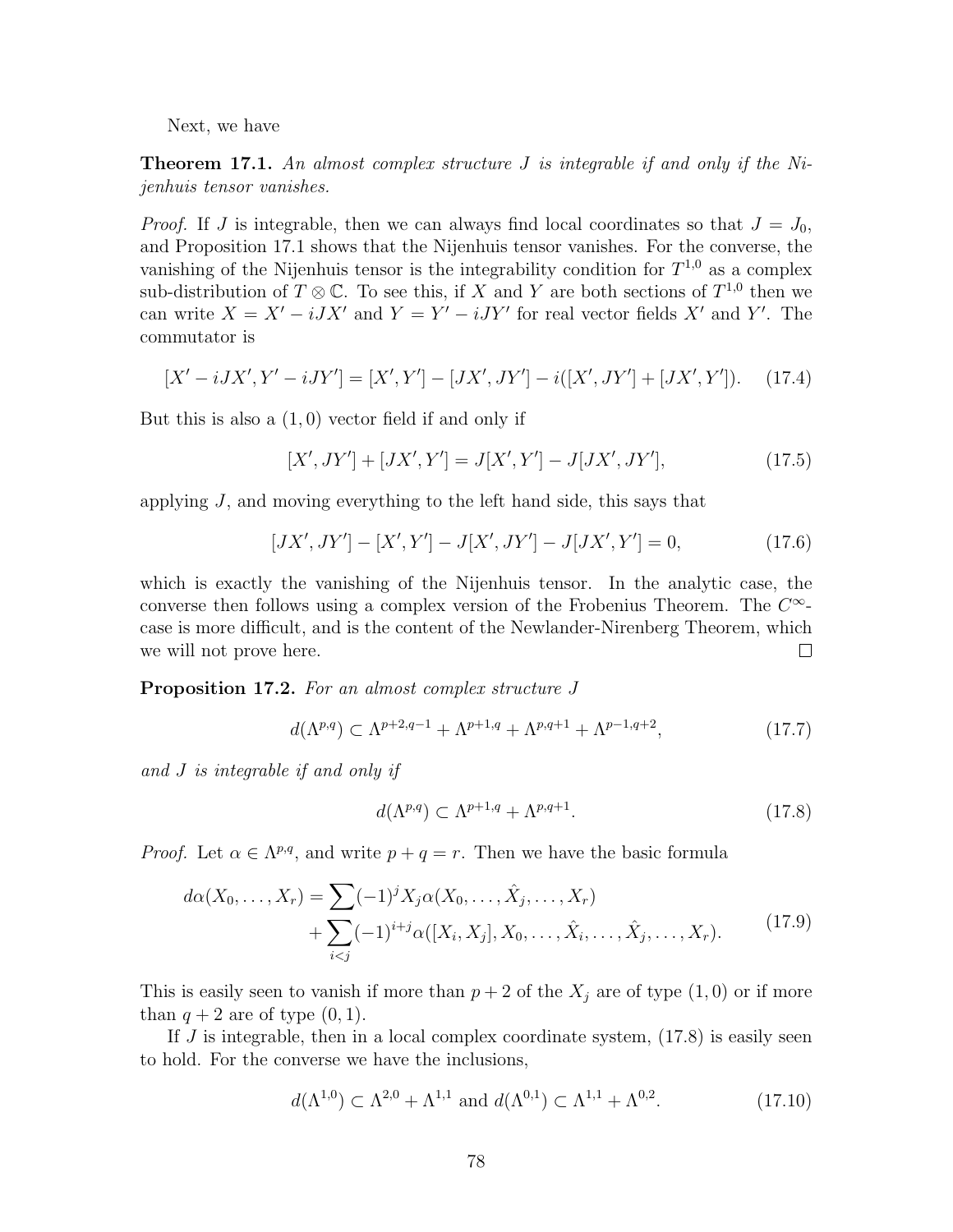The formula

$$
d\alpha(X,Y) = X(\alpha(Y)) - Y(\alpha(X)) - \alpha([X,Y])
$$
\n(17.11)

then implies that if both X and Y are in  $T^{1,0}$  then so is their bracket  $[X, Y]$ . So write  $X = X' - iJX'$  and  $Y = Y' - iJY'$  for real vector fields X' and Y'. Define  $Z = [X, Y]$ , then Z is also of type  $(1, 0)$ , so

$$
Z + iJZ = 0.\t(17.12)
$$

Writing this in terms of  $X'$  and  $Y'$  we see that

$$
0 = 2(Z + iJZ) = -N(X', Y') - iJN(X', Y'), \qquad (17.13)
$$

which implies that  $N \equiv 0$ .

**Corollary 17.1.** On a complex manifold,  $d = \partial + \overline{\partial}$  where  $\partial : \Lambda^{p,q} \to \Lambda^{p+1,q}$  and  $\overline{\partial}:\Lambda^{p,q}\to \Lambda^{p,q+1},$  and these operators satisfy

$$
\partial^2 = 0, \quad \overline{\partial}^2 = 0, \quad \partial \overline{\partial} + \overline{\partial} \partial = 0. \tag{17.14}
$$

*Proof.* These relations follow simply from  $d^2 = 0$ .

#### 17.1 Automorphisms

**Definition 5.** An *infinitesimal automorphism* of a complex manifold is a real vector field X such that  $\mathcal{L}_XJ = 0$ , where  $\mathcal L$  denotes the Lie derivative operator.

It is straightforward to see that  $X$  is an infinitesimal automorphism if and only if its 1-parameter group of diffeomorphisms are holomorphic automorphisms, that is,  $(\phi_s)_* \circ J = J \circ (\phi_s)_*.$ 

**Proposition 17.3.** A vector field  $X$  is an infinitesimal automorphism if and only if

$$
J([X,Y]) = [X, JY],
$$
\n(17.15)

for a vector fields  $X$  and  $Y$ .

Proof. We compute

$$
[X, JY] = \mathcal{L}_X(JY) = \mathcal{L}_X(J)Y + J(\mathcal{L}_XY) = \mathcal{L}_X(J)Y + J([X, Y]),
$$
\n(17.16)

and the result follows.

**Definition 6.** A *holomorphic vector field* on a complex manifold  $(M, J)$  is vector field  $Z \in \Gamma(T^{1,0})$  which satisfies  $Zf$  is holomorphic for every locally defined holomorphic function f.

 $\Box$ 

 $\Box$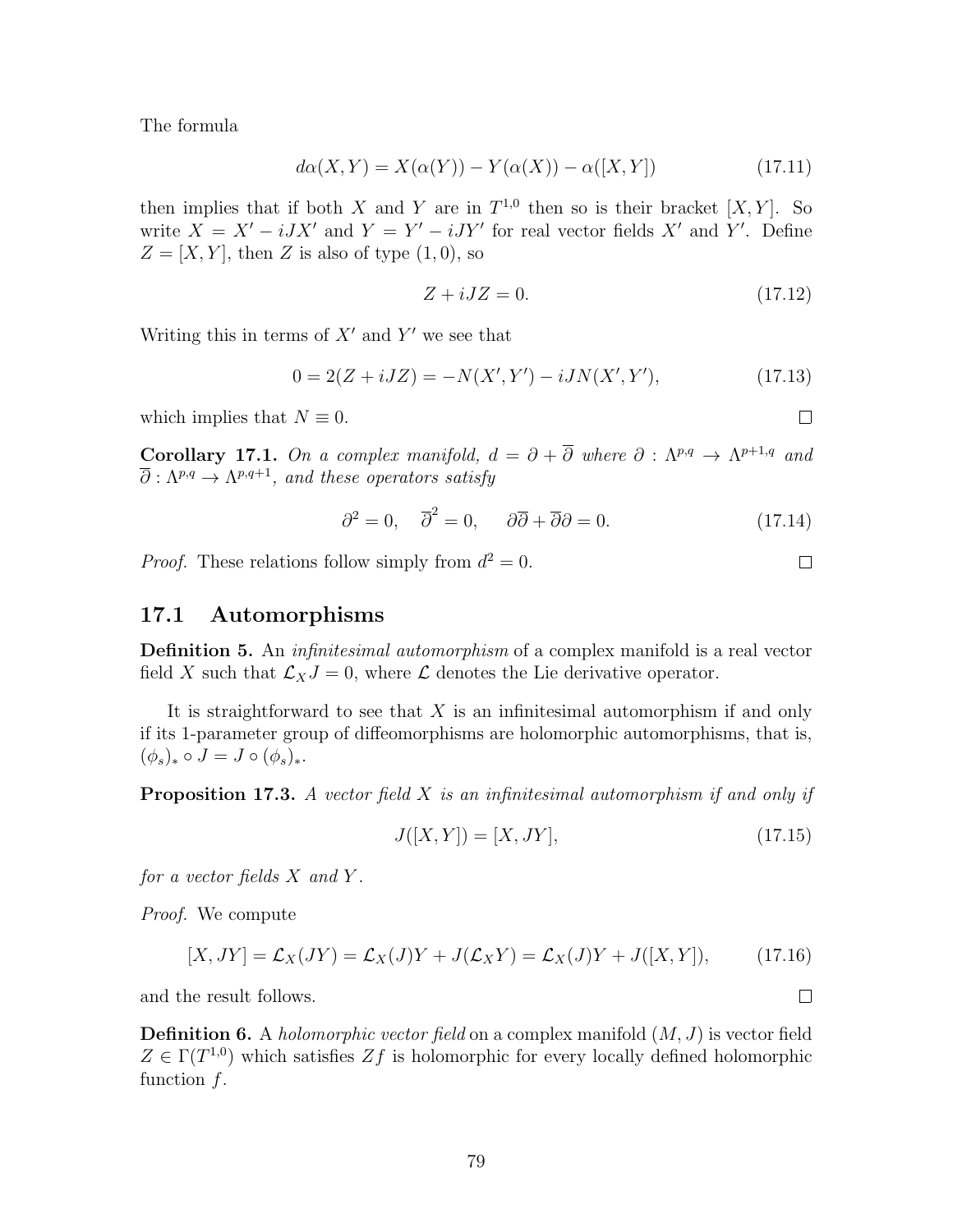In complex coordinates, a holomorphic vector field can locally be written as

$$
Z = \sum f_i \frac{\partial}{\partial z^i},\tag{17.17}
$$

where the  $f_i$  are locally defined holomorphic functions.

**Proposition 17.4.** For  $X \in \Gamma(TM)$ , associate a vector field of type  $(1,0)$  by mapping  $X \mapsto Z = X - iJX$ . Then X is an infinitesimal automorphism if and only if Z is a holomorphic vector field.

*Proof.* Choose a local holomorphic coordinate system  $\{z^i\}$ , and for real vector fields  $X'$  and  $Y'$ , write

$$
X = X' - iJX' = \sum X^j \frac{\partial}{\partial z^j},\tag{17.18}
$$

$$
Y = Y' - iJY' = \sum Y^j \frac{\partial}{\partial z^j}.
$$
\n(17.19)

We know that  $X'$  is an infinitesimal automorphism if and only if

$$
J([X', Y']) = [X', JY'], \qquad (17.20)
$$

for all real vector fields  $Y'$ . This condition is equivalent to

$$
\sum_{j} \overline{Y}^{j} \frac{\partial X^{k}}{\partial \overline{z}^{j}},\tag{17.21}
$$

for each  $k = 1 \ldots n$ , which is equivalent to X being a holomorphic vector field.

To see this, we rewrite (17.20) in terms of complex vector fields. We have

$$
X' = \frac{1}{2}(X + \overline{X}) \quad JX' = \frac{i}{2}(X - \overline{X})
$$

$$
Y' = \frac{1}{2}(Y + \overline{Y}) \quad JY' = \frac{i}{2}(Y - \overline{Y})
$$

The left hand side of (17.20) is

$$
J([X', Y']) = J([\frac{1}{2}(X + \overline{X}), \frac{1}{2}(Y + \overline{Y})])
$$
  
=  $\frac{1}{4}J([X, Y] + [X, \overline{Y}] + [\overline{X}, Y] + [\overline{X}, \overline{Y}]).$ 

But from integrability,  $[X, Y]$  is also of type  $(1, 0)$ , and  $[\overline{X}, \overline{Y}]$  is of type  $(0, 1)$ . So we can write this as

$$
J([X', Y']) = \frac{1}{4}(i[X, Y] - i[\overline{X}, \overline{Y}] + J[X, \overline{Y}] + J[\overline{X}, Y]).
$$
 (17.22)

Next, the right hand side of (17.20) is

$$
[\frac{1}{2}(X+\overline{X}), \frac{i}{2}(Y-\overline{Y})] = \frac{i}{4}([X,Y]-[X,\overline{Y}]+[\overline{X},Y]-[\overline{X},\overline{Y}]).
$$
 (17.23)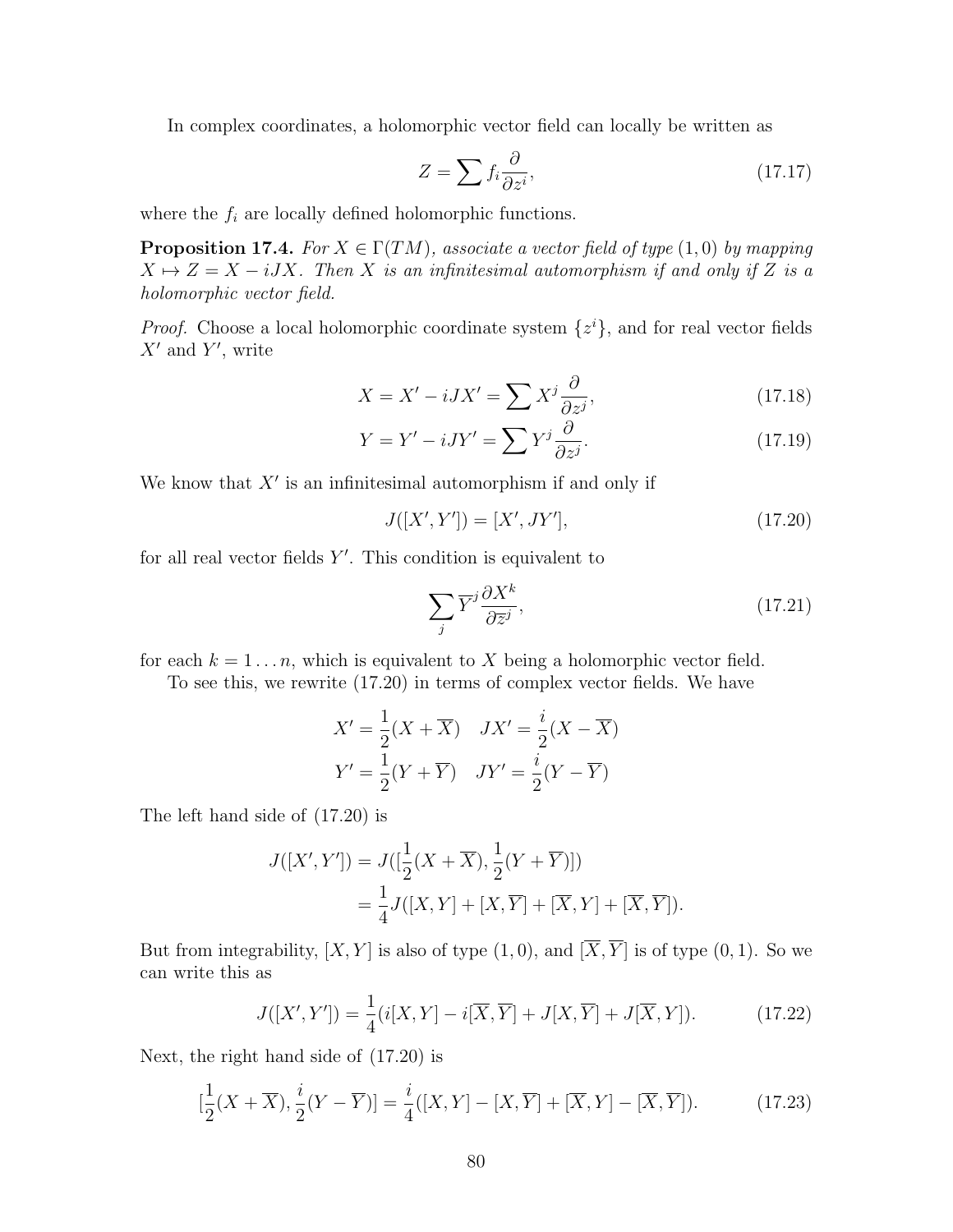Then (17.22) equals (17.23) if and only if

$$
J[X,\overline{Y}] + J[\overline{X},Y] = -i[X,\overline{Y}] + i[\overline{X},Y].
$$
\n(17.24)

This is equivalent to

$$
J(Re([X,\overline{Y}])) = Im([X,\overline{Y}]).
$$
\n(17.25)

 $\Box$ 

This says that  $[X, \overline{Y}]$  is a vector field of type  $(0, 1)$ . We can write the Lie bracket as

$$
[X,\overline{Y}] = \Big[\sum_{j} X^{j} \frac{\partial}{\partial z^{j}}, \sum_{k} \overline{Y}^{k} \frac{\partial}{\partial \overline{z}^{k}}\Big] = \sum_{j} \overline{Y}^{k} \left(\frac{\partial}{\partial \overline{z}^{k}} X^{j}\right) \frac{\partial}{\partial z^{j}} + \sum_{k} X^{j} \left(\frac{\partial}{\partial z^{j}} \overline{Y}^{k}\right) \frac{\partial}{\partial \overline{z}^{k}},
$$

and the vanishing of the (1, 0) component is exactly (17.21).

### 18 Lecture 18

We next give an alternate proof of Proposition 16.2.

**Proposition 18.1.** The space of endomorphisms I satisfying  $IJ + JI = 0$  can be *identified with*  $\Lambda^{0,1} \otimes T^{1,0}$ . Furthermore, the space of endomorphisms I satisfying  $IJ -JI = 0$  can be identified with  $\Lambda^{1,0} \otimes T^{1,0}$ .

*Proof.* An element  $\mathcal{I} \in \Lambda^{0,1} \otimes T^{1,0}$  is a complex linear mapping from  $T^{0,1}$  to  $T^{1,0}$ , that is  $\mathcal{I} \in Hom_{\mathbb{C}}(T^{0,1}, T^{1,0})$ . Writing  $X \in T^{0,1}$  as  $X = X' + iJX'$  for real  $X' \in T$  and since  $\mathcal I$  maps to  $T^{1,0}, \mathcal I$  can be written as

$$
\mathcal{I}: X' + iJX' \mapsto I(X') - iJI(X'),\tag{18.1}
$$

for some real endomorphism of the tangent space  $I: T \to T$ , by defined by

$$
I(X') = Re(\mathcal{I}(X' + iJX')).
$$
\n(18.2)

To show that  $IJ = -JI$ , we first compute

$$
IJ(X') = Re\{\mathcal{I}(JX' + iJJX')\} = Re\{\mathcal{I}(J(X' + iJX'))\},\
$$

but since  $X' + iJX' \in T^{0,1}$ , we have  $J(X' + iJX') = -i(X' + iJX')$ , so

$$
IJ(X') = Re\{\mathcal{I}(-i(X'+iJX')\},\
$$

using complex linearity of  $\mathcal{I}$ ,

$$
IJ(X')=Re\{-i\mathcal{I}(X'+iJX')\}=Im(\mathcal{I}(X'+iJX'))
$$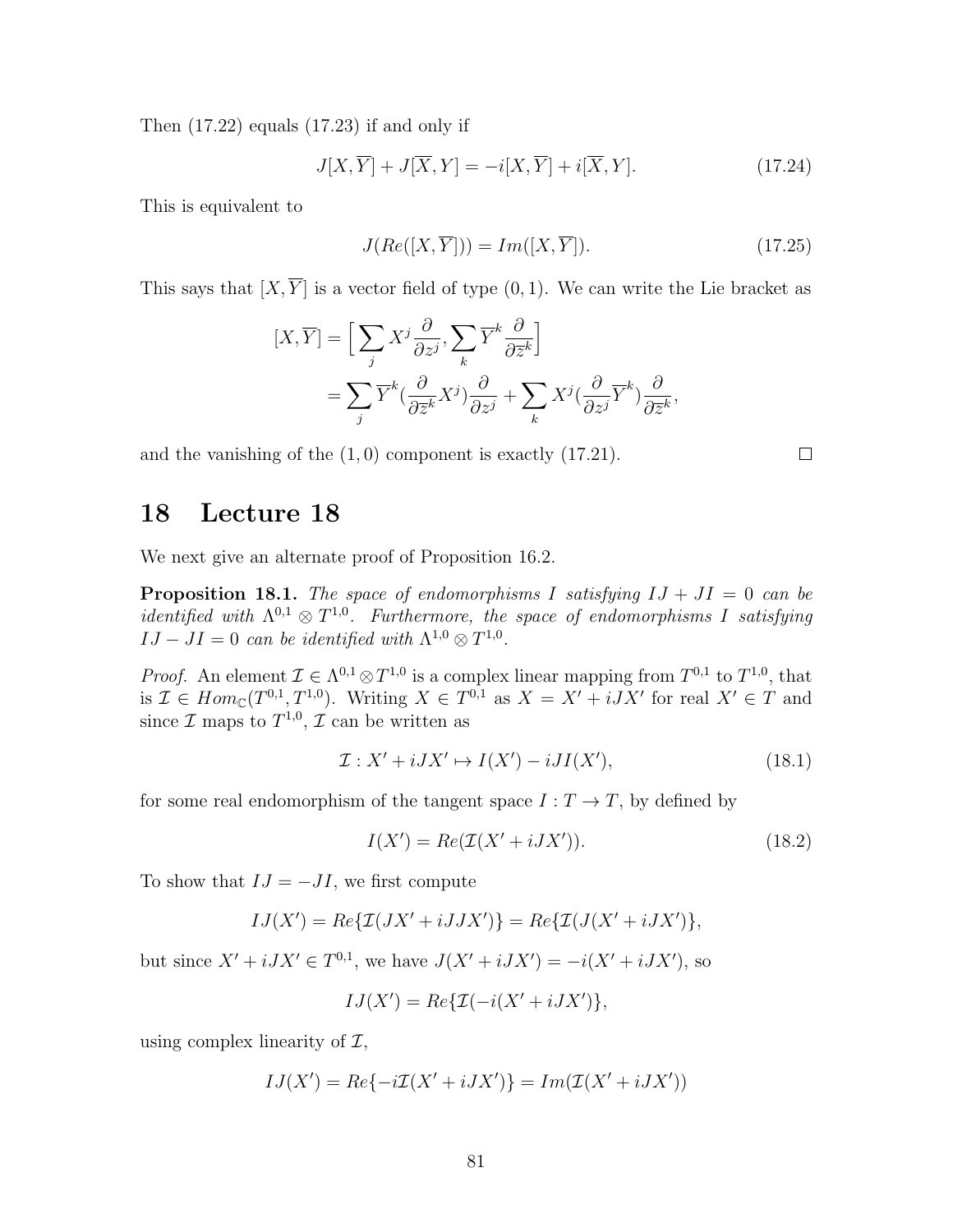Next, we have

$$
JI(X') = JRe(\mathcal{I}(X' + iJX')) = -Im(\mathcal{I}(X' + iJX')), \qquad (18.3)
$$

since  $\mathcal{I}(X' + iJX')$  is a (1,0) vector field, and we have shown that  $IJ = -JI$ .

For the converse, given a real mapping satisfying  $IJ + JI = 0$ , writing  $X \in T^{0,1}$ as  $X = X' + iJX'$  define  $\mathcal{I}: T^{0,1} \to T^{1,0}$  by

$$
\mathcal{I}: X' + iJX' \mapsto I(X') - iJI(X'). \tag{18.4}
$$

This map is clearly real linear, and we claim that this map is moreover complex linear. To see this,

$$
\mathcal{I}(i(X' + iJX')) = \mathcal{I}(-J(X' + iJX'))
$$
  
= 
$$
-\mathcal{I}(JX' + iJ(JX')) = -I(JX') + iJI(JX').
$$

Using  $IJ = -JI$ , this is

$$
\mathcal{I}(i(X' + iJX')) = JI(X') - iIJ(JX') = JI(X') + iI(X').
$$

Next,

$$
i\mathcal{I}(X'+iJX')=i(I(X')-iJI(X'))=JI(X')+iI(X'),
$$

so  $\mathcal I$  is indeed complex linear.

A similar argument proves the second case, and we are done.

# 18.1 The  $\bar{\partial}$  operator on holomorphic vector bundles

We first illustrate this operator for the holomorphic tangent bundle  $T^{1,0}$ .

Proposition 18.2. There is an first order differential operator

$$
\overline{\partial}: \Gamma(T^{1,0}) \to \Gamma(\Lambda^{0,1} \otimes T^{1,0}), \tag{18.5}
$$

such that a vector field Z is holomorphic if and only if  $\overline{\partial}(Z) = 0$ .

*Proof.* Choose local holomorphic coordinates  $\{z^{j}\}\$ , and write any section of Z of  $T^{1,0}$ , locally as

$$
Z = \sum Z^j \frac{\partial}{\partial z^j}.
$$
 (18.6)

Then define

$$
\overline{\partial}(Z) = \sum_{j} (\overline{\partial}Z^{j}) \otimes \frac{\partial}{\partial z^{j}}.
$$
\n(18.7)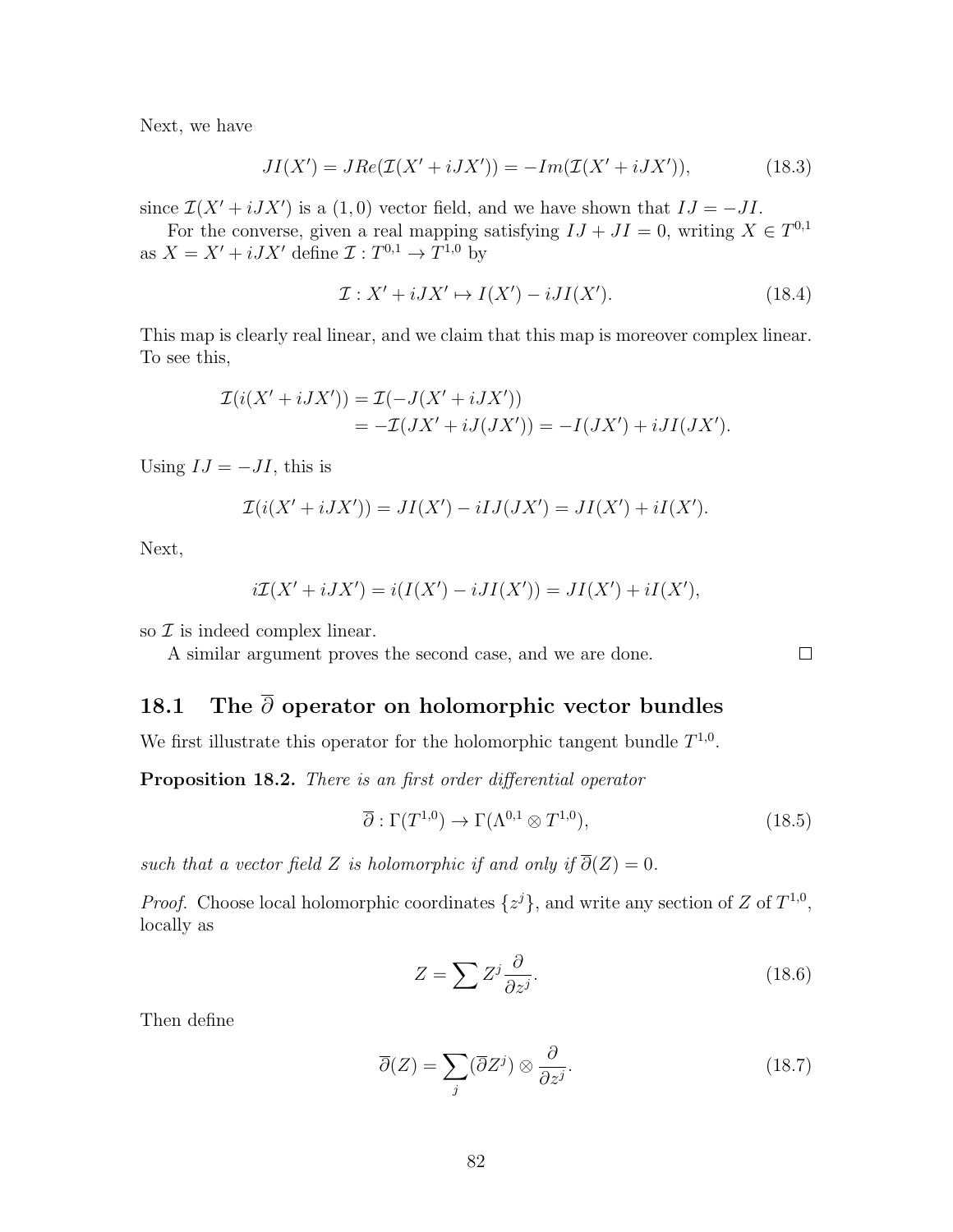This is in fact a well-defined global section of  $\Lambda^{0,1} \otimes T^{1,0}$  since the transition functions of the bundle  $T^{1,0}$  corresponding to a change of holomorphic coordinates are holomorphic.

To see this, if we have an overlapping coordinate system  $\{w^{j}\}\$ and

$$
Z = \sum W^j \frac{\partial}{\partial w^j}.
$$
\n(18.8)

Note that

$$
\frac{\partial}{\partial z^j} = \frac{\partial w^k}{\partial z^j} \frac{\partial}{\partial w^j},\tag{18.9}
$$

which implies that

$$
W^j = Z^p \frac{\partial w^j}{\partial z^p}.
$$
\n(18.10)

We compute

$$
\overline{\partial}(Z) = \sum \overline{\partial}(W^j) \otimes \frac{\partial}{\partial w^j} = \sum \overline{\partial}(Z^p \frac{\partial w^j}{\partial z^p}) \otimes \frac{\partial z^q}{\partial w^j} \frac{\partial}{\partial z^q}
$$
  
= 
$$
\sum \frac{\partial w^j}{\partial z^p} \frac{\partial z^q}{\partial w^j} \overline{\partial}(Z^p) \otimes \frac{\partial}{\partial z^q} = \sum \delta^q_p \overline{\partial}(Z^p) \otimes \frac{\partial}{\partial z^q} = \sum \overline{\partial}(Z^j) \otimes \frac{\partial}{\partial z^j}.
$$

Recall that the transition functions of a complex vector bundle are locally defined functions  $\phi_{\alpha\beta}: U_{\alpha}\cap U_{\beta}\to GL(m,\mathbb{C}),$  satisfying

$$
\phi_{\alpha\beta} = \phi_{\alpha\gamma}\phi_{\gamma\beta}.\tag{18.11}
$$

Notice the main property we used in the proof of Proposition 18.2 is that the transition functions of the bundle are holomorphic. Thus we make the following definition.

**Definition 7.** A vector bundle  $\pi : E \to M$  is a *holomorphic vector bundle* if in complex coordinates the transition functions  $\phi_{\alpha\beta}$  are holomorphic.

Recall that a section of a vector bundle is a mapping  $\sigma : M \to E$  satisfying  $\pi \circ \sigma = Id_M$ . In local coordinates, a section satisfies

$$
\sigma_{\alpha} = \phi_{\alpha\beta}\sigma_{\beta},\tag{18.12}
$$

and conversely any locally defined collection of functions  $\sigma_{\alpha}: U_{\alpha} \to \mathbb{C}^m$  satisfying (18.12) defines a global section. A section is holomorphic if in complex coordinates, the  $\sigma_{\alpha}$  are holomorphic.

We next have the generalization of Proposition 18.2.

**Proposition 18.3.** If  $\pi : E \to M$  is a holomorphic vector bundle, then there is an first order differential operator

$$
\overline{\partial}: \Gamma(E) \to \Gamma(\Lambda^{0,1} \otimes E), \tag{18.13}
$$

such that a section  $\sigma$  is holomorphic if and only if  $\overline{\partial}(\sigma) = 0$ .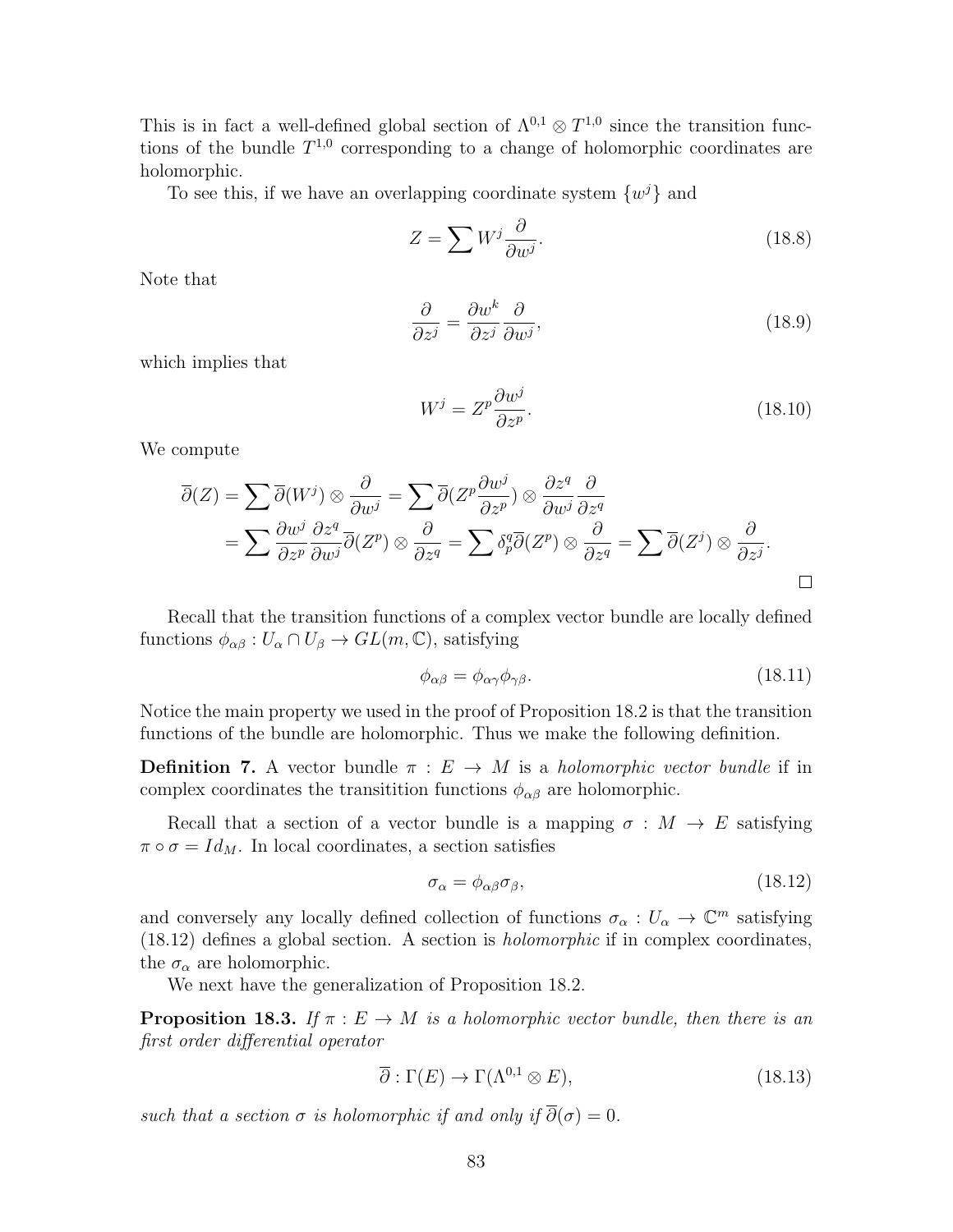*Proof.* Let  $\sigma_j$  be a local basis of holomorphic sections in  $U_\alpha$ , and write any section  $\sigma$ as

$$
\sigma = \sum s_j \sigma_j. \tag{18.14}
$$

Then define

$$
\overline{\partial}\sigma = \sum (\overline{\partial}s_j) \otimes \sigma_j. \tag{18.15}
$$

We claim this is a global section of  $\Gamma(\Lambda^{0,1} \otimes E)$ . If we choose a local basis  $\sigma'_j$  of holomorphic sections in  $U_{\beta}$ , and write  $\sigma$  as

$$
\sigma = \sum s'_j \sigma'_j. \tag{18.16}
$$

We can write

$$
s_j' = A_{jl} s_l,\tag{18.17}
$$

where  $A: U_{\alpha} \cap U_{\beta} \to GL(m, \mathbb{C})$  is holomorphic. We also have

$$
\sigma_j' = A_{jl}^{-1} \sigma_l. \tag{18.18}
$$

Consequently

$$
\overline{\partial}\sigma = \sum (\overline{\partial}s'_j) \otimes \sigma'_j = \sum \overline{\partial}(A_{jk}s_k) \otimes A_{jl}^{-1}\sigma_l
$$
  
=  $\sum A_{jk}\overline{\partial}(s_k) \otimes A_{jl}^{-1}\sigma_l = \sum \delta_{kl}(\overline{\partial}s_k) \otimes \sigma_l = \sum (\overline{\partial}s_k) \otimes \sigma_k.$ 

### 19 Lecture 19

For the special case of  $T^{1,0}$  we have another operator mapping from

$$
\Gamma(T^{1,0}) \to \Gamma(\Lambda^{0,1} \otimes T^{1,0})
$$
\n(19.1)

defined as follows. If X is a section of  $T^{1,0}$ , writing  $X = X' - iJX'$  for a real vector field X' then consider  $\mathcal{L}_{X'}J$ . Since  $J^2 = -I$ , applying the Lie derivative, we have

$$
(\mathcal{L}_{X'}J) \circ J + J \circ (\mathcal{L}_{X'}J) = 0, \qquad (19.2)
$$

that is,  $\mathcal{L}_{X'}J$  anti-commutes with J, so using Proposition 18.1 we can we view  $\mathcal{L}_{X'}J$ as a section of  $\Lambda^{0,1} \otimes T^{1,0}$ .

Proposition 19.1. For  $X \in \Gamma(T^{1,0}),$ 

$$
\overline{\partial}X = J \circ \mathcal{L}_{X'}J,\tag{19.3}
$$

where  $X' = Re(X)$ .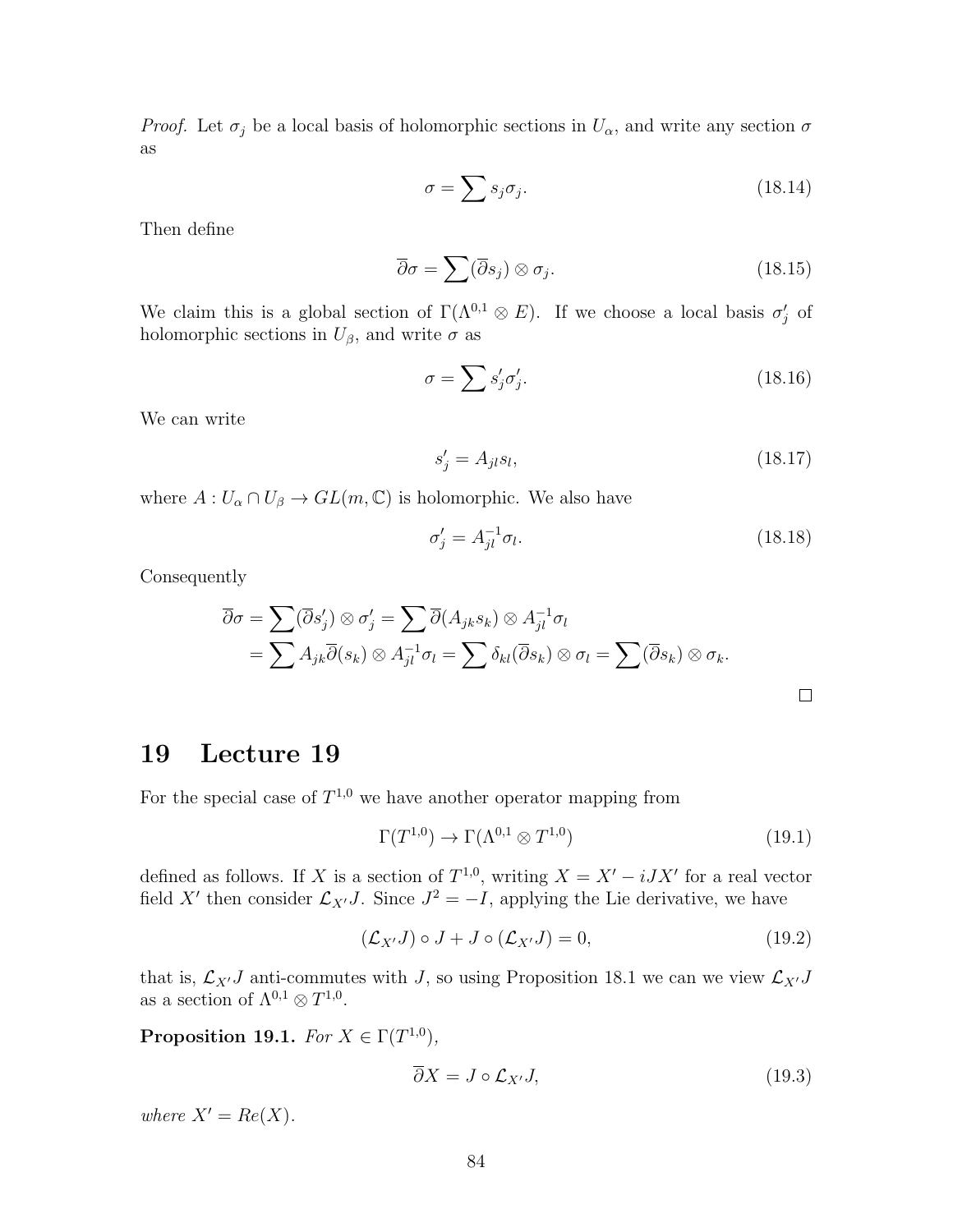Proof. The proof is similar to the proof of Proposition 17.4 above. For real vector fields  $X'$  and  $Y'$ , we let

$$
X = X' - iJX' = \sum X^j \frac{\partial}{\partial z^j},
$$
  

$$
Y = Y' - iJY' = \sum Y^j \frac{\partial}{\partial z^j},
$$

and we have the formulas

$$
X' = \frac{1}{2}(X + \overline{X}) \quad JX' = \frac{i}{2}(X - \overline{X})
$$

$$
Y' = \frac{1}{2}(Y + \overline{Y}) \quad JY' = \frac{i}{2}(Y - \overline{Y})
$$

Expanding the Lie derivative,

$$
(\mathcal{L}_{X'}J)(Y') = \mathcal{L}_{X'}(J(Y')) - J(\mathcal{L}_{X'}Y') = [X', JY'] - J[X', Y'].
$$
 (19.4)

In the proof of Proposition 17.4, it was shown that

$$
J([X', Y']) = \frac{1}{4}(i[X, Y] - i[\overline{X}, \overline{Y}] + J[X, \overline{Y}] + J[\overline{X}, Y]),
$$
\n(19.5)

and

$$
[X', JY'] = \frac{i}{4}([X, Y] - [X, \overline{Y}] + [\overline{X}, Y] - [\overline{X}, \overline{Y}]).
$$
 (19.6)

So we have

$$
[X',JY'] - J[X',Y'] = \frac{1}{4}(-i[X,\overline{Y}] + i[\overline{X},Y] - J[X,\overline{Y}] - J[\overline{X},Y])
$$
  
= 
$$
-\frac{1}{4}(i(Z-\overline{Z}) + J(Z+\overline{Z})),
$$

where  $Z = [X, \overline{Y}]$ . We have that

$$
Z = [X, \overline{Y}] = \sum_{j} \overline{Y}^{k} \left( \frac{\partial}{\partial \overline{z}^{k}} X^{j} \right) \frac{\partial}{\partial z^{j}} + \sum_{k} X^{j} \left( \frac{\partial}{\partial z^{j}} \overline{Y}^{k} \right) \frac{\partial}{\partial \overline{z}^{k}},
$$

which we write as

$$
Z = \sum Z^j \frac{\partial}{\partial z^j} + W^j \frac{\partial}{\partial \overline{z}^j}.
$$
 (19.7)

We next compute

$$
i(Z - \overline{Z}) + J(Z + \overline{Z}) = i\left(Z^j \frac{\partial}{\partial z^j} + W^j \frac{\partial}{\partial \overline{z}^j} - \overline{Z}^j \frac{\partial}{\partial \overline{z}^j} - \overline{W}^j \frac{\partial}{\partial z^j}\right) + J\left(\sum Z^j \frac{\partial}{\partial z^j} + W^j \frac{\partial}{\partial \overline{z}^j} + \overline{Z}^j \frac{\partial}{\partial \overline{z}^j} + \overline{W}^j \frac{\partial}{\partial z^j}\right) = i\left(Z^j \frac{\partial}{\partial z^j} + W^j \frac{\partial}{\partial \overline{z}^j} - \overline{Z}^j \frac{\partial}{\partial \overline{z}^j} - \overline{W}^j \frac{\partial}{\partial z^j}\right) + i\left(\sum Z^j \frac{\partial}{\partial z^j} - W^j \frac{\partial}{\partial \overline{z}^j} - \overline{Z}^j \frac{\partial}{\partial \overline{z}^j} + \overline{W}^j \frac{\partial}{\partial z^j}\right) = 2i\left(\sum Z^j \frac{\partial}{\partial z^j} - \overline{Z}^j \frac{\partial}{\partial \overline{z}^j}\right).
$$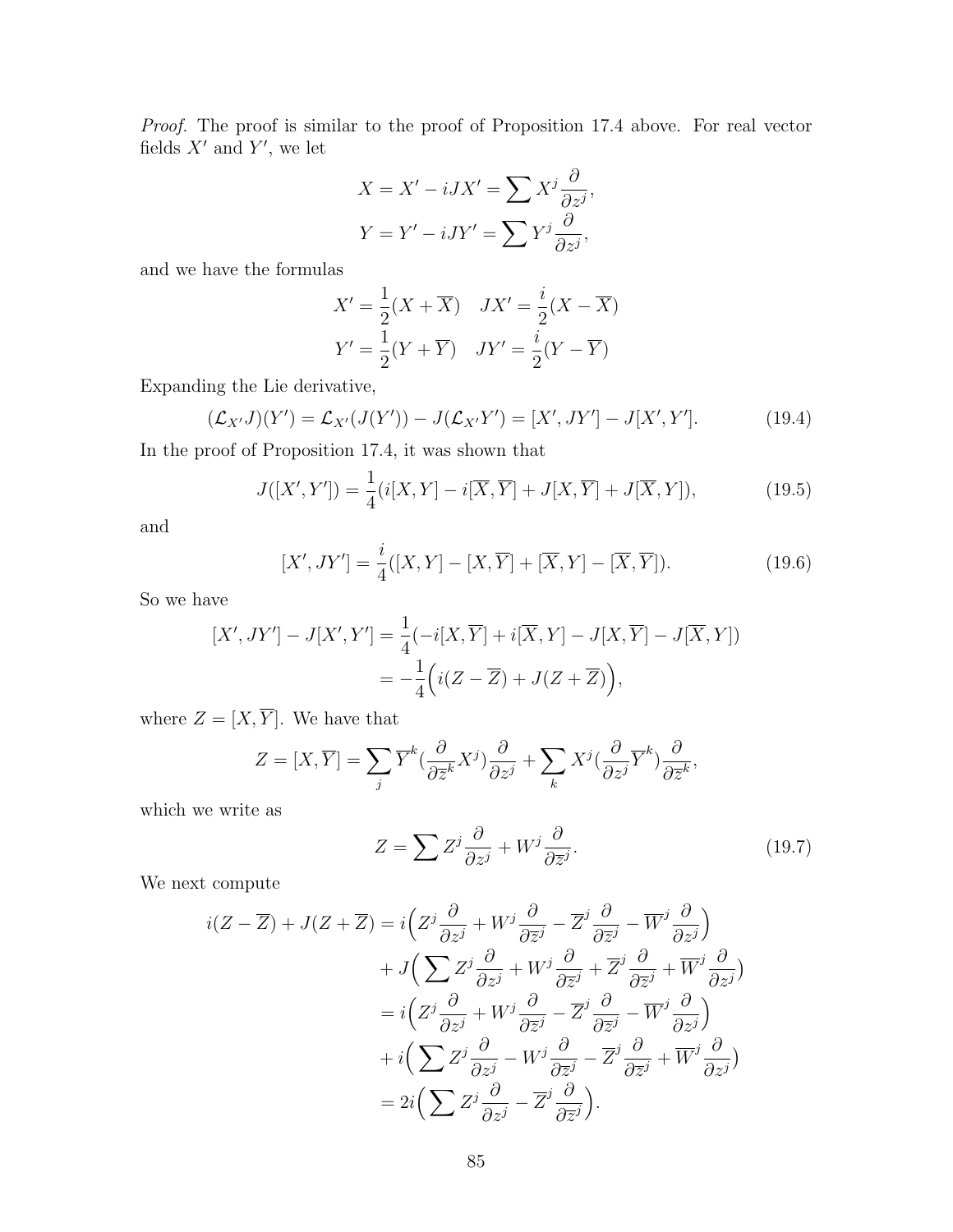We have obtained the formula

$$
(\mathcal{L}_{X'}J)(Y') = \frac{-i}{2} \left( \sum Z^j \frac{\partial}{\partial z^j} - \overline{Z}^j \frac{\partial}{\partial \overline{z}^j} \right) = Im(Z^{1,0}),\tag{19.8}
$$

where  $Z^{1,0}$  is the  $(1,0)$  part of Z, which is

$$
Z^{1,0} = \sum_{j} \overline{Y}^{k} \left(\frac{\partial}{\partial \overline{z}^{k}} X^{j}\right) \frac{\partial}{\partial z^{j}}.
$$
\n(19.9)

Next, we need to view  $\overline{\partial}X$  as a real endomorphism, and from the proof of Proposition 18.1, this is

$$
(\overline{\partial}X)(Y') = Re((\overline{\partial}X)(Y' + iJY'))
$$
  
= Re $\left\{ \left( \sum_{j} \overline{\partial}X^{j} \otimes \frac{\partial}{\partial z^{j}} \right) (Y' + iJY') \right\}$   
= Re $\left\{ \left( \sum_{j} \overline{\partial}X^{j} \right) (Y' + iJY') \frac{\partial}{\partial z^{j}} \right\}.$ 

But note that

$$
Y' + iJY' = \overline{Y' - iJY'} = \overline{Y} = \sum_{j} \overline{Y}^{j} \frac{\partial}{\partial \overline{z}^{j}}.
$$
 (19.10)

So we have

$$
(\overline{\partial}X)(Y') = Re\left\{ \left( \sum_{j} \overline{\partial}X^{j} \right) (\overline{Y}) \frac{\partial}{\partial z^{j}} \right\}
$$
  
=  $Re\left\{ \sum_{p,j} \overline{Y}^{p} \left( \frac{\partial}{\partial \overline{z}^{p}} X^{j} \right) \frac{\partial}{\partial z^{j}} \right\} = Re(Z^{1,0}).$ 

But since  $Z^{1,0}$  is of type  $(1,0)$ ,

$$
Im(Z^{1,0}) = -J(Re(Z^{1,0}). \tag{19.11}
$$

 $\Box$ 

Finally, we have

$$
(\overline{\partial}X)(Y') = Re(Z^{1,0}) = J(Im(Z^{1,0})) = J((\mathcal{L}_{X'}J)(Y')), \qquad (19.12)
$$

and we are done.

Letting  $\Theta$  denote  $T^{1,0}$ , there is moreover an entire complex

$$
\Gamma(\Theta) \stackrel{\overline{\partial}}{\longrightarrow} \Gamma(\Lambda^{0,1} \otimes \Theta) \stackrel{\overline{\partial}}{\longrightarrow} \Gamma(\Lambda^{0,2} \otimes \Theta) \stackrel{\overline{\partial}}{\longrightarrow} \Gamma(\Lambda^{0,3} \otimes \Theta) \stackrel{\overline{\partial}}{\longrightarrow} \cdots. \tag{19.13}
$$

We have that the holomorphic vector fields (equivalently, the automorphisms of the complex structure) are  $H^0(M, \Theta)$ . The higher cohomology groups  $H^1(M, \Theta)$  and  $H^2(M, \Theta)$  of this complex play a central role in the theory of deformations of complex structures.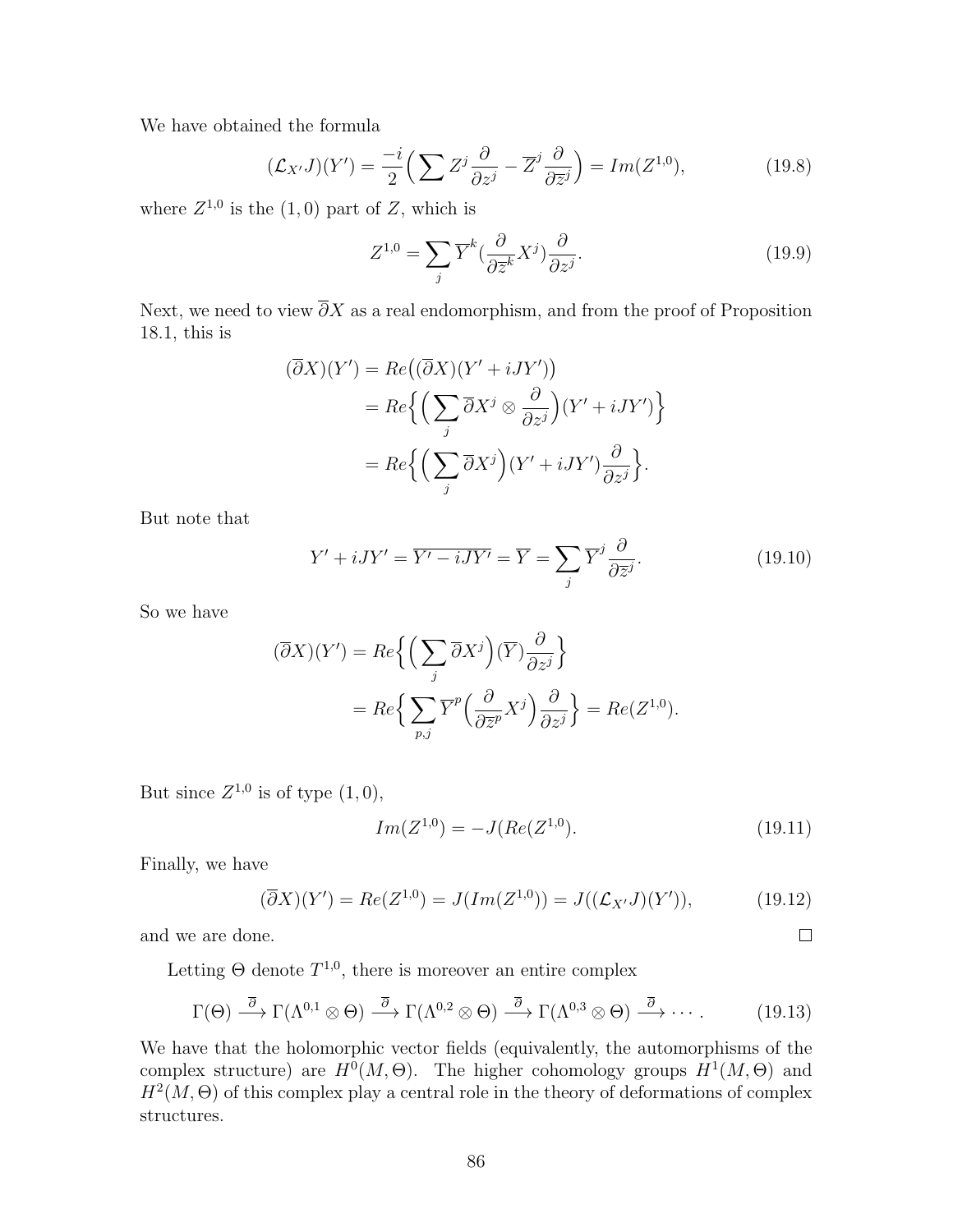### 19.1 The space of almost complex structures

We define

$$
\mathcal{J}(\mathbb{R}^{2n}) \equiv \{ J : \mathbb{R}^{2n} \to \mathbb{R}^{2n}, \ J \in GL(2n, \mathbb{R}), J^2 = -I_{2n} \}
$$
(19.14)

In this subsection, we give some alternative descriptions of this space.

**Proposition 19.2.** The space  $\mathcal{J}(\mathbb{R}^{2n})$  is the homogeneous space  $GL(2n,\mathbb{R})/GL(n,\mathbb{C})$ .

*Proof.* We note that  $GL(2n,\mathbb{R})$  acts on  $\mathcal{J}(\mathbb{R}^{2n})$ , by the following. If  $A \in GL(2n,\mathbb{R})$ and  $J \in \mathcal{J}(\mathbb{R}^{2n}),$ 

$$
\Phi_A: J \mapsto AJA^{-1}.\tag{19.15}
$$

Obviously,

$$
(A J A^{-1})^2 = A J A^{-1} A J A^{-1} = A J^2 A^{-1} = -I,
$$
\n(19.16)

and

$$
\Phi_{AB}(J) = (AB)J(AB)^{-1} = ABJB^{-1}A^{-1} = \Phi_A \Phi_B(J), \tag{19.17}
$$

so is indeed a group action. Given  $J$  and  $J'$ , there exists bases

$$
\{e_1, \ldots, e_n, Je_1, \ldots, Je_n\} \text{ and } \{e'_1, \ldots, e'_n, J'e'_1, \ldots, J'e'_n\}. \tag{19.18}
$$

Define  $S \in GL(2n, \mathbb{R})$  by  $Se_k = e'_k$  and  $S(Je_k) = J'e'_k$ . Then  $J' = SJS^{-1}$ , and the action is therefore transitive. The stabilizer subgroup of  $J_0$  is

$$
Stab(J_0) = \{ A \in GL(2n, \mathbb{R}) : AJ_0A^{-1} = J_0 \},
$$
\n(19.19)

that is, A commutes with  $J_0$ . We have seen above in (15.15) that this can be identified with  $GL(n,\mathbb{C})$ .  $\Box$ 

We next give yet another description of this space. Define

$$
\mathcal{C}(\mathbb{R}^{2n}) = \{ P \subset \mathbb{R}^{2n} \otimes \mathbb{C} = \mathbb{C}^{2n} \mid dim_{\mathbb{C}}(P) = n,
$$
  
 P is a complex subspace satisfying  $P \cap \overline{P} = \{0\} \}.$ 

If we consider  $\mathbb{R}^{2n} \otimes \mathbb{C}$ , we note that complex conjugation is a well defined complex anti-linear map  $\mathbb{R}^{2n} \otimes \mathbb{C} \to \mathbb{R}^{2n} \otimes \mathbb{C}$ .

**Proposition 19.3.** The space  $\mathcal{C}(\mathbb{R}^{2n})$  can be explicitly identified with  $\mathcal{J}(\mathbb{R}^{2n})$  by the following. If  $J \in \mathcal{J}(\mathbb{R}^{2n})$  then let

$$
\mathbb{R}^{2n} \otimes \mathbb{C} = T^{1,0}(J) \oplus T^{0,1}(J),\tag{19.20}
$$

where

$$
T^{0,1}(J) = \{X + iJX, X \in \mathbb{R}^{2n}\} = \{-i\} \text{ -eigenspace of } J. \tag{19.21}
$$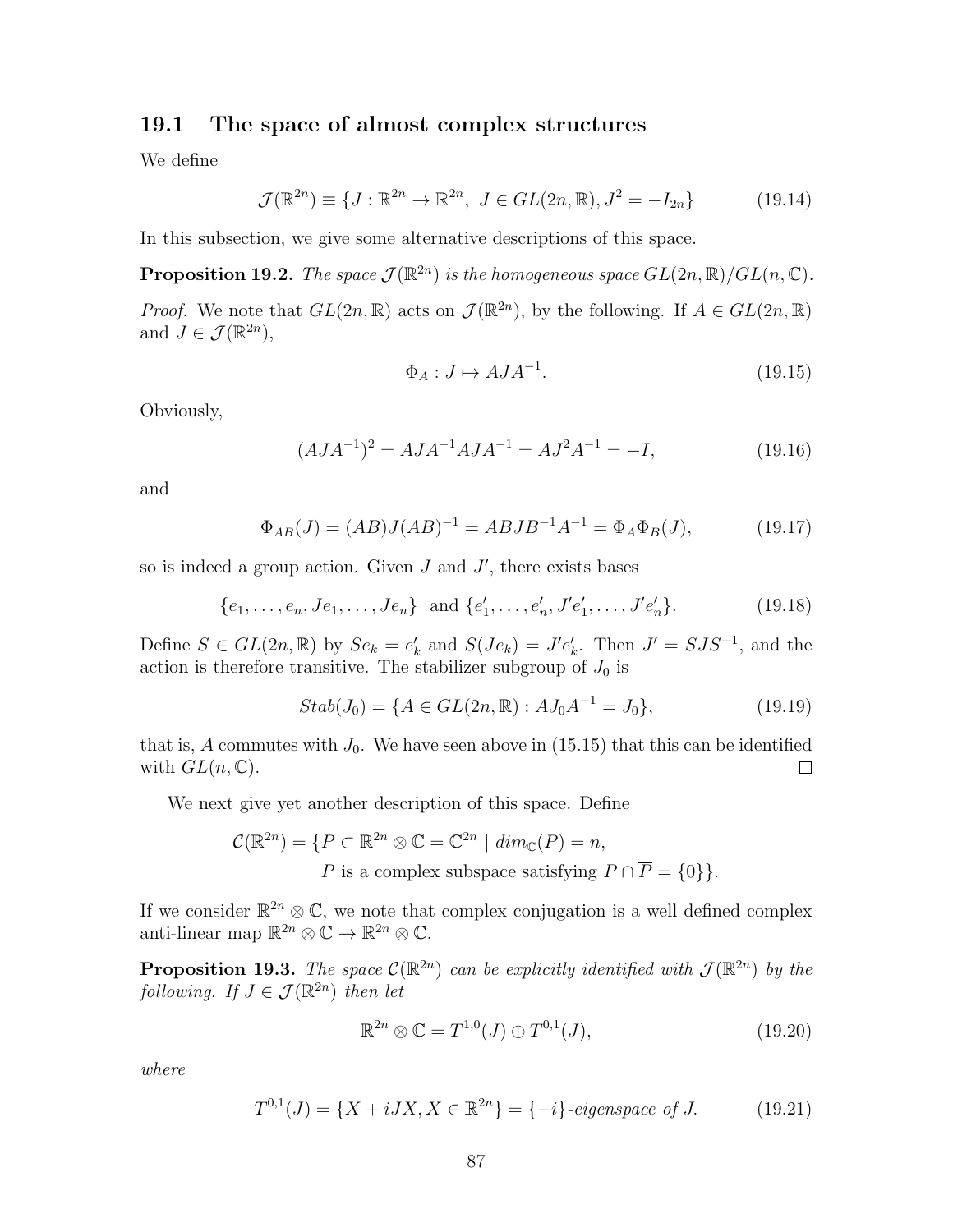This an n-dimensional complex subspace of  $\mathbb{C}^{2n}$ , and letting  $T^{1,0}(J) = \overline{T^{0,1}(J)}$ , we have  $T^{1,0} \cap T^{0,1} = \{0\}.$ 

For the converse, given  $P \in C(\mathbb{R}^{2n})$ , then P may be written as a graph over  $\mathbb{R}^{2n} \otimes 1$ , that is

$$
P = \{ X' + iJX' \mid X' \in \mathbb{R}^{2n} \subset \mathbb{C}^{2n} \},
$$
\n(19.22)

with  $J \in \mathcal{J}(\mathbb{R}^{2n})$ , and

$$
\mathbb{R}^{2n} \otimes \mathbb{C} = \overline{P} \oplus P = T^{1,0}(J) \oplus T^{0,1}(J). \tag{19.23}
$$

Proof. For the forward direction, we already know this. To see the other direction, consider the projection map Re restricted to P

$$
\pi = Re : P \to \mathbb{R}^{2n}.
$$
\n
$$
(19.24)
$$

We claim this is a real linear isomorphism. Obviously, it is linear over the reals. Let  $X \in P$  satisfy  $\pi(X) = 0$ . Then  $Re(X) = 0$ , so  $X = iX'$  for some real  $X' \in \mathbb{R}^{2n}$ . But  $\overline{X} = -iX' \in P \cap \overline{P}$ , so by assumption  $X = 0$ . Since these spaces are of the same real dimension,  $\pi$  has an inverse, which we denote by J. Clearly then, (19.22) is satisfied. Since P is a complex subspace, given any  $X = X' + iJX' \in P$ , the vector  $iX' = (-JX') + iX'$  must also lie in P, so

$$
(-JX') + iX' = X'' + iJX'',
$$
\n(19.25)

for some real  $X''$ , which yields the two equations

$$
JX' = -X''
$$
\n<sup>(19.26)</sup>

$$
X' = JX''.
$$
\n<sup>(19.27)</sup>

applying J to the first equation yields

$$
J^2 X' = -JX'' = -X'.\tag{19.28}
$$

Since this is true for any X', we have  $J^2 = -I_{2n}$ .

**Remark 19.1.** We note that  $J \mapsto -J$  corresponds to interchanging  $T^{0,1}$  and  $T^{1,0}$ .

**Remark 19.2.** The above propositions embed  $\mathcal{J}(\mathbb{R}^{2n})$  as a subset of the complex Grassmannian  $G(n, 2n, \mathbb{C})$ . These spaces have the same dimension, so it is an *open* subset. Furthermore, the condition that the projection to the real part is an isomorphism is generic, so it is also dense.

### 20 Lecture 20

#### 20.1 Deformations of complex structure

We next let  $J(t)$  be a path of complex structures through  $J = J(0)$ . Such a  $J(t)$  is equivalent to a decomposition

$$
TM \otimes \mathbb{C} = T^{1,0}(J_t) \oplus T^{0,1}(J_t). \tag{20.1}
$$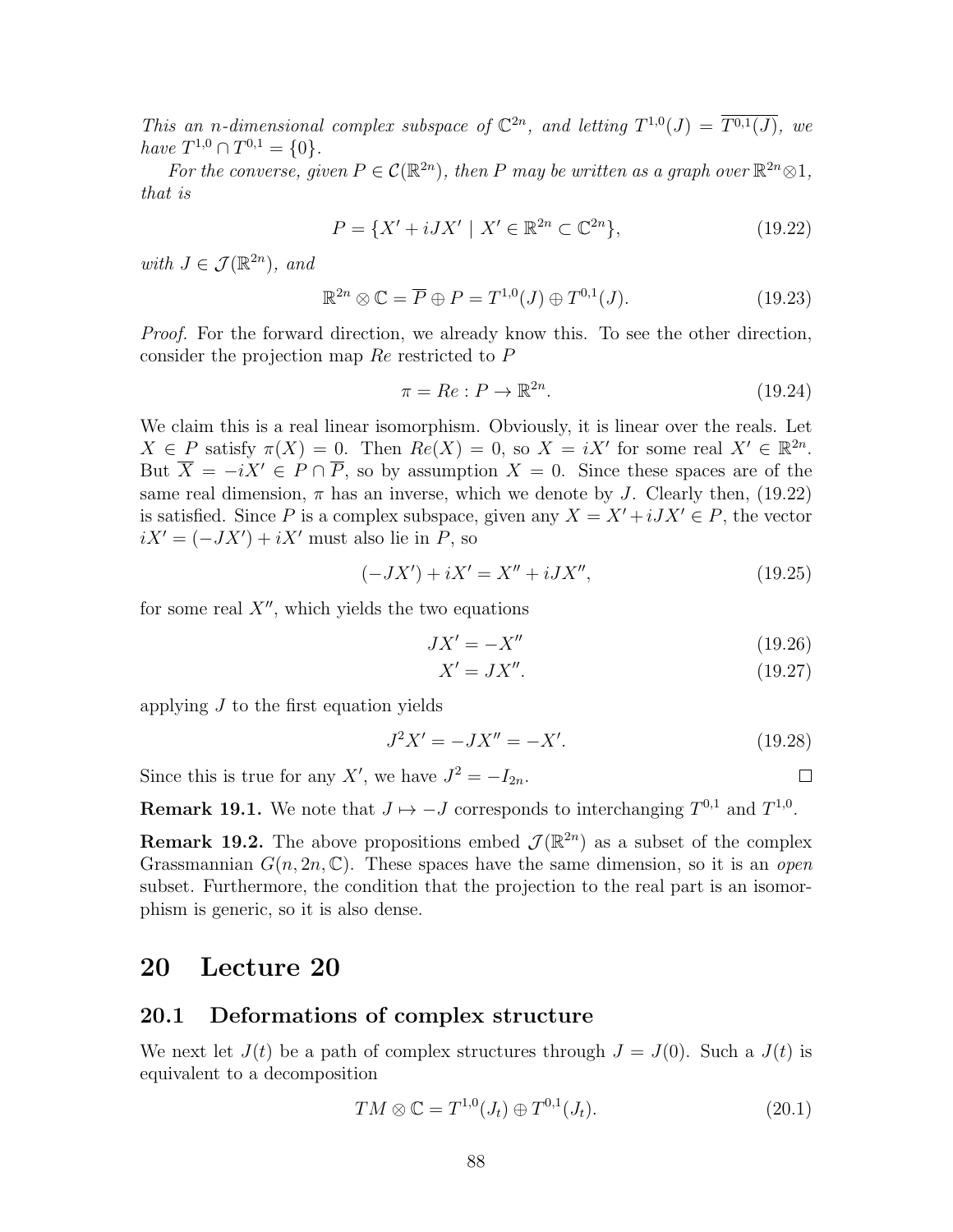Note that, for t sufficiently small, this determines an element  $\phi(t) \in \Lambda^{0,1}(J) \oplus T^{1,0}(J)$ which we view as a mapping

$$
\phi(t) : T^{0,1}(J) \to T^{1,0}(J), \tag{20.2}
$$

by writing

$$
T^{0,1}(J_t) = \{ v + \phi(t)v \mid v \in T^{0,1}(J_0) \}. \tag{20.3}
$$

That is, we write  $T^{0,1}(J_t)$  as a graph over  $T^{0,1}(J_0)$ . Conversely, a path  $\phi(t)$  in (20.2), corresponds to a path  $J(t)$  of almost complex structures. We next show how to write this down. The path  $\phi(t)$  corresponds to a path of endomorphisms  $I(t)$ . These determine a path of almost complex structure  $J(t)$  by the following.

**Proposition 20.1.** Let  $J_0$  be a fixed complex structure, and  $J$  be another complex structure. Then J has a unique decomposition

$$
J = J^C + J^A,\tag{20.4}
$$

where  $J^C J_0 = J_0 J^C$  and  $J^A J_0 = -J_0 J^A$ . Furthermore, we have the formula

$$
J^C J^A + J^A J^C = 0.
$$
\n(20.5)

Proof. Given J, we define

$$
J^C = \frac{1}{2}(J - J_0 J J_0) \tag{20.6}
$$

$$
J^A = \frac{1}{2}(J + J_0 J J_0). \tag{20.7}
$$

Then

$$
J^C J_0 = \frac{1}{2}(JJ_0 - J_0JJ_0^2) = \frac{1}{2}(JJ_0 + J_0J),
$$

and

$$
J_0 J^C = \frac{1}{2}(J_0 J - J_0^2 J J_0) = \frac{1}{2}(J_0 J + J J_0).
$$

Next,

$$
J^A J_0 = \frac{1}{2}(JJ_0 + J_0JJ_0^2) = \frac{1}{2}(JJ_0 - J_0J),
$$

and

$$
J_0 J^A = \frac{1}{2} (J_0 J + J_0^2 J J_0) = \frac{1}{2} (J_0 J - J J_0).
$$

To prove uniqueness, if

$$
J = J_1^C + J_1^A = J_2^C + J_2^A,\tag{20.8}
$$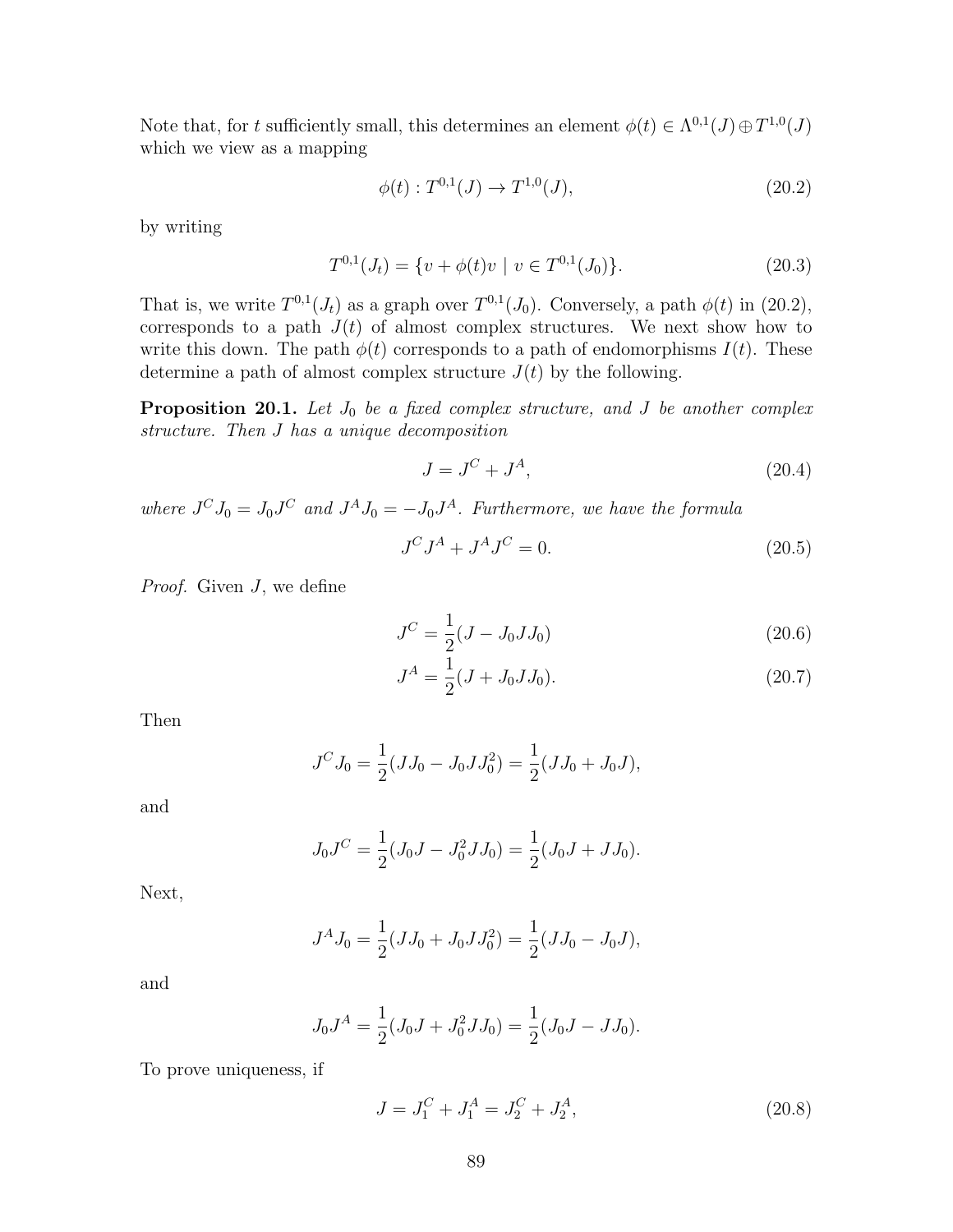then

$$
J_1^C - J_2^C = J_2^A - J_1^A. \tag{20.9}
$$

Denote by  $\tilde{J} = J_1^C - J_2^C = J_2^A - J_1^A$ . Then  $\tilde{J}$  both commutes and anti-commutes with  $J$ , so is then easily seen to vanish identically.

To prove the formula (20.5), we compute

$$
J^C J^A = \frac{1}{4} (J - J_0 J J_0)(J + J_0 J J_0)
$$
  
=  $\frac{1}{4} (J^2 + J J_0 J J_0 - J_0 J J_0 J - J_0 J J_0 J_0 J_0)$   
=  $\frac{1}{4} (-I_n + J J_0 J J_0 - J_0 J J_0 J + I_n)$   
=  $\frac{1}{4} (J J_0 J J_0 - J_0 J J_0 J).$ 

Next,

$$
J^C J^A = \frac{1}{4} (J + J_0 J J_0) (J - J_0 J J_0)
$$
  
=  $\frac{1}{4} (J^2 - J J_0 J J_0 + J_0 J J_0 J - J_0 J J_0 J_0 J J_0)$   
=  $\frac{1}{4} (-I_n - J J_0 J J_0 + J_0 J J_0 J + I_n)$   
=  $\frac{1}{4} (-J J_0 J J_0 + J_0 J J_0 J).$ 

Corollary 20.1. Let  $I(t)$  be a path of endomorphisms satisfying  $I(t)J = -JI(t)$ . Then for sufficiently small t,  $I(t)$  determines a unique almost complex structure  $J(t)$ satisfying  $J(t)^A = I(t)$ .

*Proof.* We would like to find  $J^{C}(t)$  such that  $J(t) = J^{C}(t) + I(t)$  defines an almost complex structure. In order to do this, we square this equation

$$
J(t)^{2} = (J^{C}(t) + I(t))^{2} = J^{C}(t)^{2} + J^{C}(t)I(t) + I(t)J^{C}(t) + I(t)^{2} = -I_{n}.
$$
 (20.10)

We rewrite this as

$$
(J^{C}(t)^{2} + I(t)^{2} + I_{n}) + (J^{C}(t)I(t) + I(t)J^{C}(t)) = 0
$$
\n(20.11)

It is easy to see that the first term in parenthesis commutes with J and the second term anti-commutes with J. Consequently, both terms are zero. So we have the equation

$$
J^{C}(t)^{2} = -I(t)^{2} - I_{n},
$$
\n(20.12)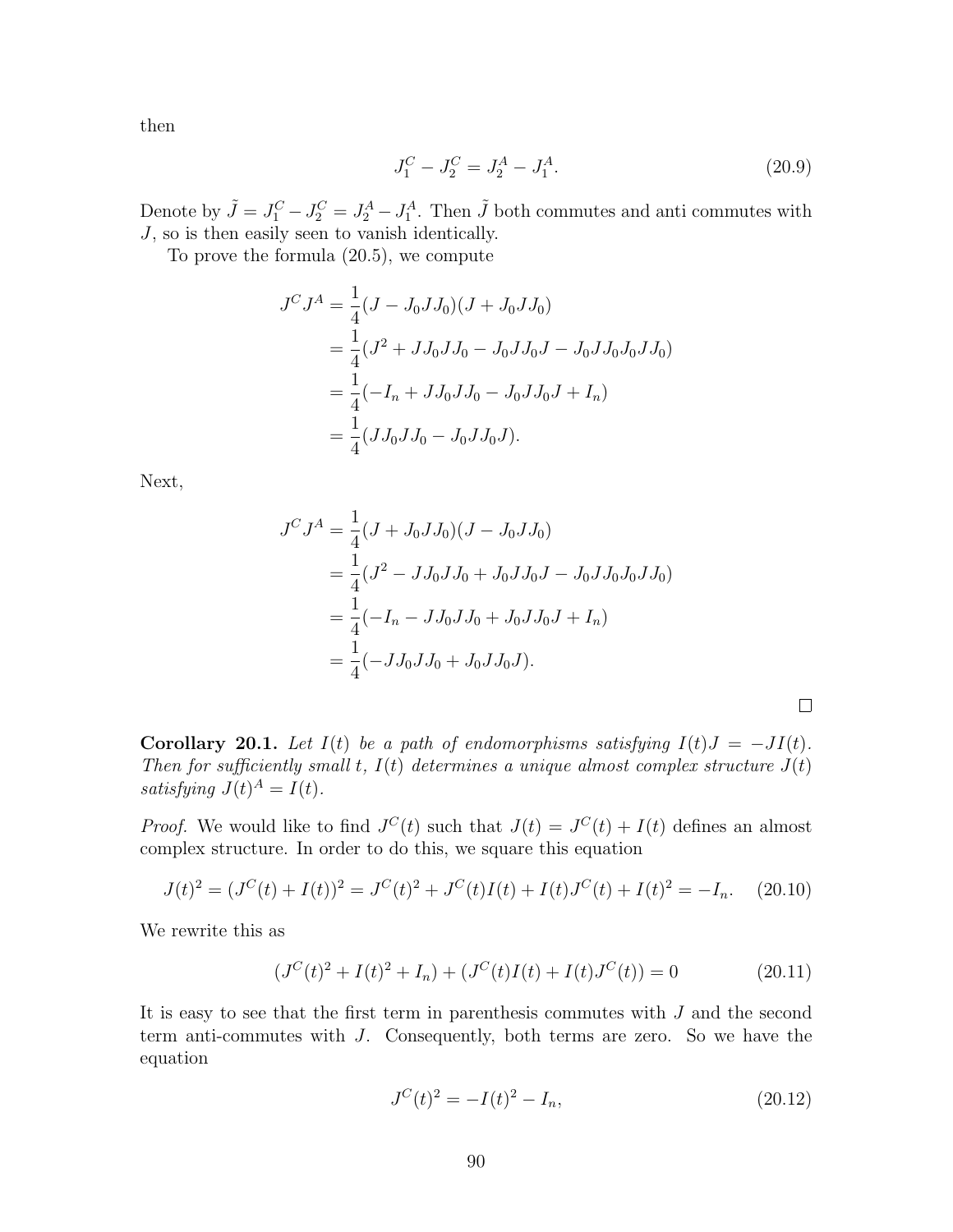Conversely, given  $I(t)$ , if we can find a solution of (20.12) satisfying  $J^{C}(t)J = JJ^{C}(t)$ , then  $J(t) = J^{C}(t) + I(t)$  is an almost complex structure (by Proposition 20.1). Let  $\mathcal{J}^{C}$ denote the space of endomorphisms commuting with J. Then then map  $F: \mathcal{J}^C \to \mathcal{J}^C$ defined by  $J^C \mapsto (J^C)^2$  has surjective differential at J. Thus for t sufficiently small there is a a unique solution of (20.12). Note that from the uniqueness in Proposition 20.1, this  $J^C$  is unique once  $I(t)$  is specified (the other apparent solution  $-J^C(t)$ ) corresponds to  $-I(t)$ ).  $\Box$ 

We next return to the Nijenhuis tensor, which we recall is defined by

$$
N(X,Y) = 2\{ [JX, JY] - [X,Y] - J[X,JY] - J[JX,Y] \}.
$$
 (20.13)

Proposition 20.2. For any almost complex structure, the Nijenhuis tensor is a section of  $\Lambda^{0,2} \otimes T^{1,0}$  as follows. Let X and Y be in  $T^{0,1}$ , and write  $X = X' + iJX'$  and  $Y = Y' + iJY'$  for real vectors X' and Y'. Then

$$
\Pi_{T^{1,0}}[X,Y] = -\frac{1}{4}(N(X',Y') - iJN(X',Y')).
$$
\n(20.14)

Proof. To see this, we compute

$$
[X,Y] = [X' + iJX', Y' + iJY'] = [X', Y'] - [JX', JY'] + i([X', JY'] + [JX', Y']). \tag{20.15}
$$

Notice that  $\Pi_{T^{1,0}}(Z) = \frac{1}{2}(Z - iJZ)$ , so

$$
\Pi_{T^{1,0}}([X,Y]) = \frac{1}{2}([X',Y'] - [JX',JY'] + i([X',JY'] + [JX',Y'])
$$
  
\n
$$
- \frac{1}{2}(i(J[X',Y'] - J[JX',JY']) - J[X',JY'] - J[JX',Y'])
$$
  
\n
$$
= \frac{1}{2}([X',Y'] - [JX',JY'] + J[X',JY'] + J[JX',Y'])
$$
  
\n
$$
+ \frac{1}{2}iJ([X',Y'] - [JX',JY'] + J[X',JY'] + J[JX',Y'])
$$
  
\n
$$
= -\frac{1}{4}(N(X',Y') - iJN(X',Y')).
$$

Next, we write the integrability condition for a path of almost complex structures  $J(t) = J^C(t) + I(t)$  with corresponding  $\phi(t) \in \Lambda^{0,1} \otimes T^{1,0}$ .

**Proposition 20.3.** The complex structure  $J(t) = J^{C}(t) + I(t)$  is integrable if and only if

$$
\overline{\partial}\phi(t) + [\phi(t), \phi(t)] = 0,\tag{20.16}
$$

 $\Box$ 

where  $[\phi(t), \phi(t)] \in \Lambda^{0,2} \otimes T^{1,0}$  is a term which is quadratic in the  $\phi(t)$  and its first derivatives, that is,

$$
\|[\phi(t), \phi(t)]\| \le \|\phi\| \cdot \|\nabla \phi\|,\tag{20.17}
$$

in any local coordinate system.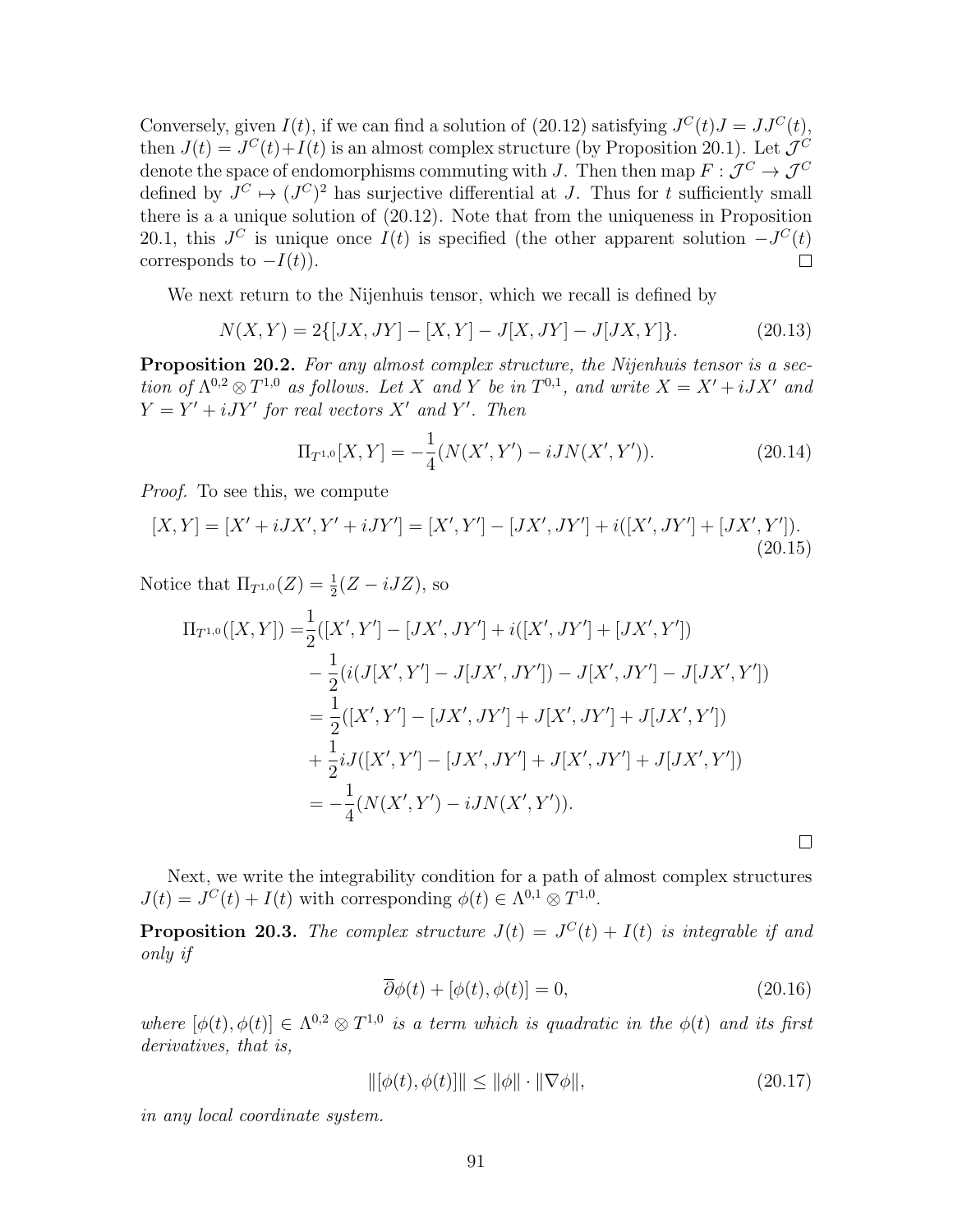*Proof.* By Proposition 20.2, the integrability equation is equivalent to  $[T_t^{0,1}]$  $T_t^{0,1}, T_t^{0,1}] \subset$  $T_t^{0,1}$  $t^{0,1}$ . Writing

$$
\phi = \sum \phi_{ij} d\overline{z}_i \otimes \frac{\partial}{\partial z^j},\tag{20.18}
$$

if  $J(t)$  is integrable, then we must have

$$
\left[\frac{\partial}{\partial \overline{z}^i} + \phi\left(\frac{\partial}{\partial \overline{z}^i}\right), \frac{\partial}{\partial \overline{z}^k} + \phi\left(\frac{\partial}{\partial \overline{z}^k}\right)\right] \in T_t^{0,1}.
$$
 (20.19)

This yields

$$
\left[\frac{\partial}{\partial \overline{z}^i}, \phi_{kl} \frac{\partial}{\partial z^l}\right] + \left[\phi_{ij} \frac{\partial}{\partial z^j}, \frac{\partial}{\partial \overline{z}^k}\right] + \left[\phi_{ij} \frac{\partial}{\partial z^j}, \phi_{kl} \frac{\partial}{\partial z^l}\right] \in T_t^{0,1}
$$
(20.20)

The first two terms are

$$
\left[\frac{\partial}{\partial \overline{z}^i}, \phi_{kl} \frac{\partial}{\partial z^l}\right] + \left[\phi_{ij} \frac{\partial}{\partial z^j}, \frac{\partial}{\partial \overline{z}^k}\right] = \sum_j \left(\frac{\partial \phi_{kj}}{\partial \overline{z}^i} - \frac{\partial \phi_{ij}}{\partial \overline{z}^k}\right) \frac{\partial}{\partial z^j}
$$

$$
= (\overline{\partial}\phi) \left(\frac{\partial}{\partial \overline{z}^i}, \frac{\partial}{\partial z^j}\right).
$$

The third term is

$$
\begin{aligned}\n\left[\phi_{ij}\frac{\partial}{\partial z^j}, \phi_{kl}\frac{\partial}{\partial z^l}\right] &= \phi_{ij}\left(\frac{\partial}{\partial z^j}\phi_{kl}\right)\frac{\partial}{\partial z^l} - \phi_{kl}\left(\frac{\partial}{\partial z^l}\phi_{ij}\right)\frac{\partial}{\partial z^j} \\
&= [\phi, \phi]\left(\frac{\partial}{\partial \overline{z}^i}, \frac{\partial}{\partial \overline{z}^k}\right),\n\end{aligned}
$$

where  $[\phi, \phi]$  is defined by

$$
[\phi, \phi] = \sum (d\overline{z}^i \wedge d\overline{z}^k) \Big[ \phi_{ij} \frac{\partial}{\partial z^j}, \phi_{kl} \frac{\partial}{\partial z^l} \Big], \tag{20.21}
$$

and is easily seen to be a well-defined global section of  $\Lambda^{0,2} \otimes T^{1,0}$ . We have shown that

$$
(\overline{\partial}\phi(t) + [\phi(t), \phi(t)])\left(\frac{\partial}{\partial \overline{z}^i}, \frac{\partial}{\partial \overline{z}^k}\right) \in T_t^{0,1}.
$$
 (20.22)

But the left hand side is also in  $T^{1,0}$ . For sufficiently small t however,  $T_t^{0,1} \cap T^{1,0} = \{0\},\$ and therefore (20.16) holds.

For the converse, if (20.16) is satisfied, then the above argument in reverse shows that the integrability of  $T_t^{0,1}$  holds as a distribution, which by Proposition 20.2 is equivalent to integrability of the complex structure  $J(t)$ .  $\Box$ 

Using the above we can identify the  $\overline{\partial}$  in the second term of the complex

$$
\Gamma(\Theta) \stackrel{\overline{\partial}}{\longrightarrow} \Gamma(\Lambda^{0,1} \otimes \Theta) \stackrel{\overline{\partial}}{\longrightarrow} \Gamma(\Lambda^{0,2} \otimes \Theta) \stackrel{\overline{\partial}}{\longrightarrow} \Gamma(\Lambda^{0,3} \otimes \Theta) \stackrel{\overline{\partial}}{\longrightarrow} \cdots
$$
 (20.23)

with the linearized Nijenhuis tensor at  $t = 0$ :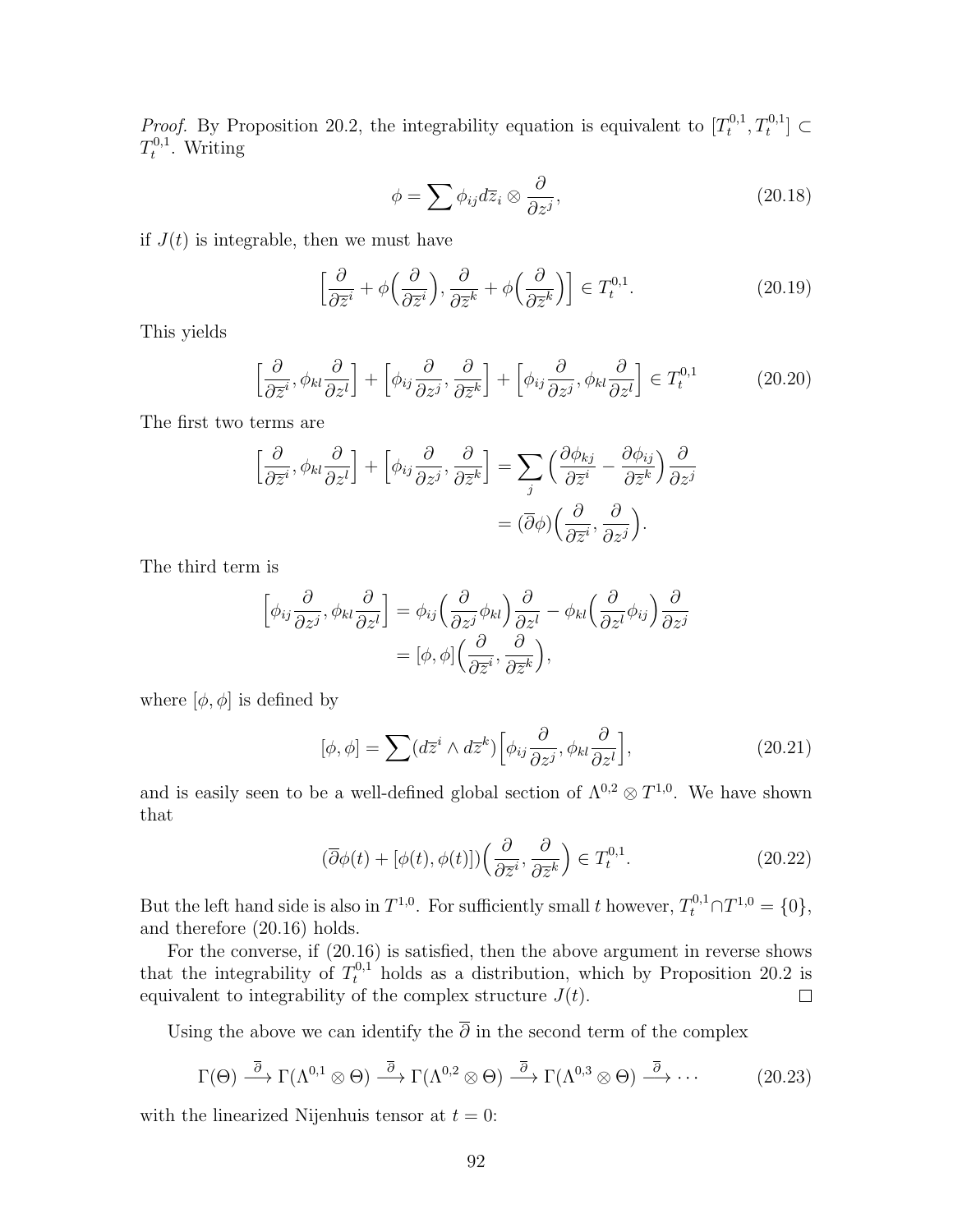**Proposition 20.4.** Let  $J(t)$  be a path of almost complex structures with  $J'(0) = I$ , corresponding to  $\phi \in \Lambda^{0,1} \otimes T^{1,0}$ . Then

$$
\overline{\partial}\phi = -\frac{1}{4}(N_J'(I) - iJN_J'(I)).\tag{20.24}
$$

Note we are using the following identification: since the Nijenhuis tensor is J antiinvariant, and skew-symmetric, it is a skew-hermitian 2-form, so by Proposition 16.1,  $N + iJN$  is a section of  $\Lambda^{0,2} \otimes T^{1,0}$ .

*Proof.* This follows from the above, using the fact that the quadratic term  $[\phi, \phi]$  does not contribute to the linearization.  $\Box$ 

## 21 Lecture 21

#### 21.1 The Kuranishi map

We now have the following theorem.

**Theorem 21.1.** Let  $(M, J)$  be a complex manifold. The space  $H^1(M, \Theta)$  is identified with

$$
H^{1}(M,\Theta) \simeq \frac{Ker(N_{J})'}{Im(X \to \mathcal{L}_{X}J)},
$$
\n(21.1)

and therefore consists of essential infinitesimal deformations of the complex structure. Furthermore, there is a map

$$
\Psi: H^1(M, \Theta) \to H^2(M, \Theta) \tag{21.2}
$$

called the Kuranishi map such that the moduli space of complex structures near J is given by the orbit space

$$
\Psi^{-1}(0)/H^0(M,\Theta). \tag{21.3}
$$

*Proof.* The identification (21.1) follows from the computations in the previous lecture. The remaining part takes a lot of machinery, so we will only give an outline here.

We consider the three term complex

$$
\Gamma(\Theta) \stackrel{\overline{\partial}}{\longrightarrow} \Gamma(\Lambda^{0,1} \otimes \Theta) \stackrel{\overline{\partial}}{\longrightarrow} \Gamma(\Lambda^{0,2} \otimes \Theta), \tag{21.4}
$$

and we will abbreviate this as

$$
\Gamma(A) \xrightarrow{\overline{\partial}_A} \Gamma(B) \xrightarrow{\overline{\partial}_B} \Gamma(C) \xrightarrow{\overline{\partial}_C} \cdots
$$
 (21.5)

It is not hard to show that this complex is elliptic. We define a map

$$
F: \Gamma(B) \to \Gamma(C) \oplus \Gamma(A) \tag{21.6}
$$

by

$$
F(\phi) = (\Pi_{\Gamma(C)} N_{J_{\phi}}, \overline{\partial}_{A}^{*} \phi). \tag{21.7}
$$

where we have fixed a hermitian metric  $g$  compatible with  $J$ , and the adjoint is taken with respect to  $q$ .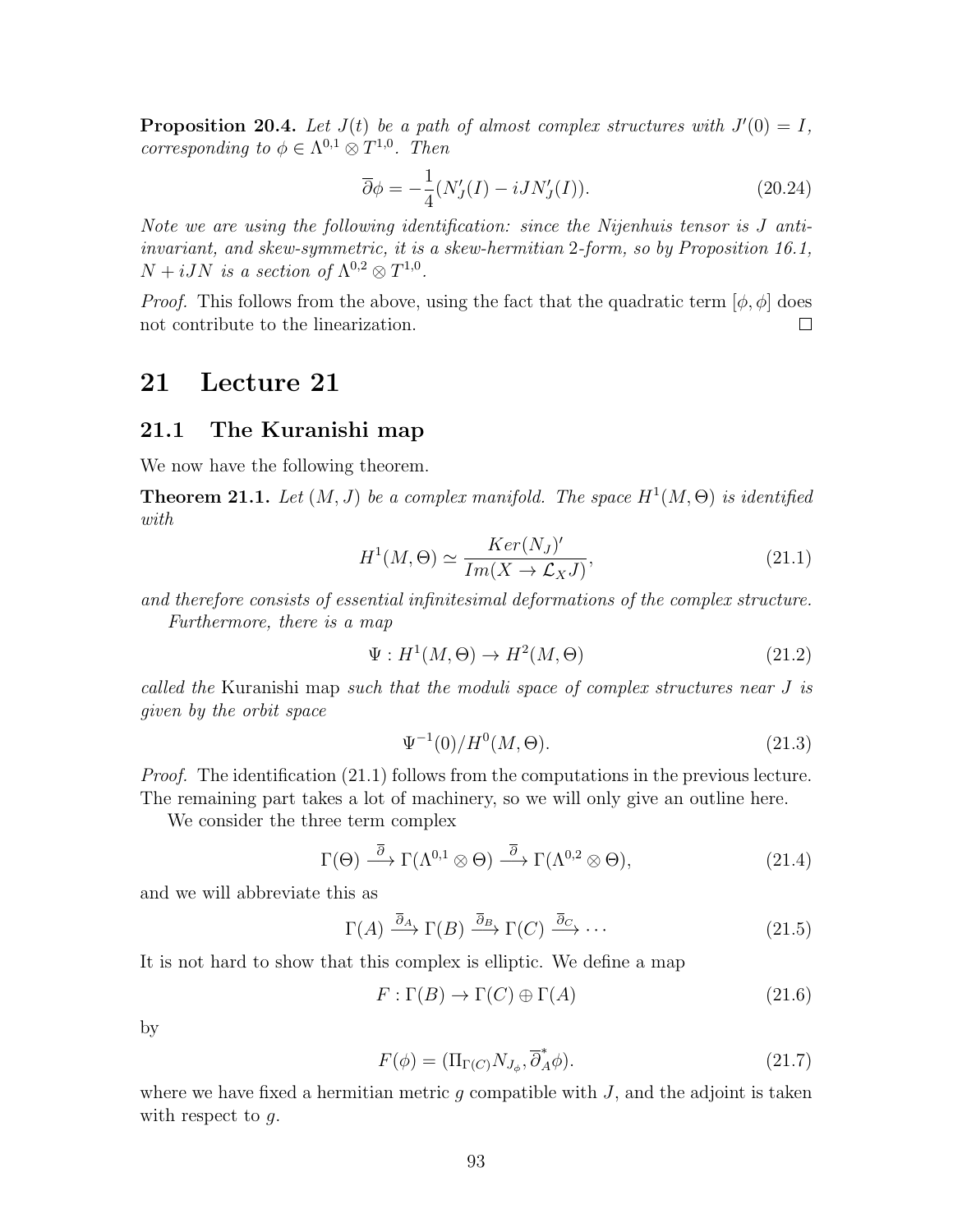**Claim 21.1.** For  $\phi$  sufficiently small, zeroes of F correspond to integrable complex structures near  $\phi$ , modulo diffeomorphism.

For the forward direction, if  $\Pi_{\Gamma(C)(J)}N_{J_{\phi}}=0$ , then  $N_{J_{\phi}}=0$  if  $\phi$  is sufficiently small. For the converse, we have that given any  $J_{\phi}$  near J, there exists a diffeomorphism  $f: M \to M$  such that  $f^*J_{\phi} = J_{\phi'}$  with  $\overline{\partial}^*_{A} \phi' = 0$ . This follows since  $\overline{\partial}^*_{A}$  is the divergence operator with respect to  $q$ , and then this follows from a version of the Ebin slice theorem. This finishes the claim.

Next, the linearization of F at  $\phi = 0$ , defined by

$$
P(h) = \frac{d}{dt} F(\phi(t)) \Big|_{t=0},\tag{21.8}
$$

where  $\phi(t)$  is any path satisfying  $\phi(0) = 0$ , and  $\phi'(0) = h$ , is given by

$$
P(h) = (\overline{\partial}_B(h), \overline{\partial}_A^*(h)).
$$
\n(21.9)

This is an elliptic operator, since the above complex is elliptic. We also know that

$$
N_{J_{\phi}} = \overline{\partial}\phi + [\phi, \phi],\tag{21.10}
$$

and the nonlinear term satisfies

$$
\|[\phi_1, \phi_1] - [\phi_2, \phi_2]\| \le C(\|\phi_1\| + \|\phi_2\|) \cdot \|\phi_1 - \phi_2\|.
$$
 (21.11)

Consequently, one can use elliptic theory and this estimate on the nonlinear term together with an infinite-dimensional fixed point theorem to show that the zero set of  $F$  is equivalent to the zero set of a map

$$
\Psi : Ker(P) \to Coker(P) = Ker(P^*), \tag{21.12}
$$

defined between finite-dimensional spaces. Since  $M$  is compact, basic Hodge theory shows that

$$
Ker(P) \simeq Ker(\overline{\partial}_B) \cap Ker(\overline{\partial}_A^*) \simeq \frac{Ker(\overline{\partial}_B)}{Im(\overline{\partial}_A)} \simeq H^1(M, \Theta), \tag{21.13}
$$

and

$$
Coker(P) \simeq Ker(\overline{\partial}_B^*) \oplus Ker((\overline{\partial}_A) \simeq \frac{Ker(\overline{\partial}_C)}{Im(\overline{\partial}_B)} \oplus H^0(M, \Theta)
$$
(21.14)

$$
\simeq H^2(M,\Theta) \oplus H^0(M,\Theta). \tag{21.15}
$$

So we have

$$
\Psi: H^1(M, \Theta) \to H^2(M, \Theta) \oplus H^0(M, \Theta)
$$
\n(21.16)

Finally, the map  $\Psi$  is equivariant with respect to the holomorphic automorphsim group  $H^0(M, \Theta)$ , so we only need to consider  $\Psi$  as a mapping from

$$
\Psi: H^1(M, \Theta) \to H^2(M, \Theta), \tag{21.17}
$$

and we then obtain the actual moduli space as the orbit space of the action of  $H^0(M, \Theta)$  on  $\Psi^{-1}(0)$ .  $\Box$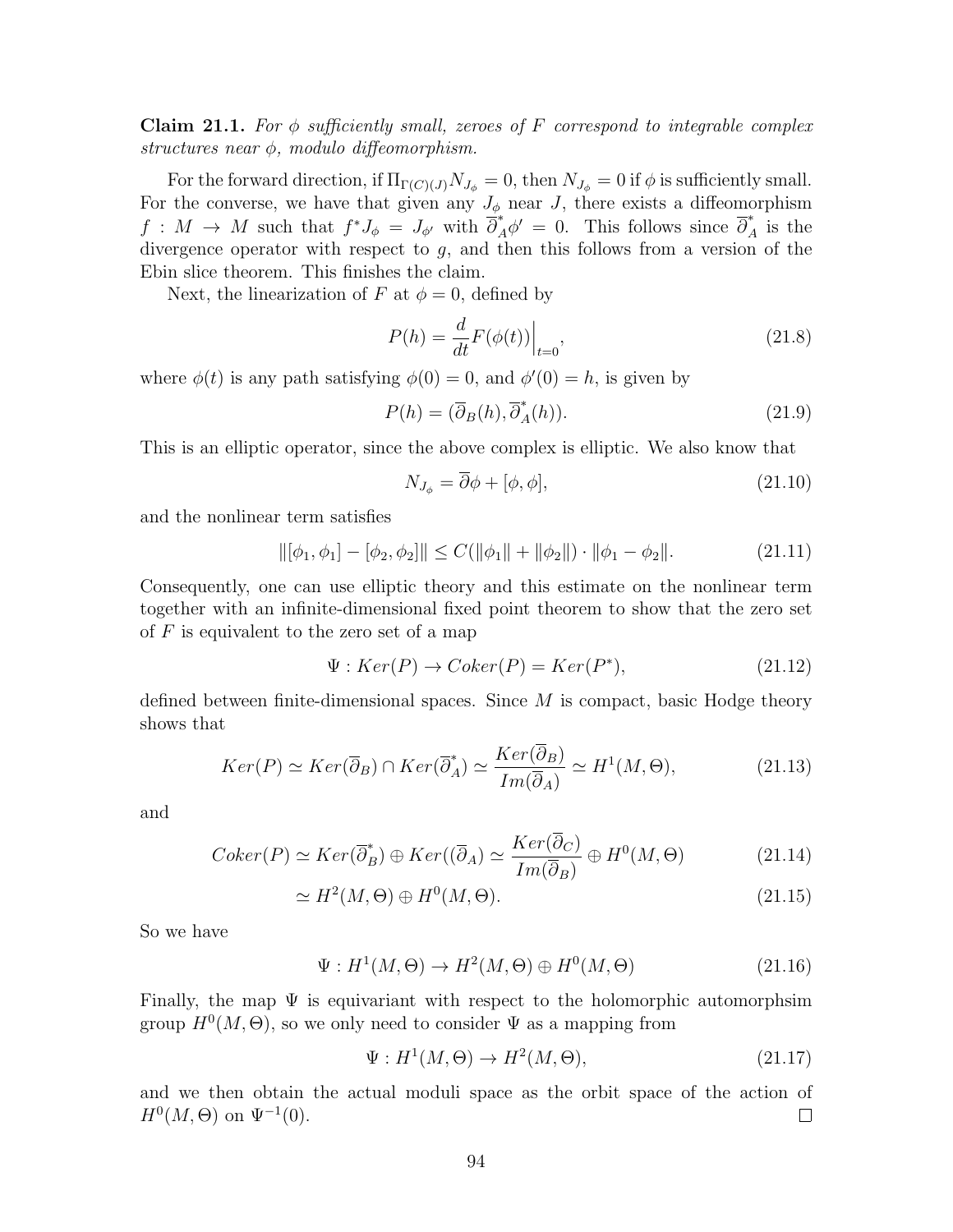Corollary 21.1. If  $H^2(M, \Theta) = 0$ , then any such infinitesimal deformation I is integrable, that is,  $I = J'(0)$  for an actual path of complex structures  $J(t)$ . If both  $H^2(M, \Theta) = 0$  and  $H^0(M, \Theta) = 0$  then the moduli space of complex structures near J is smooth of dimension  $H^1(M, \Theta)$ .

# 22 Lecture 22

#### 22.1 Conformal geometry

Let  $u : M \to \mathbb{R}$ . Then  $\tilde{g} = e^{-2u}g$ , is said to be *conformal* to g.

Proposition 22.1. The Christoffel symbols transform as

$$
\tilde{\Gamma}^i_{jk} = g^{il} \Big( - (\partial_j u) g_{lk} - (\partial_k u) g_{lj} + (\partial_l u) g_{jk} \Big) + \Gamma^i_{jk}.
$$
\n(22.1)

Invariantly,

$$
\tilde{\nabla}_X Y = \nabla_X Y - du(X)Y - du(Y)X + g(X,Y)\nabla u.
$$
\n(22.2)

Proof. Using (1.33), we compute

$$
\tilde{\Gamma}^{i}_{jk} = \frac{1}{2} \tilde{g}^{il} \left( \partial_{j} \tilde{g}_{kl} + \partial_{k} \tilde{g}_{jl} - \partial_{l} \tilde{g}_{jk} \right)
$$
\n
$$
= \frac{1}{2} e^{2u} g^{il} \left( \partial_{j} (e^{-2u} g_{kl}) + \partial_{k} (e^{-2u} g_{jl}) - \partial_{l} (e^{-2u} g_{jk}) \right)
$$
\n
$$
= \frac{1}{2} e^{2u} g^{il} \left( -2e^{-2u} (\partial_{j} u) g_{kl} - 2e^{-2u} (\partial_{k} u) e^{-2u} g_{jl} + 2e^{-2u} (\partial_{l} u) g_{jk} \right)
$$
\n
$$
+ e^{-2u} \partial_{j} (g_{kl}) + e^{-2u} \partial_{k} (g_{jl}) - e^{-2u} \partial_{l} (g_{jk}) \right)
$$
\n
$$
= g^{il} \left( -(\partial_{j} u) g_{kl} - (\partial_{k} u) g_{jl} + (\partial_{l} u) g_{jk} \right) + \Gamma^{i}_{jk}.
$$
\n(22.3)

This is easily seen to be equivalent to the invariant expression.

**Proposition 22.2.** The  $(0, 4)$ -curvature tensor transforms as

$$
\tilde{Rm} = e^{-2u} \Big[ Rm + \left( \nabla^2 u + du \otimes du - \frac{1}{2} |\nabla u|^2 g \right) \otimes g \Big]. \tag{22.4}
$$

*Proof.* Recall the formula  $(1.54)$  for the  $(1, 3)$  curvature tensor

$$
\tilde{R}_{ijk}^{\quad l} = \partial_i(\tilde{\Gamma}_{jk}^l) - \partial_j(\tilde{\Gamma}_{ik}^l) + \tilde{\Gamma}_{im}^l \tilde{\Gamma}_{jk}^m - \tilde{\Gamma}_{jm}^l \tilde{\Gamma}_{ik}^m. \tag{22.5}
$$

 $\Box$ 

Take a normal coordinate system for the metric g at a point  $x \in M$ . All computations below will be evaluated at  $x$ . Let us first consider the terms with derivatives of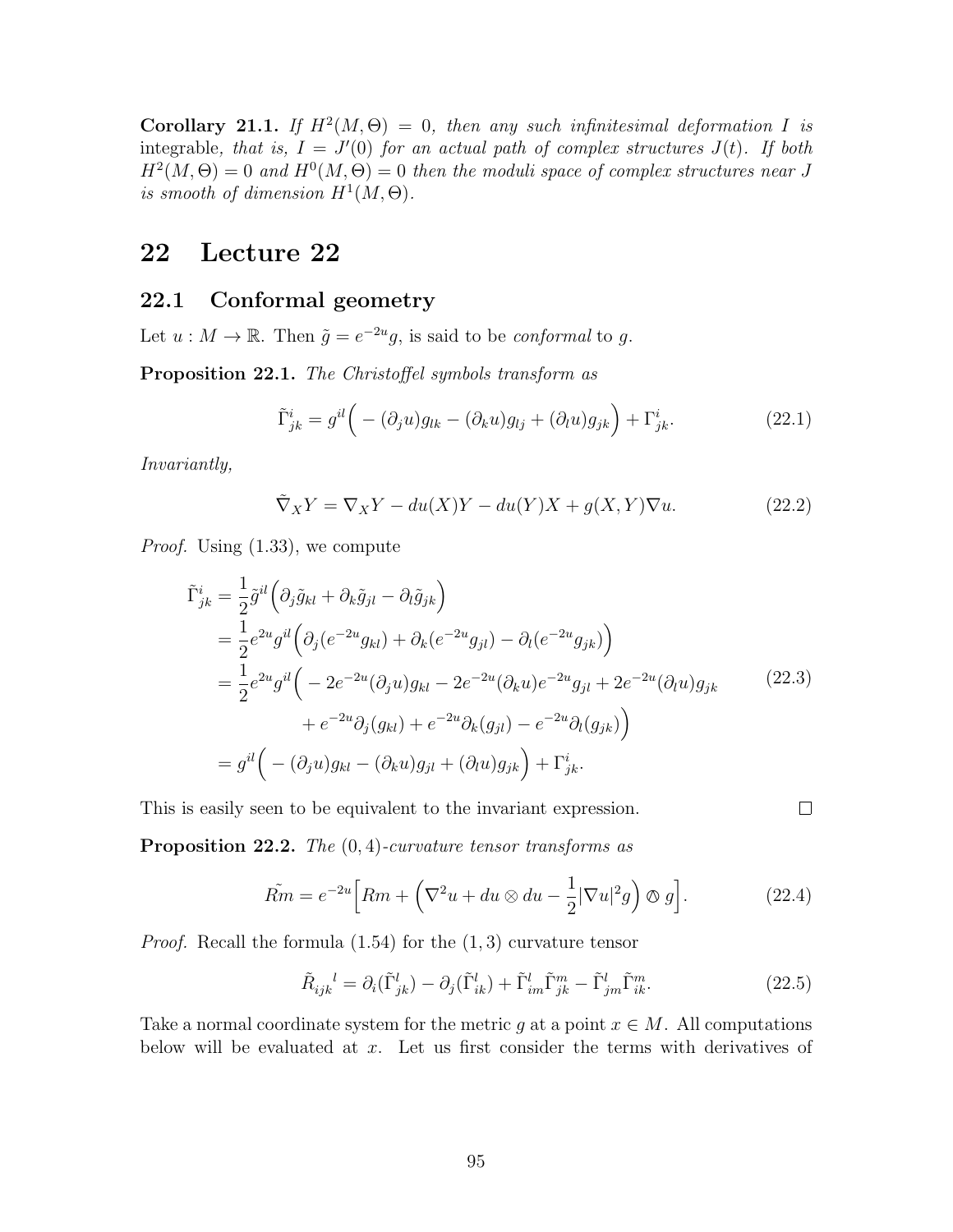Christoffel symbols, we have

$$
\partial_i(\tilde{\Gamma}^l_{jk}) - \partial_j(\tilde{\Gamma}^l_{ik}) = \partial_i \Big[ g^{lp} \Big( -(\partial_j u) g_{pk} - (\partial_k u) g_{pj} + (\partial_p u) g_{jk} \Big) + \Gamma^l_{jk} \Big] \n- \partial_j \Big[ g^{lp} \Big( -(\partial_i u) g_{kp} - (\partial_k u) g_{ip} + (\partial_p u) g_{ik} \Big) + \Gamma^l_{ik} \Big] \n= g^{lp} \Big( -(\partial_i \partial_j u) g_{pk} - (\partial_i \partial_k u) g_{pj} + (\partial_i \partial_p u) g_{jk} \Big) + \partial_i(\Gamma^l_{jk}) \n- g^{lp} \Big( -(\partial_j \partial_i u) g_{kp} - (\partial_j \partial_k u) g_{ip} + (\partial_j \partial_p u) g_{ik} \Big) - \partial_j(\Gamma^l_{ik}) \n= g^{lp} \Big( -(\partial_i \partial_k u) g_{pj} + (\partial_i \partial_p u) g_{jk} + (\partial_j \partial_k u) g_{ip} - (\partial_j \partial_p u) g_{ik} \Big) + R_{ijk}^l.
$$
\n
$$
(22.6)
$$

A simple computation shows this is

$$
\partial_i(\tilde{\Gamma}^l_{jk}) - \partial_j(\tilde{\Gamma}^l_{ik}) = g^{lp}(\nabla^2 u \otimes g)_{ijpk} + R_{ijk}^{\quad l}.
$$
 (22.7)

Next, we consider the terms that are quadratic Christoffel terms.

$$
\tilde{\Gamma}_{im}^{l}\tilde{\Gamma}_{jk}^{m} - \tilde{\Gamma}_{jm}^{l}\tilde{\Gamma}_{ik}^{m} = g^{lp} \Big( -(\partial_{i}u)g_{mp} - (\partial_{m}u)g_{ip} + (\partial_{p}u)g_{im} \Big) \times g^{mr} \Big( -(\partial_{j}u)g_{kr} - (\partial_{k}u)g_{jr} + (\partial_{r}u)g_{jk} \Big) \n-g^{lp} \Big( -(\partial_{j}u)g_{mp} - (\partial_{m}u)g_{jp} + (\partial_{p}u)g_{jm} \Big) \times g^{mr} \Big( -(\partial_{i}u)g_{kr} - (\partial_{k}u)g_{ir} + (\partial_{r}u)g_{ik} \Big).
$$
\n(22.8)

Terms in the first product which are symmetric in  $i$  and  $j$  will cancel with the corresponding terms of the second product, so this simplifies to

$$
\tilde{\Gamma}_{im}^{l}\tilde{\Gamma}_{jk}^{m} - \tilde{\Gamma}_{jm}^{l}\tilde{\Gamma}_{ik}^{m}
$$
\n
$$
= g^{lp}g^{mr} \Big( (\partial_{i}u)g_{mp}(\partial_{j}u)g_{kr} + (\partial_{m}u)g_{ip}(\partial_{k}u)g_{jr} + (\partial_{p}u)g_{im}(\partial_{r}u)g_{jk} + (\partial_{i}u)g_{mp}(\partial_{k}u)g_{jr} - (\partial_{i}u)g_{mp}(\partial_{r}u)g_{jk} + (\partial_{m}u)g_{ip}(\partial_{j}u)g_{kr} - (\partial_{m}u)g_{ip}(\partial_{r}u)g_{jk} - (\partial_{p}u)g_{im}(\partial_{j}u)g_{kr} - (\partial_{p}u)g_{im}(\partial_{k}u)g_{jr} - \text{same 9 terms with i and j exchanged} \Big) \qquad (22.9)
$$
\n
$$
= g^{lp} \Big( (\partial_{i}u)(\partial_{j}u)g_{kp} + (\partial_{j}u)(\partial_{k}u)g_{ip} + (\partial_{p}u)(\partial_{i}u)g_{jk} + (\partial_{i}u)(\partial_{k}u)g_{jp} - (\partial_{i}u)(\partial_{p}u)g_{jk} + (\partial_{k}u)(\partial_{j}u)g_{ip} - g^{mr}(\partial_{m}u)(\partial_{r}u)g_{ip}g_{jk} - (\partial_{p}u)(\partial_{j}u)g_{ik} - (\partial_{p}u)(\partial_{k}u)g_{ij} - \text{same 9 terms with i and j exchanged} \Big)
$$

The first and ninth terms are symmetric in  $i$  and  $j$ . The fourth and sixth terms, taken together, are symmetric in  $i$  and  $j$ . The third and fifth terms cancel, so we have

$$
\tilde{\Gamma}_{im}^{l}\tilde{\Gamma}_{jk}^{m} - \tilde{\Gamma}_{jm}^{l}\tilde{\Gamma}_{ik}^{m} = g^{lp}((\partial_j u)(\partial_k u)g_{ip} - (\partial_p u)(\partial_j u)g_{ik} - |\nabla u|^2 g_{ip}g_{jk}
$$
\n
$$
-\text{same 3 terms with i and j exchanged}\bigg). \tag{22.10}
$$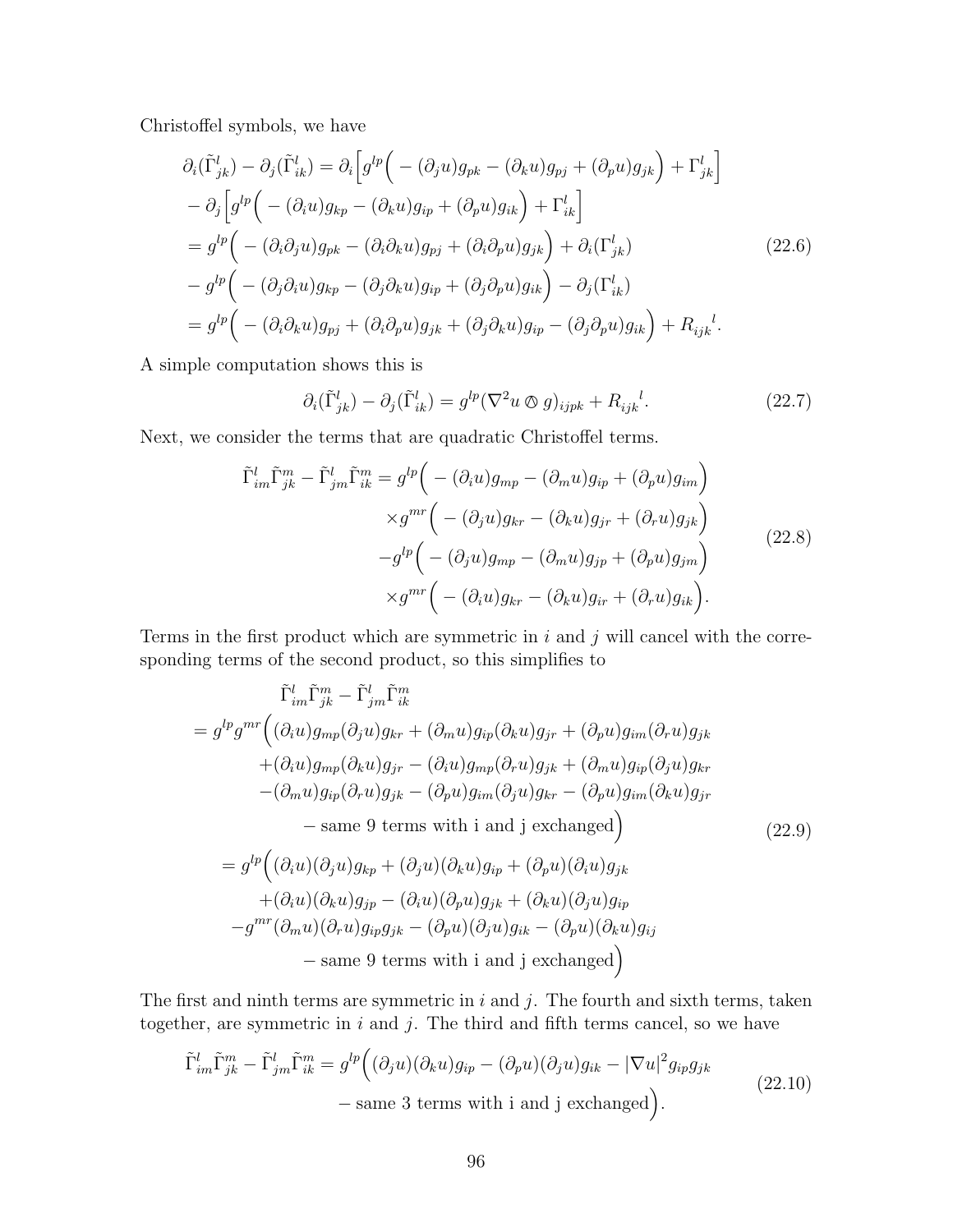Writing out the last term, we have

$$
\tilde{\Gamma}_{im}^l \tilde{\Gamma}_{jk}^m - \tilde{\Gamma}_{jm}^l \tilde{\Gamma}_{ik}^m = g^{lp} \Big( (\partial_j u)(\partial_k u) g_{ip} - (\partial_i u)(\partial_k u) g_{jp} - (\partial_p u)(\partial_j u) g_{ik} + (\partial_p u)(\partial_i u) g_{jk} - |\nabla u|^2 g_{ip} g_{jk} + |\nabla u|^2 g_{jp} g_{ik} \Big).
$$
\n(22.11)

Another simple computation shows this is

$$
\tilde{\Gamma}_{im}^l \tilde{\Gamma}_{jk}^m - \tilde{\Gamma}_{jm}^l \tilde{\Gamma}_{ik}^m = g^{lp} \left[ \left( du \otimes du - \frac{1}{2} |\nabla u|^2 \right) \otimes g \right]_{ijpk}.
$$
 (22.12)

Adding together (22.7) and (22.12), we have

$$
\tilde{R}_{ijk}^{\quad l} = g^{lp} \left[ \left( \nabla^2 u + du \otimes du - \frac{1}{2} |\nabla u|^2 \right) \otimes g \right]_{ijpk} + R_{ijk}^{\quad l}.\tag{22.13}
$$

We lower the the index on the right using the metric  $\tilde{g}_{lp}$ , to obtain

$$
\tilde{R}_{ijpk} = e^{-2u} \left[ \left( \nabla^2 u + du \otimes du - \frac{1}{2} |\nabla u|^2 \right) \otimes g \right]_{ijpk} = e^{-2u} R_{ijpk}, \tag{22.14}
$$

and we are done.

**Proposition 22.3.** Let  $\tilde{g} = e^{-2u}g$ . The (1,3) Weyl tensor is conformally invariant. The  $(0, 4)$  Weyl tensor transforms as

$$
\tilde{W}_{ijkl} = e^{-2u} W_{ijkl}.
$$
\n(22.15)

 $\Box$ 

The Schouten  $(0, 2)$  tensor transforms as

$$
\tilde{A} = \nabla^2 u + du \otimes du - \frac{1}{2} |\nabla u|^2 g + A.
$$
\n(22.16)

The Ricci  $(0, 2)$  tensor transforms as

$$
\tilde{Ric} = (n-2)\left(\nabla^2 u + \frac{1}{n-2}(\Delta u)g + du \otimes du - |\nabla u|^2 g\right) + Ric.
$$
 (22.17)

The scalar curvature transforms as

$$
\tilde{R} = e^{2u} \left( 2(n-1)\Delta u - (n-1)(n-2)|\nabla u|^2 + R \right).
$$
 (22.18)

Proof. We expand (22.13) in terms of Weyl,

$$
\tilde{W}_{ijk}^l + (\tilde{A} \otimes \tilde{g})_{ijk}^l = g^{lp} \Big[ \Big( \nabla^2 u + du \otimes du - \frac{1}{2} |\nabla u|^2 \Big) \otimes g \Big]_{ijpk} + W_{ijk}^l + (A \otimes g)_{ijk}^l.
$$
\n(22.19)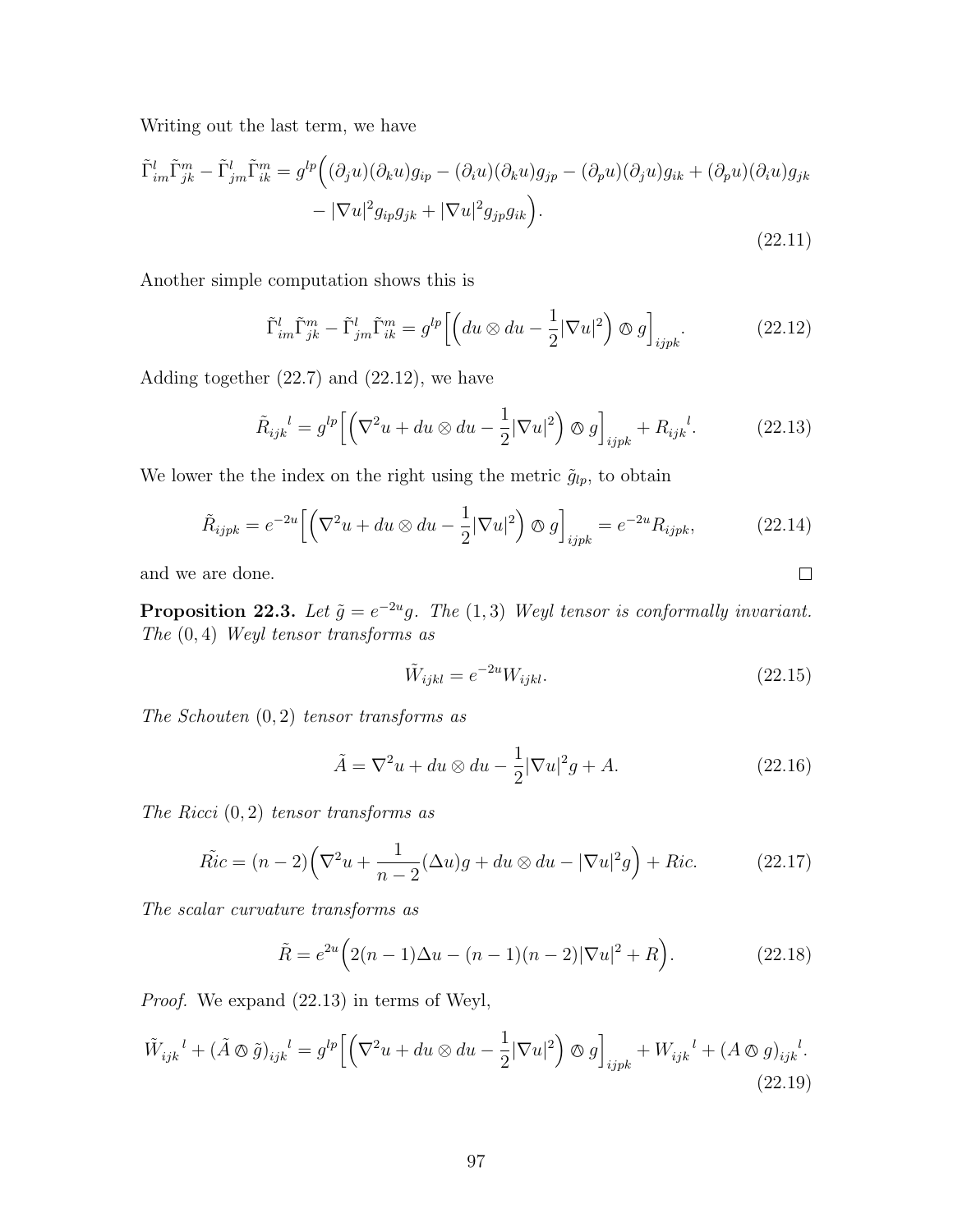Note that

$$
(\tilde{A} \otimes \tilde{g})_{ijk}^{\quad l} = \tilde{g}^{lp} (\tilde{A} \otimes e^{-2u} g)_{ijpk}
$$
  
=  $g^{lp} (\tilde{A} \otimes g)_{ijpk}.$  (22.20)

We can therefore rewrite (22.19) as

$$
\tilde{W}_{ijk}^l - W_{ijk}^l = g^{lp} \Big[ \Big( -\tilde{A} + \nabla^2 u + du \otimes du - \frac{1}{2} |\nabla u|^2 + A \Big) \otimes g \Big]_{ijpk}.
$$
 (22.21)

In dimension 2 and 3 the right hand side is zero, so the left hand side is also. In any dimension, recall from Section 7.1, that the left hand side is in  $Ker(c)$ , and the right hand side is in  $Im(\psi)$  (with respect to either g or  $\tilde{g}$ ). This implies that both sides must vanish. To see this, assume  $R \in Ker(c) \cap Im(\psi)$ . Then  $R = h \otimes g$ , so  $c(R) = (n-2)h + tr(h)g = 0$ , which implies that  $h = 0$  for  $n \neq 2$ . This implies conformal invariance of  $Weyl$ , and also the formula for the conformal transformation of the Schouten tensor. We lower an index of the Weyl,

$$
\tilde{W}_{ijkl} = \tilde{g}_{pk} \tilde{W}_{ijl}^{\ \ p} = e^{-2u} g_{pk} W_{ijl}^{\ \ p} = e^{-2u} W_{ijkl},\tag{22.22}
$$

which proves (22.15). We have the formula

$$
\left(-\tilde{A} + \nabla^2 u + du \otimes du - \frac{1}{2}|\nabla u|^2 + A\right) \otimes g = 0.
$$
 (22.23)

Recall that  $c(A \otimes g) = (n-2)A + tr(A)g = Ric$ , so we obtain

$$
-\tilde{Ric} + (n-2)(\nabla^2 u + du \otimes du - \frac{1}{2}|\nabla u|^2) + (\Delta u)g + (1 - \frac{n}{2})|\nabla u|^2 + Ric = 0,
$$
\n(22.24)

which implies (22.17). Finally,

$$
\tilde{R} = \tilde{g}^{-1} \tilde{Ric} = e^{2u} g^{-1} \tilde{Ric} \n= (n-2)e^{2u} \left( \Delta u + \frac{n}{n-2} \Delta u + (1-n) |\nabla u|^2 + R \right) \n= e^{2u} \left( 2(n-1) \Delta u - (n-1)(n-2) |\nabla u|^2 + R \right),
$$
\n(22.25)

which is (22.18).

By writing the conformal factor differently, the scalar curvature equation takes a nice semilinear form, which is the famous Yamabe equation:

**Proposition 22.4.** If  $n \neq 2$ , and  $\tilde{g} = v^{\frac{4}{n-2}}g$ , then

$$
-4\frac{n-1}{n-2}\Delta v + Rv = \tilde{R}v^{\frac{n+2}{n-2}}.
$$
\n(22.26)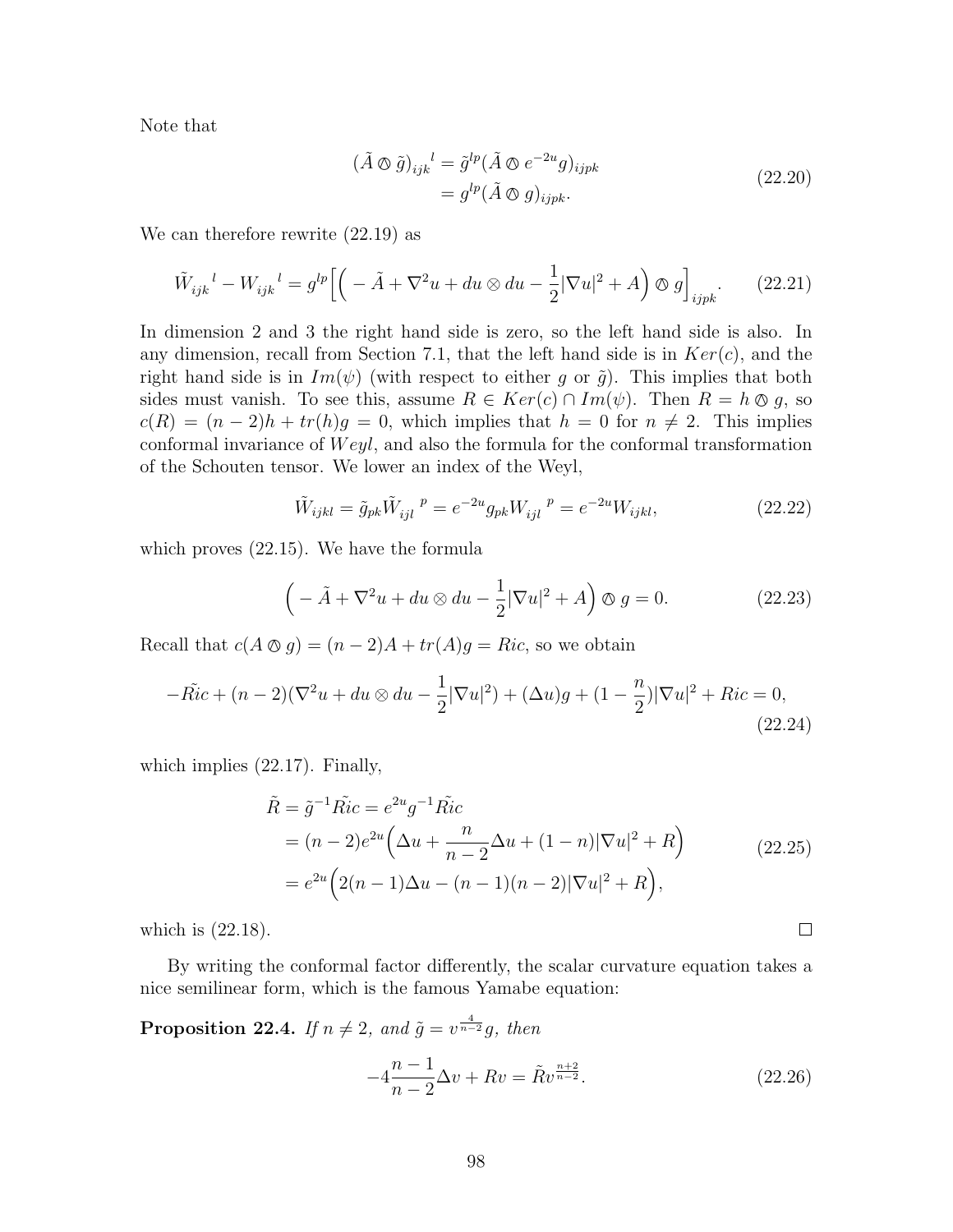*Proof.* We have  $e^{-2u} = v^{\frac{4}{n-2}}$ , which is

$$
u = -\frac{2}{n-2}\ln v.
$$
 (22.27)

Using the chain rule,

$$
\nabla u = -\frac{2}{n-2} \frac{\nabla v}{v},\tag{22.28}
$$

$$
\nabla^2 u = -\frac{2}{n-2} \left( \frac{\nabla^2 v}{v} - \frac{\nabla v \otimes \nabla v}{v^2} \right).
$$
 (22.29)

Substituting these into (22.18), we obtain

$$
\tilde{R} = v^{\frac{-4}{n-2}} \left( -4 \frac{n-1}{n-2} \left( \frac{\Delta v}{v} - \frac{|\nabla v|^2}{v^2} \right) - 4 \frac{n-1}{n-2} \frac{|\nabla v|^2}{v^2} + R \right)
$$
\n
$$
= v^{\frac{-n+2}{n-2}} \left( -4 \frac{n-1}{n-2} \Delta v + R v \right).
$$
\n(22.30)

 $\Box$ 

**Proposition 22.5.** If  $n = 2$ , and  $\tilde{g} = e^{-2u}g$ , the conformal Gauss curvature equation is

$$
\Delta u + K = \tilde{K}e^{-2u}.\tag{22.31}
$$

*Proof.* This follows from (22.18), and the fact that in dimension 2,  $R = 2K$ .  $\Box$ 

### 22.2 Negative scalar curvature

**Proposition 22.6.** If  $(M, g)$  is compact, and  $R < 0$ , then there exists conformal metric  $\tilde{g} = e^{-2u}g$  with  $\tilde{R} = -1$ .

*Proof.* If  $n > 2$ , we would like to solve the equation

$$
-4\frac{n-1}{n-2}\Delta v + Rv = -v^{\frac{n+2}{n-2}}.\t(22.32)
$$

If  $n > 2$ , let  $p \in M$  be a point where v attains a its global maximum. Then (22.26) evaluated at p becomes

$$
R(p)v(p) \le -(v(p))^{\frac{n+2}{n-2}}.\t(22.33)
$$

Dividing, we obtain

$$
(v(p))^{\frac{4}{n-2}} \le -R(p),\tag{22.34}
$$

which gives an *a priori* upper bound on  $v$ . Similarly, by evaluating a a global minimum point  $q$ , we obtain

$$
(v(p))^{\frac{4}{n-2}} \ge -R(q),\tag{22.35}
$$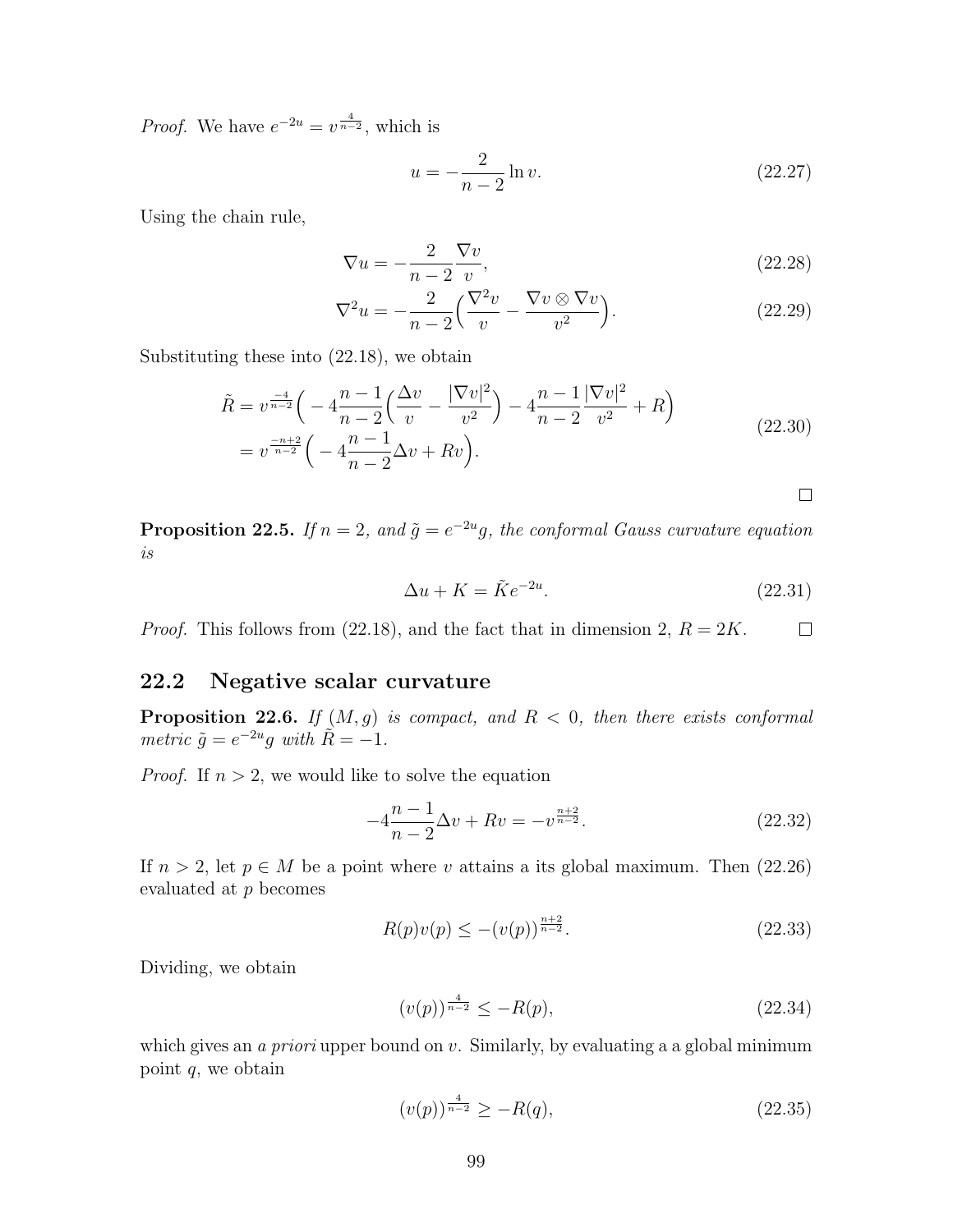which gives an a priori strictly positive lower bound on  $v$ . We have shown there exists a constant  $C_0$  so that  $||v||_{C^0} < C_0$ . The standard elliptic estimate says that there exists a constant  $C$ , depending only on the background metric, such that (see  $|GT01, Chapter 4|$ 

$$
||v||_{C^{1,\alpha}} \leq C(||\Delta v||_{C^0} + ||v||_{C^0})
$$
  
\n
$$
\leq C(||Rv + v^{\frac{n+2}{n-2}}||_{C^0} + CC_0 \leq C_1,
$$
\n(22.36)

where  $C_1$  depends only upon the background metric. Applying elliptic estimates again,

$$
||v||_{C^{3,\alpha}} \le C(||\Delta v||_{C^{1,\alpha}} + ||v||_{C^{1,\alpha}}) \le C_3,
$$
\n(22.37)

where  $C_3$  depends only upon the background metric.

In terms of  $u$ , the equation is

$$
2(n-1)\Delta u - (n-1)(n-2)|\nabla u|^2 + R = -e^{-2u}.
$$
 (22.38)

Let  $t \in [0, 1]$ , and consider the family of equations

$$
2(n-1)\Delta u - (n-1)(n-2)|\nabla u|^2 + R = ((1-t)R - 1)e^{-2u}.
$$
 (22.39)

Define an operator  $F_t: C^{2,\alpha} \to C^{\alpha}$  by

$$
F_t(u) = 2(n-1)\Delta u - (n-1)(n-2)|\nabla u|^2 + R - ((1-t)R - 1)e^{-2u}.
$$
 (22.40)

Let  $u_t \in C^{2,\alpha}$  satisfy  $F_t(u_t) = 0$ . The linearized operator at  $u_t$ ,  $L_t: C^{2,\alpha} \to C^{\alpha}$ , is given by

$$
L_t(h) = 2(n-1)\Delta h - (n-1)(n-2)2\langle \nabla u, \nabla h \rangle + 2((1-t)R - 1)e^{-2u}h. \quad (22.41)
$$

Notice that the coefficient  $h$  is strictly negative. The maximum principle and linear theory imply that the linearized operator is invertible. Next, define

$$
S = \{ t \in [0, 1] \mid \text{there exists a solution } u_t \in C^{2, \alpha} \text{ of } F_t(u_t) = 0 \}. \tag{22.42}
$$

Since the linearized operator is invertible, the implicit function theorem implies that S is open. Assume  $u_{t_i}$  is a sequence of solutions with  $t_i \to t_0$  as  $i \to \infty$ . The above elliptic estimates imply there exist a constant  $C_4$ , independent of  $t$ , such that  $||u_{t_i}||_{C^{3,\alpha}} < C_4$ . By Arzela-Ascoli, there exists  $u_{t_0} \in C^{2,\alpha}$  and a subsequence  $\{j\} \subset \{i\}$ such that  $u_{t_j} \to u_{t_0}$  strongly in  $C^{2,\alpha}$ . The limit  $u_{t_0}$  is a solution at time  $t_0$ . This shows that S is closed. Since the interval [0, 1] is connected, this implies that  $S = [0, 1]$ , and consequently there must exist a solution at  $t = 1$ . In the case  $n = 2$ , the same arugment applied to (22.31) yields a similar a priori estimate, and the proof remains valid.  $\Box$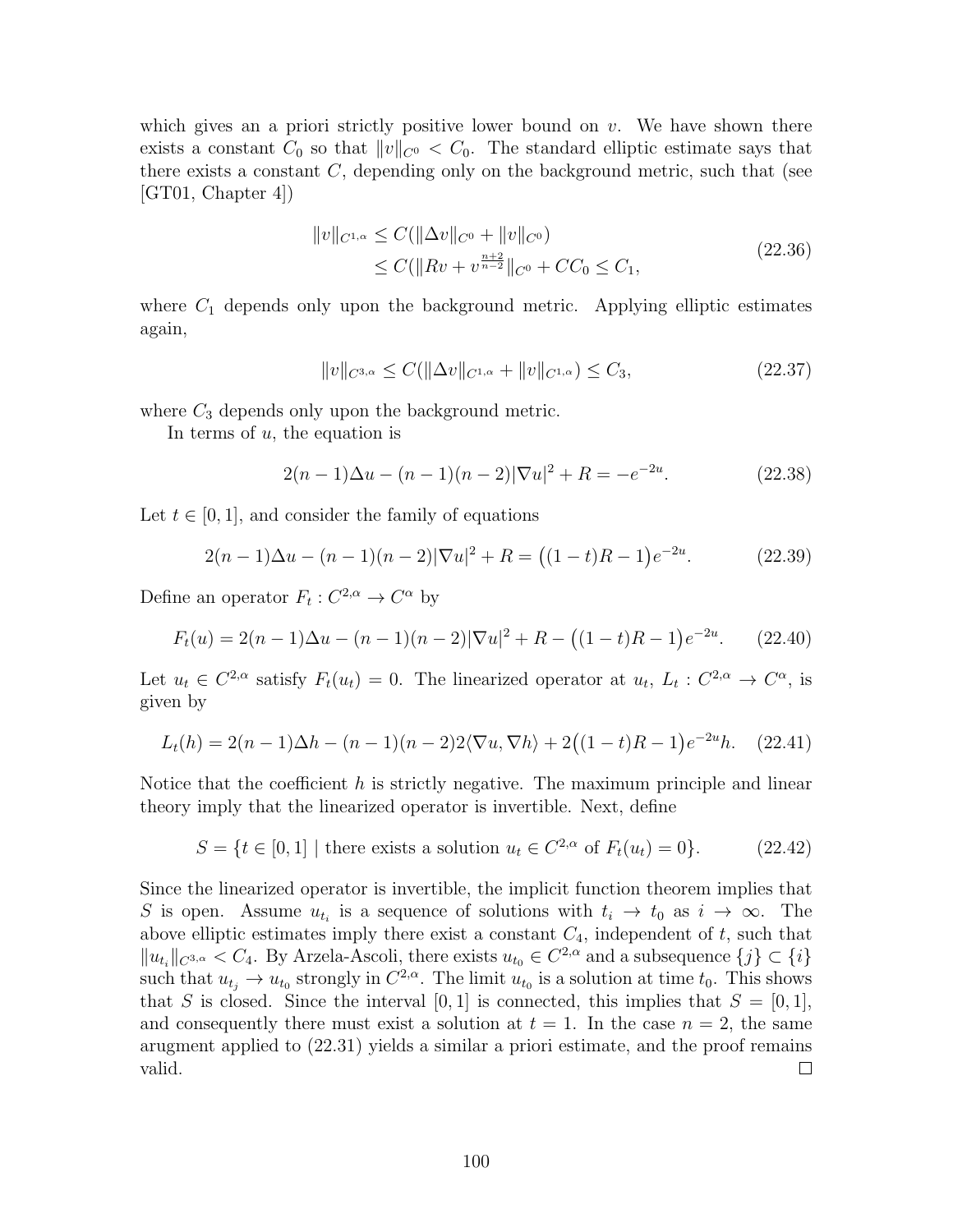## 23 Lecture 23

#### 23.1 Uniformization I

**Proposition 23.1.** A Riemann surface  $(M, J)$  is equivalent to an oriented conformal  $class (M, [g])$ .

Proof. From elementary complex variables, a holomorphic map is equivalent to an orientation preserving conformal map, which implies the proposition. Another way to see this is as follows. A complex structure is a reduction of the structure group of the frame bundle to  $GL(1,\mathbb{C})\subset GL(2,\mathbb{R})$ . The explicit map is

$$
a + ib \mapsto \begin{pmatrix} a & b \\ -b & a \end{pmatrix}.
$$
 (23.1)

 $\Box$ 

An oriented conformal class is a reduction to  $CO(2,\mathbb{R}) \subset GL(2,\mathbb{R})$ , where

$$
CO(2,\mathbb{R}) = \mathbb{R}_+ \times SO(2,\mathbb{R}) = \{ \lambda \cdot A | \lambda \in \mathbb{R}_+, A \in SO(2,\mathbb{R}) \},\tag{23.2}
$$

and it is easy to see that this is the same as image in (23.1).

**Theorem 23.1.** Any compact oriented Riemann surface M of genus  $k \geq 1$  is a complex manifold with complex structure given by the Hodge star operator. Furthermore, there is a unique metric  $\tilde{q}$  conformal to q having constant curvature.

*Proof.* First consider the case of genus  $k \geq 2$ . By the Gauss-Bonnet theorem

$$
\int_{M} K_{g} dV_{g} = 2\pi \chi(M) = 2\pi (2 - 2k) < 0. \tag{23.3}
$$

We first solve the equation

$$
\Delta u = -K + \frac{2\pi}{Vol}(2 - 2k).
$$
 (23.4)

By Fredholm theory, this has a smooth solution since the right hand side has zero mean value. Consider the metric  $\tilde{g} = e^{-2u}g$ , From (22.31), the Gauss curvature of  $\tilde{g}$ is given by

$$
\tilde{K} = e^{-2u}(\Delta u + K) = e^{-2u}(\frac{2\pi}{Vol}(2 - 2k)) < 0,\tag{23.5}
$$

since  $k \geq 2$ . We have found a conformal metric with strictly negative curvature, so Proposition 22.6 yields another conformal metric with constant negative curvature. The maximum principle implies this metric is the unique solution in its conformal class.

The universal cover of M is isometric to hyperbolic space. We can therefore find a collection of coordinate charts such that the overlap maps are hyperbolic isometries, that is, they are in  $SO(2,1)$ . These maps are orientation preserving and conformal,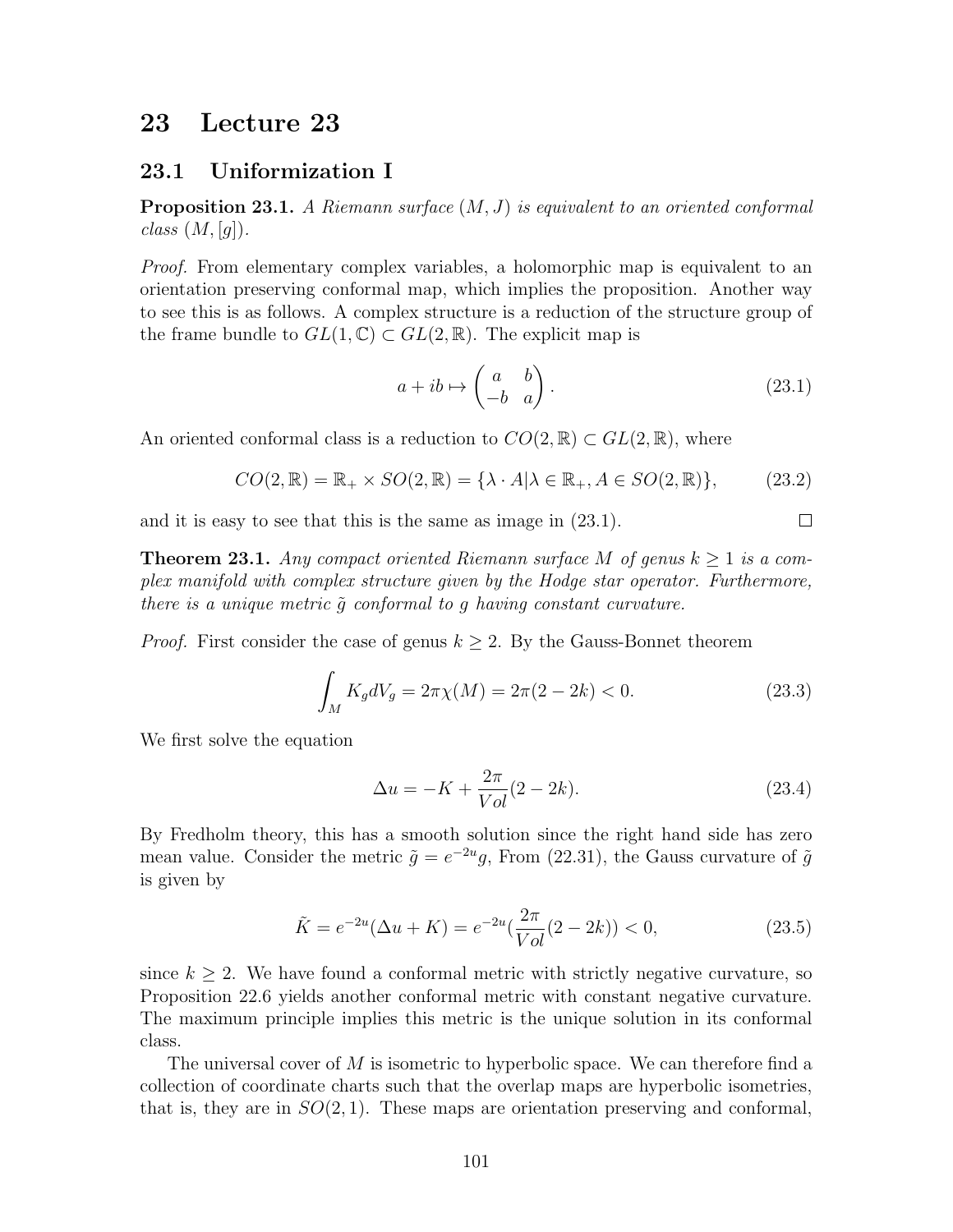and therefore holomorphic. Since the Hodge star on 1-forms is conformally invariant it must be integrable.

For the case  $k = 1$ , the equation to be solved is

$$
\Delta u = -K.\tag{23.6}
$$

By the Gauss-Bonnet Theorem, the right hand side has integral zero. Elementary Fredholm Theory gives existence of a unique smooth solution. The universal cover of M is isometric to  $\mathbb{R}^2$  with the flat metrics. We can therefore find a collection of coordinate charts such that the overlap maps are Euclidean isometries. As above, this proves integrability.  $\Box$ 

**Remark 23.1.** Since the Nijenhuis tensor  $N \in \Lambda^{0,2} \otimes T^{1,0}$ , it vanishes in complex dimension 1, so any almost complex structure on a Riemann surface is integrable. However, the integrability of any smooth surface can easily be proved locally as follows. That is, given any point  $p$  on any surface (compact or noncompact), then there is a locally defined function  $u: U \to \mathbb{R}$  such that  $\tilde{g} = e^{-2u}g$  is flat. This amounts to locally solving  $\Delta u = -K$ . This can easily be proved by taking the metric in a small neighborhood of any point and extending the metric to a metric on the torus using a cutoff function. The result then follows by the  $k = 1$  case in the above theorem.

Notice that the above implies the Uniformization Theorem for genus  $k \geq 1$ :

Corollary 23.1 (Uniformization). Any compact orientable Riemann surface of genus  $k \geq 2$  has universal covering biholomorphic to the unit disc. A compact orientable Riemann surface of genus  $k = 1$  has universal covering biholomorphic to  $\mathbb{C}$ .

The genus  $k = 0$  case is slightly more difficult, and we will do this case after some general remarks on conformal geometry.

#### 23.2 Constant curvature

Let g denote the Euclidean metric on  $\mathbb{R}^n, n \geq 3$ , and consider conformal metrics  $\tilde{g} = e^{-2u}g.$ 

**Proposition 23.2.** If  $\tilde{g}$  is Einstein for  $n \geq 3$  or constant curvature for  $n = 2$ , then there exists constant  $a, b_i, c$ , such that

$$
\tilde{g} = (a|x|^2 + b_i x^i + c)^{-2} g.
$$
\n(23.7)

Proof. For the Schouten tensor, we must have

$$
\tilde{A} = \nabla^2 u + du \otimes du - \frac{1}{2} |\nabla u|^2 g.
$$
\n(23.8)

Let us rewrite the conformal factor as  $\tilde{g} = v^{-2}g$ , that is  $u = \ln v$ . The equation is then written

$$
v^2 \tilde{A} = v \nabla^2 v - \frac{1}{2} |\nabla v|^2 g. \tag{23.9}
$$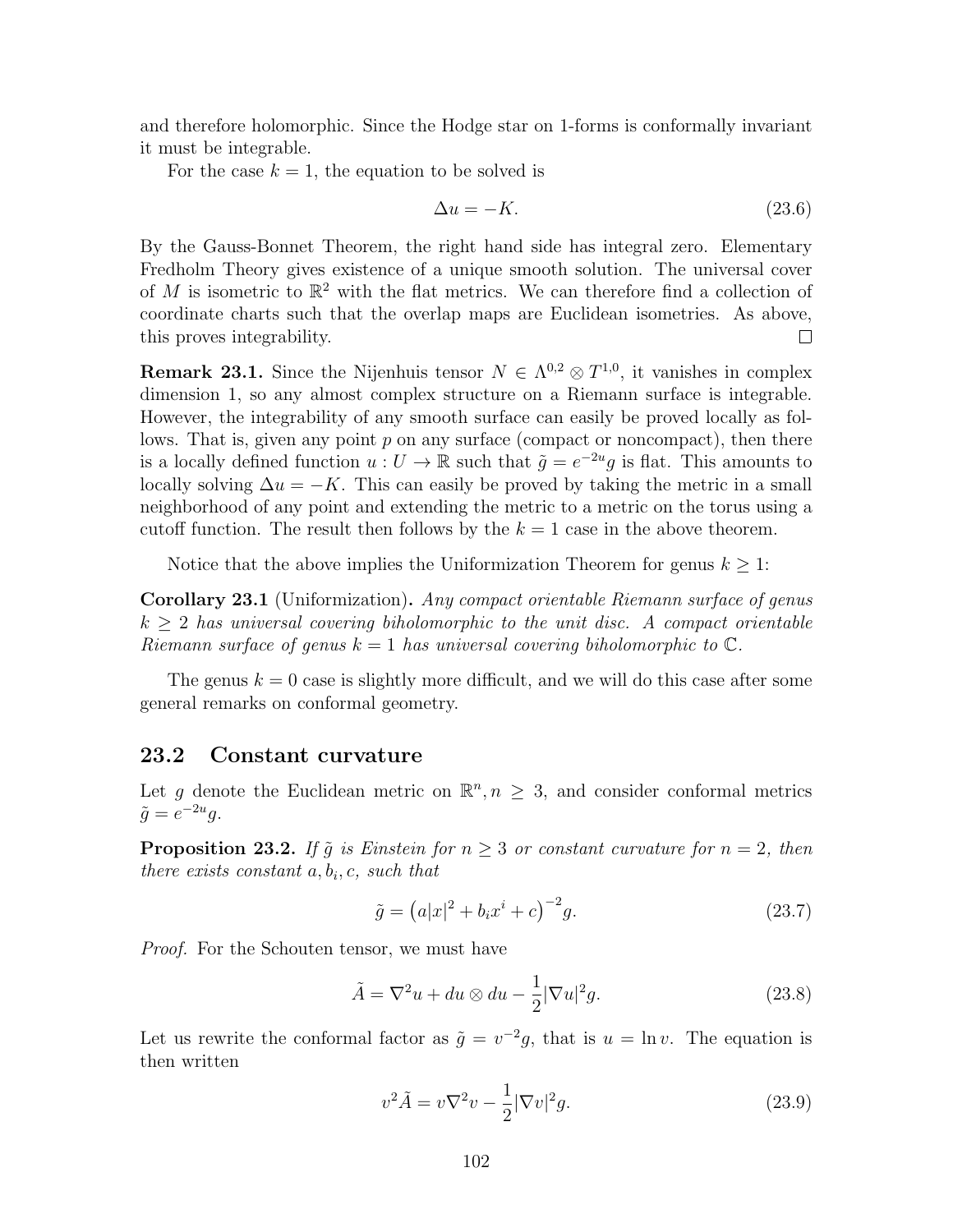Let us assume that  $\tilde{g}$  is Einstein, which is equivalent to  $\tilde{g}$  having constant curvature. In this case, we have

$$
\tilde{A} = \frac{tr(A)}{n}\tilde{g} = \frac{R}{2n(n-1)}v^{-2}g,
$$
\n(23.10)

so we obtain

$$
\frac{K}{2}g = v\nabla^2 v - \frac{1}{2}|\nabla v|^2 g,\tag{23.11}
$$

where  $R = n(n-1)K$ . The off-diagonal equation is

$$
v_{ij} = 0, \ i \neq j,
$$
\n(23.12)

implies that we may write  $v_i = h_i(x_i)$  for some function  $h_i$ . The diagonal entries say that

$$
\frac{K}{2} = v v_{ii} - \frac{1}{2} |\nabla v|^2.
$$
\n(23.13)

Differentiate this in the  $x^j$  direction,

$$
0 = v_j v_{ii} + v v_{iij} - v_l v_{lj}.
$$
\n(23.14)

If  $j = i$ , then we obtain

 $v_{ii} = 0.$  (23.15)

In terms of  $h$ ,

$$
(h_i)_{ii} = 0.\t(23.16)
$$

This implies that

$$
h_i = a_i x_i + b_i, \t\t(23.17)
$$

for some constants  $a_i, b_i$ . If  $j \neq i$ , then  $(23.14)$  is

$$
0 = v_j(v_{ii} - v_{jj}).
$$
\n(23.18)

This says that  $a_i = a_j$  for  $i \neq j$ . This forces v to be of the form

$$
v = a|x|^2 + b_i x^i + c.
$$
 (23.19)

 $\Box$ 

From conformal invariance of the Weyl, we know that  $\tilde{W} = 0$ , so  $\tilde{g}$  being Einstein is equivalent to having constant sectional curvature. The sectional curvature of such a metric is

$$
K = 2vv_{ii} - |\nabla v|^2
$$
  
= 2(a|x|<sup>2</sup> + b<sub>i</sub>x<sup>i</sup> + c)2a - |2ax<sub>i</sub> + b<sub>i</sub>|<sup>2</sup>  
= 4ac - |b|<sup>2</sup>. (23.20)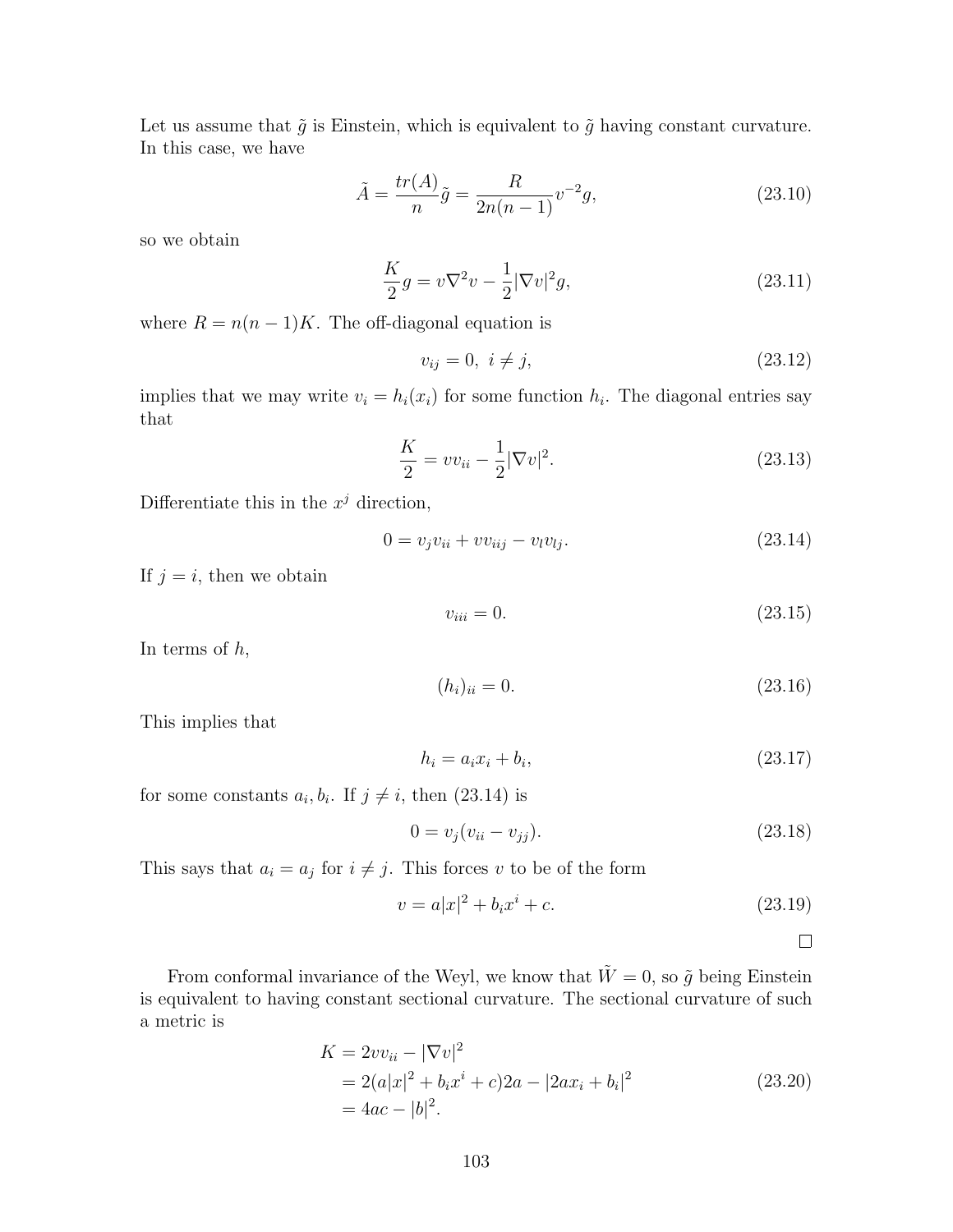If  $K > 0$ , then the discriminant is negative, so there are no real roots, and v is defined on all of  $\mathbb{R}^n$ . The metric

$$
\tilde{g} = \frac{4}{(1+|x|^2)^2}g\tag{23.21}
$$

represents the round metric with  $K = 1$  on  $S<sup>n</sup>$  under stereographic projection. If  $K < 0$  then the solution is defined on a ball, or the complement of a ball, or a half space. The metric

$$
\tilde{g} = \frac{4}{(1 - |x|^2)^2} g \tag{23.22}
$$

is the usual ball model of hyperbolic space, and

$$
\tilde{g} = \frac{1}{x_n^2} g \tag{23.23}
$$

is the upper half space model of hyperbolic space. If  $K = 0$  and  $|b| \neq 0$ , the solution is defined on all of  $\mathbb{R}^n$ .

#### 23.3 Conformal transformations

The case  $K = 0$  of this proposition implies the follow theorem of Liouville.

**Theorem 23.2** (Liouville). For  $n > 3$ , then group of conformal transformations of  $\mathbb{R}^n$  is generated by rotations, scalings, translations, and inversions.

*Proof.* Let  $T : \mathbb{R}^n \to \mathbb{R}^n$  be a conformal transformation. Then  $T^*g = v^{-2}g$  for some positive function  $v$ , which says  $v$  is a flat metric which is conformal to the Euclidean metric. By above, we must have  $v = a|x|^2 + b_i x^i + c$ , with  $|b|^2 = 4ac$ . If  $a = 0$ , then  $v = c$ , so T is a scaling composed with an isometry. If  $a \neq 0$ , then

$$
v = \frac{1}{a} \sum_{i} (ax_i + \frac{1}{2}b_i)^2.
$$
 (23.24)

From this it follows that T is a scaling and inversion composed with an isometry.  $\Box$ 

We note the following fact: the group of conformal transformations of the round  $S<sup>n</sup>$  is isomorphic to the group of isometric of hyperbolic space  $H<sup>n+1</sup>$ . This is proved by showing that in the ball model of hyperbolic space, isometries of  $H^{n+1}$  restrict to conformal automorphisms of the boundary *n*-sphere. By identifying  $H^{n+1}$  with a component of the unit sphere in  $\mathbb{R}^{n,1}$ , one shows that  $Iso(H^n) = O(n,1)$ . We have some special isomorphisms in low dimensions. For  $n = 1$ ,

$$
SO(2, 1) = PSL(2, \mathbb{R}),\nSO(3, 1) = PSL(2, \mathbb{C})\nSO(5, 1) = PSL(2, \mathbb{H}).
$$
\n(23.25)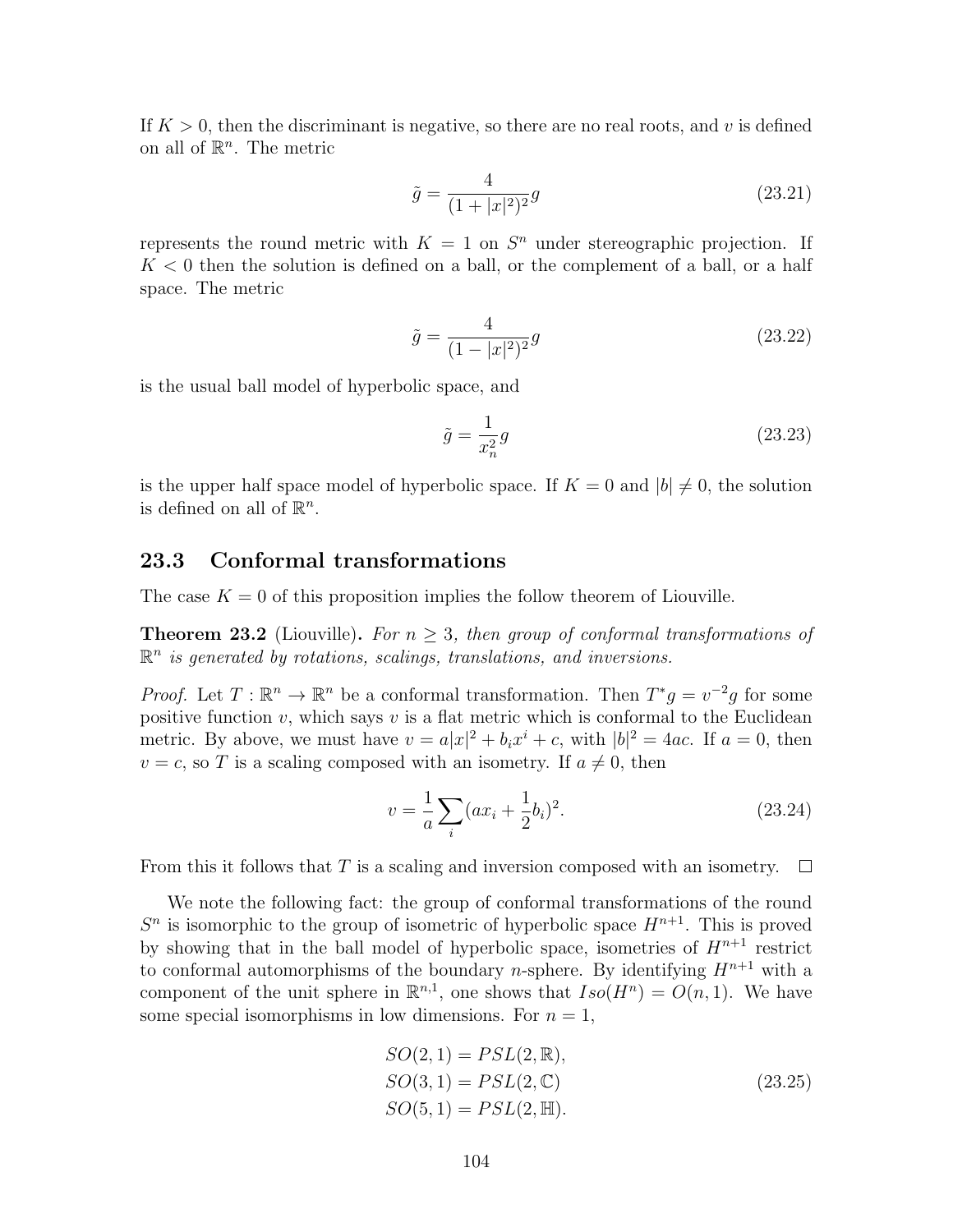For the first case,

$$
g = \begin{pmatrix} a & b \\ c & d \end{pmatrix} \in PSL(2, \mathbb{R})
$$
 (23.26)

acts upon  $H^2$  in the upper half space model by fractional linear transformations

$$
z \mapsto \frac{az+b}{cz+d},\tag{23.27}
$$

where z satisfies  $Im(z) > 0$ . The boundary of  $H^2$  is  $S^1$ , which is identified with 1-dimensional real projective space  $\mathbb{RP}^1$ . The conformal transformations of  $S^1$  are

$$
[r_1, r_2] \mapsto [ar_1 + br_2, cr_1 + dr_2]. \tag{23.28}
$$

It is left as an exercise to find explicit maps from the groups on the right to the isometries of hyperbolic space, and conformal transformations of the sphere in the other two cases.

## 23.4 Uniformization on  $S^2$

Since the conformal group of  $(S^2, g_S)$ , where  $g_S$  is the round metric, is noncompact, we cannot hope to prove existence of a constant curvature metric by a compactness argument as in the  $k \geq 1$  case. However, there is a trick to solve this case using only linear theory.

**Theorem 23.3.** If  $(M, g)$  is a Riemann surface of genus 0, then g is conformal to  $(S^2, g_S).$ 

*Proof.* We remove a point p from M, and consider the manifold  $(M \setminus \{p\}, g)$ . We want to find a conformal factor  $u : M \setminus \{p\} \to \mathbb{R}$  such that  $\tilde{g} = e^{-2u}g$  is flat. The equation for this is

$$
\Delta u = -K.\tag{23.29}
$$

However, by the Gauss-Bonnet theorem, the right hand side has integral  $4\pi$ , so this equation has no smooth solution. But we will find a solution u on  $M \setminus \{p\}$  so that  $u = O(\log(r))$  and  $r \to 0$ , where  $r(x) = d(p, x)$ . Let  $\phi$  be a smooth cutoff function satisfying

$$
\phi = \begin{cases} 1 & r \le r_0 \\ 0 & r \ge 2r_0 \end{cases},
$$
\n(23.30)

and  $0 \le \phi \le 1$ , for  $r_0$  very small. Consider the function  $f = \Delta(\phi \log(r))$ . Computing in normal coordinates, near p we have

$$
\Delta f = \frac{1}{\sqrt{\det(g)}} \partial_i(g^{ij} u_j \sqrt{\det(g)}) = \frac{1}{\sqrt{\det(g)}} \partial_r(u_r \sqrt{\det(g)})
$$

$$
= (\log(r))'' + (\log(r))' \frac{(\sqrt{\det(g)})'}{\sqrt{\det(g)}}.
$$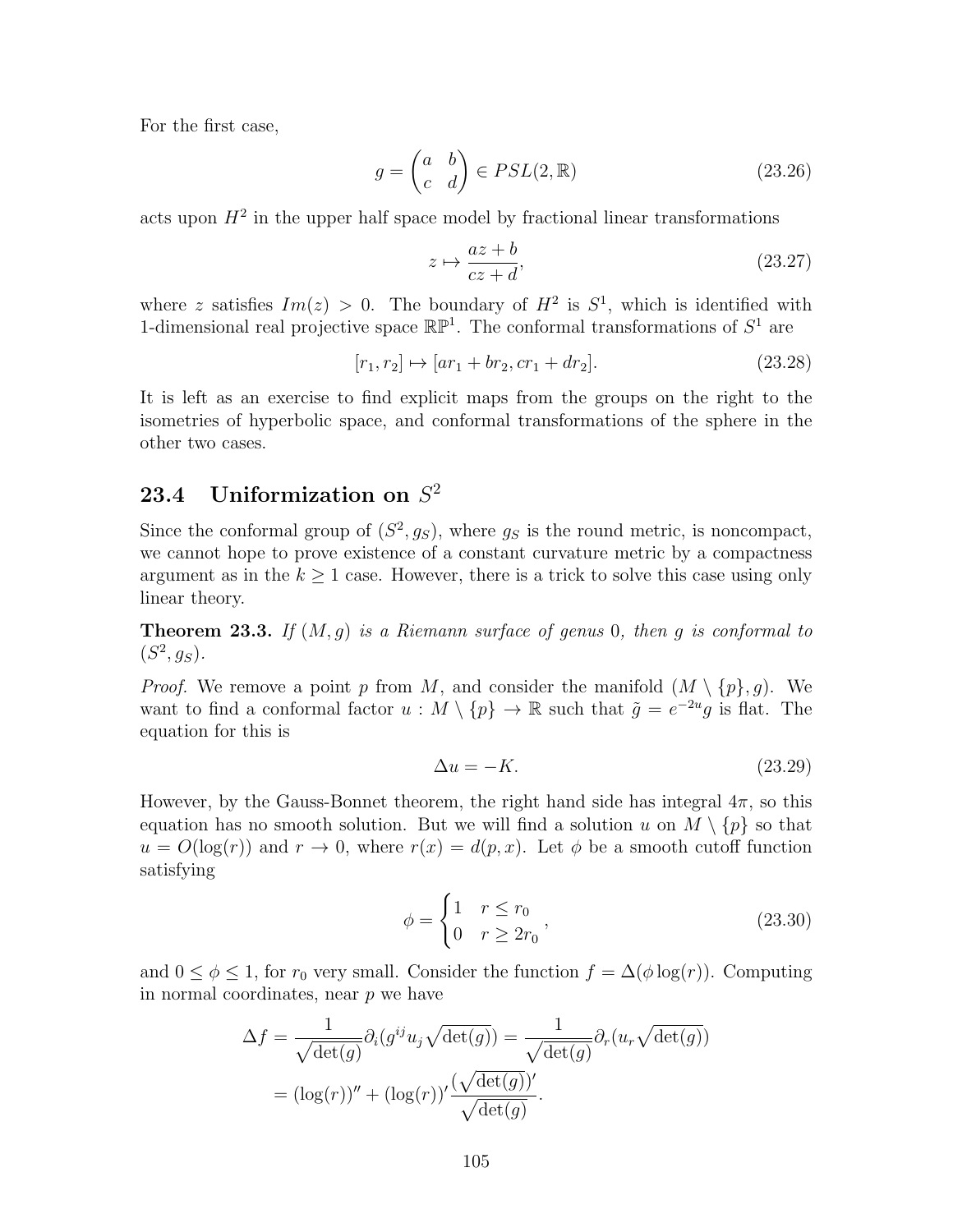But from Theorem 5.1 above (converting to radial coordinates),  $\sqrt{\det(g)} = r + O(r^3)$ as  $r \to 0$ , so we have

$$
\Delta f = -\frac{1}{r^2} + \frac{1}{r} \left( \frac{1 + O(r^2)}{r + O(r^3)} \right) = -\frac{1}{r^2} + \frac{1}{r^2} \left( \frac{1 + O(r^2)}{1 + O(r^2)} \right) = O(1) \tag{23.31}
$$

as  $r \to 0$ .

Next, we compute

$$
\int_M f dV = \lim_{\epsilon \to 0} \int_{M \setminus B(p,r)} \Delta(\phi \log(r)) dV = -\lim_{\epsilon \to 0} \int_{S(p,r)} \partial_r(\log(r)) d\sigma = -2\pi.
$$

Note the minus sign is due to using the *outward* normal of the domain  $M \setminus B(p,r)$ . Consequently, we can solve the equation

$$
\Delta(u) = -2\Delta(\phi \log(r)) - K,\tag{23.32}
$$

by the Gauss-Bonnet Theorem and Fredholm Theory in  $L^2$ . Rewriting this as

$$
\Delta \tilde{u} = \Delta(u + 2\phi \log(r)) = -K. \tag{23.33}
$$

The space  $(M \setminus \{p\}, e^{-2\tilde{u}}g)$  is therefore isometric to Euclidean space, since it is clearly complete and simply connected. By the above, we can write

$$
g_S = \frac{4}{(1+|x|^2)^2} e^{-2\tilde{u}} g = e^{-2v} g.
$$
 (23.34)

It is easy to see that  $v$  is a bounded solution of

$$
\Delta v + K = e^{-2v} \tag{23.35}
$$

on  $M \setminus \{p\}$  and extends to a smooth solution on all of M by elliptic regularity.  $\Box$ 

Corollary 23.2. If  $(M, J)$  is a Riemann surface homeomorphic to  $S<sup>2</sup>$  then it is biholomorphic to the Riemann sphere  $(S^2, J_S)$ .

### 24 Lecture 24

#### 24.1 Moduli

The Riemann-Roch Theorem for a Riemann surface  $(M, J)$  and holomorphic line bundle  $\mathcal E$  says that

$$
dim(H^{0}(M,\mathcal{E})) - dim(H^{1}(M,\mathcal{E})) = d + 1 - k,
$$
\n(24.1)

where d is the the degree of the line bundle, and k is the genus of  $M$ . Note the degree is given by counting the zeroes and poles of any meromorphic section.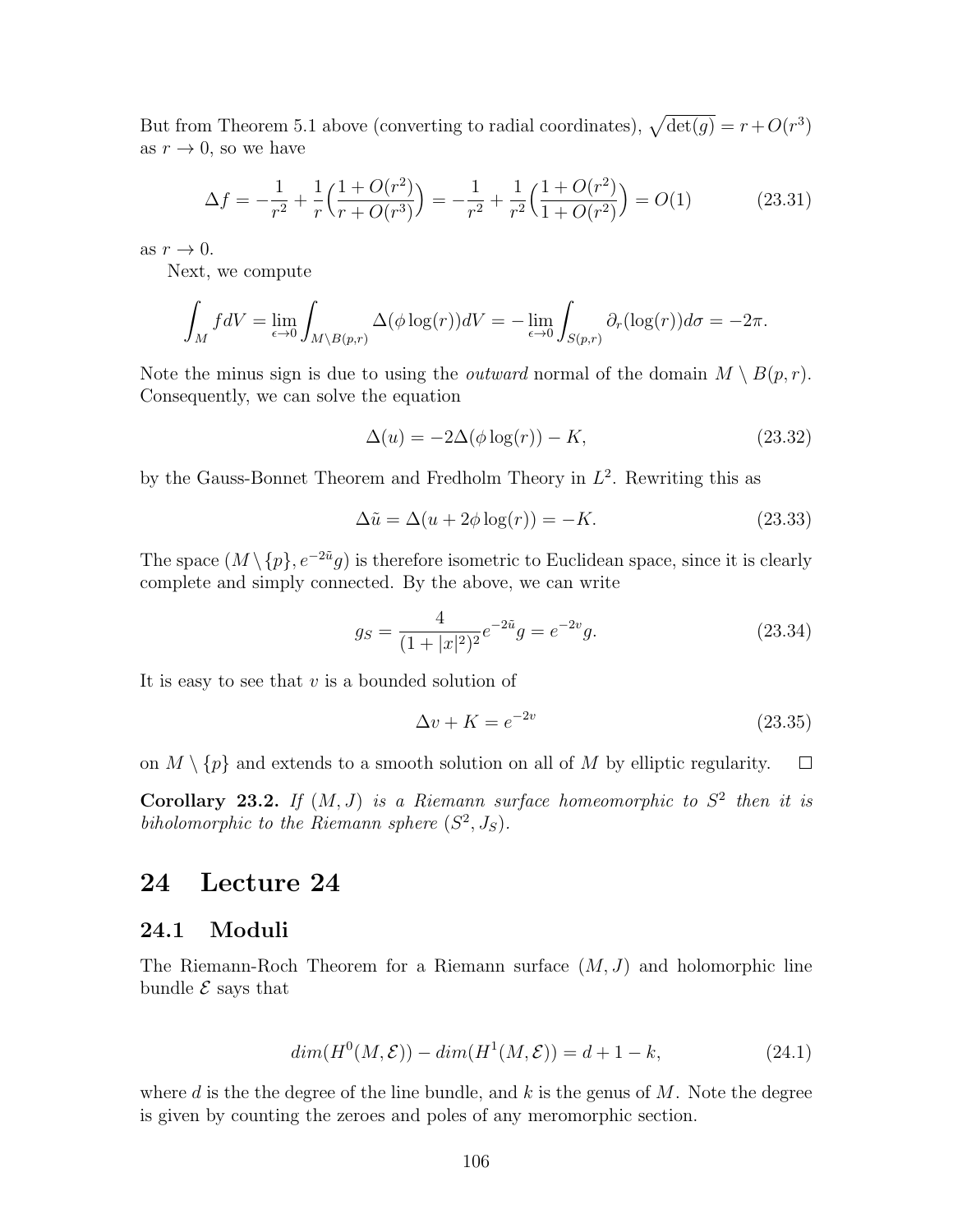We apply this to  $\mathcal{E} = \Theta$ , the holomorphic tangent bundle. The degree of  $\Theta$  is  $2 - 2g$  which is the Euler characteristic. Note by Serre duality, we have

$$
H^1(M, \Theta) = H^0(M, \Theta^* \otimes \Theta^*),\tag{24.2}
$$

so the Riemann-Roch formula becomes

$$
dim(H^{0}(M,\Theta)) - H^{0}(M,\Theta^{*} \otimes \Theta^{*}) = d + 1 - k.
$$
 (24.3)

First consider the case of genus 0. In this case,  $\Theta^* \otimes \Theta^*$  degree  $-4$ , so has no holomorphic section. Riemann-Roch gives

$$
dim(H^0(M,\Theta)) = 3.
$$
\n
$$
(24.4)
$$

This is correct because the complex Lie algebra of holomorphic vector fields is isomorphic to the real Lie algebra of conformal vector fields, and the identity component is

$$
SO(3,1) = PSL(2,\mathbb{C}),\tag{24.5}
$$

which is a 6-dimensional real Lie group.

Next, the case of genus 1. Then the bundles have degree 0, so the space of sections is 1 dimensional, and Riemann-Roch gives  $0 = 0$ . The moduli space is 1-dimensional.

We get something new for genus  $k > 1$ . In this case  $\Theta$  has negative degree, so has no holomorphic sections. The Riemann-Roch formula yields

$$
H^{1}(M,\Theta) = H^{0}(M,\Theta^{*} \otimes \Theta^{*}) = -(2 - 2k) - 1 + k = 3k - 3, \qquad (24.6)
$$

thus the moduli space has complex dimension  $3k-3$ . Since  $H^2(M, \Theta) = 0$  and  $H^0(M, \Theta) = 0$ , it is a smooth manifold of real dimension  $6k - 6$ .

#### 24.2 Kähler metrics

**Definition 8.** An almost Hermitian manifold is a triple  $(M, g, J)$  such that  $g(JX, JY) =$  $q(X, Y)$ . The triple is called Hermitian if J is integrable.

The fundamental 2-form is denoted by  $\omega(X, Y) = g(JX, Y)$ .

**Proposition 24.1.** Let  $(M, g, J)$  be an almost Hermitian manifold. Then

$$
4g((\nabla_X J)Y,Z) = 6d\omega(X,JY,JZ) - 6d\omega(X,Y,Z) + g(N(Y,Z),JX). \tag{24.7}
$$

Proof. Computation.

**Corollary 24.1.** If  $(M, g, J)$  is Hermitian, then  $d\omega = 0$  if and only if J is parallel.

**Definition 9.** A triple  $(M, g, J)$  is Kähler if J is integrable and  $d\omega = 0$ .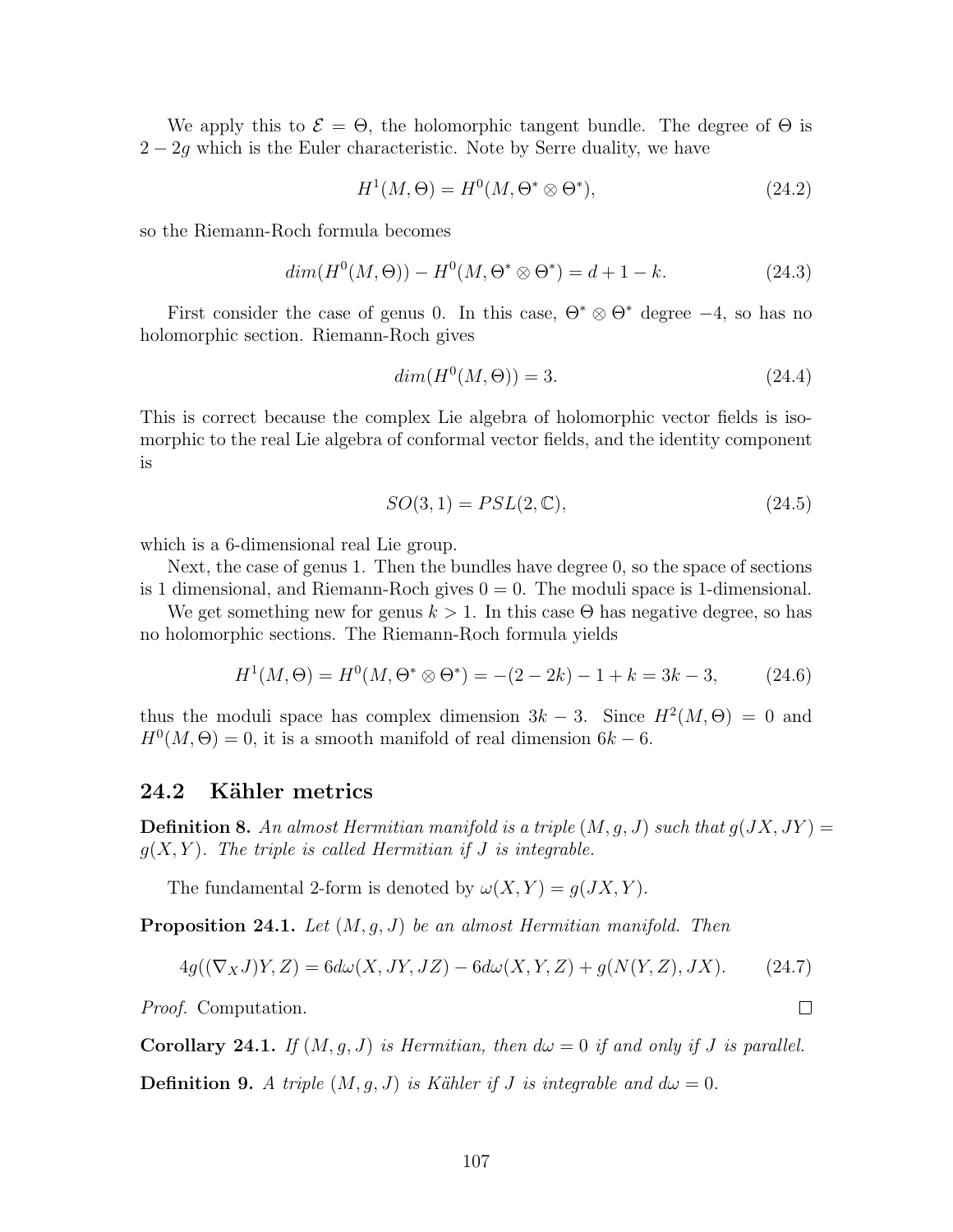**Proposition 24.2.** If  $(M, g, J)$  is Kähler, then

 $Rm(X, Y, Z, W) = Rm(JX, JY, Z, W) = Rm(X, Y, JZ, JW),$  (24.8)

 $Ric(X, Y) = Ric(JX, JY).$  (24.9)

Proof. We first claim that

$$
R(X,Y)JZ = J(R(X,Y)Z). \tag{24.10}
$$

To see this,

$$
R(X,Y)JZ = \nabla_X \nabla_Y (JZ) - \nabla_Y \nabla_X (JZ) - \nabla_{[X,Y]} JZ
$$
  
=  $J(\nabla_X \nabla_Y Z - \nabla_Y \nabla_X Z - \nabla_{[X,Y]} Z) = J(R(X,Y)Z),$ 

since  $J$  is parallel. Next,

$$
Rm(JX, JY, U, V) = -g(R(JX, JY)U, V) = -g(R(U, V)JX, JY)
$$
  
= 
$$
-g(JR(JX, JY), -Y) = Rm(X, Y, U, V),
$$

and the others are proved similarly.

### 24.3 Representations of  $U(2)$

Since  $U(2) \subset SO(4)$ , we can see what happens to the curvature tensor decomposition in dimension 4 when we restrict to  $U(2)$ . Some representations which are irreducible for  $SO(4)$  become reducible when restricted to  $U(2)$ . Under  $SO(4)$ , we have

$$
\Lambda^2 T^* = \Lambda^2_+ \oplus \Lambda^2_-, \tag{24.11}
$$

but under  $U(2)$ , we have the decomposition

$$
\Lambda^2 T^* = (\Lambda^{2,0} \oplus \Lambda^{0,2}) \oplus \Lambda^{1,1}.
$$
\n
$$
(24.12)
$$

Notice that these are the complexifications of real vector spaces. The first is of dimension 2, the second is of dimension 4. Let  $\omega$  denote the 2-form  $\omega(X, Y) =$  $g(J_0X, Y)$ . This yields the orthogonal decomposition

$$
\Lambda^2 T^* = (\Lambda^{2,0} \oplus \Lambda^{0,2}) \oplus \mathbb{R} \cdot \omega \oplus \Lambda^{1,1}_0,
$$
\n(24.13)

where  $\Lambda_0^{1,1} \subset \Lambda^{1,1}$  is the orthogonal complement of the span of  $\omega$ , and is therefore 2-dimensional (the complexification of which is the space of  $primitive (1, 1)$ -forms).

**Proposition 24.3.** Under  $U(2)$ , we have the decomposition

$$
\Lambda^2_+ = \mathbb{R} \cdot \omega \oplus (\Lambda^{2,0} \oplus \Lambda^{0,2}) \tag{24.14}
$$

$$
\Lambda^2_- = \Lambda_0^{1,1}.\tag{24.15}
$$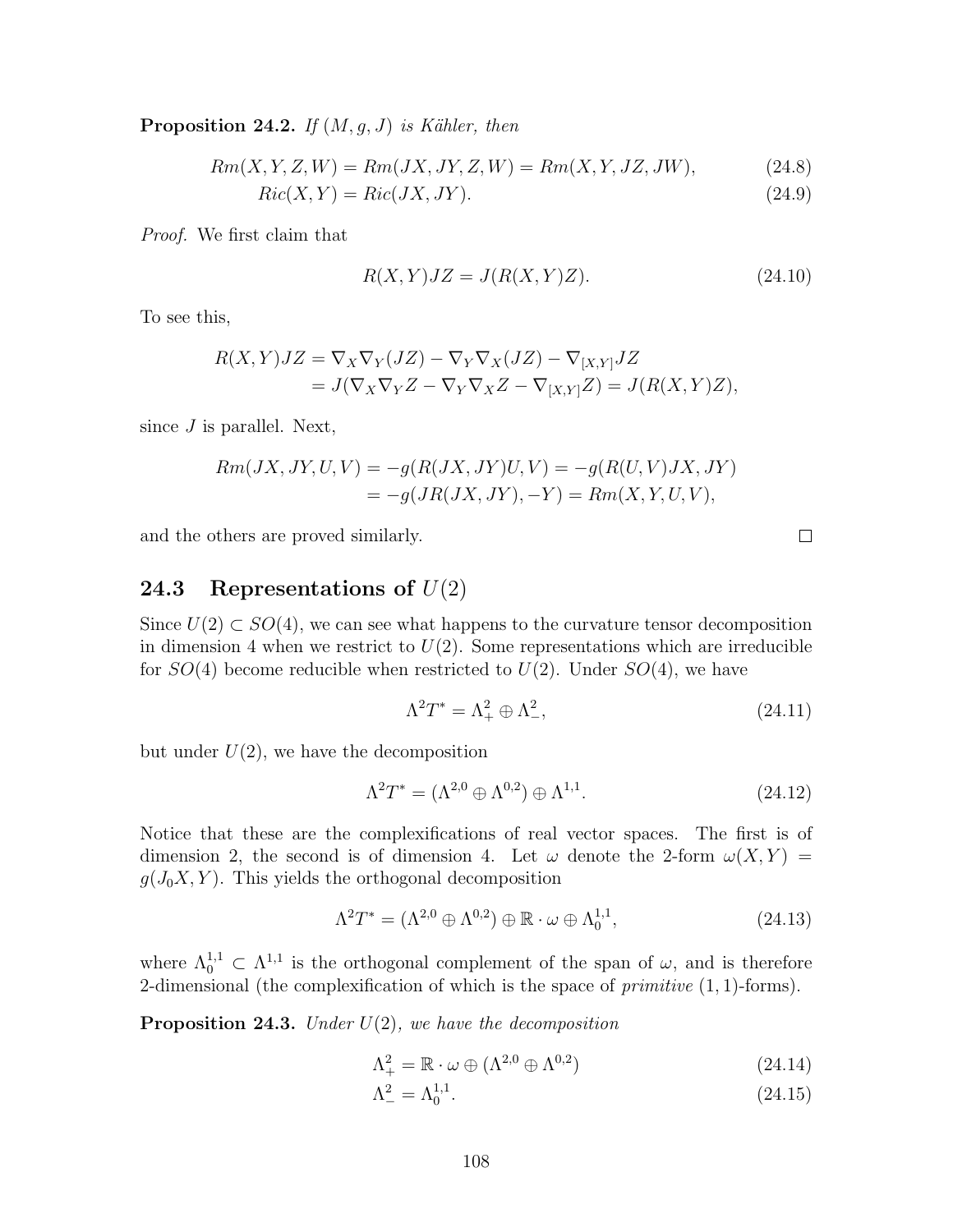Proof. We can choose an oriented orthonormal basis of the form

$$
\{e_1, e_2 = Je_1, e_3, e_4 = Je_3\}.
$$
\n(24.16)

Let  $\{e^1, e^2, e^3, e^4\}$  denote the dual basis. The space of  $(1,0)$  forms,  $\Lambda^{1,0}$  has generators

$$
\theta^1 = e^1 + ie^2, \quad \theta^2 = e^3 + ie^4.
$$
 (24.17)

We have

$$
\omega = \frac{i}{2} (\theta^1 \wedge \overline{\theta}^1 + \theta^2 \wedge \overline{\theta}^2)
$$
  
=  $\frac{i}{2} ((e^1 + ie^2) \wedge (e^1 - ie^2) + (e^3 + ie^4) \wedge (e^3 - ie^4))$   
=  $e^1 \wedge e^2 + e^3 \wedge e^4 = \omega_+^1$ . (24.18)

Similarly, we have

$$
\frac{i}{2}(\theta^1 \wedge \overline{\theta}^1 - \theta^2 \wedge \overline{\theta}^2) = e^1 \wedge e^2 - e^3 \wedge e^4 = \omega^1_-,
$$
 (24.19)

so  $\omega^1$  is of type  $(1,1)$ , so lies in  $\Lambda_0^{1,1}$ . Next,

$$
\theta^{1} \wedge \theta^{2} = (e^{1} + ie^{2}) \wedge (e^{3} + ie^{4})
$$
  
=  $(e^{1} \wedge e^{3} - e^{2} \wedge e^{4}) + i(e^{1} \wedge e^{4} + e^{2} \wedge e^{3})$   
=  $\omega_{+}^{2} + i\omega_{+}^{3}$ . (24.20)

Solving, we obtain

$$
\omega_+^2 = \frac{1}{2} (\theta^1 \wedge \theta^2 + \overline{\theta}^1 \wedge \overline{\theta}^2), \qquad (24.21)
$$

$$
\omega_+^3 = \frac{1}{2i} (\theta^1 \wedge \theta^2 - \overline{\theta}^1 \wedge \overline{\theta}^2), \qquad (24.22)
$$

which shows that  $\omega_+^2$  and  $\omega_+^3$  are in the space  $\Lambda^{2,0} \oplus \Lambda^{0,2}$ . Finally,

$$
\theta^{1} \wedge \overline{\theta}^{2} = (e^{1} + ie^{2}) \wedge (e^{3} - ie^{4})
$$
  
=  $(e^{1} \wedge e^{3} + e^{2} \wedge e^{4}) + i(-e^{1} \wedge e^{4} + e^{2} \wedge e^{3})$   
=  $\omega_{-}^{2} - i\omega_{-}^{3}$ , (24.23)

which shows that  $\omega_-^2$  and  $\omega_-^3$  are in the space  $\Lambda_0^{1,1}$ .

Corollary 24.2. If  $(M, g)$  is Kähler, then

$$
b_2^+ = 1 + 2b^{2,0},\tag{24.24}
$$

 $\Box$ 

$$
b_2^- = b^{1,1} - 1,\tag{24.25}
$$

$$
\tau = b_2^+ - b_2^- = 2 + 2b^{2,0} - b^{1,1}.\tag{24.26}
$$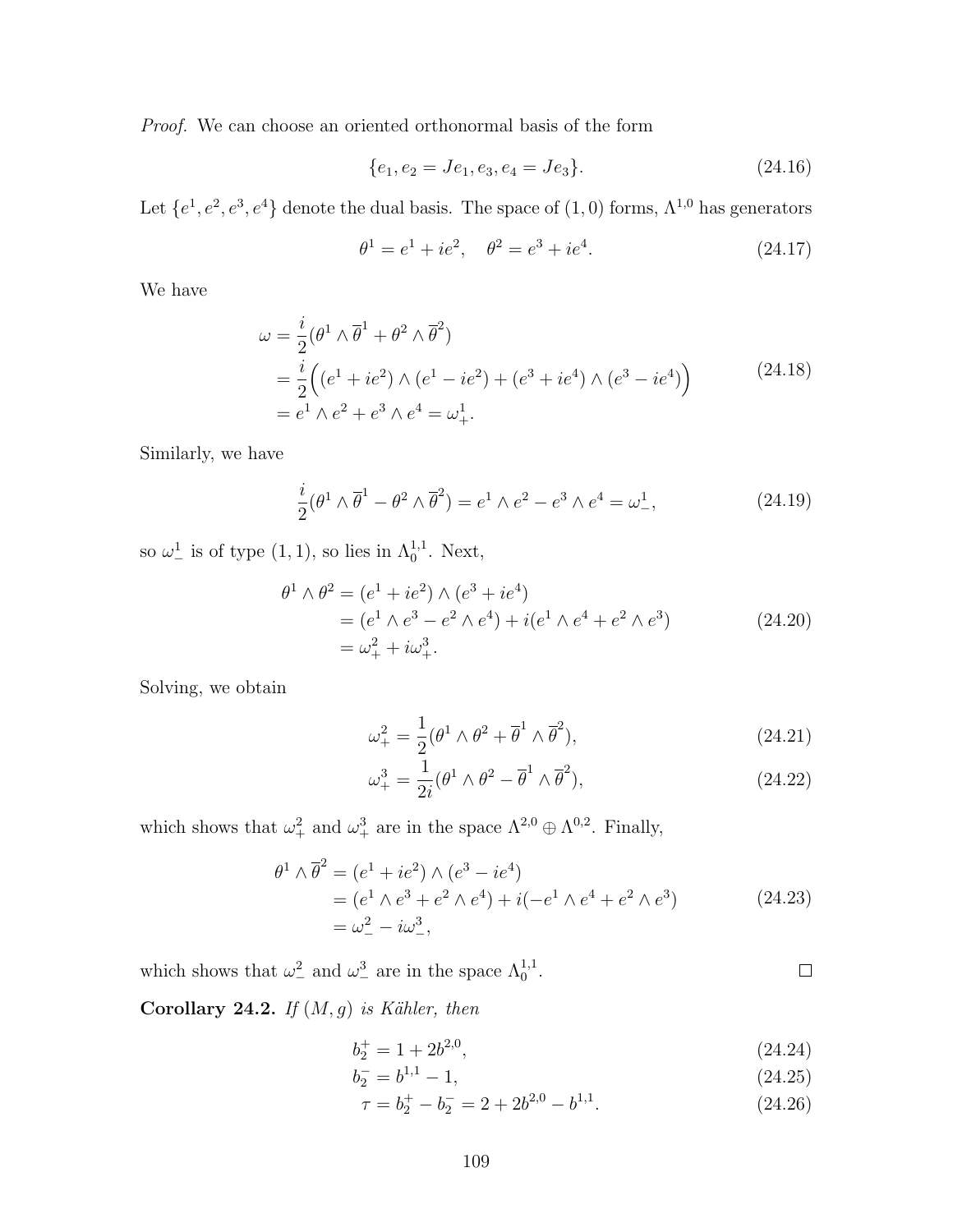*Proof.* This follows from Proposition 24.3, and Hodge theory on Kähler manifolds, see [GH94].  $\Box$ 

**Proposition 24.4.** If  $(M, g)$  is Kähler, then  $W^+$  is determined by the scalar curvature. More explicitly, letting  $\omega$  denote the Kähler form, and  $\{\omega, \omega_+^2, \omega_+^3\}$  be an ONB of  $\Lambda^2_+$ , we have

$$
\mathcal{W}^+\omega = \frac{R}{6}\omega,\tag{24.27}
$$

$$
\mathcal{W}^{\dagger} \omega_{+}^{2} = -\frac{R}{12} \omega_{+}^{2},\tag{24.28}
$$

$$
\mathcal{W}^{\dagger} \omega_{+}^{3} = -\frac{R}{12} \omega_{+}^{3}.
$$
 (24.29)

Equivalently, we may write

$$
\mathcal{W}^+ = \frac{R}{12} (3\omega \odot \omega - I). \tag{24.30}
$$

Proof. From Proposition 24.2, we have

$$
R \in S^2(\Lambda^{1,1}).
$$
\n(24.31)

 $\Box$ 

Since  $\omega_+^2$  and  $\omega_+^3$  are in  $\Lambda^{2,0} \oplus \Lambda^{0,2}$ , which is orthogonal to the space of  $(1,1)$ -forms, they must be annihilated by  $W^+ + \frac{R}{12}I$ . The first identity then follows since  $W^+$  is traceless.

Corollary 24.3. In the above basis, the curvature tensor of a Kähler 4-manifold has the form

$$
\mathcal{R} = \begin{pmatrix} \begin{pmatrix} \frac{R}{4} & 0 & 0 \\ 0 & 0 & 0 \\ 0 & 0 & 0 \end{pmatrix} & \begin{pmatrix} \rho_1 & \rho_2 & \rho_3 \\ 0 & 0 & 0 \\ 0 & 0 & 0 \end{pmatrix} \\ \begin{pmatrix} \rho_1 & 0 & 0 \\ \rho_2 & 0 & 0 \\ \rho_3 & 0 & 0 \end{pmatrix} & \mathcal{W}^- \end{pmatrix} . \tag{24.32}
$$

*Proof.* This follows since  $Ric$  is a real  $(1, 1)$ -form.

### 24.4 A Weitzenbock formula

Instead of invoking the traceless condition on  $W^+$ , we can directly prove the first identity as follows. Recall the definition of  $W$ :

$$
W_{ijkl} = R_{ijkl} - \frac{1}{n-2} (R_{ik}g_{jl} - R_{jk}g_{il} - R_{il}g_{jk} + R_{jl}g_{ik})
$$
  
+ 
$$
\frac{1}{(n-1)(n-2)} R(g_{ik}g_{jl} - g_{jk}g_{il}).
$$
 (24.33)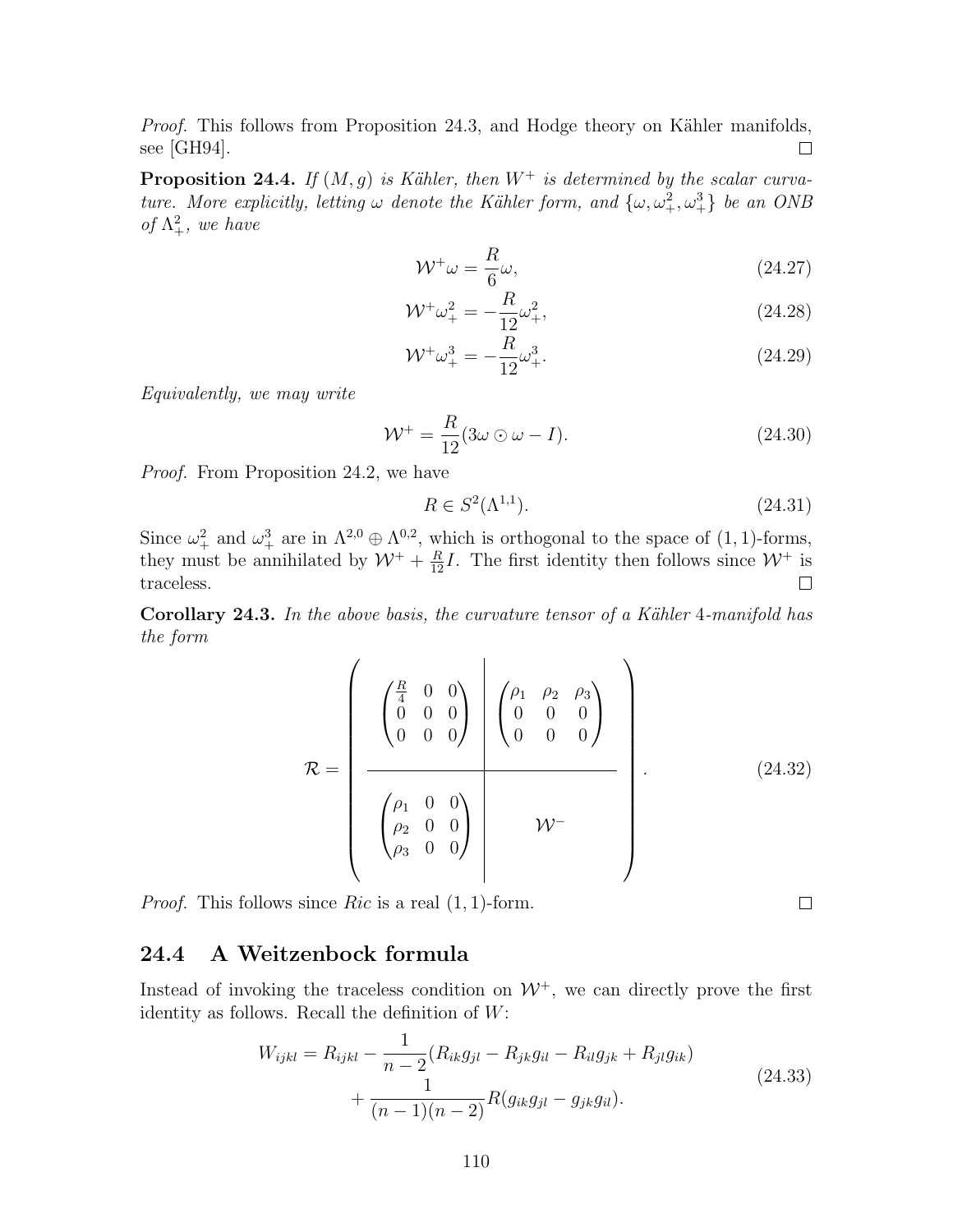Commute covariant derivatives

$$
\nabla_i \nabla_j \omega_{kl} = \nabla_j \nabla_i \omega_{kl} - R_{ijk}^{\ \ p} \omega_{pl} - R_{ijl}^{\ \ p} \omega_{kp}.
$$
 (24.34)

Since the Kähler form is parallel, we have the identity

$$
R_{ijk}^{\ \ p}\omega_{pl} + R_{ijl}^{\ \ p}\omega_{kp} = 0. \tag{24.35}
$$

Let us trace this on  $i$  and  $k$ ,

$$
0 = g^{ik} (R_{ijk}^{\ \ p}\omega_{pl} + R_{ijl}^{\ \ p}\omega_{kp})
$$
  
=  $g^{ik} g^{pm} (R_{ijmk}\omega_{pl} + R_{ijml}\omega_{kp})$   
=  $-g^{pm} R_{jm}\omega_{pl} + g^{ik} g^{pm} R_{ijml}\omega_{kp}.$  (24.36)

Skew this identity in  $j$  and  $l$  to obtain

$$
0 = -g^{pm}R_{jm}\omega_{pl} + g^{pm}R_{lm}\omega_{pj} + g^{ik}g^{pm}R_{ijml}\omega_{kp} - g^{ik}g^{pm}R_{ilmj}\omega_{kp}
$$
  

$$
= -R_{j}^{p}\omega_{pl} + R_{l}^{p}\omega_{pj} + g^{ik}g^{pm}(R_{ijml} + R_{iljm})\omega_{kp}.
$$
 (24.37)

By the algebraic Bianchi identity,

$$
R_{ijml} + R_{imlj} + R_{iljm} = 0,
$$
\n(24.38)

so finally we have the identity

$$
0 = -R_j^p \omega_{pi} + R_i^p \omega_{pj} - R_{ijkl} \omega^{kl}.
$$
\n(24.39)

Let us now work in an ONB. This identity is

$$
R_{ijkl}\omega_{kl} = R_{ip}\omega_{pj} - R_{jp}\omega_{pi}.
$$
\n(24.40)

Using  $(24.33)$ , we have

$$
W_{ijkl}\omega_{kl} = R_{ip}\omega_{pj} - R_{jp}\omega_{pi} - \frac{1}{n-2}(R_{ip}\omega_{pj} - R_{jp}\omega_{pi} - R_{ip}\omega_{jp} + R_{jp}\omega_{ip})
$$
  
+ 
$$
\frac{1}{(n-1)(n-2)}R\omega_{ij}
$$
  
= 
$$
\frac{n-4}{n-2}(R_{ip}\omega_{pj} - R_{jp}\omega_{pi}) + \frac{2}{(n-1)(n-2)}R\omega_{ij}.
$$
 (24.41)

We conclude that for  $n = 4$ ,

$$
W_{ijkl}\omega_{kl} = \frac{R}{3}\omega_{ij},\tag{24.42}
$$

which implies that

$$
\mathcal{W}^+\omega = \frac{R}{6}\omega.
$$
\n(24.43)

Note that this argument works for any parallel 2-form  $\omega$ .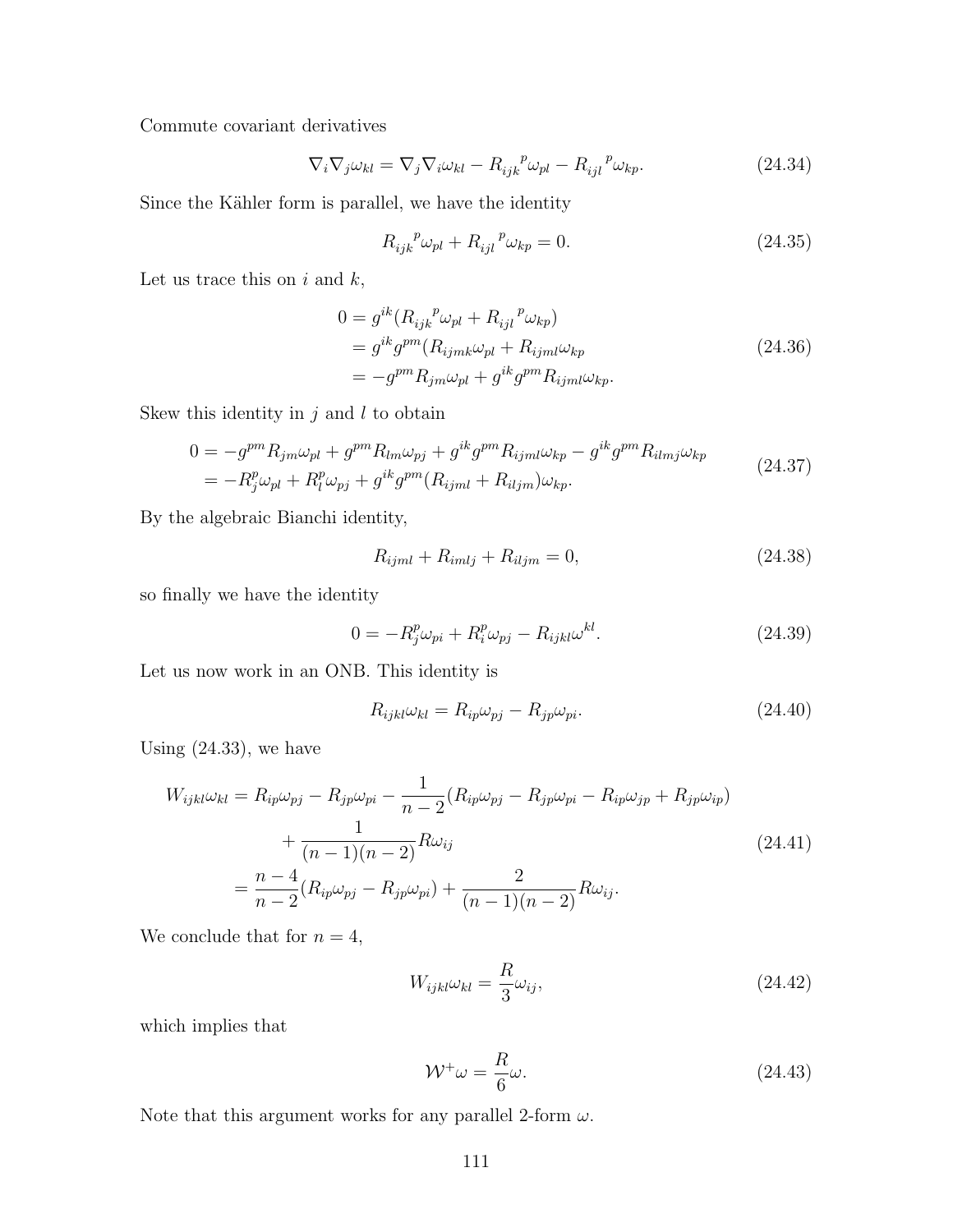#### 24.5 Connections

On any Riemannian vector bundle  $E$  with a connection, we can consider the following sequence

$$
E \stackrel{\nabla}{\to} T^* \otimes E \stackrel{d^{\nabla}}{\to} \Lambda^2(T^*) \otimes E, \tag{24.44}
$$

where the first mapping is just covariant differentation, and the second mapping is defined by

$$
d^{\nabla}(\alpha \otimes \sigma) = d\alpha \otimes \sigma - \alpha \wedge \nabla \sigma.
$$
 (24.45)

It is easy to see that

$$
(d^{\nabla} \circ \nabla)\sigma = \Omega(\sigma),\tag{24.46}
$$

where  $\Omega$  is the curvature 2-form with values in  $End(E)$ , defined by

$$
\Omega(X, Y)\sigma = \nabla_X \nabla_Y \sigma - \nabla_Y \nabla_X \sigma - \nabla_{[X, Y]} \sigma.
$$
\n(24.47)

Letting  $\Lambda^p(E) = \Gamma(\Lambda^p \otimes E)$ , this extends to a mapping  $d^{\nabla} : \Lambda^p(E) \to \Lambda^{p+1}(E)$  by the formula

$$
d\alpha(X_0, ..., X_r) = \sum (-1)^j \nabla_{X_j} \alpha(X_0, ..., \hat{X}_j, ..., X_r)
$$
  
+ 
$$
\sum_{i < j} (-1)^{i+j} \alpha([X_i, X_j], X_0, ..., \hat{X}_i, ..., \hat{X}_j, ..., X_r).
$$
 (24.48)

This has the property that

$$
d^{\nabla}(\omega \otimes \sigma) = d\omega \otimes \sigma + (-1)^p \omega \wedge d^{\nabla} \sigma,
$$
\n(24.49)

and we have the property

$$
(d^{\nabla} \circ d^{\nabla})\sigma = \Omega \wedge \sigma. \tag{24.50}
$$

The differential Bianchi identity takes the form

$$
d^{\nabla} \Omega = 0. \tag{24.51}
$$

## 25 Lecture 25

#### 25.1 Integration and adjoints

If T is an  $(r, s)$ -tensor, we define the *divergence* of T, div T to be the  $(r, s - 1)$  tensor

$$
(\text{div } T)(Y_1, \dots, Y_{s-1}) = tr\left(X \to \sharp(\nabla T)(X, \cdot, Y_1, \dots, Y_{s-1})\right),\tag{25.1}
$$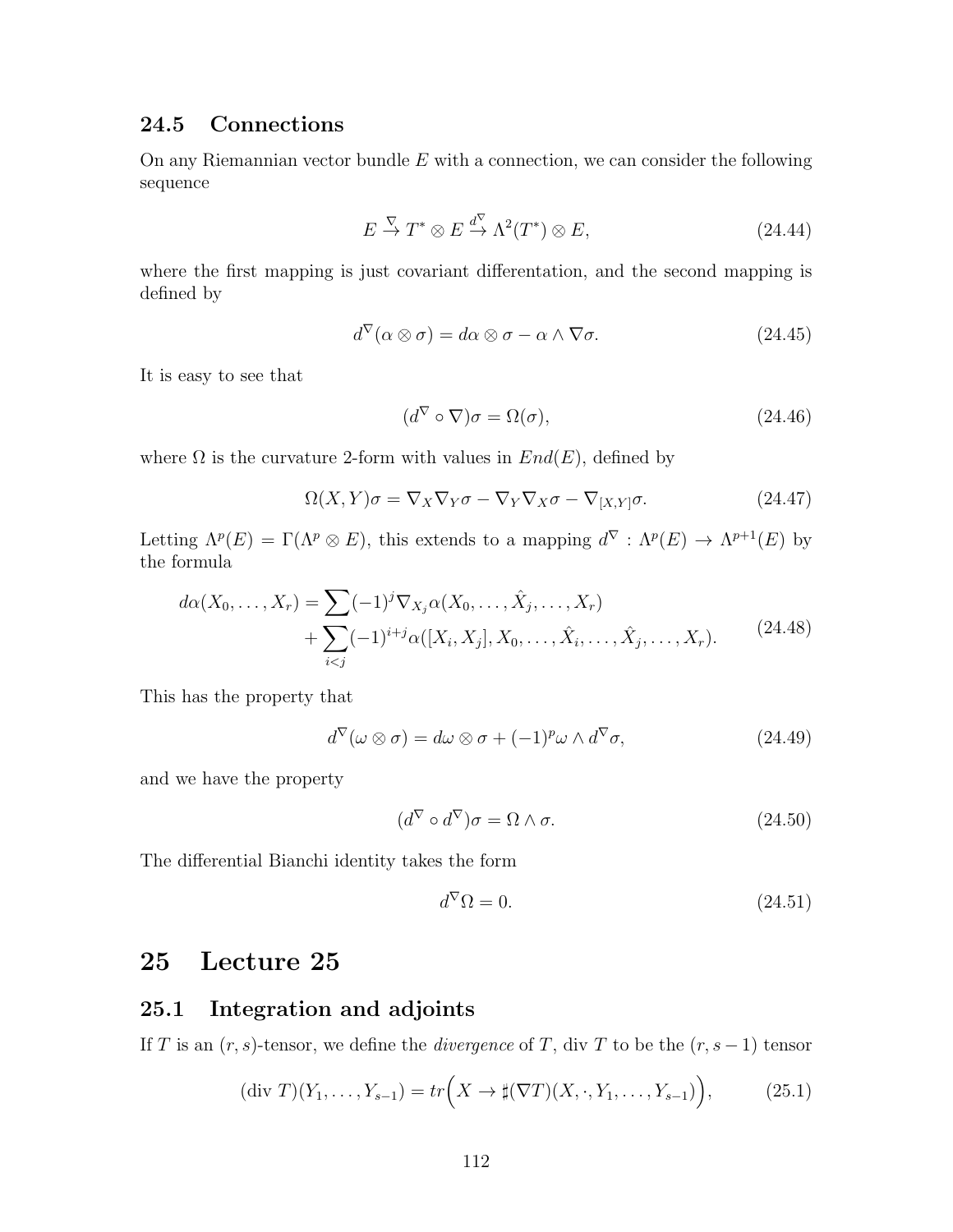that is, we trace the covariant derivative on the first two covariant indices. In coordinates, this is

$$
(\text{div } T)^{i_1 \dots i_r}_{j_1 \dots j_{s-1}} = g^{ij} \nabla_i T^{i_1 \dots i_r}_{j j_1 \dots j_{s-1}}.
$$
\n(25.2)

If  $X$  is a vector field, define

$$
(\text{div } X) = tr(\nabla X),\tag{25.3}
$$

which is in coordinates

$$
\text{div } X = \delta_j^i \nabla_i X^j = \nabla_j X^j. \tag{25.4}
$$

For vector fields and 1-forms, these two are of course closely related:

**Proposition 25.1.** For a vector field  $X$ ,

$$
\text{div } X = \text{div } (\flat X). \tag{25.5}
$$

Proof. We compute

div 
$$
X = \delta_j^i \nabla_i X^j
$$
  
\n
$$
= \delta_j^i \nabla_i g^{jl} X_l
$$
\n
$$
= \delta_j^i g^{jl} \nabla_i X_l
$$
\n
$$
= g^{il} \nabla_i X_l = \text{div } (\flat X).
$$
\n
$$
\Box
$$

If  $M$  is oriented, we define the Riemannian volume element  $dV$  to be the oriented unit norm element of  $\Lambda^n(T^*M_x)$ . Equivalently, if  $\omega_1, \ldots \omega_n$  is a positively oriented ONB of  $T^*M_x$ , then

$$
dV = \omega^1 \wedge \dots \wedge \omega^n. \tag{25.7}
$$

In coordinates,

$$
dV = \sqrt{\det(g_{ij})} dx^{1} \wedge \dots \wedge dx^{n}.
$$
 (25.8)

Recall the Hodge star operator  $* : \Lambda^p \to \Lambda^{n-p}$  defined by

$$
\alpha \wedge * \beta = \langle \alpha, \beta \rangle dV_x,\tag{25.9}
$$

where  $\alpha, \beta \in \Lambda^p$ .

**Proposition 25.2.** (i) The Hodge star is an isometry from  $\Lambda^p$  to  $\Lambda^{n-p}$ . (ii) \* $(\omega^1 \wedge \cdots \wedge \omega^p) = \omega^{p+1} \wedge \cdots \wedge \omega^n$  if  $\omega_1, \ldots \omega_n$  is a positively oriented ONB of  $T^*M_x$ . In particular,  $*1 = dV$ , and  $*dV = 1$ .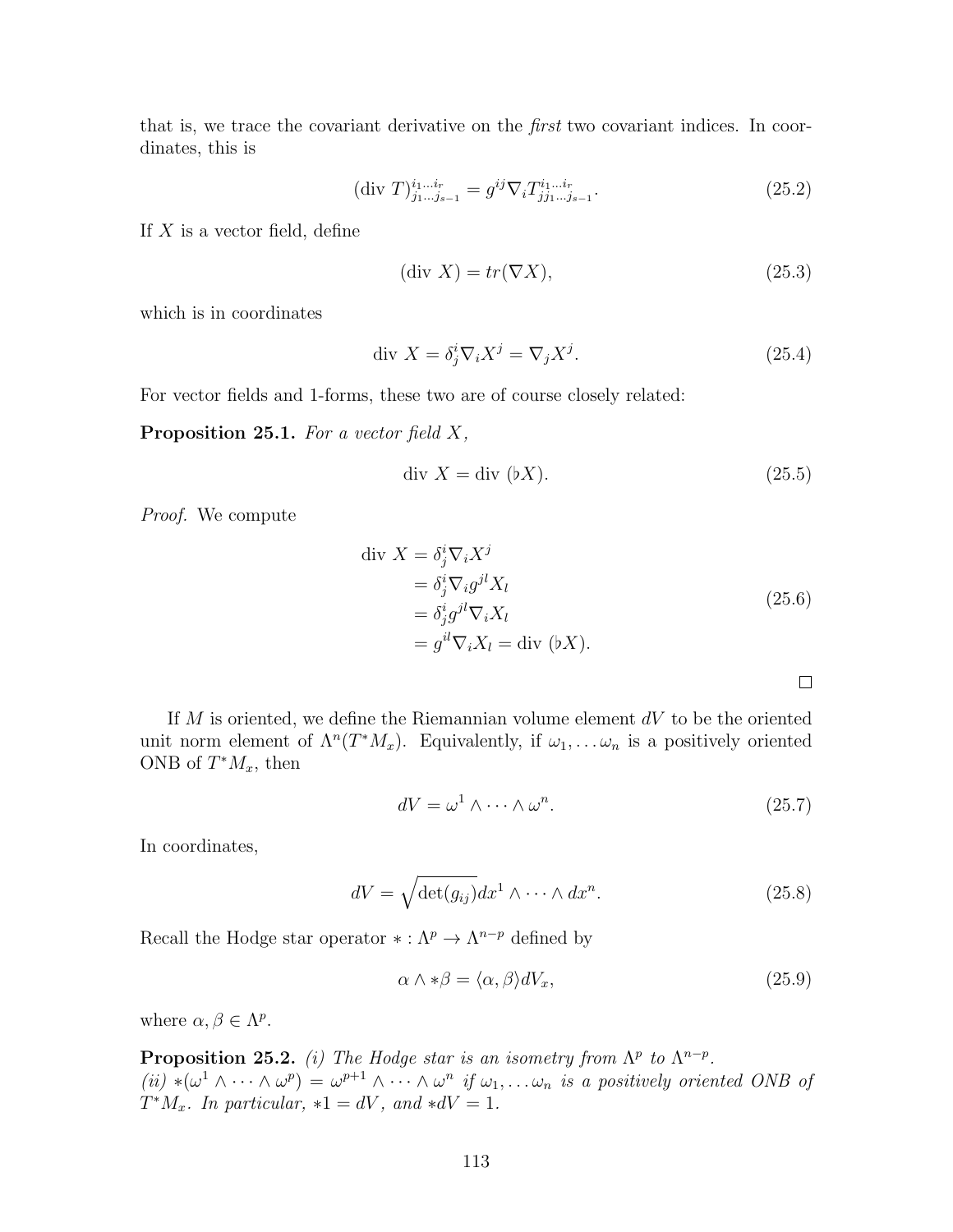(iii) On  $\Lambda^p$ ,  $*^2 = (-1)^{p(n-p)}$ . (iv) For  $\alpha, \beta \in \Lambda^p$ ,

$$
\langle \alpha, \beta \rangle = *(\alpha \wedge * \beta) = *(\beta \wedge * \alpha). \tag{25.10}
$$

(v) If  $\{e_i\}$  and  $\{\omega^i\}$  are dual ONB of  $T_xM$ , and  $T_x^*M$ , respectively, and  $\alpha \in \Lambda^p$ , then

$$
\ast(\omega^j \wedge \alpha) = (-1)^p i_{e_j}(\ast \alpha),\tag{25.11}
$$

where  $i_X : \Lambda^p \to \Lambda^{p-1}$  is interior multiplication defined by

$$
i_X\alpha(X_1,\ldots,X_p) = \alpha(X,X_1,\ldots,X_p). \tag{25.12}
$$

Proof. The proof is left to the reader.

**Remark 25.1.** In general, locally there will be two different Hodge star operators, depending upon the two different choices of local orientation. Each will extend to a global Hodge star operator if and only if M is orientable. However, one can still construct global operators using the Hodge star, even if M is non-orientable, an example of which will be the Laplacian.

We next give a formula relating the exterior derivative and covariant differentiation.

**Proposition 25.3.** The exterior derivative  $d : \Omega^p \to \Omega^{p+1}$  is given by

$$
d\omega(X_0, \dots, X_p) = \sum_{i=0}^p (-1)^j (\nabla_{X_j} \omega)(X_0, \dots, \hat{X}_j, \dots, X_p),
$$
 (25.13)

(the notation means that the  $\hat{X}_j$  term is omitted). That is, the exterior derivative dw is the skew-symmetrization of  $\nabla \omega$ , we write  $d\omega = Sk(\nabla \omega)$ . If  $\{e_i\}$  and  $\{\omega^i\}$  are dual ONB of  $T_xM$ , and  $T_x^*M$ , then this may be written

$$
d\omega = \sum_{i} \omega^{i} \wedge \nabla_{e_{i}} \omega.
$$
 (25.14)

Proof. Recall the formula for the exterior derivative [War83, Theorem ?],

$$
d\omega(X_0, ..., X_p) = \sum_{j=0}^p (-1)^j X_j \left( \omega(X_0, ..., \hat{X}_j, ..., X_p) \right) + \sum_{i < j} (-1)^{i+j} \omega([X_i, X_j], X_0, ..., \hat{X}_i, ..., \hat{X}_j, ..., X_p).
$$
\n(25.15)

Since both sides of the equation (25.13) are tensors, we may assume that  $[X_i, X_j]_x = 0$ , at a fixed point x. Since the connection is Riemannian, we also have  $\nabla_{X_i} X_j(x) = 0$ .

 $\Box$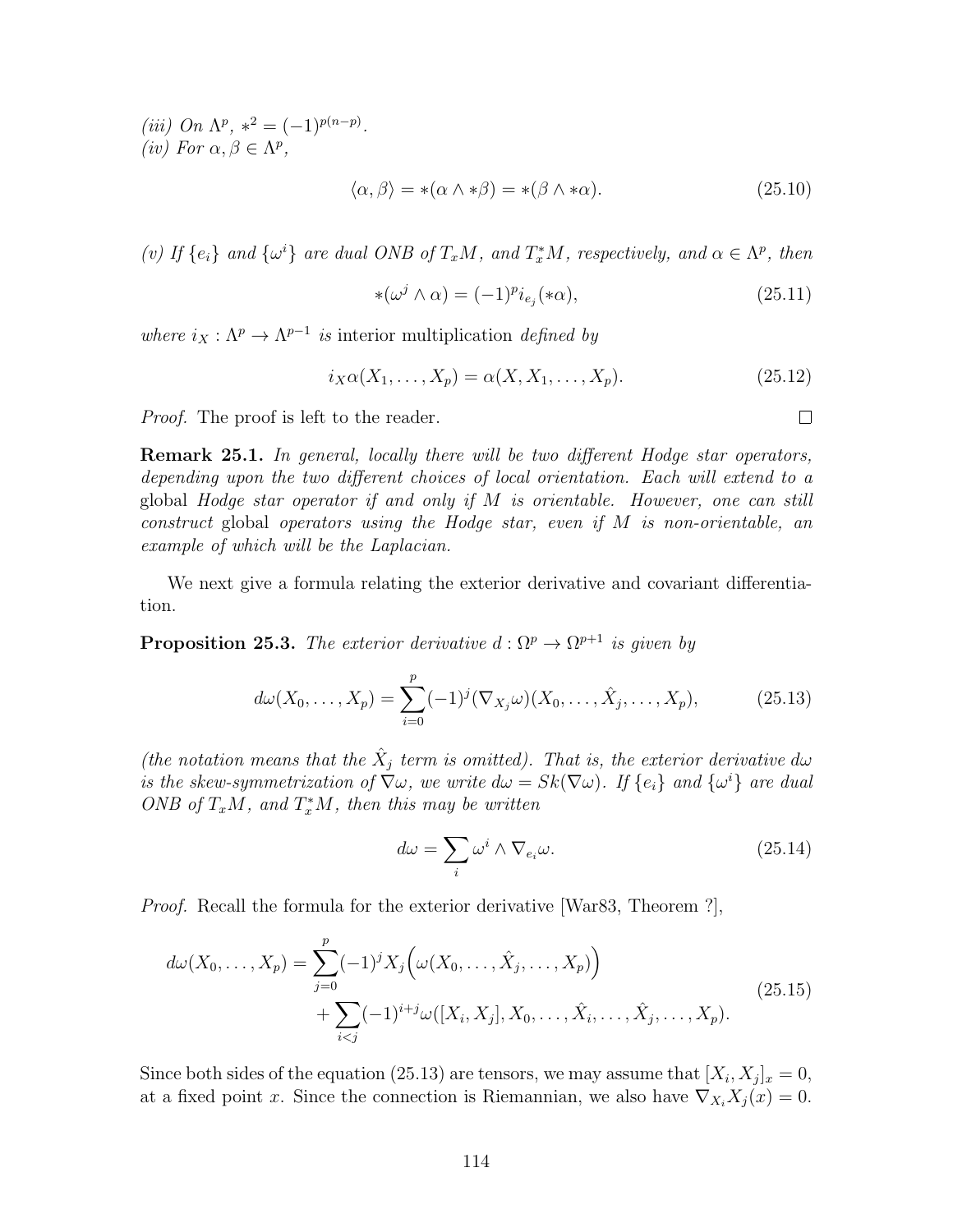We then compute at the point  $x$ .

$$
d\omega(X_0, ..., X_p)(x) = \sum_{j=0}^p (-1)^j X_j \left( \omega(X_0, ..., \hat{X}_j, ..., X_p) \right)(x)
$$
  
= 
$$
\sum_{j=0}^p (-1)^j (\nabla_{X_j} \omega)(X_0, ..., \hat{X}_j, ..., X_p)(x),
$$
 (25.16)

using the definition of the covariant derivative. This proves the first formula. For the second, note that

$$
\nabla_{X_j}\omega = \nabla_{(X_j)^i e_i}\omega = \sum_{i=1}^n \omega^i(X_j) \cdot (\nabla_{e_i}\omega), \qquad (25.17)
$$

so we have

$$
d\omega(X_0, ..., X_p)(x) = \sum_{j=0}^p (-1)^j \sum_{i=1}^n \omega^i(X_j) \cdot (\nabla_{e_i}\omega)(X_0, ..., \hat{X}_j, ..., X_p)(x)
$$
  
= 
$$
\sum_i (\omega^i \wedge \nabla_{e_i}\omega)(X_0, ..., X_p)(x).
$$
 (25.18)

**Proposition 25.4.** For a vector field  $X$ ,

$$
*(\text{div } X) = (\text{div } X)dV = d(i_XdV) = \mathcal{L}_X(dV). \tag{25.19}
$$

*Proof.* Fix a point  $x \in M$ , and let  $\{e_i\}$  be an orthonormal basis of  $T_xM$ . In a small neighborhood of x, parallel translate this frame along radial geodesics. For such a frame, we have  $\nabla_{e_i} e_j(x) = 0$ . Such a frame is called an *adapted* moving frame field at x. Let  $\{\omega^i\}$  denote the dual frame field. We have

$$
\mathcal{L}_X(dV) = (di_X + i_X d)dV = d(i_X dV)
$$
  
\n
$$
= \sum_i \omega^i \wedge \nabla_{e_i} (i_X(\omega^1 \wedge \cdots \wedge \omega^n))
$$
  
\n
$$
= \sum_i \omega^i \wedge \nabla_{e_i} ((-1)^{j-1} \sum_{j=1}^n \omega^j(X)\omega^1 \wedge \cdots \wedge \hat{\omega}^j \wedge \cdots \wedge \omega^n)
$$
  
\n
$$
= \sum_{i,j} (-1)^{j-1} e_i (\omega^j(X)) \omega^i \wedge \omega^1 \wedge \cdots \wedge \hat{\omega}^j \wedge \cdots \wedge \omega^n
$$
  
\n
$$
= \sum_i \omega^i(\nabla_{e_i} X)dV
$$
  
\n
$$
= (\text{div } X)dV = *( \text{div } X).
$$
 (25.20)

 $\Box$ 

 $\Box$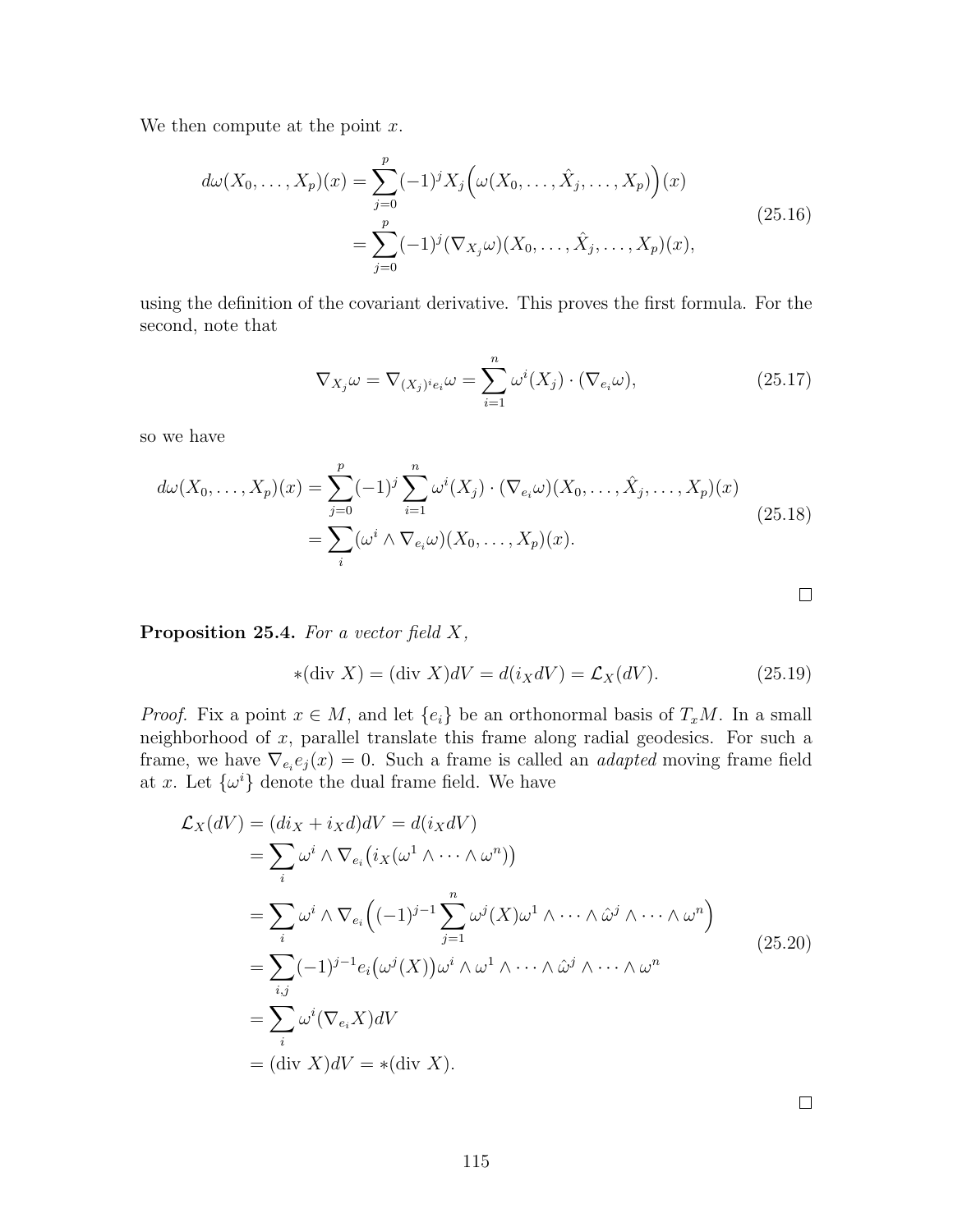**Corollary 25.1.** Let  $(M, g)$  be compact, orientable and without boundary. If X is a  $C^1$  vector field, then

$$
\int_{M} (\text{div } X)dV = 0. \tag{25.21}
$$

Proof. Using Stokes' Theorem and Proposition 25.4,

$$
\int_{M} (\text{div } X)dV = \int d(i_{X}dV) = \int_{\partial M} i_{x}dV = 0.
$$
\n(25.22)

Using this, we have an integration formula for  $(r, s)$ -tensor fields.

Corollary 25.2. Let  $(M, g)$  be as above, T be an  $(r, s)$ -tensor field, and S be a  $(r, s + 1)$  tensor field. Then

$$
\int_{M} \langle \nabla T, S \rangle dV = -\int_{M} \langle T, \text{div } S \rangle dV. \tag{25.23}
$$

*Proof.* Let us view the inner product  $\langle T, S \rangle$  as a 1-form  $\omega$ . In coordinates

$$
\omega = \langle T, S \rangle = T_{i_1 \dots i_r}^{j_1 \dots j_s} S_{j j_1 \dots j_s}^{i_1 \dots i_r} dx^j.
$$
\n(25.24)

Note the indices on  $T$  are reversed, since we are taking an inner product. Taking the divergence, since  $g$  is parallel we compute

$$
\begin{split} \text{div } (\langle T, S \rangle) &= \nabla^j (T_{i_1 \dots i_r}^{j_1 \dots j_s} S_{j j_1 \dots j_s}^{i_1 \dots i_r}) \\ &= \nabla^j (T_{i_1 \dots i_r}^{j_1 \dots j_s} S_{j j_1 \dots j_s}^{i_1 \dots i_r} + T_{i_1 \dots i_r}^{j_1 \dots j_s} \nabla^j S_{j j_1 \dots j_s}^{i_1 \dots i_r} \\ &= \langle \nabla T, S \rangle + \langle T, \text{div } S \rangle. \end{split} \tag{25.25}
$$

The result then follows from Proposition 25.1 and Corollary 25.1.

Remark 25.2. Some authors define  $\nabla^* = -div$ , for example [Pet06].

Recall the adjoint of  $d, \delta : \Omega^p \to \Omega^{p-1}$  defined by

$$
\delta\omega = (-1)^{n(p+1)+1} * d * \omega.
$$
\n(25.26)

 $\Box$ 

**Proposition 25.5.** The operator  $\delta$  is the  $L^2$  adjoint of d,

$$
\int_{M} \langle \delta \alpha, \beta \rangle dV = \int_{M} \langle \alpha, d\beta \rangle dV, \tag{25.27}
$$

where  $\alpha \in \Omega^p(M)$ , and  $\beta \in \Omega^{p-1}(M)$ .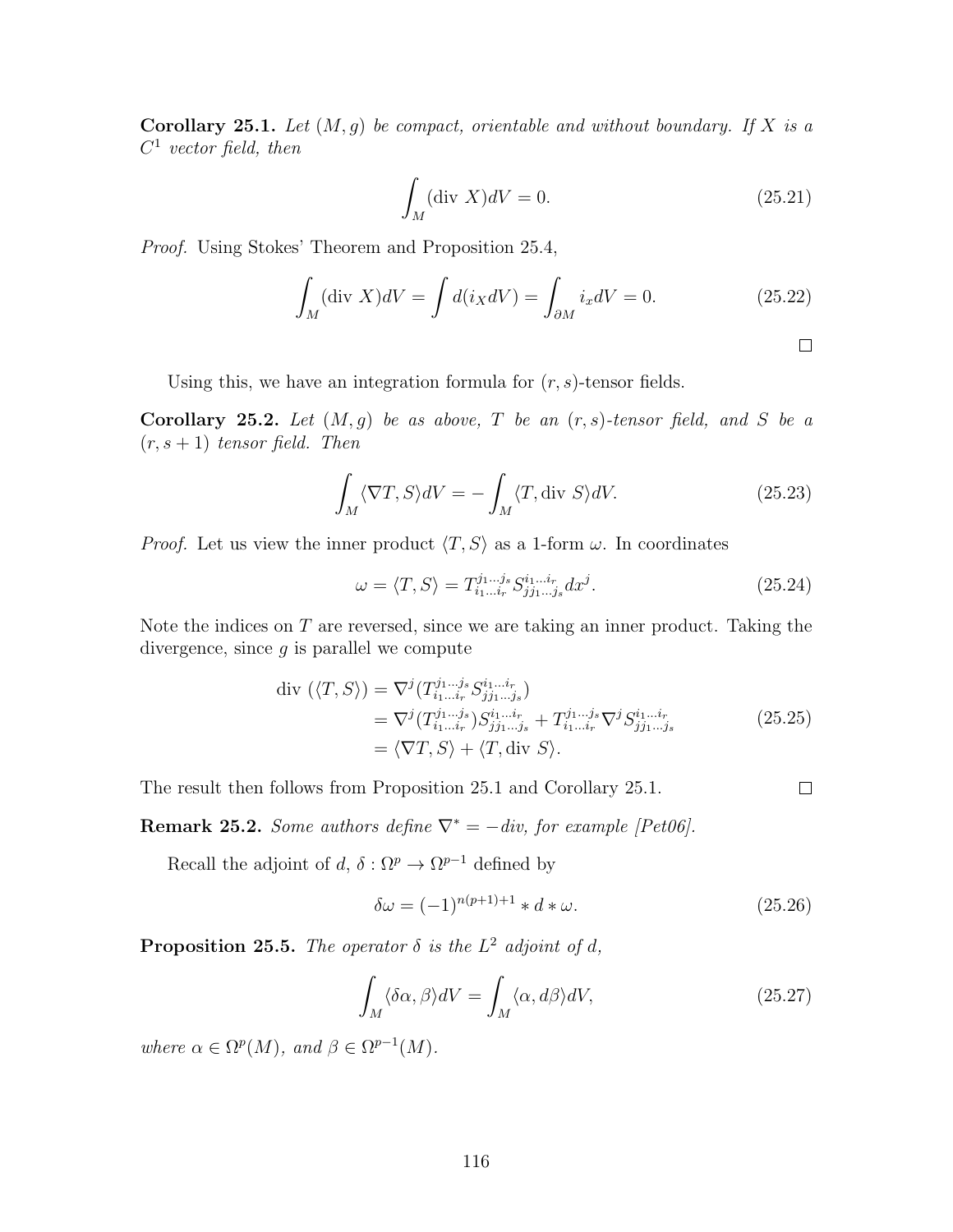Proof. We compute

$$
\int_{M} \langle \alpha, d\beta \rangle dV = \int_{M} d\beta \wedge * \alpha
$$
\n
$$
= \int_{M} \left( d(\beta \wedge * \alpha) + (-1)^{p} \beta \wedge d * \alpha \right)
$$
\n
$$
= \int_{M} (-1)^{p+(n-p+1)(p-1)} \beta \wedge * d * \alpha \qquad (25.28)
$$
\n
$$
= \int_{M} \langle \beta, (-1)^{n(p+1)+1} * d * \alpha \rangle dV
$$
\n
$$
= \int_{M} \langle \beta, \delta \alpha \rangle dV.
$$

Proposition 25.6. On  $\Omega^p$ ,  $\delta = -\text{div}.$ 

*Proof.* Let  $\omega \in \Omega^p$ . Fix  $x \in M$ , and dual ONB  $\{e_i\}$  and  $\{\omega^i\}$ . We compute at x,

$$
(\text{div }\omega)(x) = \sum_{j} i_{e_j} \nabla_{e_j} \omega
$$
  
= 
$$
\sum_{j} (-1)^{p(n-p)} \left( i_{e_j} \left( * \left( \nabla_{e_j} \omega \right) \right) \right)
$$
  
= 
$$
(-1)^{p(n-p)} \sum_{j} (-1)^{n-p} \left( \omega^j \wedge * \nabla_{e_j} \omega \right)
$$
  
= 
$$
(-1)^{(p+1)(n-p)} \sum_{j} \left( \omega^j \wedge \nabla_{e_j} \left( * \omega \right) \right)
$$
  
= 
$$
(-1)^{n(p+1)} \left( *d * \omega \right)(x).
$$

Remark 25.3. Formula (25.6) requires a bit of explanation. The divergence is defined on tensors, while  $\delta$  is defined on differential forms. What we mean is defined on the first line of (25.29), where the covariant derivative is the induced covariant derivative on forms.

An alternative proof of the proposition could go as follows.

$$
\int_{M} \langle \alpha, \delta \beta \rangle dV = \int_{M} \langle d\alpha, \beta \rangle dV
$$
\n
$$
= \int_{M} \langle Sk(\nabla \alpha), \beta \rangle dV
$$
\n
$$
= \int_{M} \langle \nabla \alpha, \beta \rangle dV
$$
\n
$$
= \int_{M} \langle \alpha, -\text{div } \beta \rangle dV.
$$
\n(25.30)

Thus both  $\delta$  and  $-\text{div}$  are  $L^2$  adjoints of d. The result then follows from uniqueness of the  $L^2$  adjoint.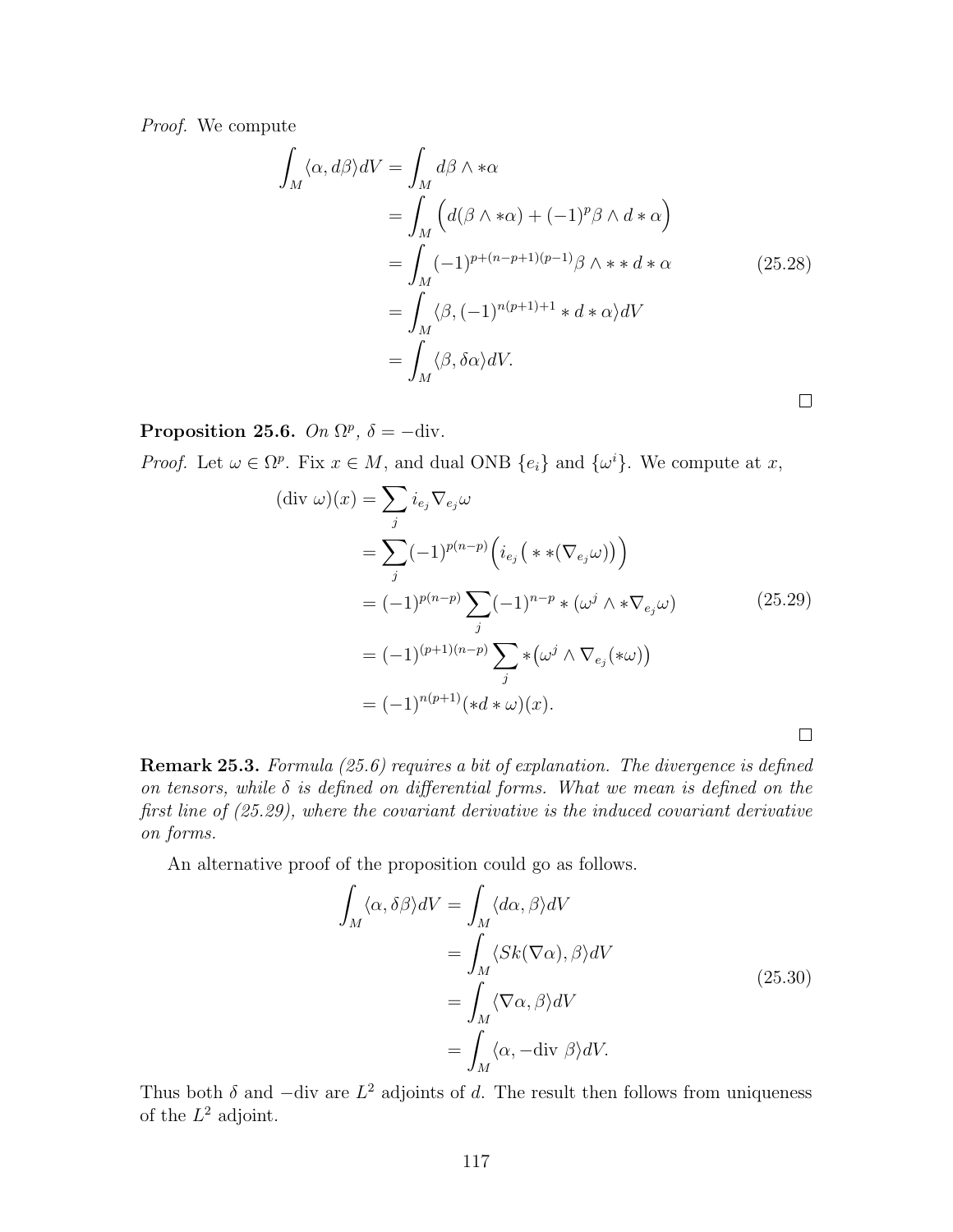### 26 Lecture 26

### 26.1 Bochner and Weitzenböck formulas

For T an  $(r, s)$ -tensor, the rough Laplacian is given by

$$
\Delta T = \text{div } \nabla T. \tag{26.1}
$$

For  $\omega \in \Omega^p$  we define the *Hodge laplacian*  $\Delta_H : \Omega^p \to \Omega^p$  by

$$
\Delta_H \omega = (d\delta + \delta d)\omega. \tag{26.2}
$$

We say a p-form is *harmonic* if it is in the kernel of  $\Delta_H$ .

**Proposition 26.1.** For T and S both  $(r, s)$ -tensors,

$$
\int_{M} \langle \Delta T, S \rangle dV = -\int_{M} \langle \nabla T, \nabla S \rangle dV = \int_{M} \langle T, \Delta S \rangle dV. \tag{26.3}
$$

For  $\alpha, \beta \in \Omega^p$ ,

$$
\int_{M} \langle \Delta_{H}\alpha, \beta \rangle dV = \int_{M} \langle \alpha, \Delta_{H}\beta \rangle dV. \tag{26.4}
$$

*Proof.* Formula (26.3) is an application of (26.1) and Corollary (25.2). For the second, from Proposition 25.5,

$$
\int_{M} \langle \Delta_{H}\alpha, \beta \rangle dV = \int_{M} \langle (d\delta + \delta d)\alpha, \beta \rangle dV
$$
\n
$$
= \int_{M} \langle d\delta \alpha, \beta \rangle dV + \int_{M} \langle \delta d\alpha, \beta \rangle dV
$$
\n
$$
= \int_{M} \langle \delta \alpha, \delta \beta \rangle dV + \int_{M} \langle d\alpha, d\beta \rangle dV
$$
\n
$$
= \int_{M} \langle \alpha, d\delta \beta \rangle dV + \int_{M} \langle \alpha, \delta d\beta \rangle dV
$$
\n
$$
= \int_{M} \langle \alpha, \Delta_{H}\beta \rangle dV.
$$
\n(26.5)

Note that  $\Delta$  maps alternating  $(0, p)$  tensors to alternating  $(0, p)$  tensors, therefore it induces a map  $\Delta : \Omega^p \to \Omega^p$  (note that on [Poo81, page 159] it is stated that the rough Laplacian of an  $r$ -form is in general not an  $r$ -form, but this seems to be incorrect). On p-forms,  $\Delta$  and  $\Delta_H$  are two self-adjoint linear second order differential operators. How are they related? Consider the case of 1-forms.

**Proposition 26.2.** Let  $\omega \in \Omega^1(M)$ . If  $d\omega = 0$ , then

$$
\Delta \omega = -\Delta_H(\omega) + R c^T(\omega). \tag{26.6}
$$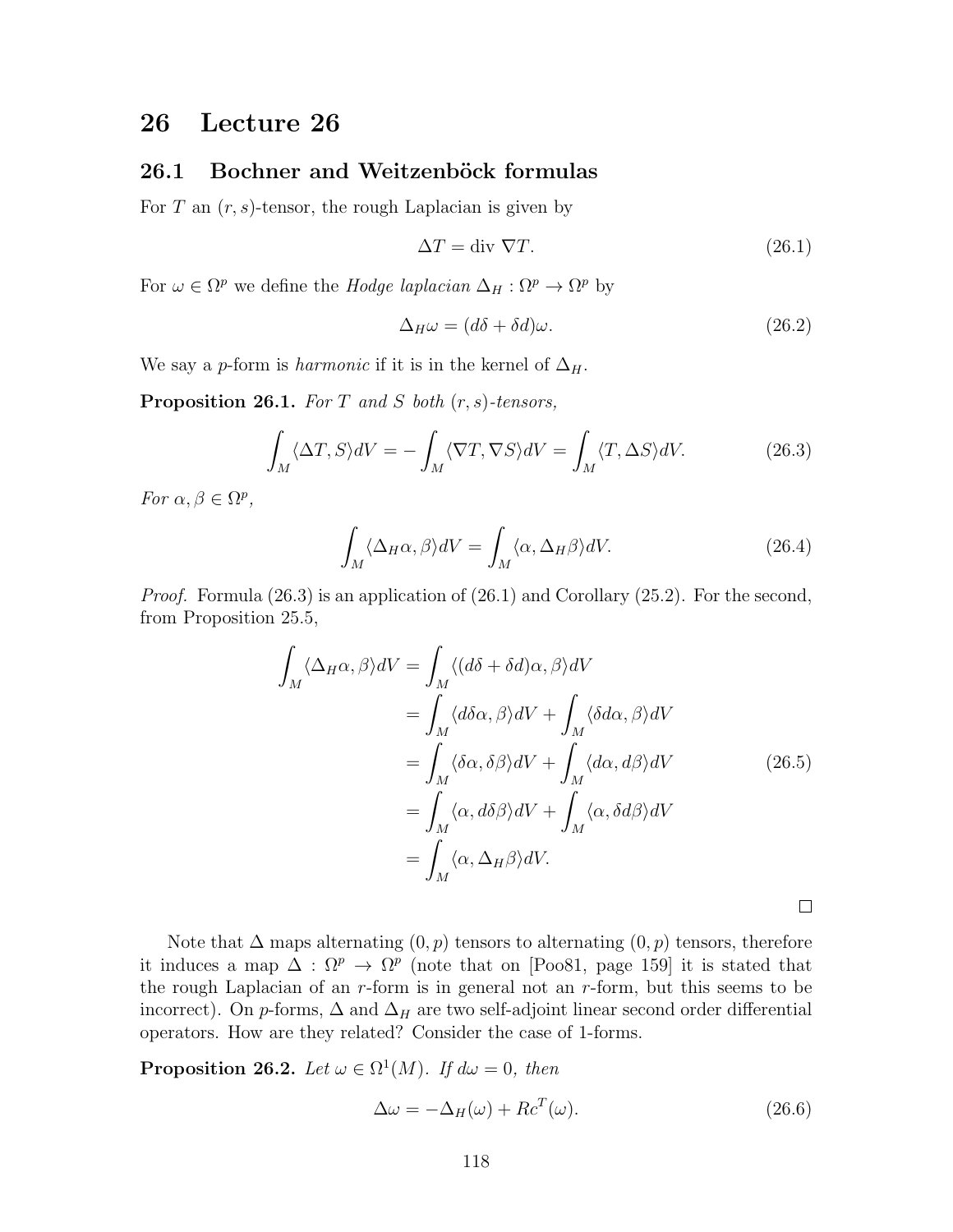Proof. In Proposition ?? above, we showed that on functions,

$$
\Delta df = d\Delta f + R c^T (df). \tag{26.7}
$$

But on functions,  $\Delta f = -\Delta_H f$ . Clearly  $\Delta_H$  commutes with d, so we have

$$
\Delta(df) = -\Delta_H(df) + Rc^T(df). \tag{26.8}
$$

Given any closed 1-form  $\omega$ , by the Poincaré Lemma, we can locally write  $\omega = df$  for some function  $f$ . This proves the formula.  $\Box$ 

**Corollary 26.1.** If  $(M, g)$  has non-negative Ricci curvature, then any harmonic 1form is parallel. In this case  $b_1(M) \leq n$ . If, in addition, Rc is positive definite at some point, then any harmonic 1-form is trivial. In this case  $b_1(M) = 0$ .

Proof. Formula (26.6) is

$$
\Delta \omega = R c^T(\omega). \tag{26.9}
$$

Take inner product with  $\omega$ , and integrate

$$
\int_{M} \langle \Delta \omega, \omega \rangle = -\int_{M} |\nabla \omega|^{2} dV = \int_{M} Ric(\sharp \omega, \sharp \omega) dV
$$
\n(26.10)

This clearly implies that  $\nabla \omega \equiv 0$ , thus  $\omega$  is parallel. If in addition Rc is strictly positive somewhere,  $\omega$  must vanish identically. The conclusion on the first Betti number follows from the Hodge Theorem.  $\Box$ 

We next generalize this to *p*-forms.

**Definition 10.** For  $\omega \in \Omega^p$ , we define a  $(0, p)$ -tensor field  $\rho_{\omega}$  by

$$
\rho_{\omega}(X_1, \ldots, X_p) = \sum_{i=1}^n \sum_{j=1}^p \left( \mathcal{R}_{\Lambda^p}(e_i, X_j) \omega \right) (X_1, \ldots, X_{j-1}, e_i, X_{j+1}, \ldots, X_p), \quad (26.11)
$$

where  $\{e_i\}$  is an ONB at  $x \in M$ .

**Remark 26.1.** Recall what this means. The Riemannian connection induces a metric connection in the bundle  $\Lambda^p(T^*M)$ . The curvature of this connection therefore satisfies

$$
\mathcal{R}_{\Lambda^p} \in \Gamma\Big(\Lambda^2(T^*M) \otimes \mathfrak{so}(\Lambda^p(T^*M))\Big). \tag{26.12}
$$

We leave it to the reader to show that (26.11) is well-defined.

The relation between the Laplacians is given by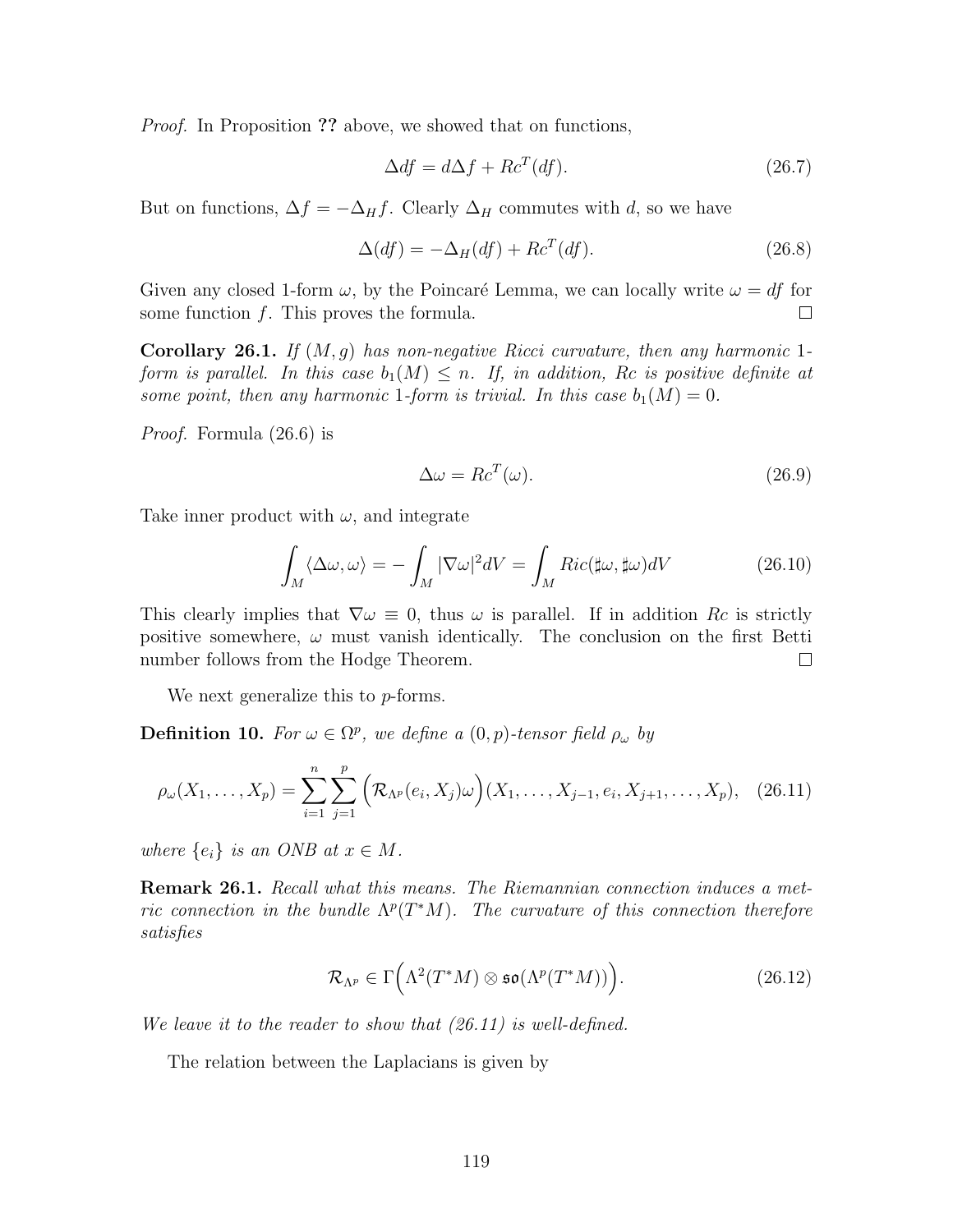Theorem 26.1. Let  $\omega \in \Omega^p$ . Then

$$
\Delta_H \omega = -\Delta \omega + \rho_\omega. \tag{26.13}
$$

We also have the formula

$$
\langle \Delta_H \omega, \omega \rangle = \frac{1}{2} \Delta_H |\omega|^2 + |\nabla \omega|^2 + \langle \rho_\omega, \omega \rangle. \tag{26.14}
$$

*Proof.* Take  $\omega \in \Omega^p$ , and vector fields  $X, Y_1, \ldots, Y_p$ . We compute

$$
(\nabla \omega - d\omega)(X, Y_1, \dots, Y_p) = (\nabla_X \omega)(Y_1, \dots, Y_p) - d\omega(X, Y_1, \dots, Y_p)
$$
(26.15)

$$
= \sum_{j=1}^{r} (\nabla_{Y_j} \omega)(Y_1, \dots, Y_{j-1}, X, Y_{j+1}, \dots, Y_p), \qquad (26.16)
$$

using Proposition 25.3. Fix a point  $x \in M$ . Assume that  $(\nabla Y_j)_x = 0$ , by parallel translating the values of  $Y_j$  at x. Also take  $e_i$  to be an adapted moving frame at p. Using Proposition 25.6, we compute at  $x$ 

$$
(\text{div }\nabla\omega + \delta d\mu)(Y_1, ..., Y_p) = \text{div } (\nabla\omega - d\omega)(Y_1, ..., Y_r)
$$
  
\n
$$
= \sum_{i=1}^n \left( \nabla_{e_i} (\nabla\omega - d\omega) \right) (e_i, Y_1, ..., Y_p)
$$
  
\n
$$
= \sum_{i=1}^n \left( e_i (\nabla\omega - d\omega) \right) (e_i, Y_1, ..., Y_p)
$$
  
\n
$$
= \sum_{i=1}^n \sum_{j=1}^p e_i \left( (\nabla_{Y_j}\omega)(Y_1, ..., Y_{j-1}, e_i, Y_{j+1}, ..., Y_p) \right)
$$
  
\n
$$
= \sum_{i=1}^n \sum_{j=1}^p (\nabla_{e_i} \nabla_{Y_j}\omega)(Y_1, ..., Y_{j-1}, e_i, Y_{j+1}, ..., Y_p)
$$
  
\n(26.17)

We also have

$$
d\delta\omega(Y_1, ..., Y_p) = \sum_{j=1}^p (-1)^{j+1} (\nabla_{Y_j} \delta\omega)(Y_1, ..., \hat{Y}_j, ..., Y_p)
$$
  
= 
$$
\sum_{j=1}^p (-1)^j Y_j \left( \sum_{i=1}^n (\nabla_{e_i} \omega)(e_i, Y_1, ..., \hat{Y}_j, ..., Y_p) \right)
$$
  
= 
$$
- \sum_{i=1}^n \sum_{j=1}^p (\nabla_{Y_j} \nabla_{e_i} \omega)(Y_1, ..., Y_{j-1}, e_i, Y_{j+1}, ..., Y_p).
$$
 (26.18)

The commutator  $[e_i, Y_j](x) = 0$ , since  $\nabla_{e_i} Y_j(x) = 0$ , and  $\nabla_{Y_j} e_i(x) = 0$ , by our choice. Consequently,

$$
(\Delta_H \omega + \Delta \omega)(Y_1, \dots, Y_p) = (\Delta_H \omega + \text{div } \nabla \omega)(Y_1, \dots, Y_p) = \rho_\omega(Y_1, \dots, Y_p). \quad (26.19)
$$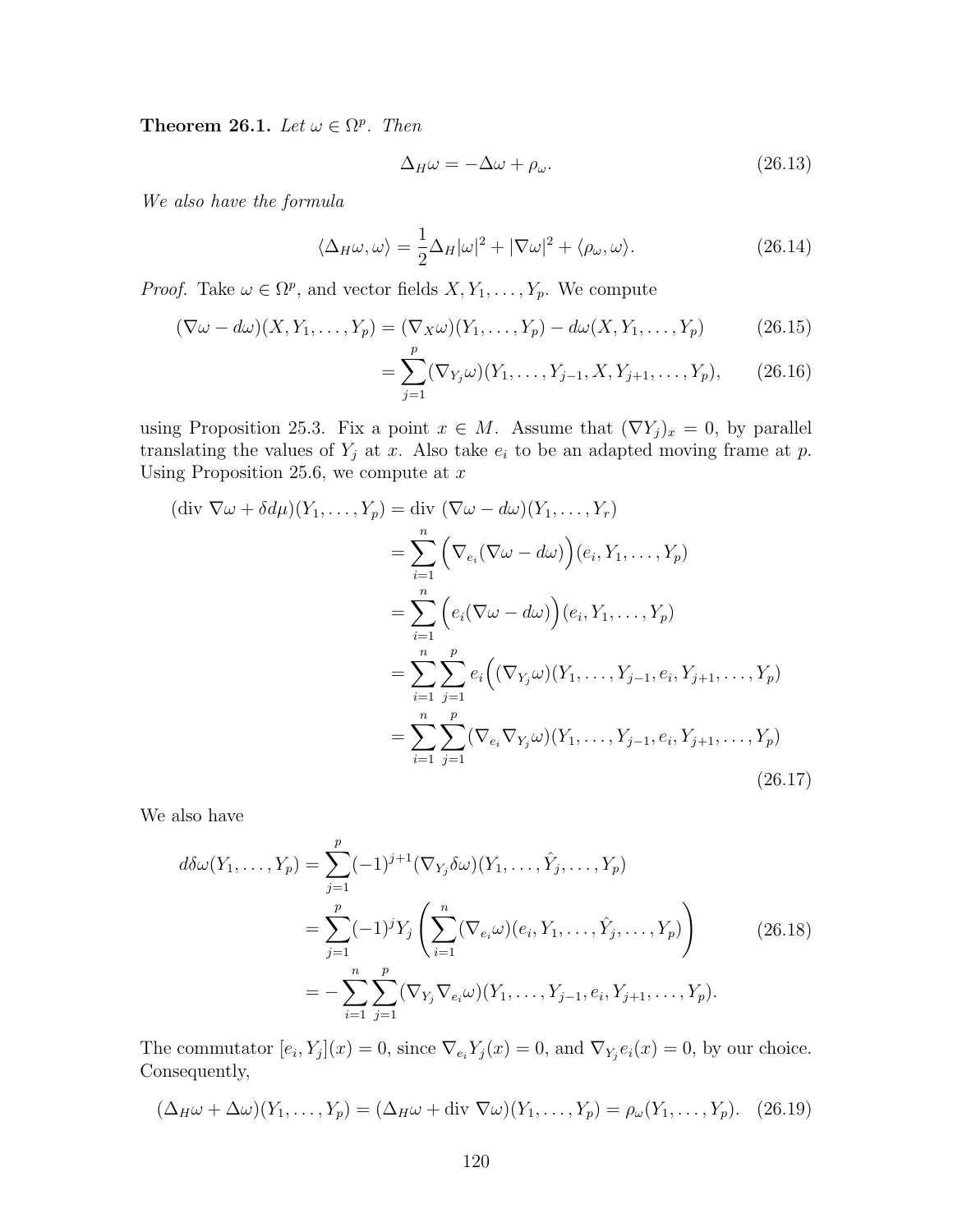This proves  $(26.13)$ . For  $(26.14)$ , we compute at x

$$
\text{div } \nabla \omega(Y_1, \dots, Y_p) = \sum_i \nabla_{e_i} (\nabla \omega)(e_1, Y_1, \dots, Y_p)
$$

$$
= \sum_i e_i (\nabla_{e_i} \omega)(Y_1, \dots, Y_p)
$$

$$
= \sum_i (\nabla_{e_i} \nabla_{e_i} \omega)(Y_1, \dots, Y_p).
$$
(26.20)

Next, again at  $x$ ,

$$
\langle -\mathrm{div}\nabla\omega, \omega \rangle = -\sum_{i} \langle \nabla_{e_i} \nabla_{e_i} \omega, \omega \rangle
$$
  

$$
= -\sum_{i} e_i \left( \langle \nabla_{e_i} \omega, \omega \rangle - \langle \nabla_{e_i} \omega, \nabla_{e_i} \omega \rangle \right)
$$
  

$$
= -\frac{1}{2} \sum_{i} (e_i e_i |\omega|^2) + |\nabla \omega|^2
$$
  

$$
= \frac{1}{2} \Delta_H |\omega|^2 + |\nabla \omega|^2.
$$
 (26.21)

**Remark 26.2.** The rough Laplacian is therefore "roughly" the Hodge Laplacian, up to curvature terms. Note also in  $(26.14)$ , the norms are tensor norms, since the right hand side has the term  $|\nabla \omega|^2$  and  $\nabla \omega$  is not a differential form. We are using (1.19) to identify forms and alternating tensors.

### 27 Lecture 27

#### 27.1 Manifolds with positive curvature operator

We begin with a general property of curvature in exterior bundles.

**Proposition 27.1.** Let  $\nabla$  be a connection in a vector bundle  $\pi : E \to M$ . As before, extend  $\nabla$  to a connection in  $\Lambda^p(E)$  by defining it on decomposable elements

$$
\nabla_X(s_1 \wedge \cdots \wedge s_p) = \sum_{i=1}^p s_1 \wedge \cdots \wedge \nabla_X s_i \wedge \cdots \wedge s_p.
$$
 (27.1)

For vector fields  $X, Y, \mathcal{R}_{\Lambda^p(E)}(X, Y) \in End(\Lambda^p(E))$  acts as a derivation

$$
\mathcal{R}_{\Lambda^p(E)}(X,Y)(s_1 \wedge \cdots \wedge s_p) = \sum_{i=1}^p s_1 \wedge \cdots \wedge \mathcal{R}_{\nabla}(X,Y)(s_i) \wedge \cdots \wedge s_p. \tag{27.2}
$$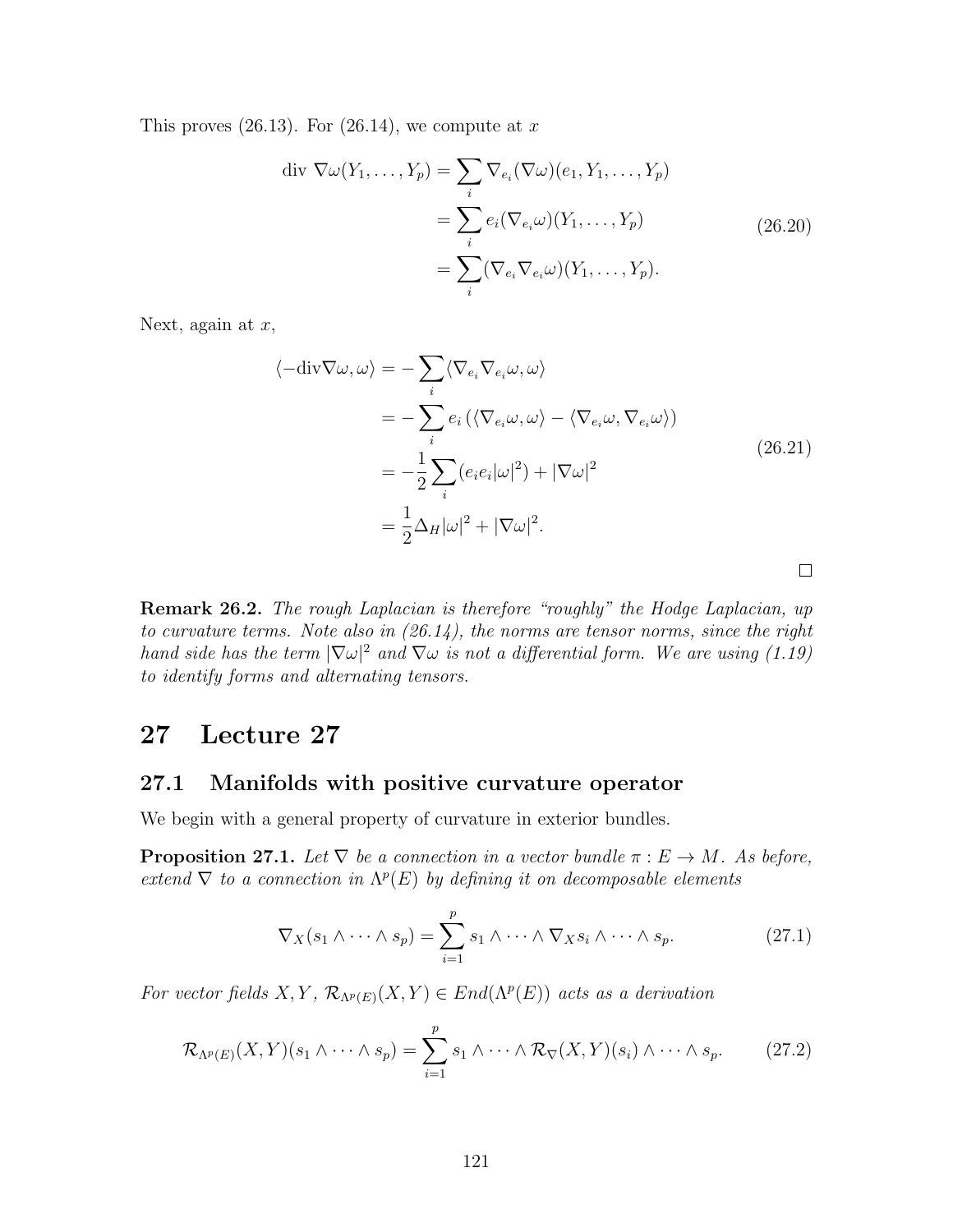*Proof.* We prove for  $p = 2$ , the case of general p is left to the reader. Since this is a tensor equation, we may assume that  $[X, Y] = 0$ . We compute

$$
\mathcal{R}_{\Lambda^{2}(E)}(X,Y)(s_{1}\wedge s_{2}) = \nabla_{X}\nabla_{Y}(s_{1}\wedge s_{2}) - \nabla_{Y}\nabla_{X}(s_{1}\wedge s_{2})
$$
\n
$$
= \nabla_{X}\Big((\nabla_{Y}s_{1})\wedge s_{2} + s_{1}\wedge(\nabla_{Y}s_{2})\Big) - \nabla_{Y}\Big((\nabla_{X}s_{1})\wedge s_{2} + s_{1}\wedge(\nabla_{X}s_{2})\Big)
$$
\n
$$
= (\nabla_{X}\nabla_{Y})s_{1}\wedge s_{2} + \nabla_{Y}s_{1}\wedge \nabla_{X}s_{2} + \nabla_{X}s_{1}\wedge \nabla_{Y}s_{2} + s_{1}\wedge(\nabla_{X}\nabla_{Y})s_{2} \qquad (27.3)
$$
\n
$$
- (\nabla_{Y}\nabla_{X})s_{1}\wedge s_{2} - \nabla_{X}s_{1}\wedge \nabla_{Y}s_{2} - \nabla_{Y}s_{1}\wedge \nabla_{X}s_{2} - s_{1}\wedge(\nabla_{Y}\nabla_{X})s_{2}
$$
\n
$$
= \left(\mathcal{R}_{\nabla}(X,Y)(s_{1})\right)\wedge s_{2} + s_{1}\wedge\left(\mathcal{R}_{\nabla}(X,Y)(s_{2})\right).
$$

We apply this to the bundle  $E = \Lambda^p(T^*M)$ . Recall for a 1-form  $\omega$ ,

$$
\nabla_i \nabla_j \omega_l = \nabla_j \nabla_i \omega_l - R_{ijl}^{\ \ k} \omega_k. \tag{27.4}
$$

In other words,

$$
(\mathcal{R}(\partial_i, \partial_j)\omega)_l = -R_{ijl}^{\ \ k}\omega_k,\tag{27.5}
$$

where the left hand side means the curvature of the connection in  $T^*M$ , but the right hand side is the Riemannian curvature tensor. For a *p*-form  $\omega \in \Omega^p$ , with components  $\omega_{i_1...i_p}$ , Proposition 27.1 says that

$$
\left(\mathcal{R}_{\Lambda^p}(e_{\alpha}, e_{\beta})\omega\right)_{i_1...i_p} = -\sum_{k=1}^p R_{\alpha\beta i_k}{}^l \omega_{i_1...i_{k-1}l i_{k+1}...i_p},\tag{27.6}
$$

where the left hand side now means the curvature of the connection in  $\Lambda^p(T^*M)$ .

Next, we look at  $\rho_\omega$  in coordinates. It is written

$$
(\rho_{\omega})_{i_1\ldots i_p} = g^{\alpha l} \sum_{j=1}^p \left( \mathcal{R}_{\Lambda^p}(\partial_{\alpha}, \partial_{i_j}) \omega \right)_{i_1\ldots i_{j-1}!i_{j+1}\ldots i_p}.
$$
 (27.7)

Using (27.6), we may write  $\rho_{\omega}$  as

$$
(\rho_{\omega})_{i_i...i_p} = -g^{\alpha l} \sum_{j=1}^p \sum_{k=1, k \neq j}^p R_{\alpha i_j i_k}{}^m \omega_{i_1...i_{j-1}l i_{j+1}...i_{k-1}m i_{k+1}...i_p}
$$
  

$$
-g^{\alpha l} \sum_{j=1}^p R_{\alpha i_j l}{}^m \omega_{i_1...i_{j-1}m i_{j+1}...i_p}
$$
 (27.8)

Let us rewrite the above formula in an orthonormal basis,

$$
(\rho_{\omega})_{i_i...i_p} = -\sum_{l,m=1}^{n} \sum_{j=1}^{p} \sum_{k=1, k \neq j}^{p} R_{li_jmi_k} \omega_{i_1...i_{j-1}li_{j+1}...i_{k-1}mi_{k+1}...i_p}
$$
  
+ 
$$
\sum_{m=1}^{n} \sum_{j=1}^{p} R_{i_jm} \omega_{i_1...i_{j-1}mi_{j+1}...i_p}.
$$
 (27.9)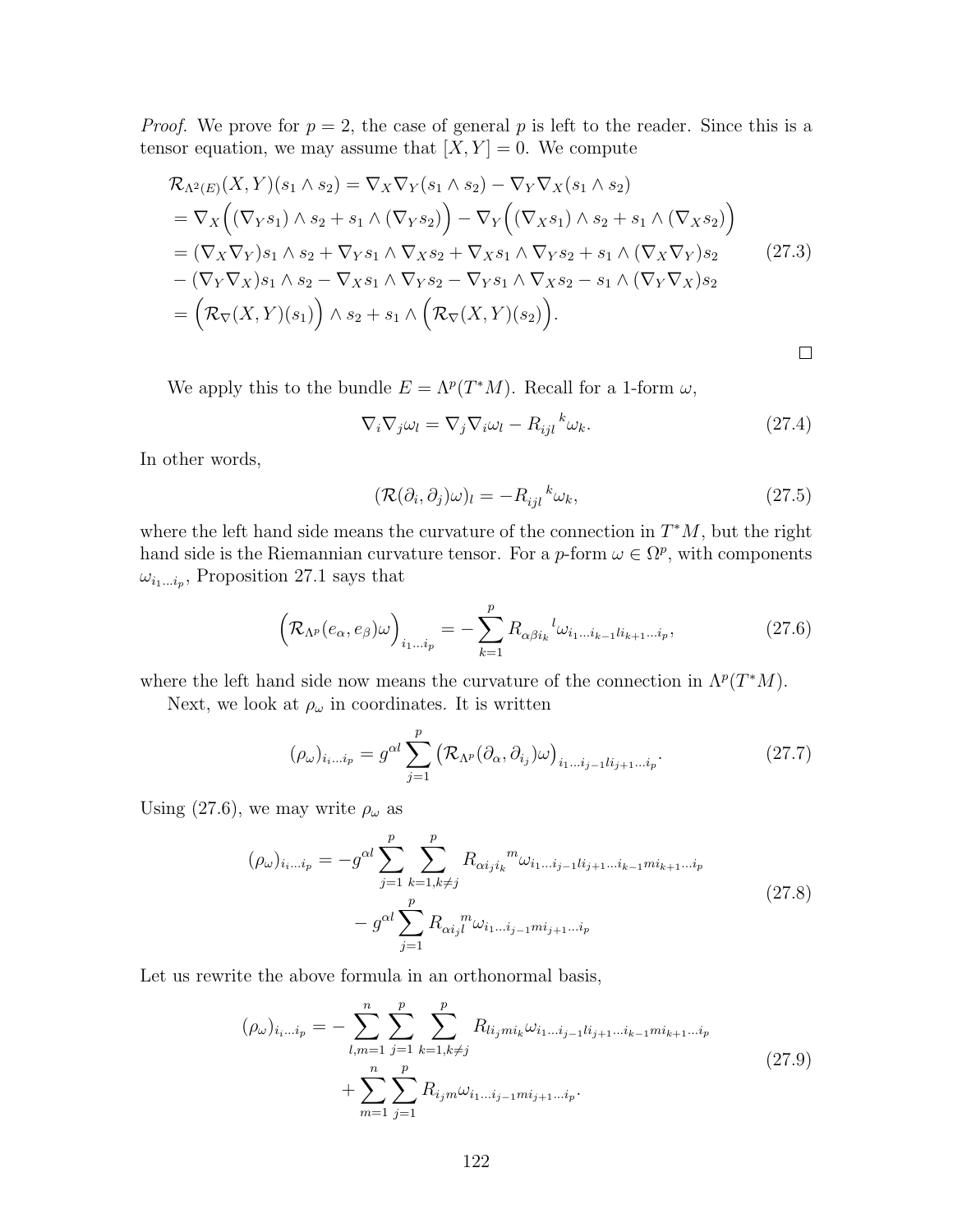Using the algebraic Bianchi identity (1.51), this is

$$
R_{li_jmi_k} + R_{lmi_ki_j} + R_{li_ki_jm} = 0,
$$
\n(27.10)

which yields

$$
R_{li_jmi_k} - R_{mi_jli_k} = R_{lmi_ji_k}.\t\t(27.11)
$$

Substituting into (27.9) and using skew-symmetry,

$$
(\rho_{\omega})_{i_{i}...i_{p}} = -\frac{1}{2} \sum_{l,m=1}^{n} \sum_{j=1}^{p} \sum_{k=1,k\neq j}^{p} (R_{li_{j}mi_{k}} - R_{mi_{j}li_{k}}) \omega_{i_{1}...i_{j-1}li_{j+1}...i_{k-1}mi_{k+1}...i_{p}}
$$
  
+ 
$$
\sum_{m=1}^{m} \sum_{j=1}^{p} R_{i_{j}m} \omega_{i_{1}...i_{j-1}mi_{j+1}...i_{p}}
$$
  
= 
$$
-\frac{1}{2} \sum_{l,m=1}^{n} \sum_{j=1}^{p} \sum_{k=1,k\neq j}^{p} R_{lmij_{i}k} \omega_{i_{1}...i_{j-1}li_{j+1}...i_{k-1}mi_{k+1}...i_{p}}
$$
  
+ 
$$
\sum_{m=1}^{m} \sum_{j=1}^{p} R_{i_{j}m} \omega_{i_{1}...i_{j-1}mi_{j+1}...i_{p}}.
$$
 (27.12)

**Theorem 27.1.** If  $(M^n, g)$  is closed and has non-negative curvature operator, then any harmonic form is parallel. In this case,  $b_1(M) \leq {n \choose k}$  $\binom{n}{k}$ . If in addition, the curvature operator is positive definite at some point, then any harmonic p-form is trivial for  $p = 1 \dots n - 1$ . In this case,  $b_p(M) = 0$  for  $p = 1 \dots n - 1$ .

*Proof.* Let  $\omega$  be a harmonic p-form. Integrating the Weitzenböck formula (26.14), we obtain

$$
0 = \int_{M} |\nabla \omega|^{2} dV + \int_{M} \langle \rho_{\omega}, \omega \rangle dV. \qquad (27.13)
$$

It turns out the the second term is positive if the manifold has positive curvature operator [Poo81, Chapter 4], [Pet06, Chapter 7]. Thus  $|\nabla \omega| = 0$  everywhere, so  $\omega$ is parallel. A parallel form is determined by its value at a single point, so using the Hodge Theorem, we obtain the first Betti number estimate. If the curvature operator is positive definite at some point, then we see that  $\omega$  must vanish at that point, which implies the second Betti number estimate. Note this only works for  $p = 1 \ldots n - 1$ , since  $\rho_{\omega}$  is zero in these cases.  $\Box$ 

This says that all of the real cohomology of a manifold with positive curvature operator vanishes except for  $H^n$  and  $H^0$ . We say that M is a rational homology sphere (which necessarily has  $\chi(M) = 2$ ). If M is simply-connected and has positive curvature operator, then is  $M$  diffeomorphic to a sphere? In dimension 3 this was answered affirmatively by Hamilton in [Ham82]. Hamilton also proved the answer is yes in dimension 4 [Ham86]. Very recently, Böhm and Wilking have shown that the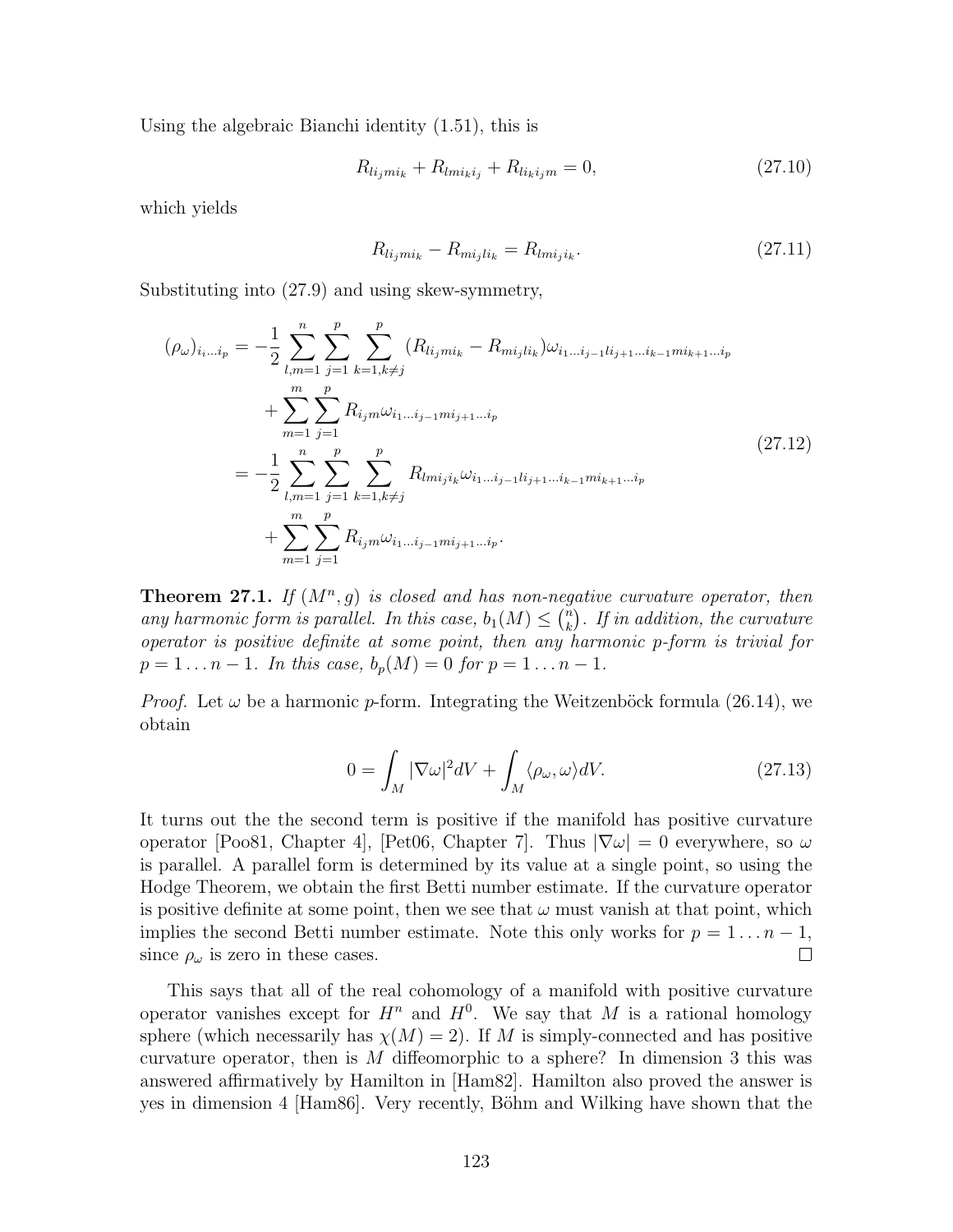answer is yes in all dimensions [BW06]. The technique is using the Ricci flow, which we will discuss shortly.

We also mention that recently, Brendle and Schoen have shown that manifolds with 1/4-pinched curvature are diffeomorphic to space forms, again using the Ricci flow. If time permits, we will also discuss this later [BS07].

**Remark 27.1.** On 2-forms, the Weitzenböck formula is

$$
(\Delta_H \omega)_{ij} = -(\Delta w)_{ij} - \sum_{l,m} R_{lmij} \omega_{lm} + \sum_m R_{im} \omega_{mj} + \sum_m R_{jm} \omega_{im}. \qquad (27.14)
$$

Through a careful analysis of the curvature terms, M. Berger was able to prove a vanishing theorem for  $H^2(M,\mathbb{R})$  provided that the sectional curvature is pinched between 1 and  $2(n-1)/(8n-5)$  [Ber60].

# References

- [Aub76a] Thierry Aubin, Équations différentielles non linéaires et problème de Yamabe concernant la courbure scalaire, J. Math. Pures Appl. (9) 55 (1976), no. 3, 269–296.
- [Aub76b] \_\_\_\_\_, *Problèmes isopérimétriques et espaces de Sobolev*, J. Differential Geometry 11 (1976), no. 4, 573–598.
- [Aub98]  $\_\_\_\_\_\_\_\_\_\_\_\_\_\_\_\.\$  Some nonlinear problems in Riemannian geometry, Springer-Verlag, Berlin, 1998.
- $[Ber60]$  Marcel Berger, *Sur quelques variétés riemanniennes suffisamment pincées*, Bull. Soc. Math. France 88 (1960), 57–71.
- [Bes87] Arthur L. Besse, Einstein manifolds, Ergebnisse der Mathematik und ihrer Grenzgebiete (3) [Results in Mathematics and Related Areas (3)], vol. 10, Springer-Verlag, Berlin, 1987.
- [BS07] S. Brendle and R. M. Schoen, Manifolds with 1/4-pinched curvature are space forms, arXiv.org:0705.0766, 2007.
- [BW06] Christoph Böhm and Burkhard Wilking, *Manifolds with positive curvature* operators are space forms, International Congress of Mathematicians. Vol. II, Eur. Math. Soc., Zürich, 2006, pp. 683–690.
- [CLN06] Bennett Chow, Peng Lu, and Lei Ni, Hamilton's Ricci flow, Graduate Studies in Mathematics, vol. 77, American Mathematical Society, Providence, RI, 2006.
- [FH91] William Fulton and Joe Harris, Representation theory, Graduate Texts in Mathematics, vol. 129, Springer-Verlag, New York, 1991, A first course, Readings in Mathematics.